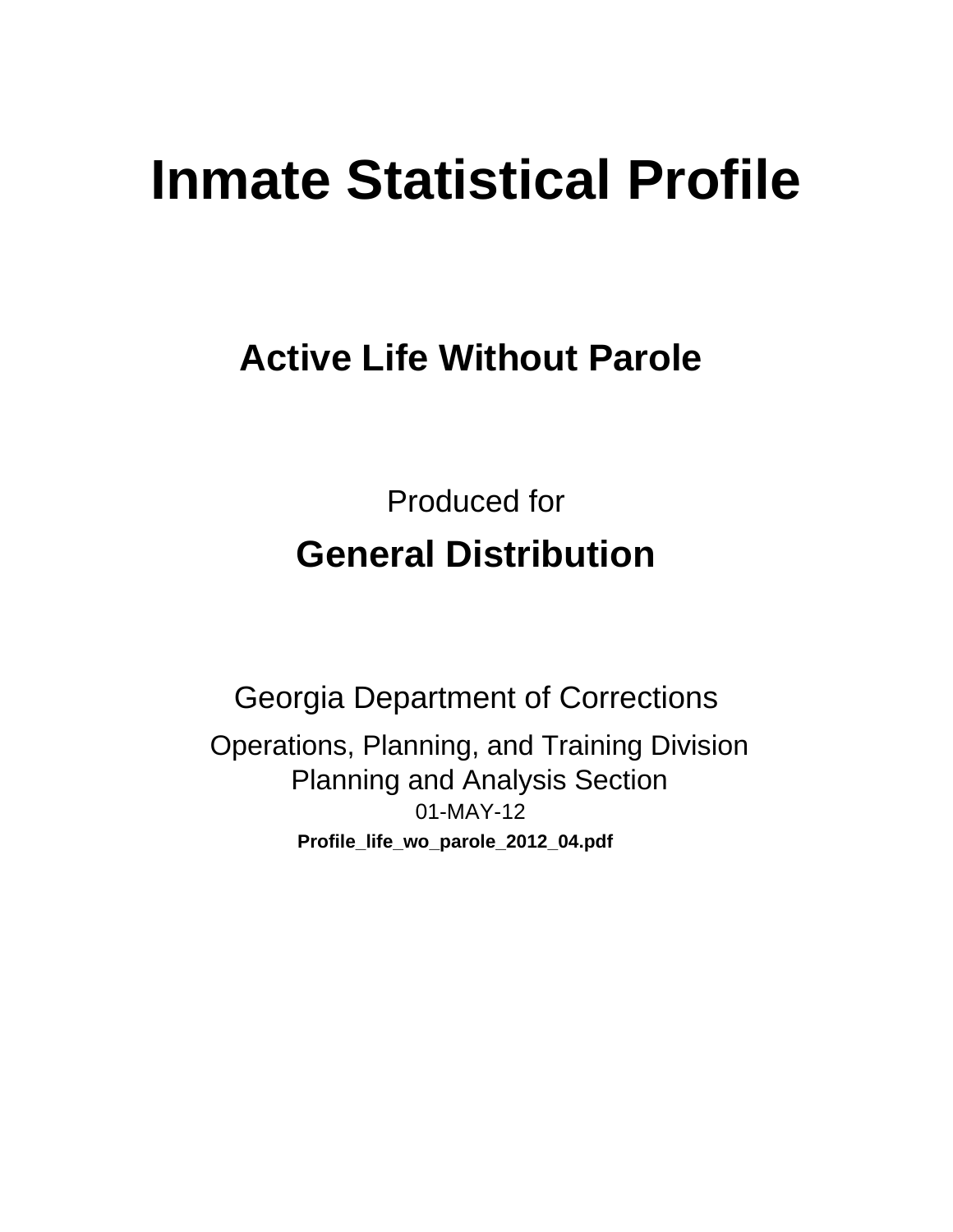#### **Inmate Statistical Profile 01-MAY-12** Contents

**Active Life Without Parole** 

Produced for General Distribution

# **Table of Contents**

| <b>Demographic information</b>                                       |
|----------------------------------------------------------------------|
| 5 Current age, broken out in ten year age groups                     |
| 6 Race group                                                         |
| 7 Marital status, self-reported at entry to prison                   |
| 8 Number of children, self-reported at entry to prison               |
| 9 Religious affiliation, self-reported at entry to prison            |
| 10 Home county - self-reported at entry to prison                    |
| 14 Socioeconomic class, self-reported at entry to prison             |
| 15 Environment to age 16, self-reported at entry to prison           |
| 16 Guardian status to age 16, self-reported at entry to prison       |
| 17 Employment status before prison, self-reported at entry to prison |
| 18 Age at admission                                                  |
| 20 Height, measured at entry to prison                               |
| 21 Weight, measured at entry to prison                               |
| 22 Military service                                                  |
| <b>Correctional information</b>                                      |
| 23 Type of admission to prison                                       |
| 24 Current / last security status                                    |
| 25 Current / last institution type                                   |
| 26 Institution type - transitional centers                           |
| 27 Institution type - county prisons                                 |
| 28 Institution type - state prisons                                  |
| 29 Institution type - private prisons                                |
| 30 Institution type - pre-release centers                            |
| 31 Institution type - inmate boot camp                               |
| 32 Number of disciplinary reports                                    |
| 33 Number of transfers                                               |
| 34 Number of escapes                                                 |
| 35 Time served in current (or last) institution                      |
| Educational, psychological and physical information                  |
| 36 Highest grade level attained                                      |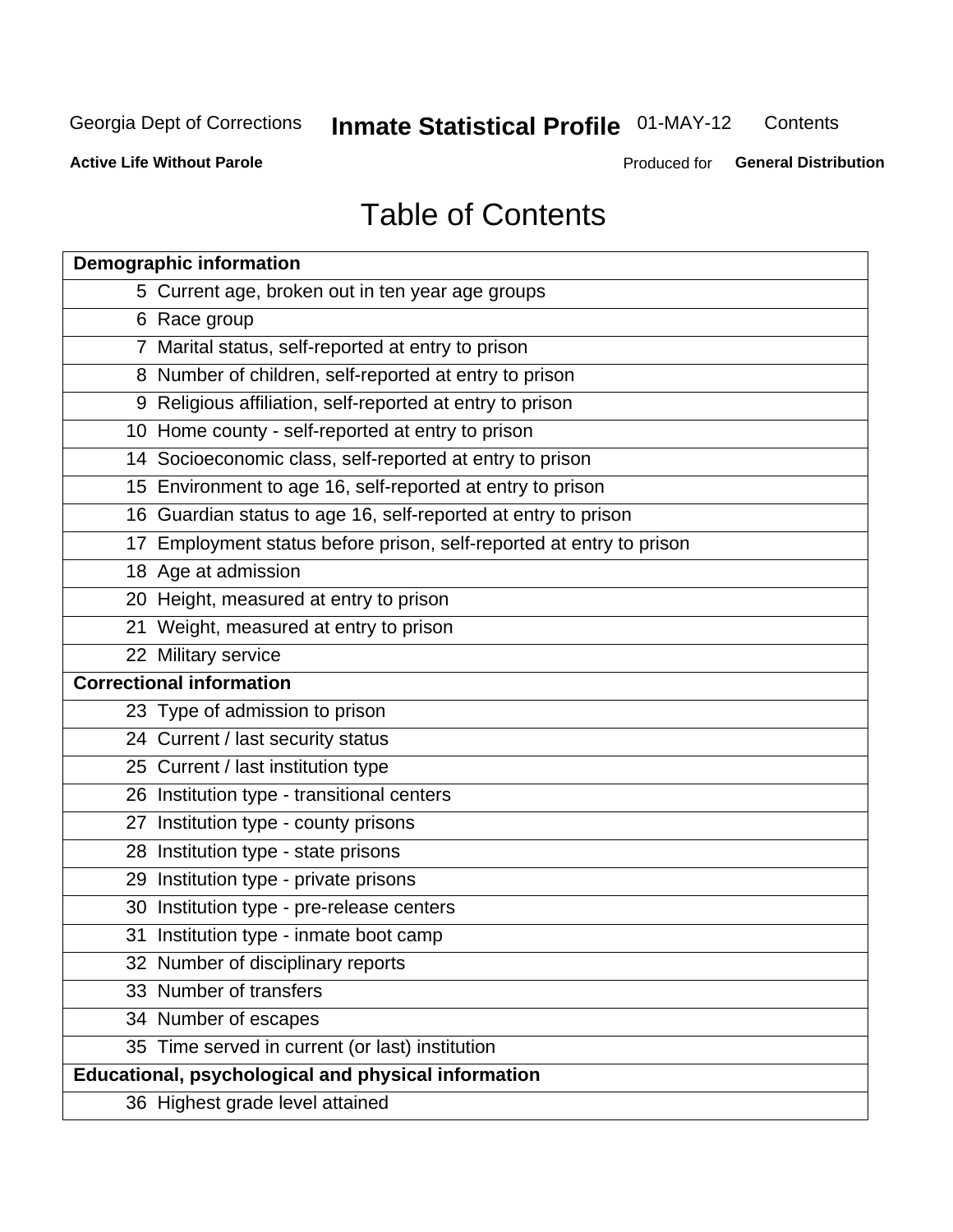#### **Inmate Statistical Profile 01-MAY-12** Contents

**Active Life Without Parole** 

Produced for General Distribution

# **Table of Contents**

| <b>Educational, psychological and physical information</b>       |
|------------------------------------------------------------------|
| 37 Culture fair IQ scores                                        |
| 38 Wide Range Achievement Test (WRAT) reading score              |
| 39 Wide Range Achievement Test (WRAT) math score                 |
| 40 Wide Range Achievement Test (WRAT) spelling score             |
| 41 Scope of substance abuse - summary                            |
| 42 Scope of substance abuse - detail                             |
| 43 Current / last mental health treatment level                  |
| 44 PULHESDWIT medical scale - 'P' overall condition ('P'hysical) |
| 45 PULHESDWIT medical scale - 'U' upper body                     |
| 46 PULHESDWIT medical scale - 'L' lower body                     |
| 47 PULHESDWIT medical scale - 'H' hearing                        |
| 48 PULHESDWIT medical scale - 'E' vision                         |
| 49 PULHESDWIT medical scale -'S' psychiatric                     |
| 50 PULHESDWIT medical scale - 'D' dental                         |
| 51 PULHESDWIT medical scale - 'W' work ability                   |
| 52 PULHESDWIT medical scale - 'I' impairment                     |
| 53 PULHESDWIT medical scale - 'T' transportability               |
| 54 Criminality in family, self-reported                          |
| 55 Alcoholism in family, self-reported                           |
| 56 Drug abuse in family, self-reported                           |
| 57 Subjected to frequent beatings, self-reported                 |
| 58 Father absent during inmate's childhood                       |
| 59 Mother absent during inmate's childhood                       |
| 60 Inmate diagnosed as manipulative                              |
| 61 Inmate diagnosed as assaultive                                |
| <b>Crimes and criminal history information</b>                   |
| 62 Number of prior Georgia incarcerations                        |
| 63 Prison sentence in years                                      |
| 64 Primary offense, broken out into felonies vs misdemeanors     |
| 65 Primary offense, broken out into six broad crime categories   |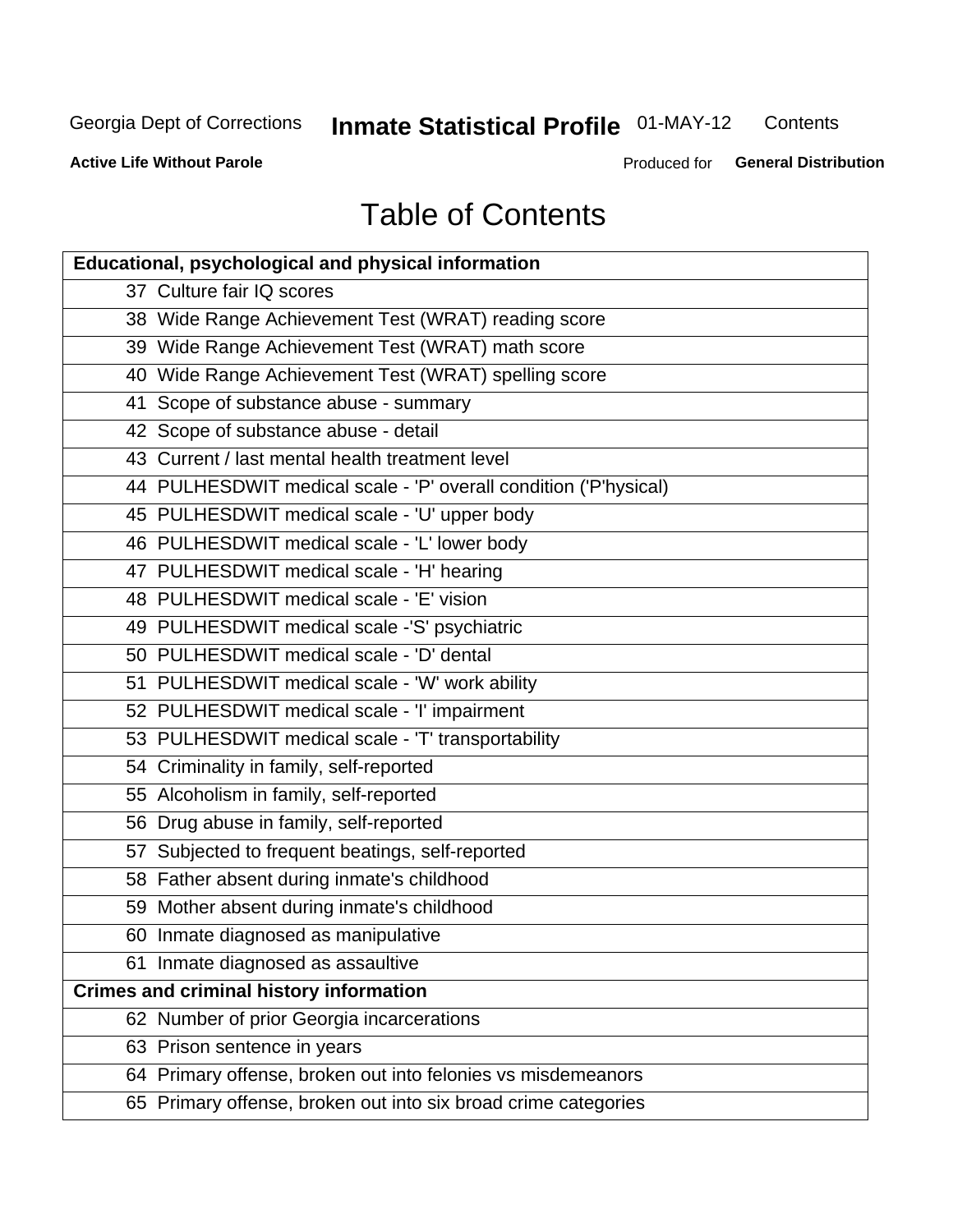#### **Inmate Statistical Profile 01-MAY-12** Contents

**Active Life Without Parole** 

Produced for General Distribution

# **Table of Contents**

| <b>Crimes and criminal history information</b>        |
|-------------------------------------------------------|
| 66 Primary offense, detailed offense code             |
| 67 County of conviction of primary offense            |
| 71 Circuit of conviction of primary offense           |
| 73 Years served (jail + prison) in this incarceration |
| <b>Medical information</b>                            |
| 74 Results of most recent HIV test                    |
| 75 Results of most recent tuberculosis test           |
| 76 Results of most recent syphilis test               |
| 77 Results of most recent Hepatitis-C test            |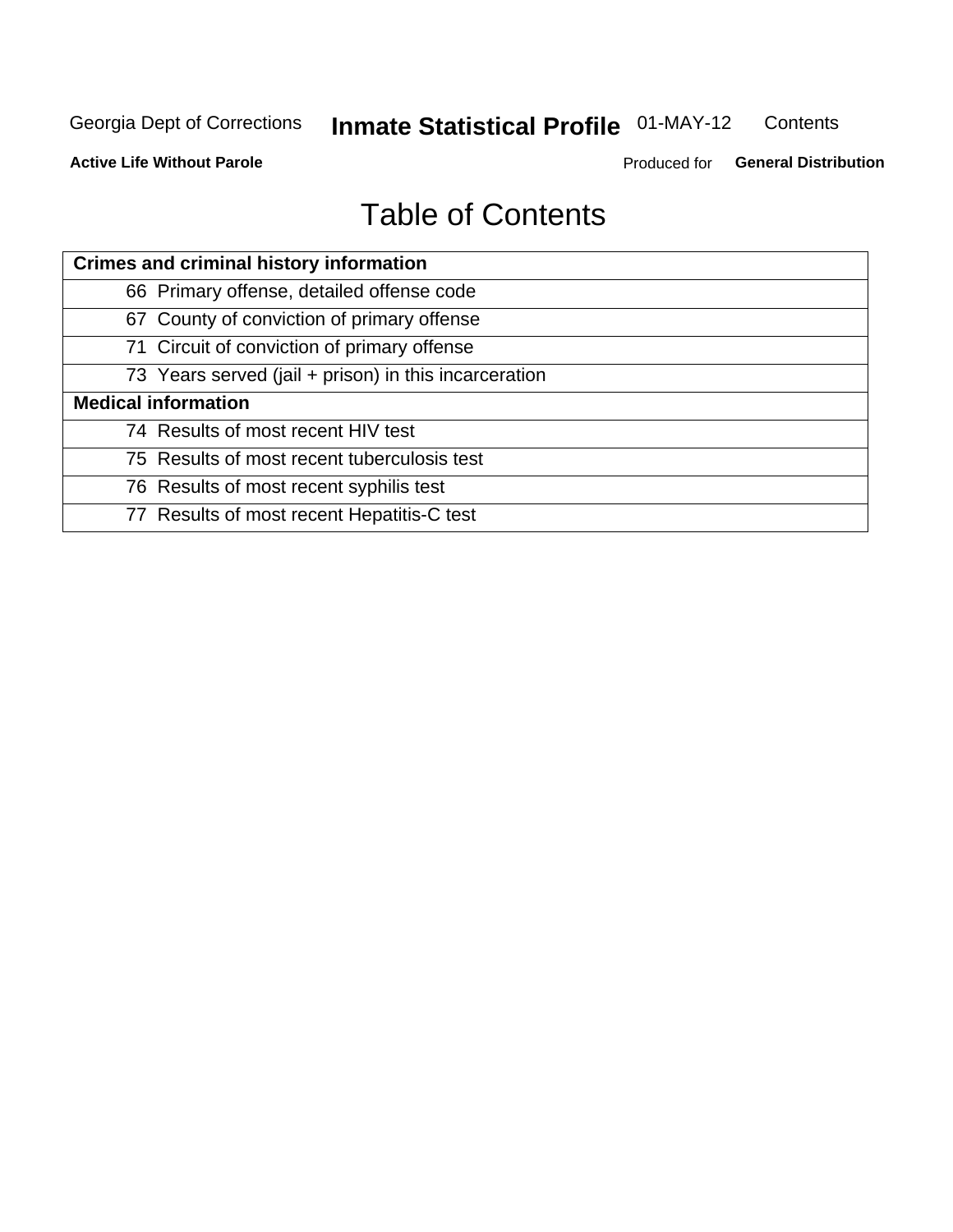# Inmate Statistical Profile 01-MAY-12 Page 5

#### **Active Life Without Parole**

#### Produced for General Distribution

### Current age, broken out in ten-year age groups

COL % - percent each COUNT is of its particular column

|                            |              | <b>Male</b> |         |              | <b>Female</b> |       | <b>Total</b> |            |
|----------------------------|--------------|-------------|---------|--------------|---------------|-------|--------------|------------|
| <b>Current Age</b>         | <b>Count</b> | Col %       | Row %   | <b>Count</b> | Col %         | Row % | <b>Total</b> | Col %      |
| <b>Teens (1-19)</b>        | 6            | 0.85%       | 100.00% |              |               |       | 6            | 0.83%      |
| <b>Twenties (20-29)</b>    | 66           | 9.35%       | 97.06%  | 2            | 15.38%        | 2.94% | 68           | 9.46%      |
| <b>Thirties (30-39)</b>    | 208          | 29.46%      | 98.11%  | 4            | 30.77%        | 1.89% |              | 212 29.49% |
| <b>Forties (40-49)</b>     | 226          | $32.01\%$   | 98.69%  | 3            | 23.08%        | 1.31% |              | 229 31.85% |
| <b>Fifties (50-59)</b>     | 148          | 20.96%      | 97.37%  | 4            | 30.77%        | 2.63% |              | 152 21.14% |
| <b>Sixties (60-69)</b>     | 39           | 5.52%       | 100.00% |              |               |       | 39           | 5.42%      |
| Seventy + $(70$ and above) | 13           | 1.84%       | 100.00% |              |               |       | 13           | 1.81%      |
| <b>Total Reported</b>      | 706          | 100%        | 98.19%  | 13           | 100%          | 1.81% | 719          | 100%       |

| Code <sup>2</sup><br>______ | 700<br>u.<br>__ | $\sim$ | 740<br>.<br>. |
|-----------------------------|-----------------|--------|---------------|

| Mean<br>(average)       | 43.00 | 41.46 | 42.97 |
|-------------------------|-------|-------|-------|
| Median (middle)         |       |       |       |
| Mode<br>(most frequent) |       |       |       |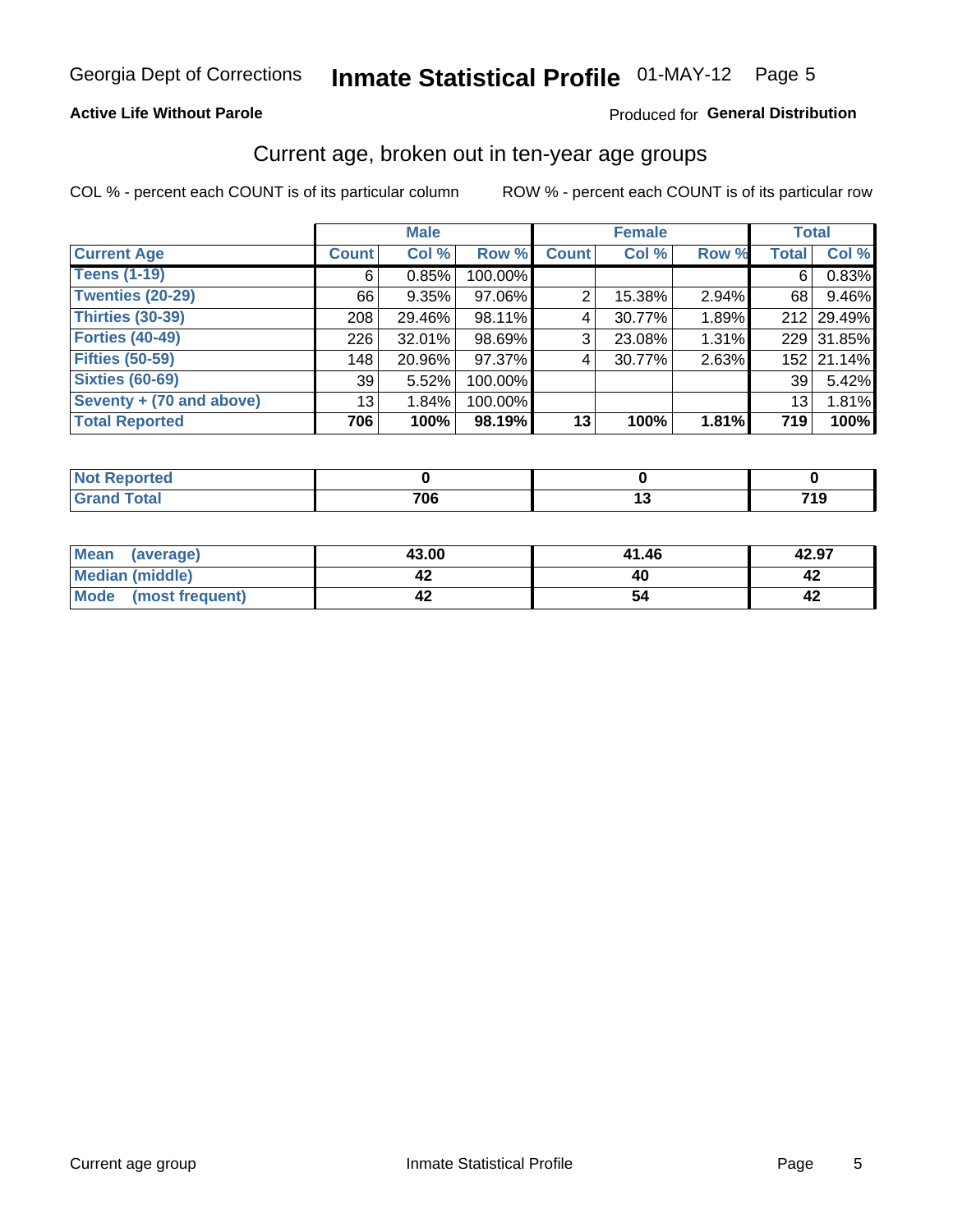# Inmate Statistical Profile 01-MAY-12 Page 6

#### **Active Life Without Parole**

**Produced for General Distribution** 

### Race group

COL % - percent each COUNT is of its particular column

|                              |              | <b>Male</b> |                    |    | <b>Female</b> |       |              | <b>Total</b> |
|------------------------------|--------------|-------------|--------------------|----|---------------|-------|--------------|--------------|
| <b>Race Group</b>            | <b>Count</b> | Col %       | <b>Row % Count</b> |    | Col %         | Row % | <b>Total</b> | Col %        |
| <b>White</b>                 | 170          | 24.08%      | 97.14%             | 5  | 38.46%        | 2.86% | 175          | 24.34%       |
| <b>Black</b><br>$\mathbf{2}$ | 523          | 74.08%      | 98.49%             | 8  | 61.54%        | 1.51% | 531          | 73.85%       |
| <b>Other</b><br>5.           |              | $.14\%$     | 100.00%            |    |               |       |              | .14%         |
| <b>Asian</b><br>6            |              | .14%        | 100.00%            |    |               |       |              | .14%         |
| <b>Hispanic</b><br>10        | 11           | $1.56\%$    | 100.00%            |    |               |       | 11           | 1.53%        |
| <b>Total Reported</b>        | 706          | 100%        | 98.19%             | 13 | 100%          | 1.81% | 719          | 100%         |

| .<br>тео |                 |     |                         |
|----------|-----------------|-----|-------------------------|
|          | 70c<br>υυ<br>__ | 1 V | <b>740</b><br><br>- 1 J |

| M | - - - | Piavn |
|---|-------|-------|
|   |       |       |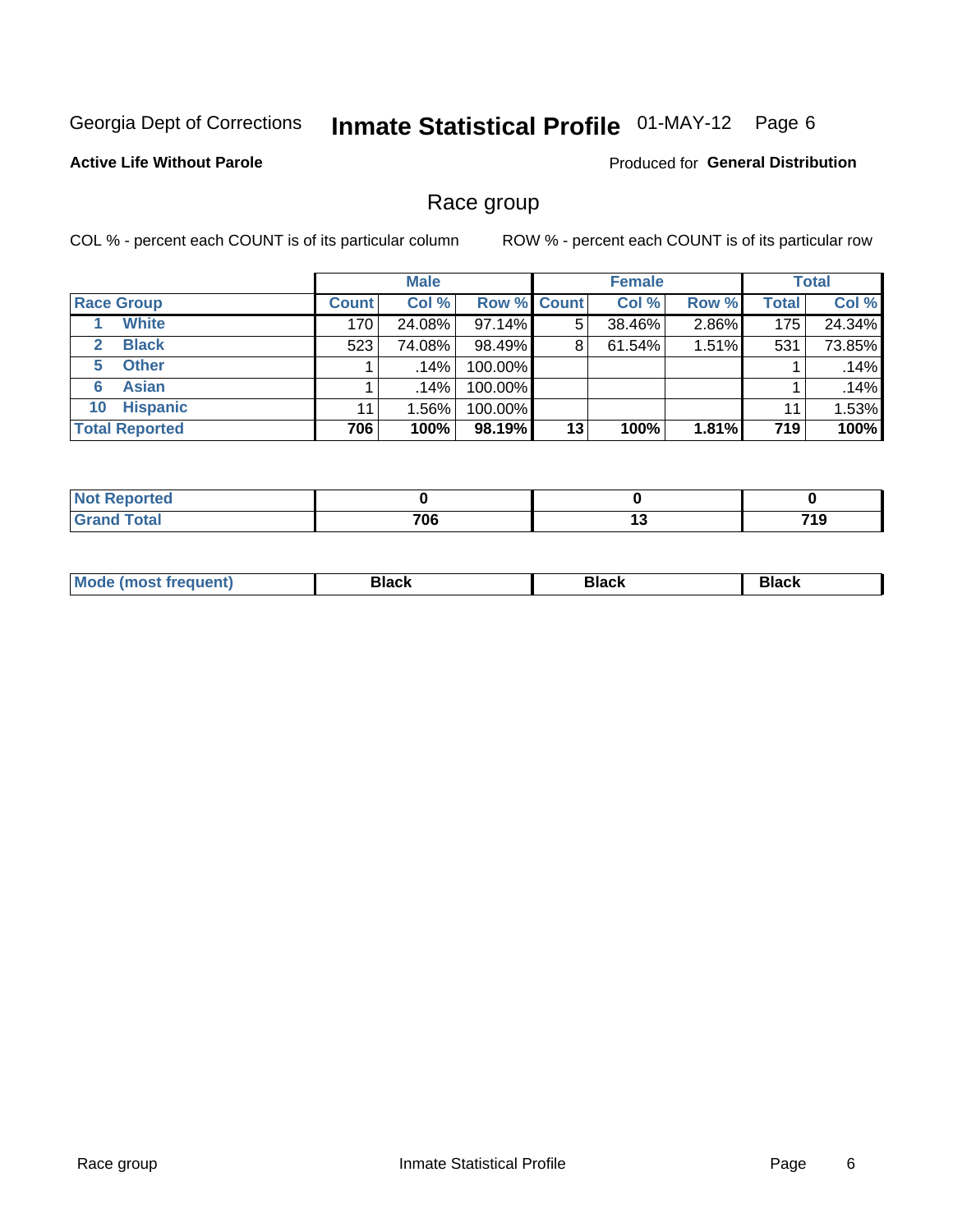# Inmate Statistical Profile 01-MAY-12 Page 7

#### **Active Life Without Parole**

#### **Produced for General Distribution**

### Marital status, self-reported at entry to prison

COL % - percent each COUNT is of its particular column

|                            |              | <b>Male</b> |         |              | <b>Female</b> |        |              | <b>Total</b> |
|----------------------------|--------------|-------------|---------|--------------|---------------|--------|--------------|--------------|
| <b>Marital Status</b>      | <b>Count</b> | Col %       | Row %   | <b>Count</b> | Col %         | Row %  | <b>Total</b> | Col %        |
| <b>Unknown</b><br>$\bf{0}$ | 5            | .71%        | 100.00% |              |               |        | 5            | .70%         |
| <b>Divorced</b><br>D       | 57           | $8.07\%$    | 98.28%  |              | 7.69%         | 1.72%  | 58           | 8.07%        |
| <b>Married</b><br>М        | 109          | 15.44%      | 97.32%  | 3            | 23.08%        | 2.68%  | 112          | 15.58%       |
| <b>Separated</b><br>S      | 16           | 2.27%       | 100.00% |              |               |        | 16           | 2.23%        |
| <b>Unmarried</b><br>U      | 505          | 71.53%      | 98.63%  | ⇁            | 53.85%        | 1.37%  | 512          | 71.21%       |
| <b>Widow</b><br>W          | 14           | 1.98%       | 87.50%  | 2            | 15.38%        | 12.50% | 16           | 2.23%        |
| <b>Total Reported</b>      | 706          | 100%        | 98.19%  | 13           | 100%          | 1.81%  | 719          | 100%         |

| prted<br>NOT<br>. <b>.</b> <u>.</u> |     |          |
|-------------------------------------|-----|----------|
| <b>Total</b>                        | 706 | 710<br>. |

|--|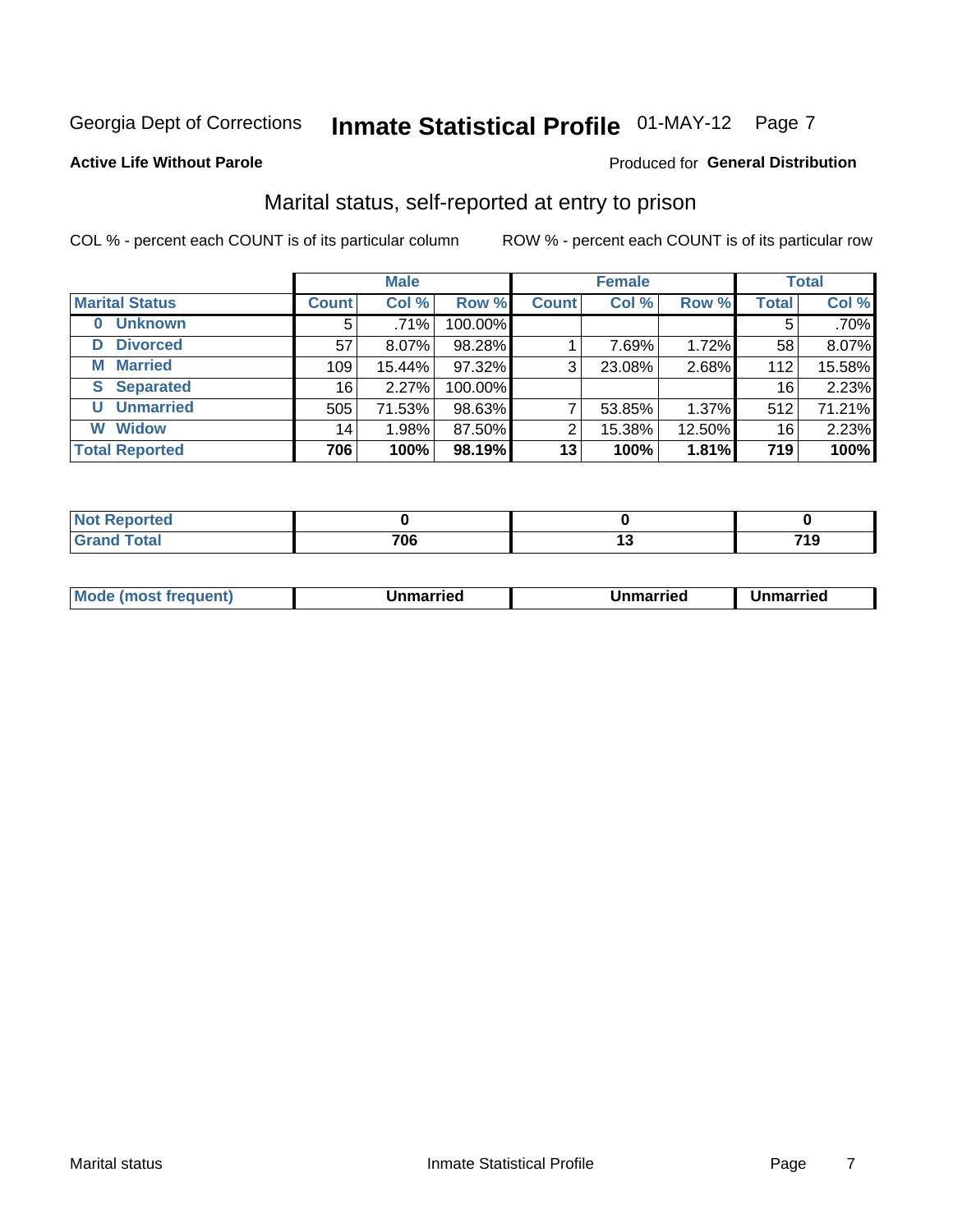# Inmate Statistical Profile 01-MAY-12 Page 8

#### **Active Life Without Parole**

#### **Produced for General Distribution**

### Number of children, self reported at entry to prison

COL % - percent each COUNT is of its particular column

|                           |              | <b>Male</b> |         |              | <b>Female</b> |       | <b>Total</b>   |            |
|---------------------------|--------------|-------------|---------|--------------|---------------|-------|----------------|------------|
| <b>Number of Children</b> | <b>Count</b> | Col %       | Row %   | <b>Count</b> | Col %         | Row % | <b>Total</b>   | Col%       |
| $\bf{0}$                  | 262          | 37.27%      | 98.50%  | 4            | 30.77%        | 1.50% | 266            | 37.15%     |
|                           | 170          | 24.18%      | 97.70%  | 4            | 30.77%        | 2.30% |                | 174 24.30% |
| $\overline{2}$            | 125          | 17.78%      | 97.66%  | 3            | 23.08%        | 2.34% | 128            | 17.88%     |
| 3                         | 73           | 10.38%      | 98.65%  |              | 7.69%         | 1.35% | 74 I           | 10.34%     |
| 4                         | 43           | 6.12%       | 97.73%  |              | 7.69%         | 2.27% | 44             | 6.15%      |
| 5                         | 17           | 2.42%       | 100.00% |              |               |       | 17             | 2.37%      |
| 6                         | 5            | 0.71%       | 100.00% |              |               |       | 5              | 0.70%      |
|                           |              | 0.14%       | 100.00% |              |               |       |                | 0.14%      |
| 8                         |              | 0.14%       | 100.00% |              |               |       |                | 0.14%      |
| 9                         | 2            | 0.28%       | 100.00% |              |               |       | $\overline{2}$ | 0.28%      |
| 10                        |              | 0.14%       | 100.00% |              |               |       |                | 0.14%      |
| Over 10                   | 3            | 0.43%       | 100.00% |              |               |       | 3              | 0.42%      |
| <b>Total Reported</b>     | 703          | 100%        | 98.18%  | 13           | 100%          | 1.82% | 716            | 100.0%     |

| meo<br>N |     |      |
|----------|-----|------|
| υιαι     | 70c | 74 O |
| $\sim$   | 'uu | - 1  |

| Mean<br>(average)       | l.43 | ∣.31 | 1.43 |
|-------------------------|------|------|------|
| Median (middle)         |      |      |      |
| Mode<br>(most frequent) |      |      |      |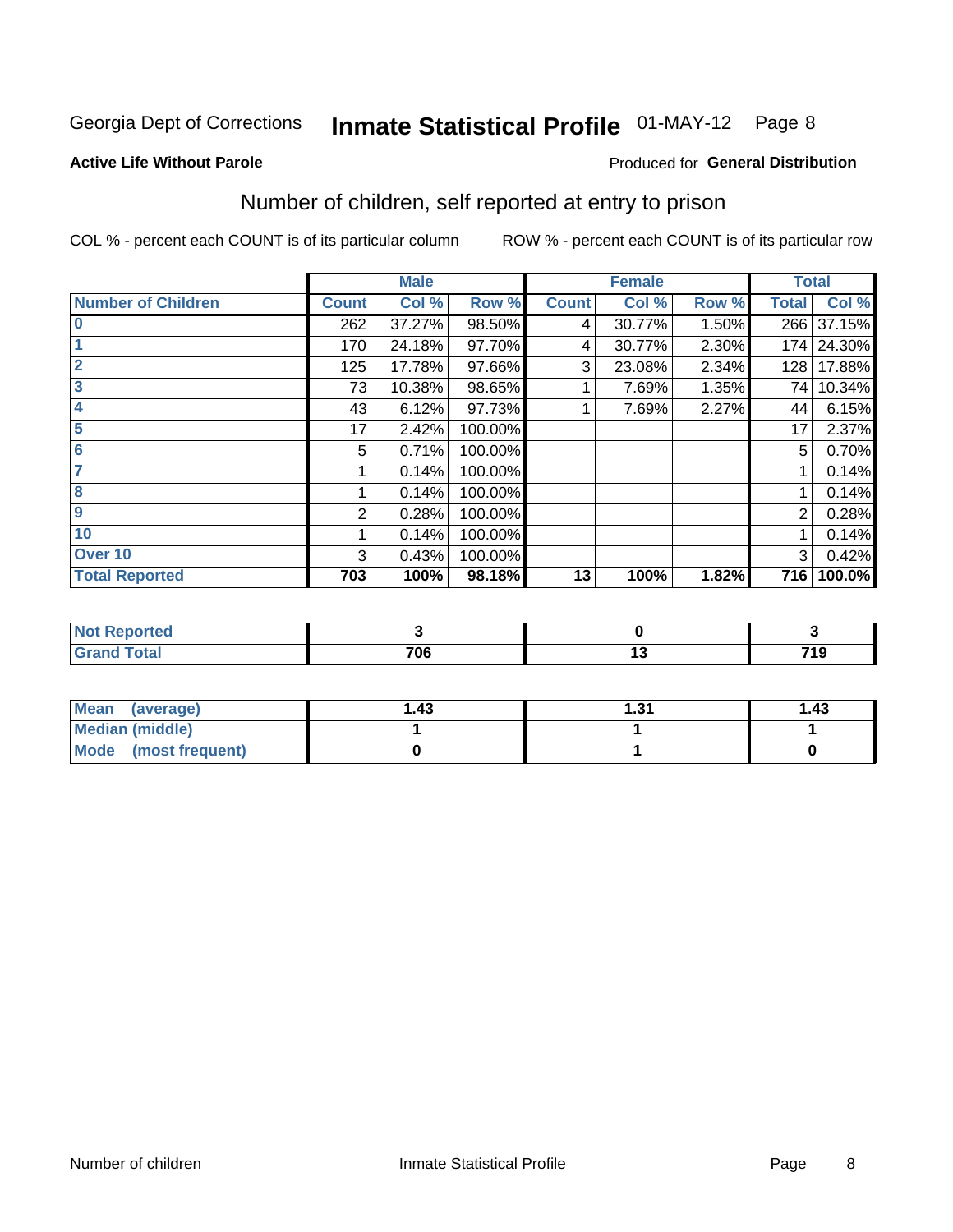# Inmate Statistical Profile 01-MAY-12 Page 9

#### **Active Life Without Parole**

#### Produced for General Distribution

### Religious affiliation, self-reported at entry to prison

COL % - percent each COUNT is of its particular column

|              |                              |              | <b>Male</b> |         |              | <b>Female</b> |       |              | <b>Total</b> |
|--------------|------------------------------|--------------|-------------|---------|--------------|---------------|-------|--------------|--------------|
|              | <b>Religious Affiliation</b> | <b>Count</b> | Col %       | Row %   | <b>Count</b> | Col %         | Row % | <b>Total</b> | Col %        |
|              | <b>Islam</b>                 | 44           | 8.41%       | 97.78%  |              | 9.09%         | 2.22% | 45           | 8.43%        |
| $\mathbf{2}$ | <b>Catholic</b>              | 18           | 3.44%       | 94.74%  |              | 9.09%         | 5.26% | 19           | 3.56%        |
| 3            | <b>Baptist</b>               | 224          | 42.83%      | 96.97%  |              | 63.64%        | 3.03% | 231          | 43.26%       |
| 4            | <b>Methodist</b>             | 10           | 1.91%       | 100.00% |              |               |       | 10           | 1.87%        |
| 7            | <b>Chc Of God</b>            |              | .19%        | 100.00% |              |               |       |              | .19%         |
| 8            | <b>Holiness</b>              | 19           | 3.63%       | 100.00% |              |               |       | 19           | 3.56%        |
| 9            | <b>Jewish</b>                |              | .19%        | 100.00% |              |               |       |              | .19%         |
| 10           | <b>Anglican</b>              |              | .19%        | 100.00% |              |               |       |              | .19%         |
| 12           | <b>Hindu</b>                 | 2            | .38%        | 100.00% |              |               |       | 2            | .37%         |
| 16           | <b>Seven D Ad</b>            | 4            | .76%        | 100.00% |              |               |       | 4            | .75%         |
| 17           | <b>Jehovah Wt</b>            | 8            | 1.53%       | 100.00% |              |               |       | 8            | 1.50%        |
| 18           | <b>Latr Day S</b>            |              | .19%        | 100.00% |              |               |       |              | .19%         |
| 20           | <b>Other Prot</b>            | 78           | 14.91%      | 97.50%  | 2            | 18.18%        | 2.50% | 80           | 14.98%       |
| 96           | <b>None</b>                  | 112          | 21.41%      | 100.00% |              |               |       | 112          | 20.97%       |
|              | <b>Total Reported</b>        | 523          | 100%        | 97.94%  | 11           | 100%          | 2.06% | 534          | 100%         |

| ιеι   | 100<br>טט   | 4 O.E<br>10J |
|-------|-------------|--------------|
| _____ | 70c<br>טט ו | <br>740      |

| <b>Mode (most frequent)</b> | եaptist | 3aptisเ | aptist |
|-----------------------------|---------|---------|--------|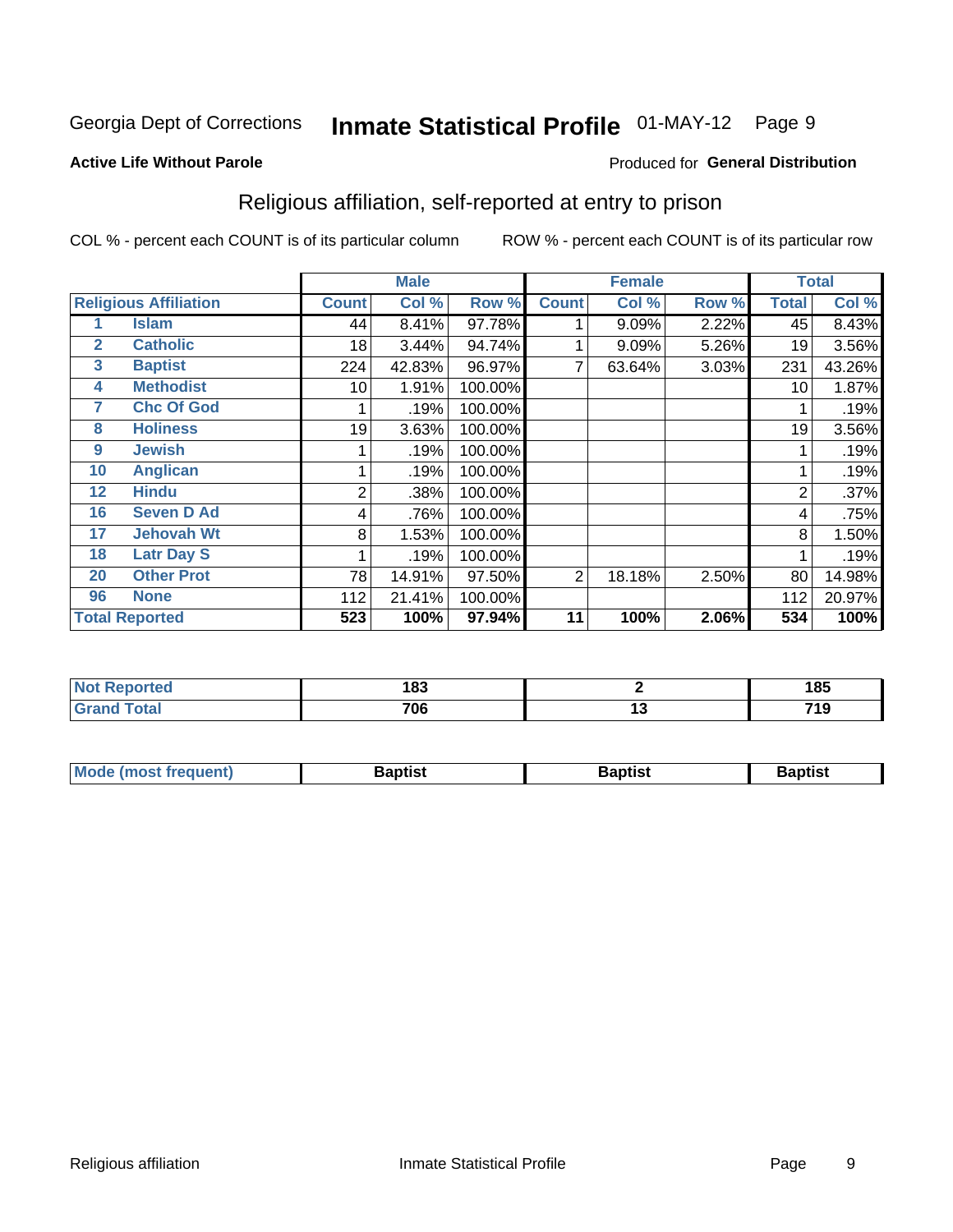# Inmate Statistical Profile 01-MAY-12 Page 10

#### **Active Life Without Parole**

#### Produced for General Distribution

### Home county, self-reported at entry to prison

COL % - percent each COUNT is of its particular column

|                  |                             |                         | <b>Male</b> |         |              | <b>Female</b> |        | <b>Total</b>   |        |
|------------------|-----------------------------|-------------------------|-------------|---------|--------------|---------------|--------|----------------|--------|
|                  | <b>Home County</b>          | <b>Count</b>            | Col %       | Row %   | <b>Count</b> | Col %         | Row %  | <b>Total</b>   | Col %  |
| 000              | <b>Unknown</b>              | 94                      | 13.31%      | 100.00% |              |               |        | 94             | 13.07% |
| 001              | <b>Appling County</b>       | 3                       | .42%        | 100.00% |              |               |        | 3              | .42%   |
| 002              | <b>Atkinson County</b>      | $\mathbf 1$             | .14%        | 100.00% |              |               |        | 1              | .14%   |
| 003              | <b>Bacon County</b>         | $\mathbf 1$             | .14%        | 100.00% |              |               |        | 1              | .14%   |
| 005              | <b>Baldwin County</b>       | 4                       | .57%        | 100.00% |              |               |        | 4              | .56%   |
| 007              | <b>Barrow County</b>        | 3                       | .42%        | 100.00% |              |               |        | 3              | .42%   |
| 008              | <b>Bartow County</b>        | $\overline{7}$          | .99%        | 100.00% |              |               |        | 7              | .97%   |
| 009              | <b>Ben Hill County</b>      | 4                       | .57%        | 100.00% |              |               |        | 4              | .56%   |
| 010              | <b>Berrien County</b>       | $\overline{2}$          | .28%        | 100.00% |              |               |        | $\overline{c}$ | .28%   |
| 011              | <b>Bibb County</b>          | 15                      | 2.12%       | 100.00% |              |               |        | 15             | 2.09%  |
| 012              | <b>Bleckley County</b>      | 3                       | .42%        | 100.00% |              |               |        | 3              | .42%   |
| 014              | <b>Brooks County</b>        | 1                       | .14%        | 100.00% |              |               |        | 1              | .14%   |
| 016              | <b>Bulloch County</b>       | 4                       | .57%        | 100.00% |              |               |        | 4              | .56%   |
| 017              | <b>Burke County</b>         | 6                       | .85%        | 100.00% |              |               |        | 6              | .83%   |
| 018              | <b>Butts County</b>         | $\overline{2}$          | .28%        | 100.00% |              |               |        | $\overline{2}$ | .28%   |
| 020              | <b>Camden County</b>        | 4                       | .57%        | 100.00% |              |               |        | 4              | .56%   |
| 021              | <b>Candler County</b>       | $\overline{\mathbf{c}}$ | .28%        | 100.00% |              |               |        | $\overline{c}$ | .28%   |
| $\overline{022}$ | <b>Carroll County</b>       | $\overline{2}$          | .28%        | 100.00% |              |               |        | $\overline{2}$ | .28%   |
| 023              | <b>Catoosa County</b>       | $\overline{c}$          | .28%        | 100.00% |              |               |        | $\overline{2}$ | .28%   |
| 024              | <b>Charlton County</b>      | 1                       | .14%        | 100.00% |              |               |        | 1              | .14%   |
| 025              | <b>Chatham County</b>       | 36                      | 5.10%       | 100.00% |              |               |        | 36             | 5.01%  |
| 026              | <b>Chattahoochee County</b> | $\mathbf{1}$            | .14%        | 100.00% |              |               |        | 1              | .14%   |
| 028              | <b>Cherokee County</b>      | $\overline{2}$          | .28%        | 100.00% |              |               |        | $\overline{2}$ | .28%   |
| 029              | <b>Clarke County</b>        | 15                      | 2.12%       | 100.00% |              |               |        | 15             | 2.09%  |
| 031              | <b>Clayton County</b>       | 20                      | 2.83%       | 100.00% |              |               |        | 20             | 2.78%  |
| 033              | <b>Cobb County</b>          | 18                      | 2.55%       | 100.00% |              |               |        | 18             | 2.50%  |
| 034              | <b>Coffee County</b>        | $\overline{\mathbf{c}}$ | .28%        | 100.00% |              |               |        | $\overline{c}$ | .28%   |
| 035              | <b>Colquitt County</b>      | 3                       | .42%        | 100.00% |              |               |        | 3              | .42%   |
| 036              | <b>Columbia County</b>      | 4                       | .57%        | 100.00% |              |               |        | 4              | .56%   |
| 037              | <b>Cook County</b>          | 4                       | .57%        | 100.00% |              |               |        | 4              | .56%   |
| 038              | <b>Coweta County</b>        | 4                       | .57%        | 100.00% |              |               |        | 4              | .56%   |
| 040              | <b>Crisp County</b>         | 3                       | .42%        | 100.00% |              |               |        | 3              | .42%   |
| 043              | <b>Decatur County</b>       | $\overline{2}$          | .28%        | 100.00% |              |               |        | $\overline{2}$ | .28%   |
| 044              | <b>Dekalb County</b>        | 47                      | 6.66%       | 100.00% |              |               |        | 47             | 6.54%  |
| 046              | <b>Dooly County</b>         | $\mathbf 1$             | .14%        | 50.00%  | 1            | 7.69%         | 50.00% | $\overline{2}$ | .28%   |
| 047              | <b>Dougherty County</b>     | 21                      | 2.97%       | 100.00% |              |               |        | 21             | 2.92%  |
| 048              | <b>Douglas County</b>       | 9                       | 1.27%       | 90.00%  | 1            | 7.69%         | 10.00% | 10             | 1.39%  |
| 049              | <b>Early County</b>         | $\mathbf 1$             | .14%        | 100.00% |              |               |        | 1              | .14%   |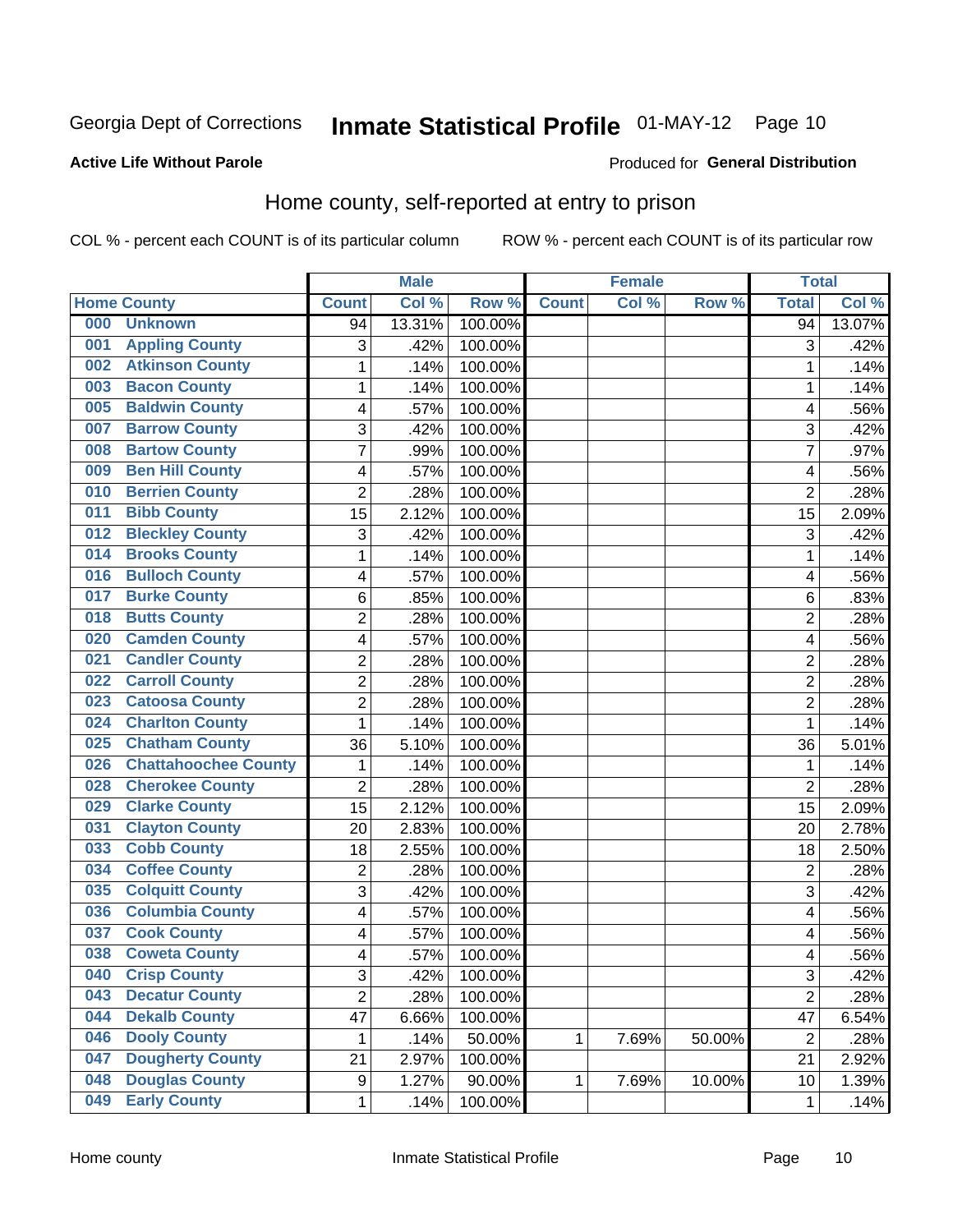# Inmate Statistical Profile 01-MAY-12 Page 11

#### **Active Life Without Parole**

#### Produced for General Distribution

### Home county, self-reported at entry to prison

COL % - percent each COUNT is of its particular column

|     |                          |                         | <b>Male</b> |         |                | <b>Female</b> |        | <b>Total</b>   |        |
|-----|--------------------------|-------------------------|-------------|---------|----------------|---------------|--------|----------------|--------|
|     | <b>Home County</b>       | <b>Count</b>            | Col %       | Row %   | <b>Count</b>   | Col %         | Row %  | <b>Total</b>   | Col %  |
| 051 | <b>Effingham County</b>  | 2                       | .28%        | 100.00% |                |               |        | 2              | .28%   |
| 052 | <b>Elbert County</b>     | 4                       | .57%        | 100.00% |                |               |        | 4              | .56%   |
| 053 | <b>Emanuel County</b>    | $\overline{\mathbf{c}}$ | .28%        | 100.00% |                |               |        | $\overline{c}$ | .28%   |
| 056 | <b>Fayette County</b>    | 3                       | .42%        | 100.00% |                |               |        | 3              | .42%   |
| 057 | <b>Floyd County</b>      | 8                       | 1.13%       | 100.00% |                |               |        | 8              | 1.11%  |
| 058 | <b>Forsyth County</b>    | 1                       | .14%        | 100.00% |                |               |        | 1              | .14%   |
| 059 | <b>Franklin County</b>   | $\overline{2}$          | .28%        | 100.00% |                |               |        | $\overline{2}$ | .28%   |
| 060 | <b>Fulton County</b>     | 93                      | 13.17%      | 97.89%  | $\overline{2}$ | 15.38%        | 2.11%  | 95             | 13.21% |
| 061 | <b>Gilmer County</b>     | $\mathbf{1}$            | .14%        | 100.00% |                |               |        | 1              | .14%   |
| 063 | <b>Glynn County</b>      | 11                      | 1.56%       | 100.00% |                |               |        | 11             | 1.53%  |
| 066 | <b>Greene County</b>     | 1                       | .14%        | 100.00% |                |               |        | 1              | .14%   |
| 067 | <b>Gwinnett County</b>   | 13                      | 1.84%       | 92.86%  | 1              | 7.69%         | 7.14%  | 14             | 1.95%  |
| 068 | <b>Habersham County</b>  | $\mathbf{1}$            | .14%        | 100.00% |                |               |        | 1              | .14%   |
| 069 | <b>Hall County</b>       | 10                      | 1.42%       | 100.00% |                |               |        | 10             | 1.39%  |
| 070 | <b>Hancock County</b>    | $\overline{2}$          | .28%        | 100.00% |                |               |        | $\overline{2}$ | .28%   |
| 071 | <b>Haralson County</b>   | $\overline{2}$          | .28%        | 100.00% |                |               |        | $\overline{2}$ | .28%   |
| 072 | <b>Harris County</b>     | 1                       | .14%        | 100.00% |                |               |        | 1              | .14%   |
| 073 | <b>Hart County</b>       | $\overline{2}$          | .28%        | 100.00% |                |               |        | $\overline{c}$ | .28%   |
| 075 | <b>Henry County</b>      | 5                       | .71%        | 100.00% |                |               |        | 5              | .70%   |
| 076 | <b>Houston County</b>    | 9                       | 1.27%       | 100.00% |                |               |        | 9              | 1.25%  |
| 078 | <b>Jackson County</b>    | 5                       | .71%        | 100.00% |                |               |        | 5              | .70%   |
| 080 | <b>Jeff Davis County</b> | $\mathbf{1}$            | .14%        | 100.00% |                |               |        | 1              | .14%   |
| 081 | <b>Jefferson County</b>  | $\overline{2}$          | .28%        | 100.00% |                |               |        | $\overline{2}$ | .28%   |
| 082 | <b>Jenkins County</b>    | $\overline{2}$          | .28%        | 100.00% |                |               |        | $\overline{2}$ | .28%   |
| 087 | <b>Laurens County</b>    | 4                       | .57%        | 100.00% |                |               |        | 4              | .56%   |
| 088 | <b>Lee County</b>        | 1                       | .14%        | 100.00% |                |               |        | 1              | .14%   |
| 089 | <b>Liberty County</b>    | 6                       | .85%        | 85.71%  | 1              | 7.69%         | 14.29% | 7              | .97%   |
| 090 | <b>Lincoln County</b>    | 1                       | .14%        | 100.00% |                |               |        | 1              | .14%   |
| 091 | <b>Long County</b>       | 1                       | .14%        | 100.00% |                |               |        | 1              | .14%   |
| 092 | <b>Lowndes County</b>    | 5                       | .71%        | 100.00% |                |               |        | 5              | .70%   |
| 095 | <b>Madison County</b>    | $\mathbf{1}$            | .14%        | 100.00% |                |               |        | 1              | .14%   |
| 096 | <b>Marion County</b>     | 1                       | .14%        | 100.00% |                |               |        | 1              | .14%   |
| 097 | <b>Mcduffie County</b>   | 3                       | .42%        | 100.00% |                |               |        | 3              | .42%   |
| 098 | <b>Mcintosh County</b>   | $\overline{c}$          | .28%        | 100.00% |                |               |        | 2              | .28%   |
| 100 | <b>Miller County</b>     | $\mathbf{1}$            | .14%        | 100.00% |                |               |        | 1              | .14%   |
| 102 | <b>Monroe County</b>     | 4                       | .57%        | 100.00% |                |               |        | 4              | .56%   |
| 104 | <b>Morgan County</b>     | $\overline{2}$          | .28%        | 100.00% |                |               |        | 2              | .28%   |
| 106 | <b>Muscogee County</b>   | 21                      | 2.97%       | 100.00% |                |               |        | 21             | 2.92%  |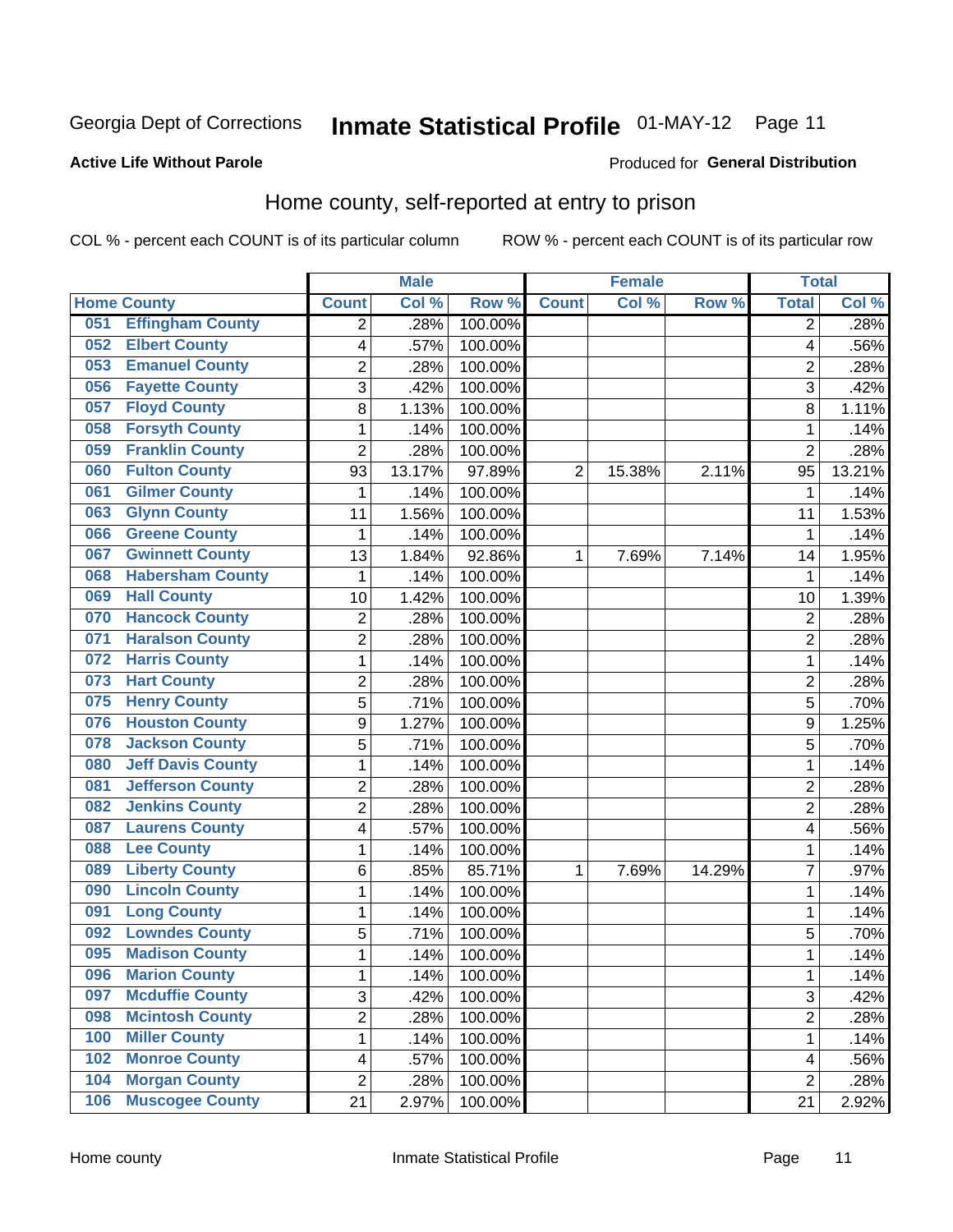## Inmate Statistical Profile 01-MAY-12 Page 12

#### **Active Life Without Parole**

#### Produced for General Distribution

### Home county, self-reported at entry to prison

COL % - percent each COUNT is of its particular column

|                  |                             |                | <b>Male</b> |         |              | <b>Female</b> |        | <b>Total</b>   |       |
|------------------|-----------------------------|----------------|-------------|---------|--------------|---------------|--------|----------------|-------|
|                  | <b>Home County</b>          | <b>Count</b>   | Col %       | Row %   | <b>Count</b> | Col %         | Row %  | <b>Total</b>   | Col % |
| 107              | <b>Newton County</b>        | 2              | .28%        | 66.67%  | 1            | 7.69%         | 33.33% | 3              | .42%  |
| 109              | <b>Oglethorpe County</b>    | 3              | .42%        | 100.00% |              |               |        | 3              | .42%  |
| 110              | <b>Paulding County</b>      | 3              | .42%        | 100.00% |              |               |        | 3              | .42%  |
| 111              | <b>Peach County</b>         | 1              | .14%        | 100.00% |              |               |        | 1              | .14%  |
| 113              | <b>Pierce County</b>        | $\overline{c}$ | .28%        | 100.00% |              |               |        | $\overline{2}$ | .28%  |
| 114              | <b>Pike County</b>          | 4              | .57%        | 80.00%  | 1            | 7.69%         | 20.00% | 5              | .70%  |
| $\overline{115}$ | <b>Polk County</b>          | 3              | .42%        | 100.00% |              |               |        | 3              | .42%  |
| 117              | <b>Putnam County</b>        | 3              | .42%        | 100.00% |              |               |        | 3              | .42%  |
| 119              | <b>Rabun County</b>         | $\mathbf 1$    | .14%        | 100.00% |              |               |        | 1              | .14%  |
| 120              | <b>Randolph County</b>      | 3              | .42%        | 100.00% |              |               |        | 3              | .42%  |
| 121              | <b>Richmond County</b>      | 26             | 3.68%       | 92.86%  | 2            | 15.38%        | 7.14%  | 28             | 3.89% |
| 122              | <b>Rockdale County</b>      | 2              | .28%        | 100.00% |              |               |        | $\overline{2}$ | .28%  |
| 125              | <b>Seminole County</b>      | $\overline{2}$ | .28%        | 100.00% |              |               |        | $\overline{2}$ | .28%  |
| 126              | <b>Spalding County</b>      | 6              | .85%        | 100.00% |              |               |        | 6              | .83%  |
| 127              | <b>Stephens County</b>      | 1              | .14%        | 50.00%  | 1            | 7.69%         | 50.00% | $\overline{2}$ | .28%  |
| 128              | <b>Stewart County</b>       | 1              | .14%        | 100.00% |              |               |        | 1              | .14%  |
| 129              | <b>Sumter County</b>        | $\mathbf 1$    | .14%        | 100.00% |              |               |        | 1              | .14%  |
| 132              | <b>Tattnall County</b>      | $\mathbf 1$    | .14%        | 100.00% |              |               |        | 1              | .14%  |
| 134              | <b>Telfair County</b>       | $\mathbf 1$    | .14%        | 100.00% |              |               |        | 1              | .14%  |
| 136              | <b>Thomas County</b>        | 4              | .57%        | 100.00% |              |               |        | 4              | .56%  |
| 137              | <b>Tift County</b>          | 4              | .57%        | 100.00% |              |               |        | 4              | .56%  |
| 138              | <b>Toombs County</b>        | 9              | 1.27%       | 100.00% |              |               |        | 9              | 1.25% |
| 140              | <b>Treutlen County</b>      | $\mathbf 1$    | .14%        | 100.00% |              |               |        | 1              | .14%  |
| 144              | <b>Union County</b>         | 1              | .14%        | 100.00% |              |               |        | 1              | .14%  |
| 145              | <b>Upson County</b>         | $\overline{2}$ | .28%        | 100.00% |              |               |        | $\overline{2}$ | .28%  |
| 146              | <b>Walker County</b>        | 3              | .42%        | 75.00%  | 1            | 7.69%         | 25.00% | 4              | .56%  |
| 147              | <b>Walton County</b>        | 4              | .57%        | 100.00% |              |               |        | 4              | .56%  |
| 148              | <b>Ware County</b>          | 6              | .85%        | 100.00% |              |               |        | 6              | .83%  |
| 150              | <b>Washington County</b>    | 4              | .57%        | 100.00% |              |               |        | 4              | .56%  |
| 151              | <b>Wayne County</b>         | $\overline{c}$ | .28%        | 100.00% |              |               |        | $\overline{2}$ | .28%  |
| 154              | <b>White County</b>         | $\mathbf 1$    | .14%        | 100.00% |              |               |        | 1              | .14%  |
| 155              | <b>Whitfield County</b>     | 3              | .42%        | 100.00% |              |               |        | 3              | .42%  |
| 156              | <b>Wilcox County</b>        | $\mathbf{1}$   | .14%        | 100.00% |              |               |        | 1              | .14%  |
| 158              | <b>Wilkinson County</b>     | $\overline{c}$ | .28%        | 100.00% |              |               |        | 2              | .28%  |
| 159              | <b>Worth County</b>         | $\mathbf{1}$   | .14%        | 100.00% |              |               |        | $\mathbf 1$    | .14%  |
| 999              | <b>Other Custody/Out Of</b> | $\overline{2}$ | .28%        | 66.67%  | 1            | 7.69%         | 33.33% | 3              | .42%  |
|                  | <b>State</b>                |                |             |         |              |               |        |                |       |
|                  | <b>Total Rported</b>        | 706            | 100%        | 98.19%  | 13           | 100%          | 1.81%  | 719            | 100%  |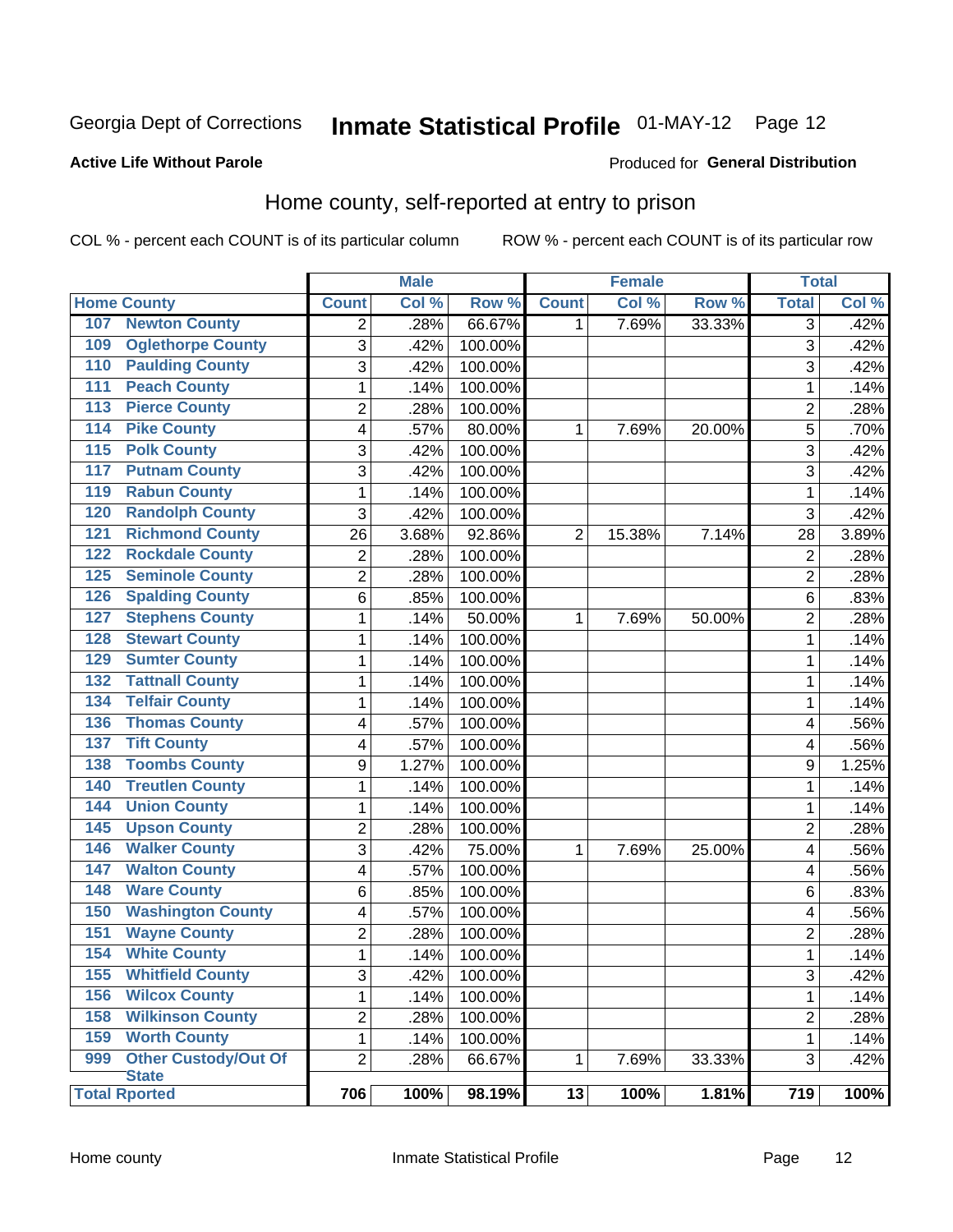# Inmate Statistical Profile 01-MAY-12 Page 13

#### **Active Life Without Parole**

#### Produced for General Distribution

### Home county, self-reported at entry to prison

COL % - percent each COUNT is of its particular column

|                     | <b>Male</b> | <b>Female</b> | <b>Total</b> |
|---------------------|-------------|---------------|--------------|
| <b>Not Reported</b> |             |               |              |
| <b>Grand Total</b>  | 706         | יי            | 719          |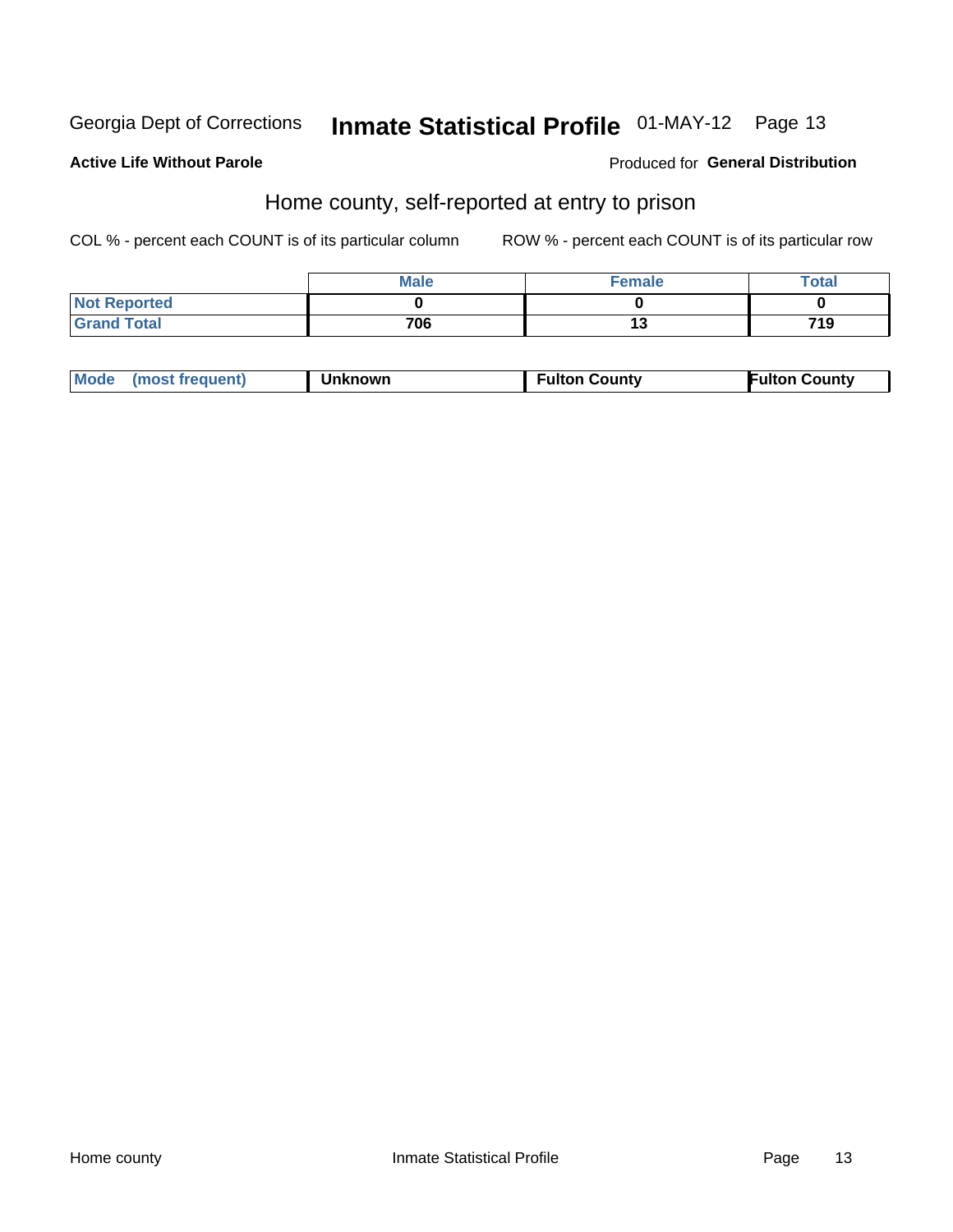### Inmate Statistical Profile 01-MAY-12 Page 14

#### **Active Life Without Parole**

#### Produced for General Distribution

### Socioeconomic class, self-reported at entry to prison

COL % - percent each COUNT is of its particular column

|                       | <b>Male</b><br><b>Female</b> |        |           |              | <b>Total</b> |       |        |          |
|-----------------------|------------------------------|--------|-----------|--------------|--------------|-------|--------|----------|
| Socioeconomic Class   | <b>Count</b>                 | Col %  | Row %     | <b>Count</b> | Col %        | Row % | Total, | Col %    |
| <b>Welfare</b>        | 34                           | 6.38%  | 100.00%   |              |              |       | 34     | $6.27\%$ |
| <b>Occ Employ</b>     | 24                           | 4.50%  | 100.00%   |              |              |       | 24     | 4.43%    |
| <b>Minimum Std</b>    | 271                          | 50.84% | $99.27\%$ |              | 22.22%       | .73%  | 273    | 50.37%   |
| <b>Middle</b><br>4    | 204                          | 38.27% | 96.68%    |              | 77.78%       | 3.32% | 211    | 38.93%   |
| <b>Total Reported</b> | 533                          | 100%   | 98.34%    | 9            | 100%         | 1.66% | 542    | 100%     |

| m.    | $\overline{\phantom{a}}$<br>-<br>__ |        | ---         |
|-------|-------------------------------------|--------|-------------|
| _____ | 706<br>__                           | $\sim$ | 74 O<br>719 |

|  | Mo | Minin<br>Std<br>$- - - -$ | <b>Middle</b> | Min<br>Std<br>. |
|--|----|---------------------------|---------------|-----------------|
|--|----|---------------------------|---------------|-----------------|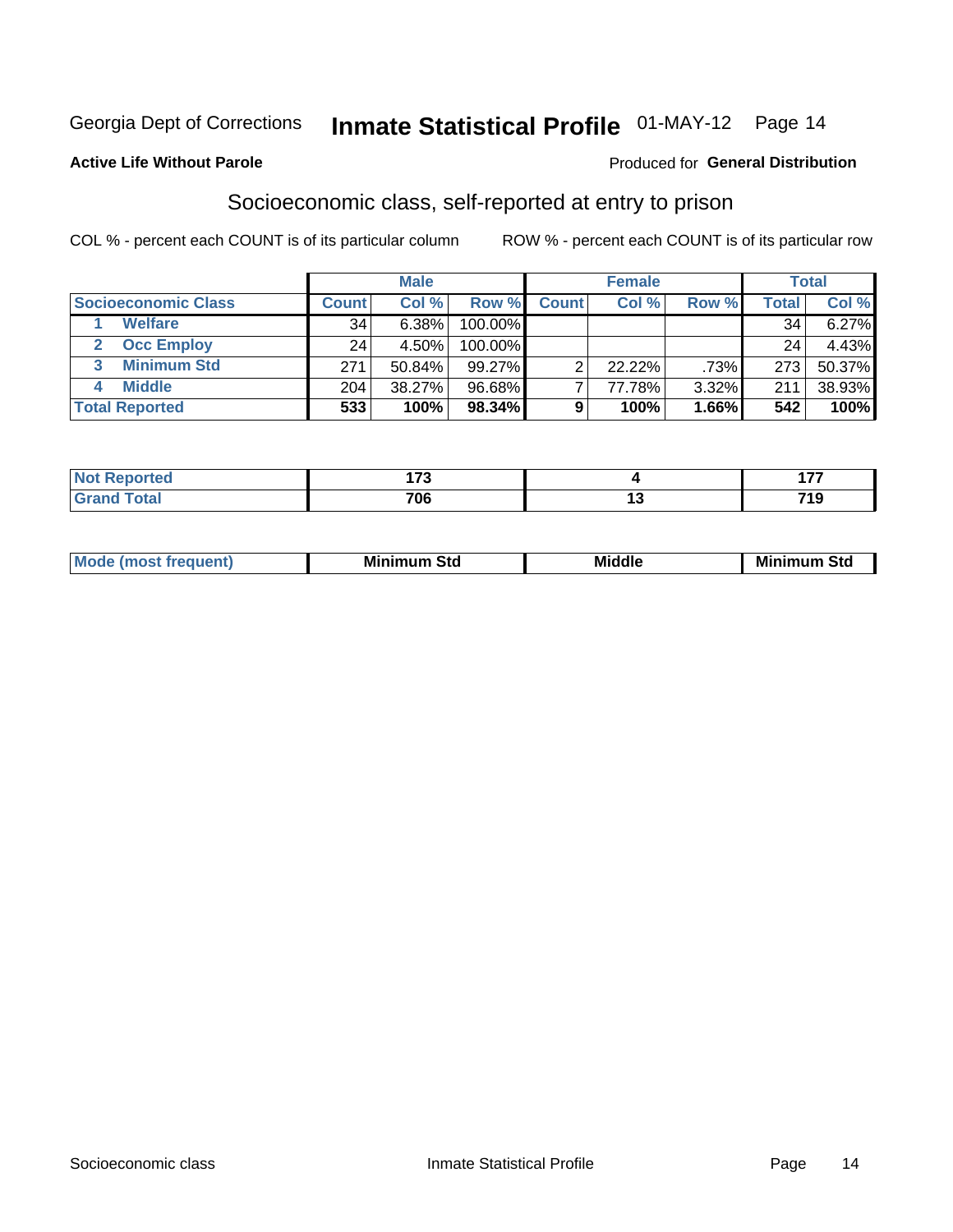### Inmate Statistical Profile 01-MAY-12 Page 15

#### **Active Life Without Parole**

#### Produced for General Distribution

### Environment to age 16, self-reported at entry to prison

COL % - percent each COUNT is of its particular column

|                                    |              | <b>Male</b> |           |              | <b>Female</b> |        |       | <b>Total</b> |
|------------------------------------|--------------|-------------|-----------|--------------|---------------|--------|-------|--------------|
| <b>Environment to age 16</b>       | <b>Count</b> | Col %       | Row %     | <b>Count</b> | Col %         | Row %  | Total | Col %        |
| <b>Rural/Farm</b>                  | 11           | 2.03%       | 100.00%   |              |               |        |       | 1.99%        |
| <b>Rural/Nfarm</b><br>$\mathbf{2}$ | 27           | 4.97%       | $90.00\%$ | 3            | 30.00%        | 10.00% | 30    | 5.42%        |
| 3 S.M.S.A                          | 223          | 41.07%      | 99.55%    |              | 10.00%        | .45%   | 224   | 40.51%       |
| <b>Urban</b><br>4                  | 114          | 20.99%      | 96.61%    |              | 40.00%        | 3.39%  | 118   | 21.34%       |
| 5 Small Town                       | 168          | 30.94%      | 98.82%    | 2            | 20.00%        | 1.18%  | 170   | 30.74%       |
| <b>Total Reported</b>              | 543          | 100%        | 98.19%    | 10           | 100%          | 1.81%  | 553   | 100%         |

| <b>Not Reported</b> | ィピク<br>ט ו |    | 1 C C<br>סט |
|---------------------|------------|----|-------------|
| <b>Total</b>        | 706        | '' | 719         |

| Mo | M      | ----- | M |
|----|--------|-------|---|
|    | ______ | _____ |   |
|    |        |       |   |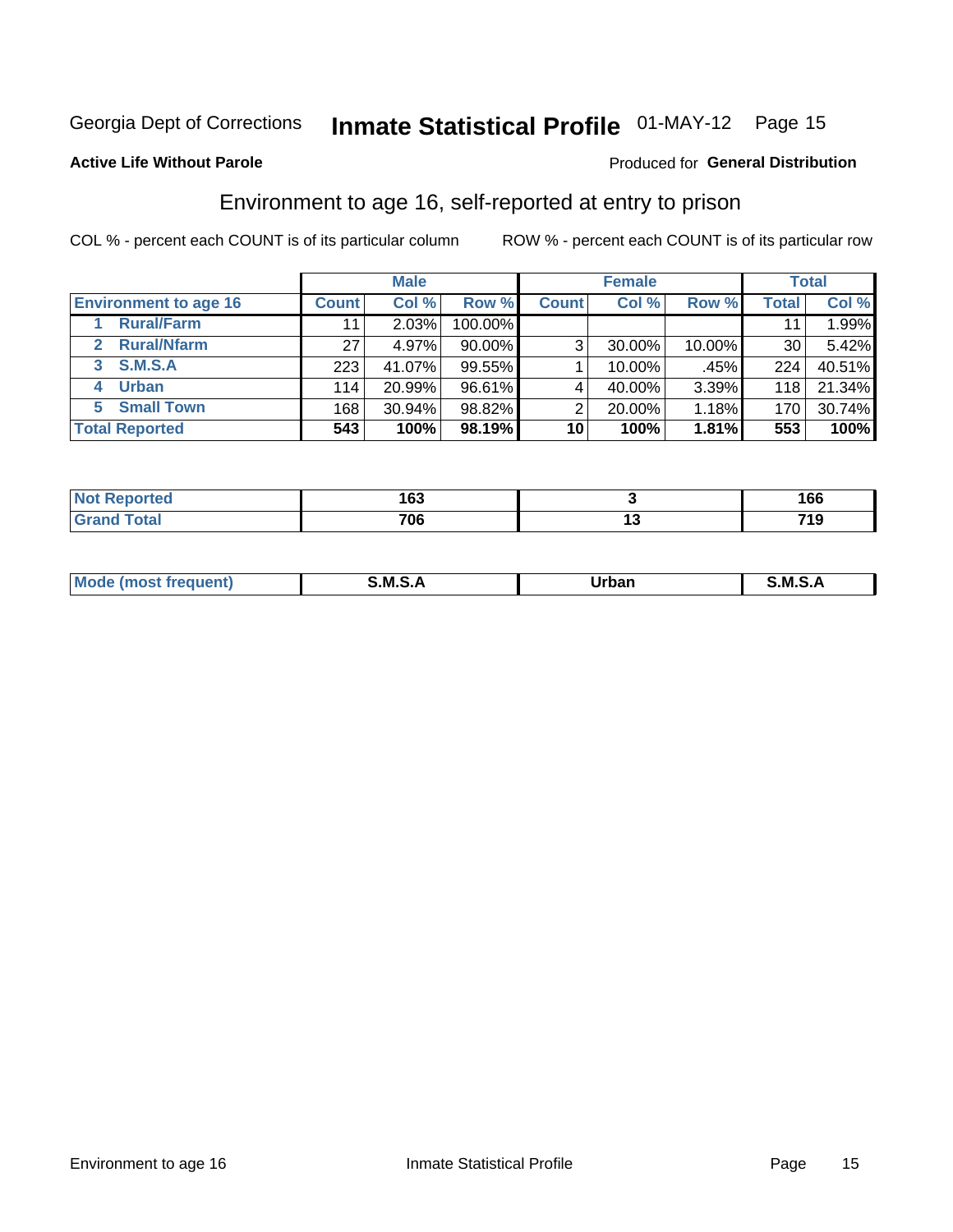# Inmate Statistical Profile 01-MAY-12 Page 16

#### **Active Life Without Parole**

#### Produced for General Distribution

### Guardian status to age 16, self-reported at entry to prison

COL % - percent each COUNT is of its particular column

|                                  |               | <b>Male</b> |         |              | <b>Female</b> |       |       | <b>Total</b> |
|----------------------------------|---------------|-------------|---------|--------------|---------------|-------|-------|--------------|
| <b>Guardian Status To Age 16</b> | <b>Count!</b> | Col %       | Row %   | <b>Count</b> | Col %         | Row % | Total | Col %        |
| 2 Father Only                    | 9             | 1.99%       | 100.00% |              |               |       | 9     | 1.96%        |
| <b>3 Both Parents</b>            | 190           | 41.94%      | 97.94%  |              | 66.67%        | 2.06% | 194   | 42.27%       |
| <b>4 Mother Only</b>             | 176           | 38.85%      | 99.44%  |              | 16.67%        | .56%  | 177   | 38.56%       |
| <b>6 Oth Female</b>              | 15            | 3.31%       | 100.00% |              |               |       | 15    | 3.27%        |
| <b>7 Oth Male</b>                | 4             | .88%        | 100.00% |              |               |       | 4     | .87%         |
| 8 Step-Parents                   | 12            | 2.65%       | 100.00% |              |               |       | 12    | 2.61%        |
| 9 Foster Home                    | 9             | 1.99%       | 100.00% |              |               |       | 9     | 1.96%        |
| <b>10 Grand Parents</b>          | 38            | 8.39%       | 97.44%  |              | 16.67%        | 2.56% | 39    | 8.50%        |
| <b>Total Reported</b>            | 453           | 100%        | 98.69%  | 6            | 100%          | 1.31% | 459   | 100%         |

| a e | <b>OEQ</b><br>∠JJ | 260          |
|-----|-------------------|--------------|
|     | 706               | 71 O<br>- 10 |

| <b>Mode (most frequent)</b> | <b>Both Parents</b> | <b>Both Parents</b> | <b>Both Parents</b> |
|-----------------------------|---------------------|---------------------|---------------------|
|                             |                     |                     |                     |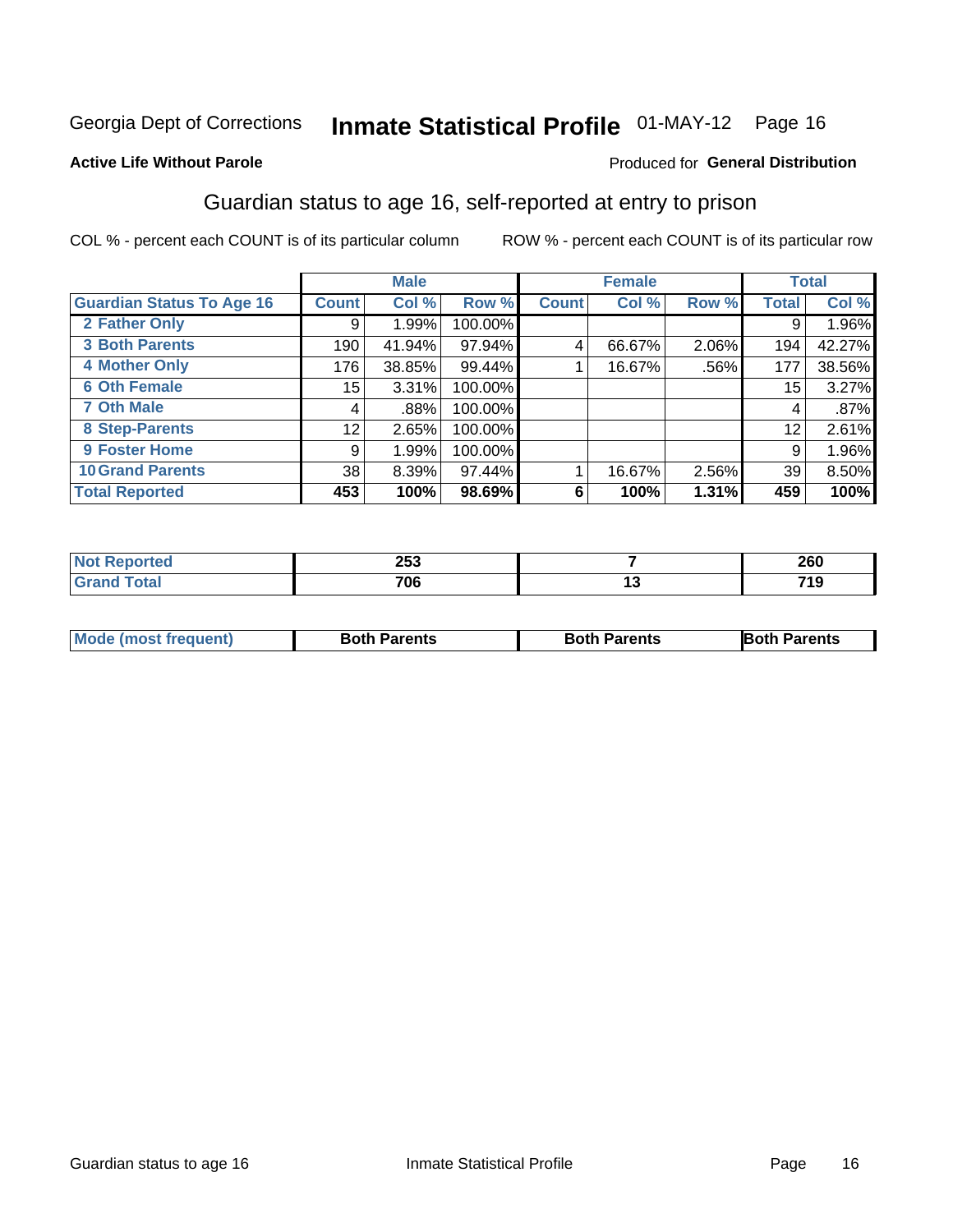# Inmate Statistical Profile 01-MAY-12 Page 17

#### **Active Life Without Parole**

#### Produced for General Distribution

### Employment status before prison, self-reported at entry to prison

COL % - percent each COUNT is of its particular column

|   |                          |              | <b>Male</b> |         |              | <b>Female</b> |       |              | <b>Total</b> |
|---|--------------------------|--------------|-------------|---------|--------------|---------------|-------|--------------|--------------|
|   | <b>Employment Status</b> | <b>Count</b> | Col %       | Row %   | <b>Count</b> | Col %         | Row % | <b>Total</b> | Col %        |
|   | <b>Full Time</b>         | 317          | 53.46%      | 98.14%  | 6            | 66.67%        | 1.86% | 323          | 53.65%       |
| 2 | <b>Part Time</b>         | 47           | 7.93%       | 100.00% |              |               |       | 47           | 7.81%        |
| 3 | Unempl $<$ 6m            | 60           | 10.12%      | 98.36%  |              | 11.11%        | 1.64% | 61           | 10.13%       |
| 4 | Unempl > 6m              | 95           | 16.02%      | 97.94%  | າ            | 22.22%        | 2.06% | 97           | 16.11%       |
| 5 | <b>Never Workd</b>       | 46           | 7.76%       | 100.00% |              |               |       | 46           | 7.64%        |
| 6 | <b>Student</b>           | 6            | 1.01%       | 100.00% |              |               |       | 6            | 1.00%        |
| 7 | <b>Incapable</b>         | 22           | 3.71%       | 100.00% |              |               |       | 22           | 3.65%        |
|   | <b>Total Reported</b>    | 593          | 100%        | 98.5%   | 9            | 100%          | 1.5%  | 602          | 100%         |

| тео.         | I 4 5<br>.<br>$\sim$ |       | $44 -$       |
|--------------|----------------------|-------|--------------|
| <b>Total</b> | 706                  | . I v | 71 O<br>- 19 |

| Mc | ∴ul! | ----<br>ıme<br>w |
|----|------|------------------|
|    |      |                  |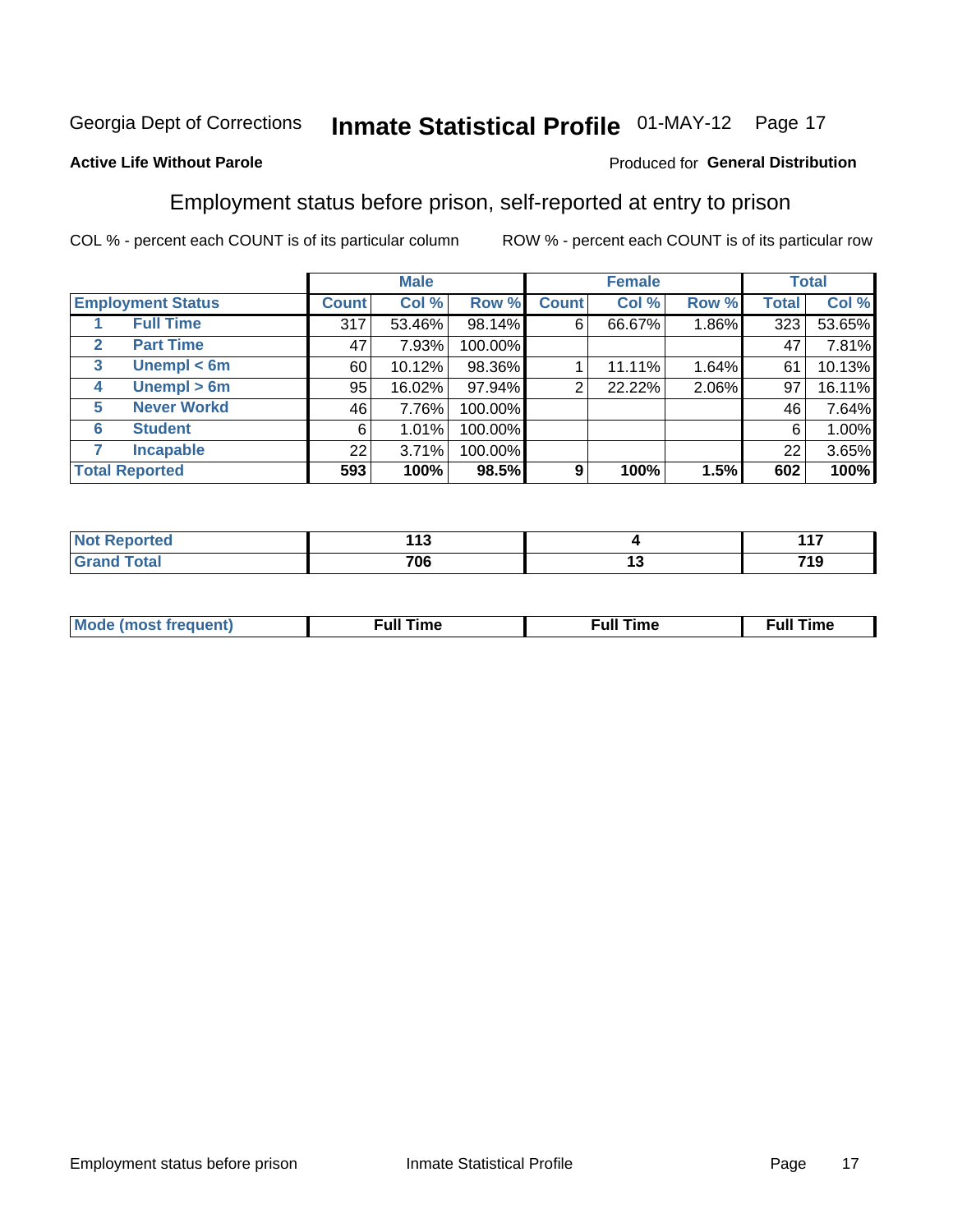# Inmate Statistical Profile 01-MAY-12 Page 18

#### **Active Life Without Parole**

Produced for General Distribution

### Age at admission

COL % - percent each COUNT is of its particular column

|                         |                 | <b>Male</b> |         |                | <b>Female</b> |        |                | <b>Total</b> |
|-------------------------|-----------------|-------------|---------|----------------|---------------|--------|----------------|--------------|
| <b>Age At Admission</b> | <b>Count</b>    | Col %       | Row %   | <b>Count</b>   | Col %         | Row %  | <b>Total</b>   | Col %        |
| 15                      | 2               | 0.28%       | 100.00% |                |               |        | 2              | 0.28%        |
| 16                      | 1               | 0.14%       | 100.00% |                |               |        | $\mathbf{1}$   | 0.14%        |
| $\overline{17}$         | 2               | 0.28%       | 100.00% |                |               |        | $\overline{2}$ | 0.28%        |
| 18                      | 7               | 0.99%       | 100.00% |                |               |        | 7              | 0.97%        |
| 19                      | 13              | 1.84%       | 100.00% |                |               |        | 13             | 1.81%        |
| $\overline{20}$         | 11              | 1.56%       | 91.67%  | 1              | 7.69%         | 8.33%  | 12             | 1.67%        |
| 21                      | 19              | 2.69%       | 100.00% |                |               |        | 19             | 2.64%        |
| 22                      | 33              | 4.67%       | 100.00% |                |               |        | 33             | 4.59%        |
| 23                      | 21              | 2.97%       | 95.45%  | 1              | 7.69%         | 4.55%  | 22             | 3.06%        |
| 24                      | 26              | 3.68%       | 100.00% |                |               |        | 26             | 3.62%        |
| $\overline{25}$         | 24              | 3.40%       | 96.00%  | 1              | 7.69%         | 4.00%  | 25             | 3.48%        |
| 26                      | 30              | 4.25%       | 100.00% |                |               |        | 30             | 4.17%        |
| $\overline{27}$         | 26              | 3.68%       | 96.30%  | 1              | 7.69%         | 3.70%  | 27             | 3.76%        |
| 28                      | 28              | 3.97%       | 100.00% |                |               |        | 28             | 3.89%        |
| 29                      | 30              | 4.25%       | 100.00% |                |               |        | 30             | 4.17%        |
| 30                      | 21              | 2.97%       | 100.00% |                |               |        | 21             | 2.92%        |
| $\overline{31}$         | 25              | 3.54%       | 100.00% |                |               |        | 25             | 3.48%        |
| 32                      | 25              | 3.54%       | 92.59%  | $\overline{2}$ | 15.38%        | 7.41%  | 27             | 3.76%        |
| 33                      | 19              | 2.69%       | 100.00% |                |               |        | 19             | 2.64%        |
| 34                      | 15              | 2.12%       | 100.00% |                |               |        | 15             | 2.09%        |
| 35                      | 19              | 2.69%       | 95.00%  | 1              | 7.69%         | 5.00%  | 20             | 2.78%        |
| 36                      | 31              | 4.39%       | 100.00% |                |               |        | 31             | 4.31%        |
| $\overline{37}$         | 21              | 2.97%       | 100.00% |                |               |        | 21             | 2.92%        |
| 38                      | 20              | 2.83%       | 100.00% |                |               |        | 20             | 2.78%        |
| 39                      | 18              | 2.55%       | 94.74%  | 1              | 7.69%         | 5.26%  | 19             | 2.64%        |
| 40                      | 14              | 1.98%       | 100.00% |                |               |        | 14             | 1.95%        |
| 41                      | 29              | 4.11%       | 100.00% |                |               |        | 29             | 4.03%        |
| 42                      | 25              | 3.54%       | 100.00% |                |               |        | 25             | 3.48%        |
| 43                      | 14              | 1.98%       | 93.33%  | 1              | 7.69%         | 6.67%  | 15             | 2.09%        |
| 44                      | 13              | 1.84%       | 92.86%  | 1              | 7.69%         | 7.14%  | 14             | 1.95%        |
| 45                      | 18              | 2.55%       | 100.00% |                |               |        | 18             | 2.50%        |
| 46                      | 16              | 2.27%       | 88.89%  | $\overline{2}$ | 15.38%        | 11.11% | 18             | 2.50%        |
| 47                      | 12              | 1.70%       | 100.00% |                |               |        | 12             | 1.67%        |
| 48                      | 12              | 1.70%       | 92.31%  | 1              | 7.69%         | 7.69%  | 13             | 1.81%        |
| 49                      | 12              | 1.70%       | 100.00% |                |               |        | 12             | 1.67%        |
| 50                      | 6               | 0.85%       | 100.00% |                |               |        | 6              | 0.83%        |
| $\overline{51}$         | $6\phantom{1}6$ | 0.85%       | 100.00% |                |               |        | 6              | 0.83%        |
| 52                      | 7               | 0.99%       | 100.00% |                |               |        | 7              | 0.97%        |
| 53                      | 3               | 0.42%       | 100.00% |                |               |        | 3              | 0.42%        |
| 54                      | 3               | 0.42%       | 100.00% |                |               |        | 3              | 0.42%        |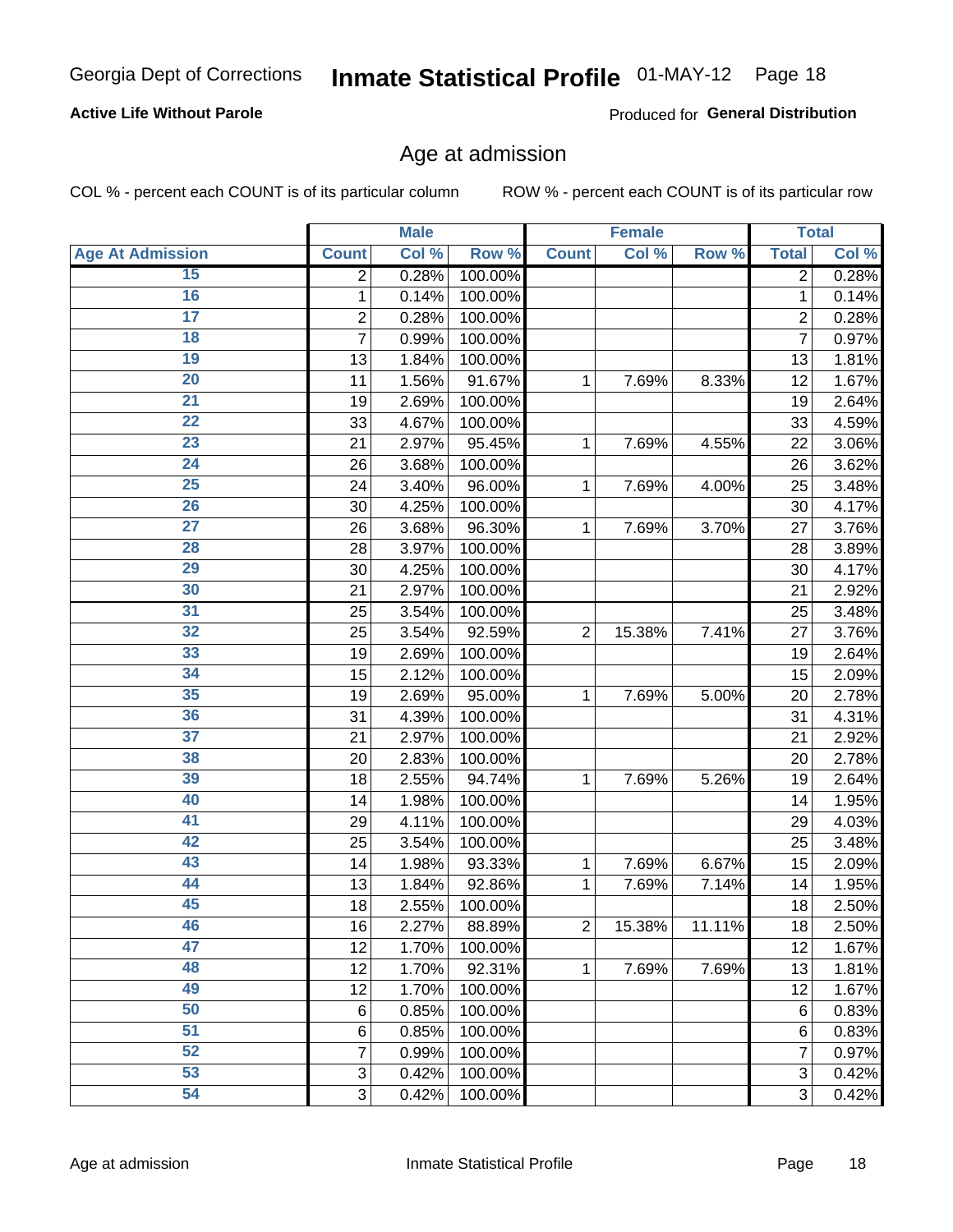# Inmate Statistical Profile 01-MAY-12 Page 19

#### **Active Life Without Parole**

Produced for General Distribution

### Age at admission

COL % - percent each COUNT is of its particular column

|                         |                | <b>Male</b> |         |              | <b>Female</b> |       |              | <b>Total</b> |
|-------------------------|----------------|-------------|---------|--------------|---------------|-------|--------------|--------------|
| <b>Age At Admission</b> | <b>Count</b>   | Col %       | Row %   | <b>Count</b> | Col %         | Row % | <b>Total</b> | Col %        |
| 55                      | 4              | 0.57%       | 100.00% |              |               |       | 4            | 0.56%        |
| 56                      | 6              | 0.85%       | 100.00% |              |               |       | 6            | 0.83%        |
| 57                      | 5              | 0.71%       | 100.00% |              |               |       | 5            | 0.70%        |
| 58                      | 2              | 0.28%       | 100.00% |              |               |       | 2            | 0.28%        |
| 60                      | $\overline{2}$ | 0.28%       | 100.00% |              |               |       | 2            | 0.28%        |
| 62                      |                | 0.14%       | 100.00% |              |               |       |              | 0.14%        |
| 63                      |                | 0.14%       | 100.00% |              |               |       |              | 0.14%        |
| 64                      | 4              | 0.57%       | 100.00% |              |               |       | 4            | 0.56%        |
| 65                      |                | 0.14%       | 100.00% |              |               |       |              | 0.14%        |
| 66                      |                | 0.14%       | 100.00% |              |               |       |              | 0.14%        |
| 69                      |                | 0.14%       | 100.00% |              |               |       |              | 0.14%        |
| 71                      |                | 0.14%       | 100.00% |              |               |       |              | 0.14%        |
| <b>Total Reported</b>   | 706            | 100%        | 98.19%  | 13           | 100%          | 1.81% | 719          | 100%         |

| rted<br>NOI     |     |    |                      |
|-----------------|-----|----|----------------------|
| $int^{\bullet}$ | 706 | יי | 71 Q<br>ıJ<br>$\sim$ |

| Mean<br>(average)              | 34.38 | 35.38 | 34.39    |
|--------------------------------|-------|-------|----------|
| <b>Median (middle)</b>         | ົ     | 35    | n.<br>ند |
| <b>Mode</b><br>(most frequent) | --    | 46    | n,<br>LL |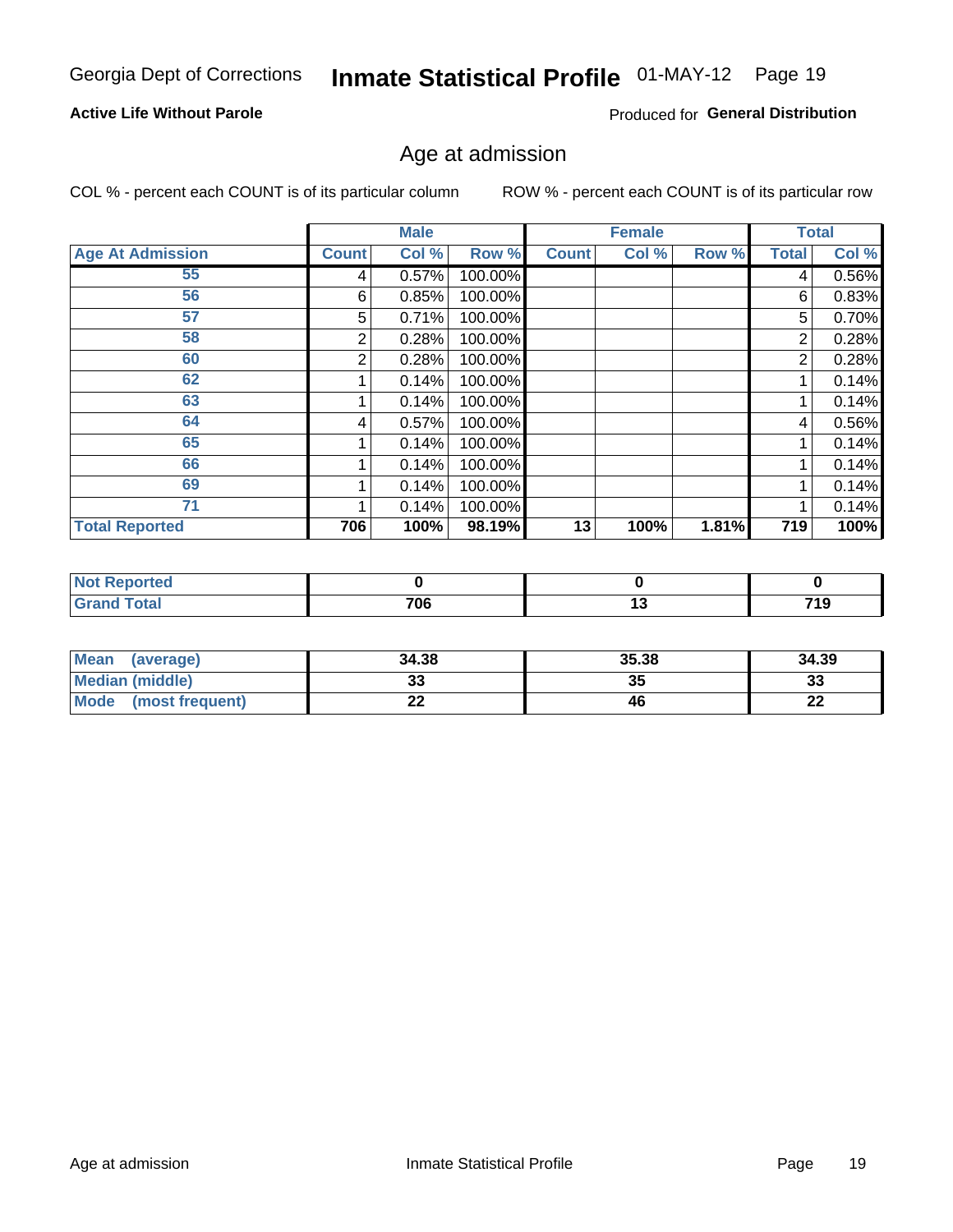# Inmate Statistical Profile 01-MAY-12 Page 20

#### **Active Life Without Parole**

#### Produced for General Distribution

### Height, measured at entry to prison

COL % - percent each COUNT is of its particular column

|                       |              | <b>Male</b> |         |              | <b>Female</b> |          |              | Total     |
|-----------------------|--------------|-------------|---------|--------------|---------------|----------|--------------|-----------|
| <b>Height</b>         | <b>Count</b> | Col %       | Row %   | <b>Count</b> | Col %         | Row %    | <b>Total</b> | Col %     |
| 5'08''                |              | 0.53%       | 100.00% |              |               |          |              | 0.53%     |
| 5'10''                | 98           | 51.85%      | 100.00% |              |               |          |              | 98 51.85% |
| 5'11''                | 90           | 47.62%      | 100.00% |              |               |          |              | 90 47.62% |
| <b>Total Reported</b> | 189          | 100%        | 100.00% |              |               | $0.00\%$ | 189          | 100%      |

| <b>Not</b><br><b>orted</b><br>reno | --- | cnn<br>ววบ   |
|------------------------------------|-----|--------------|
| <b>Total</b><br>' Grand            | 706 | 74 0<br>- 19 |

| Mean<br>(average)              | 5'10" | ш           | 5'10" |
|--------------------------------|-------|-------------|-------|
| Median (middle)                | 5'10" |             | 5'10" |
| <b>Mode</b><br>(most frequent) | 5'10" | <b>Null</b> | 5'10" |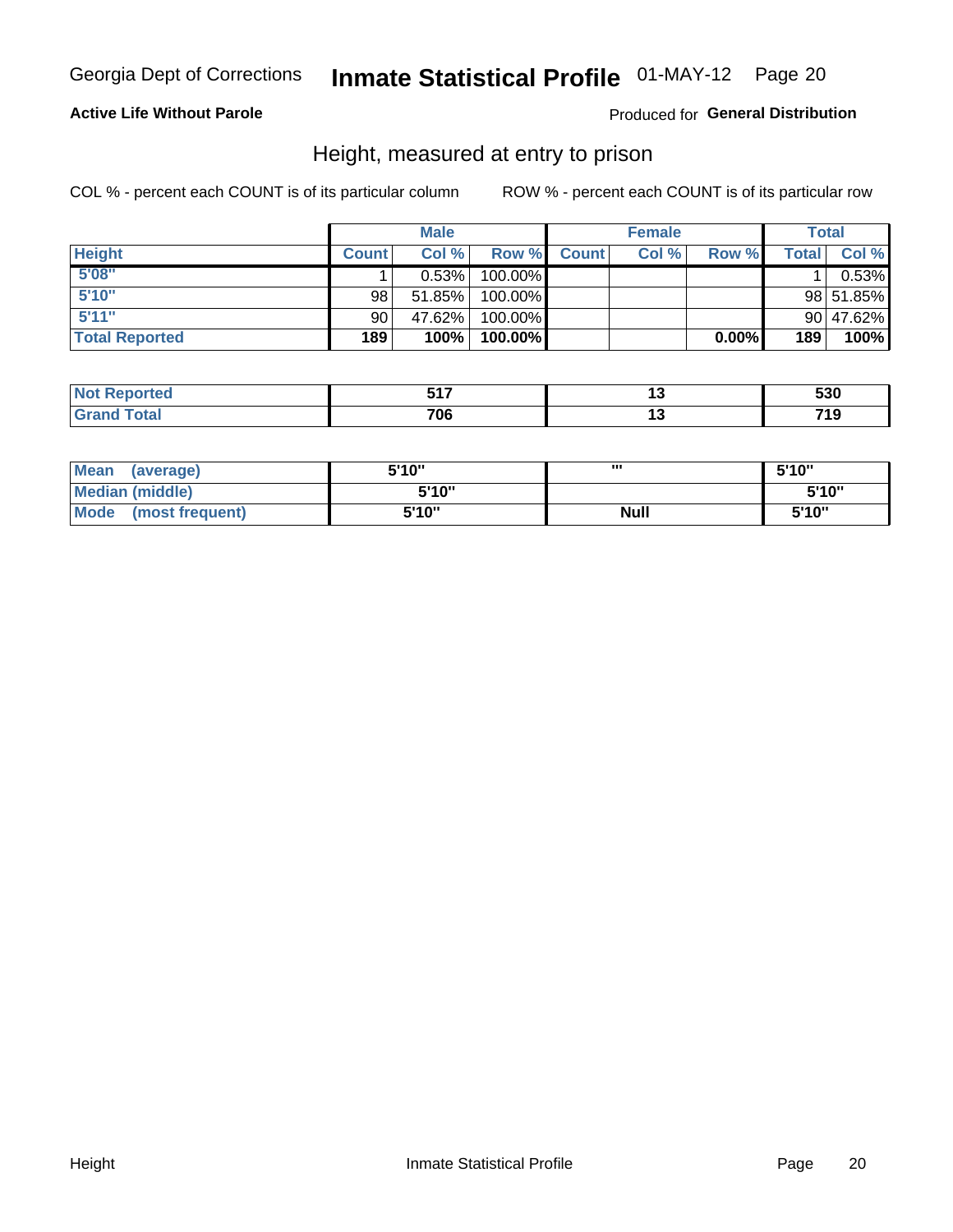# Inmate Statistical Profile 01-MAY-12 Page 21

#### **Active Life Without Parole**

#### Produced for General Distribution

### Weight, measured at entry to prison

COL % - percent each COUNT is of its particular column

|                       |                | <b>Male</b> |         |                 | <b>Female</b> |        | <b>Total</b>   |        |
|-----------------------|----------------|-------------|---------|-----------------|---------------|--------|----------------|--------|
| Weight                | <b>Count</b>   | Col %       | Row %   | <b>Count</b>    | Col %         | Row %  | <b>Total</b>   | Col %  |
| 90 - 99 pounds        | 1              | 0.14%       | 100.00% |                 |               |        | 1.             | 0.14%  |
| 110 - 119 pounds      | 1              | 0.14%       | 33.33%  | $\overline{2}$  | 15.38%        | 66.67% | 3              | 0.42%  |
| 120 - 129 pounds      | $\overline{2}$ | 0.28%       | 100.00% |                 |               |        | 2              | 0.28%  |
| 130 - 139 pounds      | 15             | 2.13%       | 93.75%  | 1               | 7.69%         | 6.25%  | 16             | 2.23%  |
| 140 - 149 pounds      | 40             | 5.68%       | 100.00% |                 |               |        | 40             | 5.58%  |
| 150 - 159 pounds      | 68             | 9.66%       | 100.00% |                 |               |        | 68             | 9.48%  |
| 160 - 169 pounds      | 88             | 12.50%      | 96.70%  | 3               | 23.08%        | 3.30%  | 91             | 12.69% |
| 170 - 179 pounds      | 104            | 14.77%      | 99.05%  | 1               | 7.69%         | 0.95%  | 105            | 14.64% |
| 180 - 189 pounds      | 83             | 11.79%      | 97.65%  | $\overline{2}$  | 15.38%        | 2.35%  | 85             | 11.85% |
| 190 - 199 pounds      | 62             | 8.81%       | 100.00% |                 |               |        | 62             | 8.65%  |
| 200 - 209 pounds      | 61             | 8.66%       | 98.39%  | 1               | 7.69%         | 1.61%  | 62             | 8.65%  |
| 210 - 219 pounds      | 46             | 6.53%       | 97.87%  | 1               | 7.69%         | 2.13%  | 47             | 6.56%  |
| 220 - 229 pounds      | 45             | 6.39%       | 100.00% |                 |               |        | 45             | 6.28%  |
| 230 - 239 pounds      | 23             | 3.27%       | 100.00% |                 |               |        | 23             | 3.21%  |
| 240 - 249 pounds      | 22             | 3.13%       | 100.00% |                 |               |        | 22             | 3.07%  |
| 250 - 259 pounds      | 10             | 1.42%       | 83.33%  | $\overline{2}$  | 15.38%        | 16.67% | 12             | 1.67%  |
| 260 - 269 pounds      | 9              | 1.28%       | 100.00% |                 |               |        | 9              | 1.26%  |
| 270 - 279 pounds      | $\overline{7}$ | 0.99%       | 100.00% |                 |               |        | 7              | 0.98%  |
| 280 - 289 pounds      | 4              | 0.57%       | 100.00% |                 |               |        | 4              | 0.56%  |
| 290 - 299 pounds      | 3              | 0.43%       | 100.00% |                 |               |        | 3              | 0.42%  |
| 300 - 309 pounds      | $\overline{2}$ | 0.28%       | 100.00% |                 |               |        | $\overline{2}$ | 0.28%  |
| 310 - 319 pounds      | 1              | 0.14%       | 100.00% |                 |               |        | $\mathbf{1}$   | 0.14%  |
| 320 - 329 pounds      | 4              | 0.57%       | 100.00% |                 |               |        | 4              | 0.56%  |
| 330 - 339 pounds      | $\overline{2}$ | 0.28%       | 100.00% |                 |               |        | $\overline{2}$ | 0.28%  |
| 400 pounds and over   | $\mathbf{1}$   | 0.14%       | 100.00% |                 |               |        | 1              | 0.14%  |
| <b>Total Reported</b> | 704            | 100%        | 98.19%  | $\overline{13}$ | 100%          | 1.81%  | 717            | 100.0% |

| <b>Reported</b><br>N<br>$\sim$ |     |        |     |
|--------------------------------|-----|--------|-----|
| <b>otal</b>                    | 706 | $\sim$ | 719 |

| <b>Mean</b><br>(average) | 189 | --- | 189 |
|--------------------------|-----|-----|-----|
| <b>Median (middle)</b>   | 180 | 175 | 180 |
| Mode<br>(most frequent)  | 170 | 110 | 170 |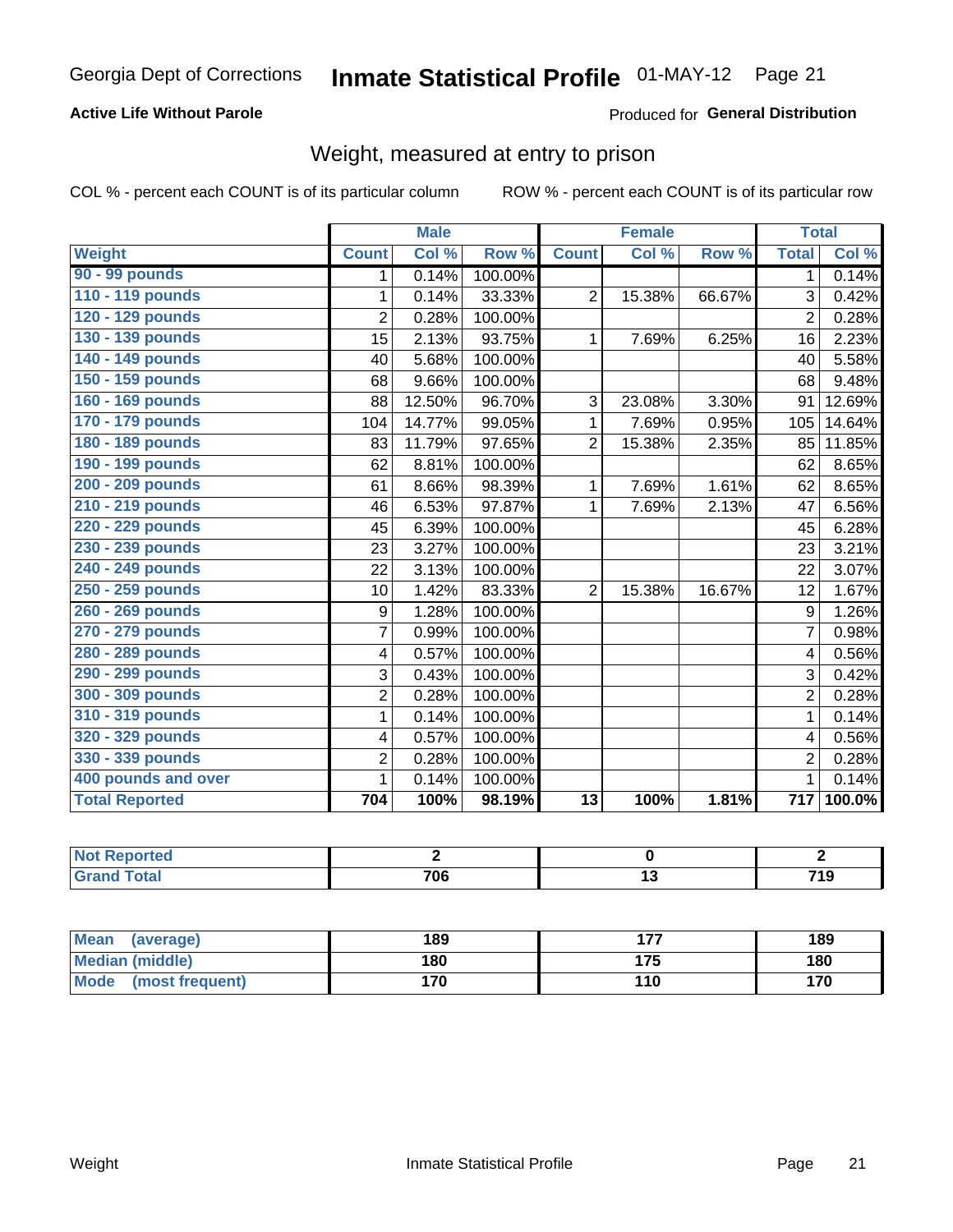# Inmate Statistical Profile 01-MAY-12 Page 22

#### **Active Life Without Parole**

Produced for General Distribution

### Military service

COL % - percent each COUNT is of its particular column

|                             |              | <b>Male</b> |         |                    | <b>Female</b> |       |              | <b>Total</b> |
|-----------------------------|--------------|-------------|---------|--------------------|---------------|-------|--------------|--------------|
| <b>Military service</b>     | <b>Count</b> | Col %       |         | <b>Row % Count</b> | Col %         | Row % | <b>Total</b> | Col %        |
| <b>Air Force</b>            | 40           | $9.37\%$    | 100.00% |                    |               |       | 40           | 9.15%        |
| $\mathbf{2}$<br><b>Army</b> |              | 1.64%       | 100.00% |                    |               |       |              | 1.60%        |
| <b>Navy</b><br>3            | 3            | ا %70.      | 100.00% |                    |               |       | 3            | .69%         |
| <b>Marines</b><br>4         |              | .23%        | 100.00% |                    |               |       |              | .23%         |
| <b>Coast Guard</b><br>5     | 6            | 1.41%       | 100.00% |                    |               |       | 6            | 1.37%        |
| <b>None</b><br>96           | 370          | 86.65%      | 97.37%  | 10                 | 100.00%       | 2.63% | 380          | 86.96%       |
| <b>Total Reported</b>       | 427          | 100%        | 97.71%  | 10                 | 100%          | 2.29% | 437          | 100%         |

| <b>rted</b>                    | 270<br>41 V<br>$\sim$ | 282              |
|--------------------------------|-----------------------|------------------|
| $f \wedge f \wedge f'$<br>υιαι | 706                   | <br>74 O<br>- 15 |

|  |  | <b>Mode</b><br>uent)<br>most tren | Force<br>Aır | <b>Null</b> | orce |
|--|--|-----------------------------------|--------------|-------------|------|
|--|--|-----------------------------------|--------------|-------------|------|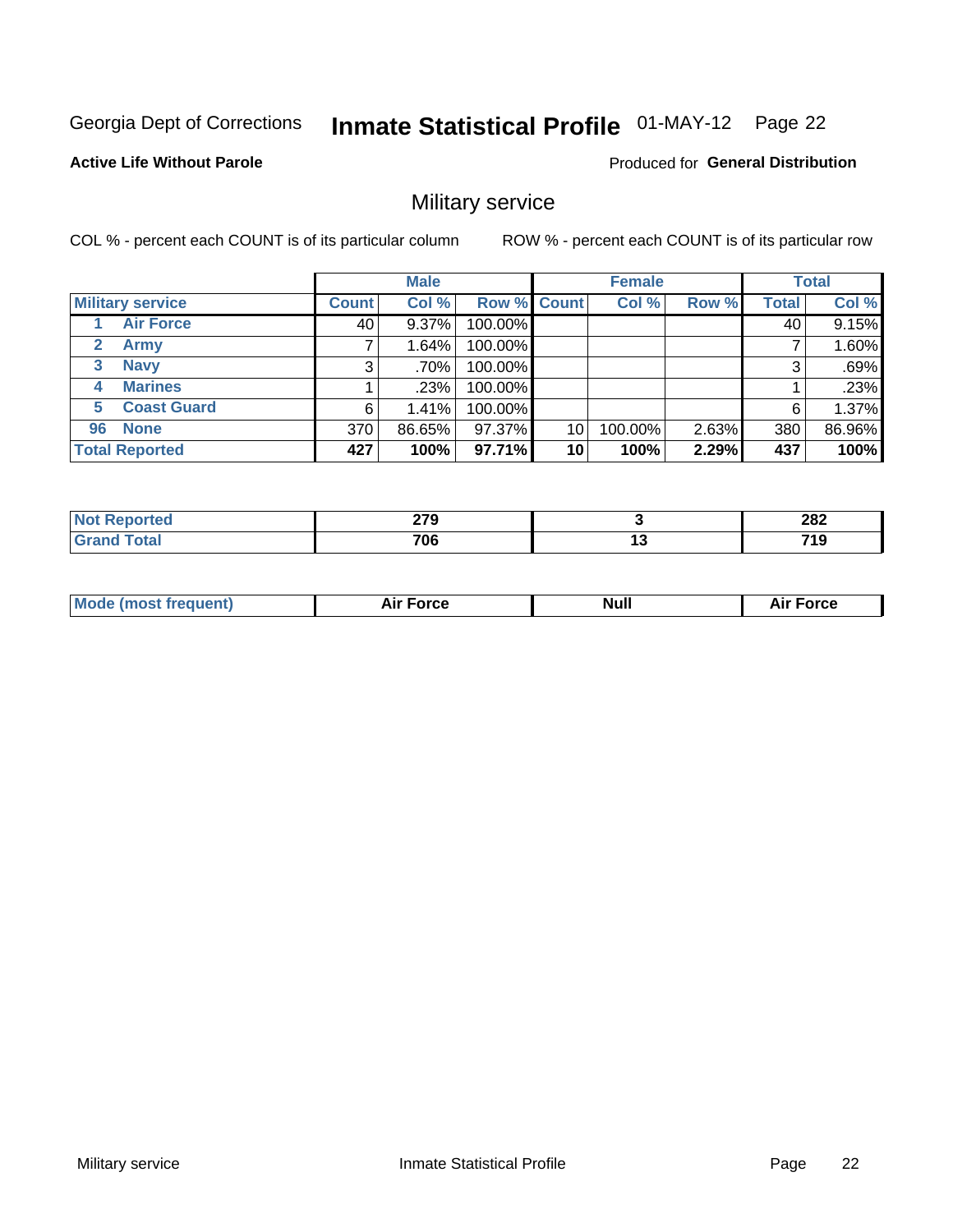# Inmate Statistical Profile 01-MAY-12 Page 23

#### **Active Life Without Parole**

#### Produced for General Distribution

### Type of admission to prison

COL % - percent each COUNT is of its particular column

|                                 |                 | <b>Male</b> |                    |    | <b>Female</b> |       |       | <b>Total</b> |
|---------------------------------|-----------------|-------------|--------------------|----|---------------|-------|-------|--------------|
| <b>Type of Admission</b>        | <b>Count</b>    | Col%        | <b>Row % Count</b> |    | Col %         | Row % | Total | Col %        |
| <b>Committed From Court</b>     | 689             | $97.59\%$   | 98.15%             | 13 | 100.00%       | 1.85% | 702   | 97.64%       |
| <b>Parole Rev/New Sent</b><br>3 | 3               | .42%        | 100.00%            |    |               |       | 3     | .42%         |
| <b>Prob Viol/Partial</b><br>6   |                 | .14%        | 100.00%            |    |               |       |       | .14%         |
| <b>Prob Rev/Remainder</b><br>9  |                 | ا 14%.      | 100.00%            |    |               |       |       | .14%         |
| <b>Life W/O Parole</b><br>11    | 12 <sup>°</sup> | $1.70\%$    | 100.00%            |    |               |       | 12    | 1.67%        |
| <b>Total Reported</b>           | 706             | 100%        | 98.19%             | 13 | 100%          | 1.81% | 719   | 100%         |

| <b>norted</b><br>NOT F |     |                    |
|------------------------|-----|--------------------|
| <b>Total</b>           | 706 | <b>710</b><br>- 15 |

| Mod<br>frequent)<br><b>TA IMOST 1.</b> | Court Cmmt<br>$\sim$ $\sim$ | วmmt<br>∴ourt | ∶ Cmmt<br>∴∩⊔rt∴ |
|----------------------------------------|-----------------------------|---------------|------------------|
|                                        |                             |               |                  |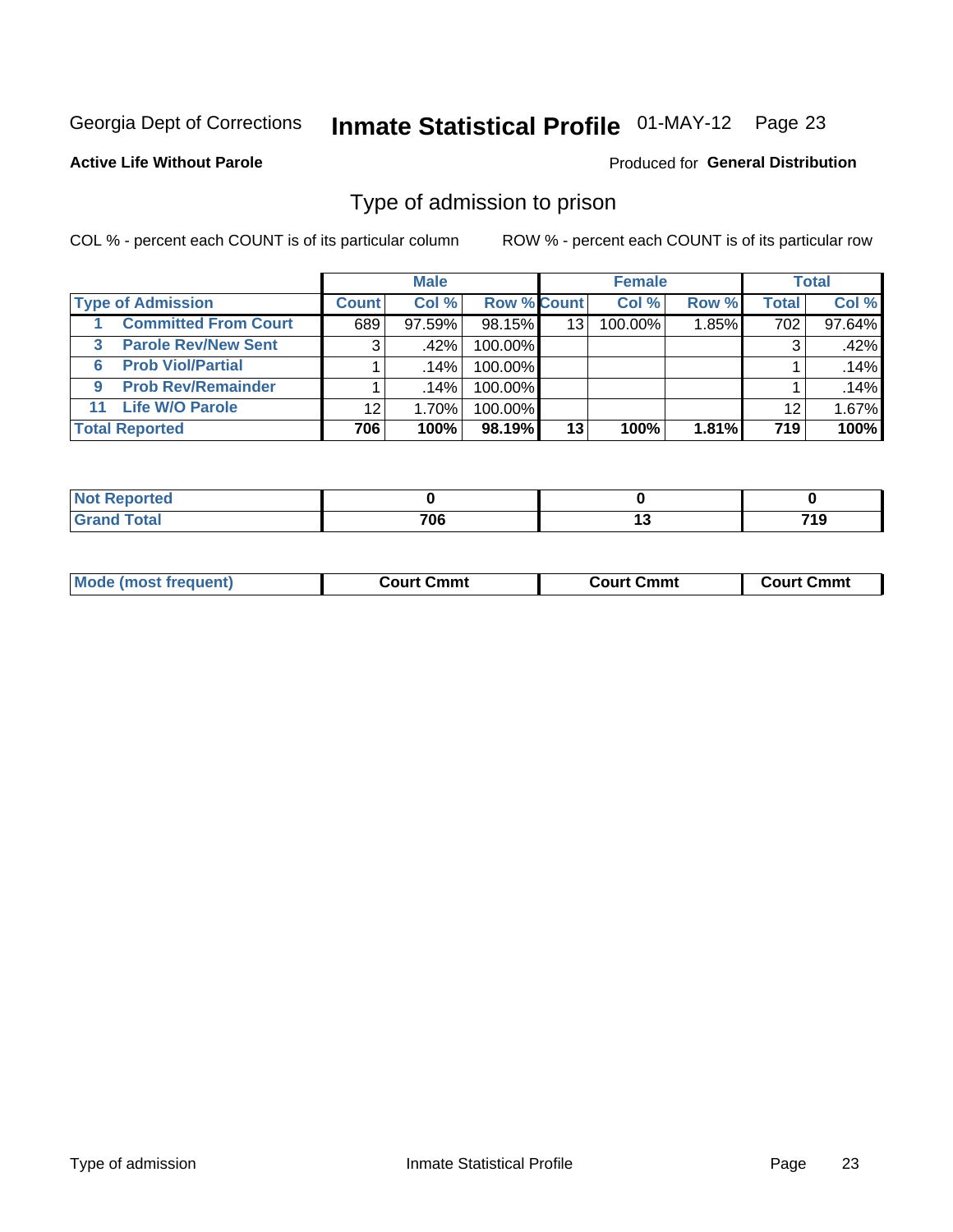# Inmate Statistical Profile 01-MAY-12 Page 24

**Active Life Without Parole** 

#### Produced for General Distribution

### Current / last security status

COL % - percent each COUNT is of its particular column

|                        | <b>Male</b>  |           |                    | <b>Female</b> |           |          | <b>Total</b> |        |
|------------------------|--------------|-----------|--------------------|---------------|-----------|----------|--------------|--------|
| <b>Security Status</b> | <b>Count</b> | Col %     | <b>Row % Count</b> |               | Col %     | Row %    | Total        | Col %  |
| 4 Medium               | 17           | $2.44\%$  | 80.95%             | 4             | $30.77\%$ | 19.05%   | 21           | 2.96%  |
| 5 Close                | 678          | $97.41\%$ | 98.69%             | 9             | 69.23%    | $1.31\%$ | 687          | 96.90% |
| 6 Maximum              |              | .14% l    | $100.00\%$         |               | .00%      |          |              | .14%   |
| <b>Total Reported</b>  | 696          | 100%      | 98.17%             | 13            | 100%      | $1.83\%$ | 709          | 100%   |

| <b>Still being diagnosed</b> |     |     |
|------------------------------|-----|-----|
| <b>Not Reported</b>          |     | 10  |
| <b>Grand Total</b>           | 706 | 719 |

| <b>Mode (most frequent)</b> | Close | Close | <b>Close</b> |
|-----------------------------|-------|-------|--------------|
|                             |       |       |              |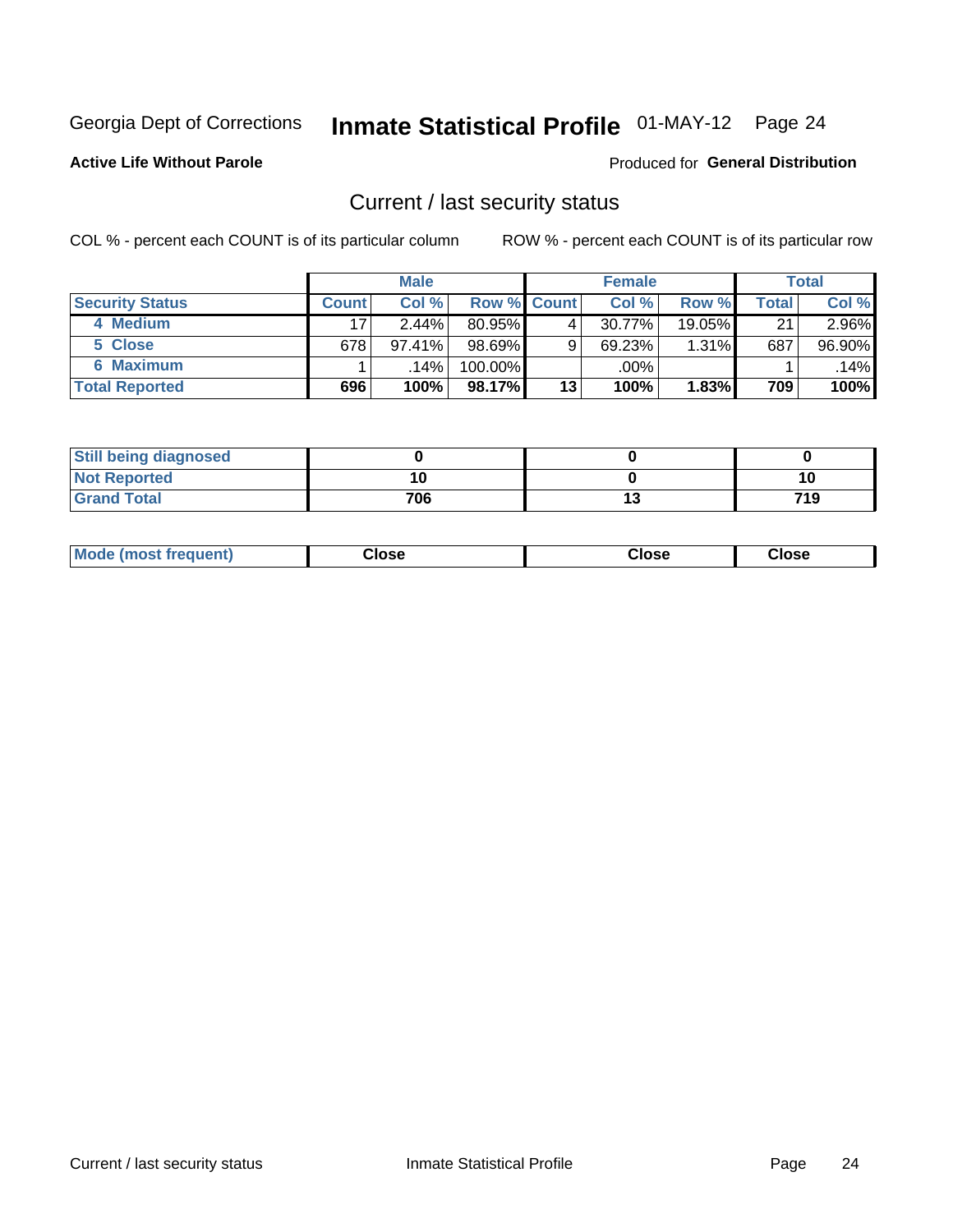# Inmate Statistical Profile 01-MAY-12 Page 25

**Active Life Without Parole** 

#### Produced for General Distribution

### Current / last type of institution

COL % - percent each COUNT is of its particular column

|                            |              | <b>Male</b> |                    |                 | <b>Female</b> |          |       | Total  |
|----------------------------|--------------|-------------|--------------------|-----------------|---------------|----------|-------|--------|
| <b>Type of Institution</b> | <b>Count</b> | $Col \%$    | <b>Row % Count</b> |                 | Col %         | Row %    | Total | Col %  |
| <b>State Prison</b>        | 699          | $99.57\%$   | 98.17%             | 13 <sub>1</sub> | 100.00%       | $1.83\%$ | 712   | 99.58% |
| <b>Private Prison</b>      |              | .43%        | 100.00%            |                 |               |          |       | .42%   |
| <b>Total Reported</b>      | 702          | 100%        | 98.18%             | 13              | 100%          | 1.82%    | 715   | 100%   |

| orted              |     |              |
|--------------------|-----|--------------|
| <b>otal</b><br>--- | 706 | - - -<br>. . |

| <b>Mode (most frequent)</b> | <b>State Prison</b> | <b>State Prison</b> | <b>State Prison</b> |
|-----------------------------|---------------------|---------------------|---------------------|
|                             |                     |                     |                     |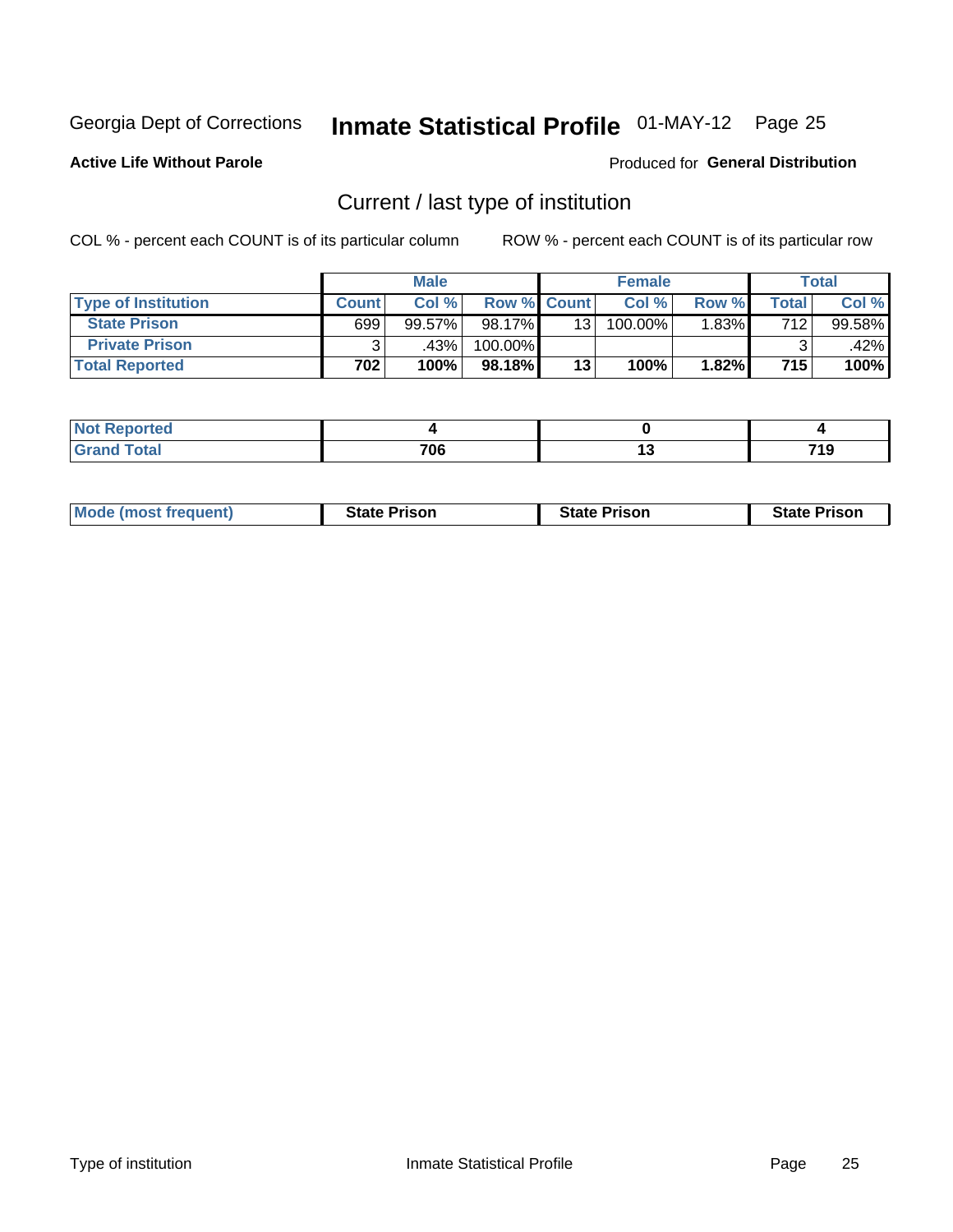# Inmate Statistical Profile 01-MAY-12 Page 26

#### **Active Life Without Parole**

#### Produced for General Distribution

### Institution type - transitional centers

COL % - percent each COUNT is of its particular column

|                                          |                | <b>Male</b> |                    | <b>Female</b> |             | <b>Total</b> |
|------------------------------------------|----------------|-------------|--------------------|---------------|-------------|--------------|
| <b>Institution Type - Trans. Centers</b> | <b>I</b> Count | CoI%        | <b>Row % Count</b> | Col %         | Row % Total | Col %        |
| <b>Total Reported</b>                    |                |             |                    |               |             |              |

| <b>Reported</b><br><b>NOT</b>   |  |  |
|---------------------------------|--|--|
| $\sim$<br>C <sub>r</sub><br>--- |  |  |

| Mode (most frequent) | <b>Null</b> | <b>Null</b> | <b>Null</b> |
|----------------------|-------------|-------------|-------------|
|                      |             |             |             |
|                      |             |             |             |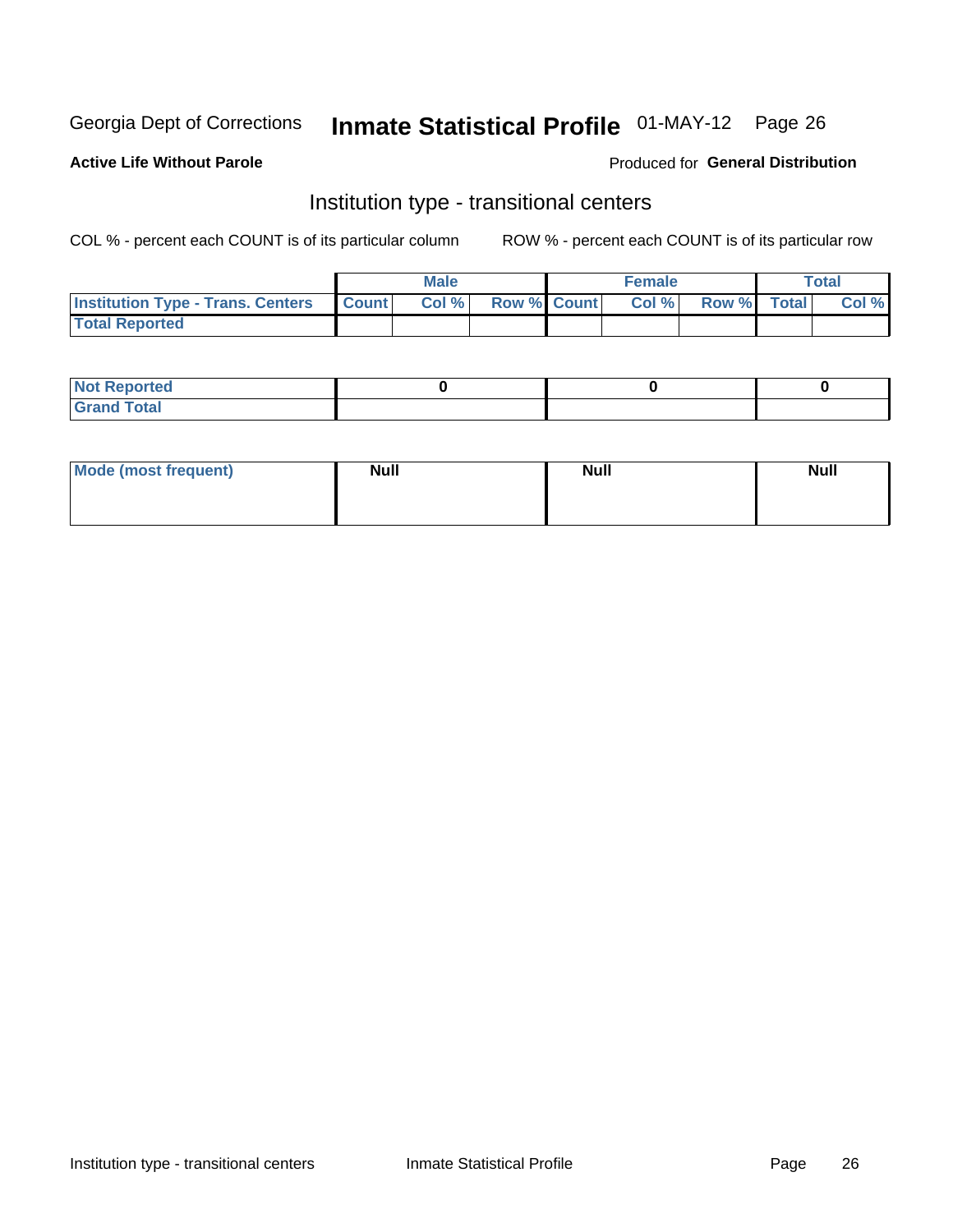# Inmate Statistical Profile 01-MAY-12 Page 27

**Active Life Without Parole** 

**Produced for General Distribution** 

### Institution type - county prisons

COL % - percent each COUNT is of its particular column

|                                                    | <b>Male</b> |  | <b>Female</b>            |             | <b>Total</b> |
|----------------------------------------------------|-------------|--|--------------------------|-------------|--------------|
| <b>Institution Type - County Prisons   Count  </b> | Col %       |  | <b>Row % Count Col %</b> | Row % Total | Col %        |
| <b>Total Reported</b>                              |             |  |                          |             |              |

| <b>Not Reported</b>   |  |  |
|-----------------------|--|--|
| <b>Total</b><br>Granc |  |  |

| <b>Mode</b>      | <b>Null</b> | <b>Null</b> | <b>Null</b> |
|------------------|-------------|-------------|-------------|
| (most freauent). |             |             |             |
|                  |             |             |             |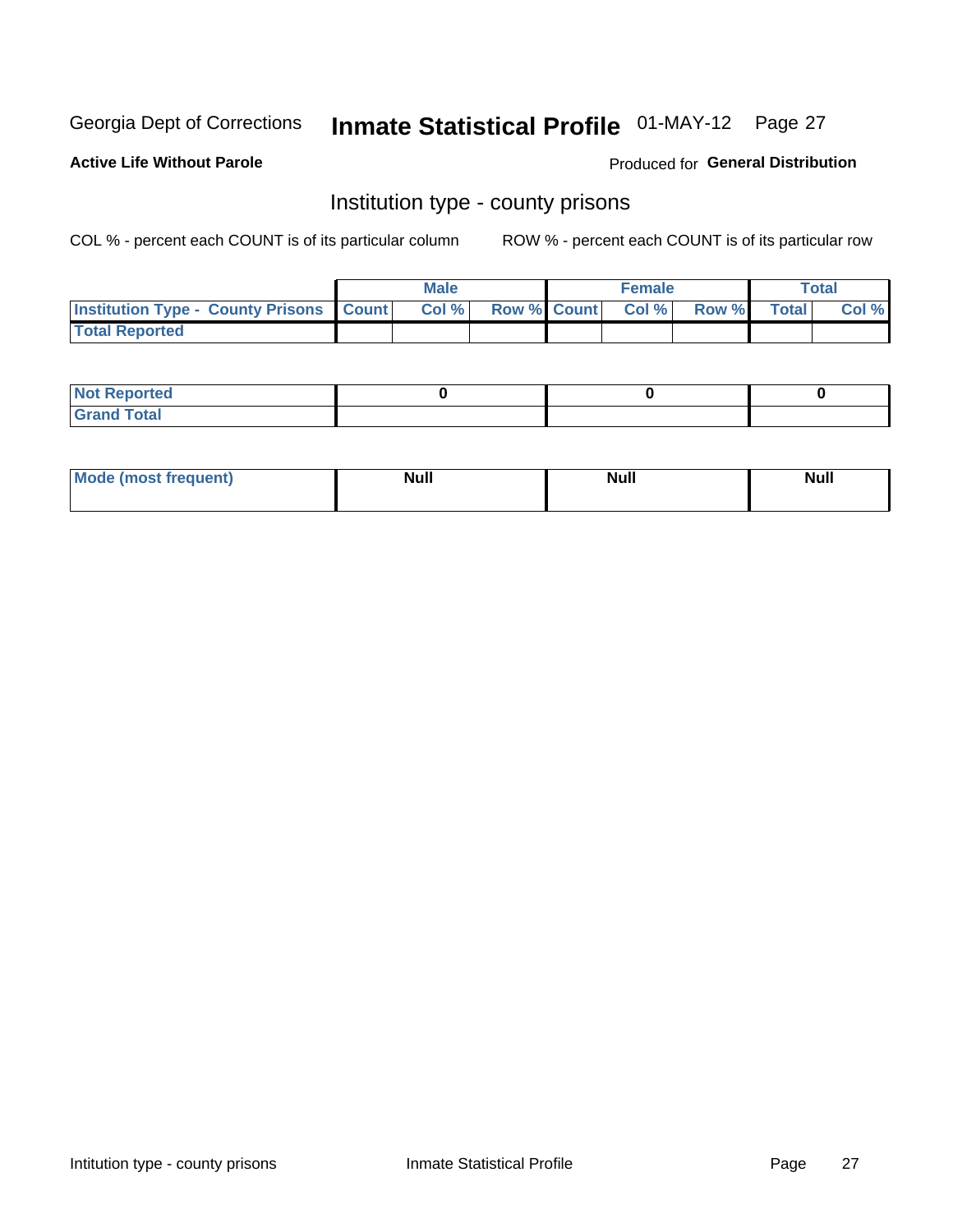# Inmate Statistical Profile 01-MAY-12 Page 28

#### **Active Life Without Parole**

#### **Produced for General Distribution**

### Institution type - state prisons

COL % - percent each COUNT is of its particular column ROW % - percent each COUNT is of its particular row

|                                         |                | <b>Male</b>               |         |                 | <b>Female</b>                 |         | <b>Total</b>                        |                  |
|-----------------------------------------|----------------|---------------------------|---------|-----------------|-------------------------------|---------|-------------------------------------|------------------|
| <b>Institution Type - State Prisons</b> | <b>Count</b>   | Col %                     | Row %   | <b>Count</b>    | Col %                         | Row %   | <b>Total</b>                        | Col %            |
| <b>Arrendale State Prison</b>           |                |                           |         | 9               | 69.23%                        | 100.00% | 9                                   | 1.26%            |
| <b>Augusta State Med. Prison</b>        | 45             | 6.44%                     | 100.00% |                 |                               |         | 45                                  | 6.32%            |
| <b>Autry State Prison</b>               | $\overline{2}$ | .29%                      | 100.00% |                 |                               |         | $\overline{2}$                      | .28%             |
| <b>Baldwin State Prison</b>             | 21             | 3.00%                     | 100.00% |                 |                               |         | 21                                  | 2.95%            |
| <b>Burrus Corr Trn Cntr</b>             | 1              | .14%                      | 100.00% |                 |                               |         | 1                                   | .14%             |
| <b>Calhoun State Prison</b>             | 1              | .14%                      | 100.00% |                 |                               |         | 1                                   | .14%             |
| <b>Central State Prison</b>             | 1              | .14%                      | 100.00% |                 |                               |         | 1                                   | .14%             |
| <b>Coastal State Prison</b>             | 1              | .14%                      | 100.00% |                 |                               |         | 1                                   | .14%             |
| <b>Dooly State Prison</b>               | 1              | .14%                      | 100.00% |                 |                               |         | 1                                   | .14%             |
| <b>Ga Diag Class Prison</b>             | 26             | 3.72%                     | 100.00% |                 |                               |         | 26                                  | 3.65%            |
| <b>Ga State Prison</b>                  | 12             | 1.72%                     | 100.00% |                 |                               |         | 12                                  | 1.69%            |
| <b>Hancock State Prison</b>             | 75             | 10.73%                    | 100.00% |                 |                               |         | 75                                  | 10.53%           |
| <b>Hays State Prison</b>                | 81             | 11.59%                    | 100.00% |                 |                               |         | 81                                  | 11.38%           |
| <b>Johnson State Prison</b>             | 1              | .14%                      | 100.00% |                 |                               |         | 1                                   | .14%             |
| <b>Macon State Prison</b>               | 108            | 15.45%                    | 100.00% |                 |                               |         | 108                                 | 15.17%           |
| <b>Phillips State Prison</b>            | 14             | 2.00%                     | 100.00% |                 |                               |         | 14                                  | 1.97%            |
| <b>Pulaski State Prison</b>             |                |                           |         | 4               | 30.77%                        | 100.00% | 4                                   | .56%             |
| <b>Smith State Prison</b>               | 84             | 12.02%                    | 100.00% |                 |                               |         | 84                                  | 11.80%           |
| <b>Telfair State Prison</b>             | 75             | 10.73%                    | 100.00% |                 |                               |         | 75                                  | 10.53%           |
| <b>Valdosta Sp</b>                      | 72             | 10.30%                    | 100.00% |                 |                               |         | 72                                  | 10.11%           |
| <b>Ware State Prison</b>                | 77             | 11.02%                    | 100.00% |                 |                               |         | 77                                  | 10.81%           |
| <b>Washington State Prison</b>          | 1              | .14%                      | 100.00% |                 |                               |         | 1                                   | .14%             |
| <b>Total Reported</b>                   | 699            | 100%                      | 98.17%  | $\overline{13}$ | 100%                          | 1.83%   | $\overline{712}$                    | 100%             |
| <b>Not Reported</b>                     |                | $\mathbf 0$               |         |                 | 0                             |         |                                     | $\mathbf 0$      |
| <b>Grand Total</b>                      |                | 699                       |         | $\overline{13}$ |                               |         |                                     | $\overline{712}$ |
| <b>Mode (most frequent)</b>             |                | <b>Macon State Prison</b> |         |                 | <b>Arrendale State Prison</b> |         | <b>Macon State</b><br><b>Prison</b> |                  |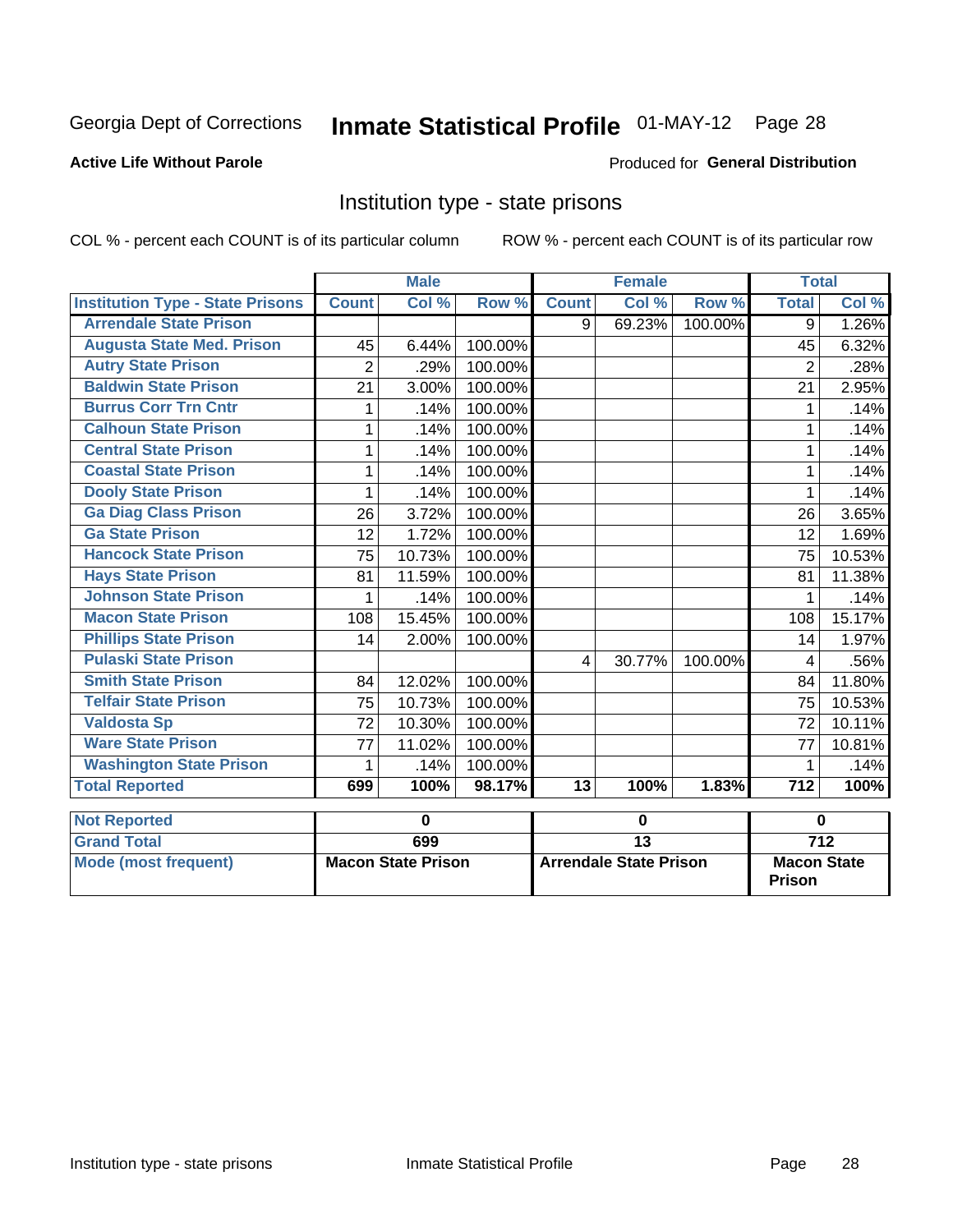# Inmate Statistical Profile 01-MAY-12 Page 29

Produced for General Distribution

#### **Active Life Without Parole**

### Institution type - private prisons

COL % - percent each COUNT is of its particular column

|                                           |              | <b>Male</b> |                    | <b>Female</b> |       |       | <b>Total</b> |
|-------------------------------------------|--------------|-------------|--------------------|---------------|-------|-------|--------------|
| <b>Institution Type - Private Prisons</b> | <b>Count</b> | Col $%$     | <b>Row % Count</b> | Col%          | Row % | Total | Col %        |
| <b>Coffee Corr Facility</b>               |              | 66.67%      | $100.00\%$         |               |       |       | 66.67%       |
| <b>Wheeler Corr Facility</b>              |              | $33.33\%$   | $100.00\%$         |               |       |       | 33.33%       |
| <b>Total Reported</b>                     |              | 100%        | 100%               |               | %।    |       | 100%         |

| <b>Not Reported</b>     |  |  |
|-------------------------|--|--|
| <u>i Utal</u><br>------ |  |  |

| Mode (most frequent) | <b>Coffee Corr Facility</b> | <b>Null</b> | <b>Coffee Corr</b><br><b>Facility</b> |
|----------------------|-----------------------------|-------------|---------------------------------------|
|----------------------|-----------------------------|-------------|---------------------------------------|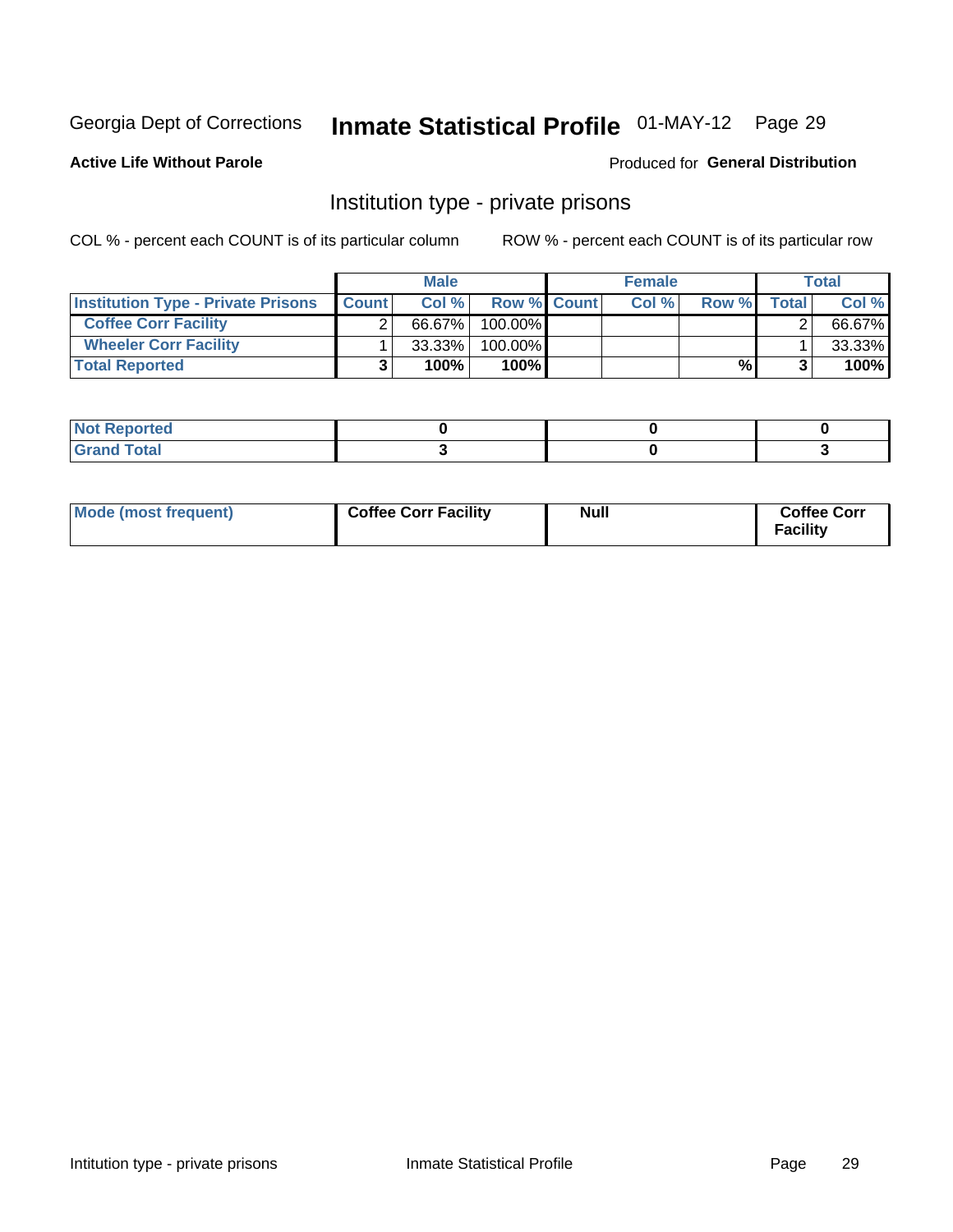## Inmate Statistical Profile 01-MAY-12 Page 30

**Active Life Without Parole** 

Produced for General Distribution

# Institution type - pre-release centers

COL % - percent each COUNT is of its particular column

|                                                   | <b>Male</b> |              |       | <b>Female</b> |                    | <b>Total</b> |
|---------------------------------------------------|-------------|--------------|-------|---------------|--------------------|--------------|
| <b>Institution Type - Prison Annexe   Count  </b> | Col %       | <b>Row %</b> | Count | Col %         | <b>Row %</b> Total | Col %        |
| <b>Total Reported</b>                             |             |              |       |               |                    |              |

| <b>Reported</b><br>I NOT |  |  |
|--------------------------|--|--|
| <b>Total</b><br>$C$ ren  |  |  |

| $^{\prime}$ Mo <sub>t</sub><br>frequent)<br>⊥(mos* | <b>Null</b> | Noll<br><b>vull</b> | <b>Null</b> |
|----------------------------------------------------|-------------|---------------------|-------------|
|                                                    |             |                     |             |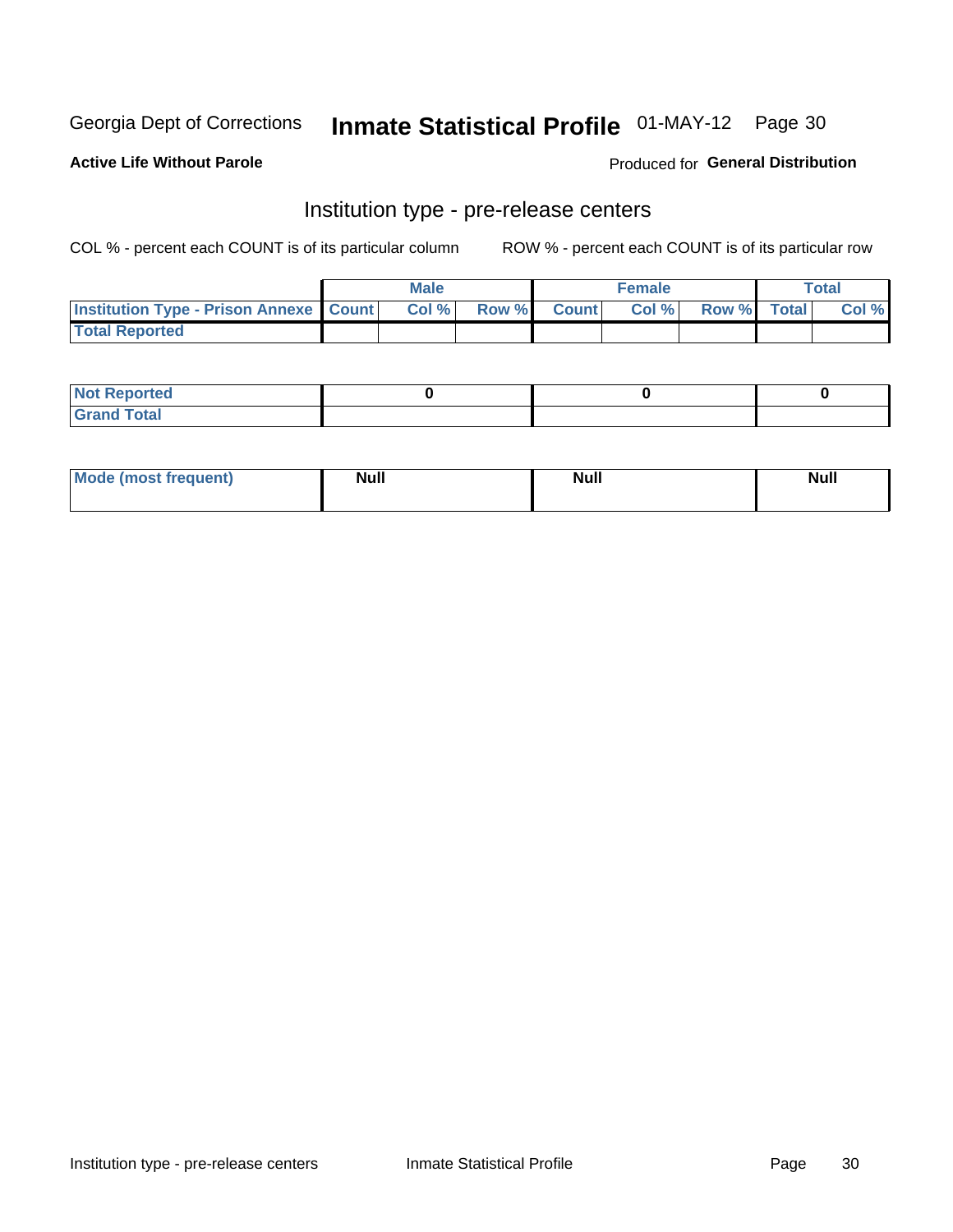# Inmate Statistical Profile 01-MAY-12 Page 31

#### **Active Life Without Parole**

#### **Produced for General Distribution**

### Institution type - inmate boot camp

COL % - percent each COUNT is of its particular column

|                                      |              | <b>Male</b> |               |              | <b>Female</b> |             | <b>Total</b> |
|--------------------------------------|--------------|-------------|---------------|--------------|---------------|-------------|--------------|
| <b>Institution Type - Boot Camps</b> | <b>Count</b> | Col %       | <b>Row %I</b> | <b>Count</b> | Col %         | Row % Total | Col %        |
| <b>Total Rported</b>                 |              |             |               |              |               |             |              |

| <b>Not Reported</b> |  |  |
|---------------------|--|--|
| <b>Total</b><br>Cro |  |  |

| <b>I Mode (most frequent)</b> | <b>Null</b> | <b>Null</b> | <b>Null</b> |
|-------------------------------|-------------|-------------|-------------|
|                               |             |             |             |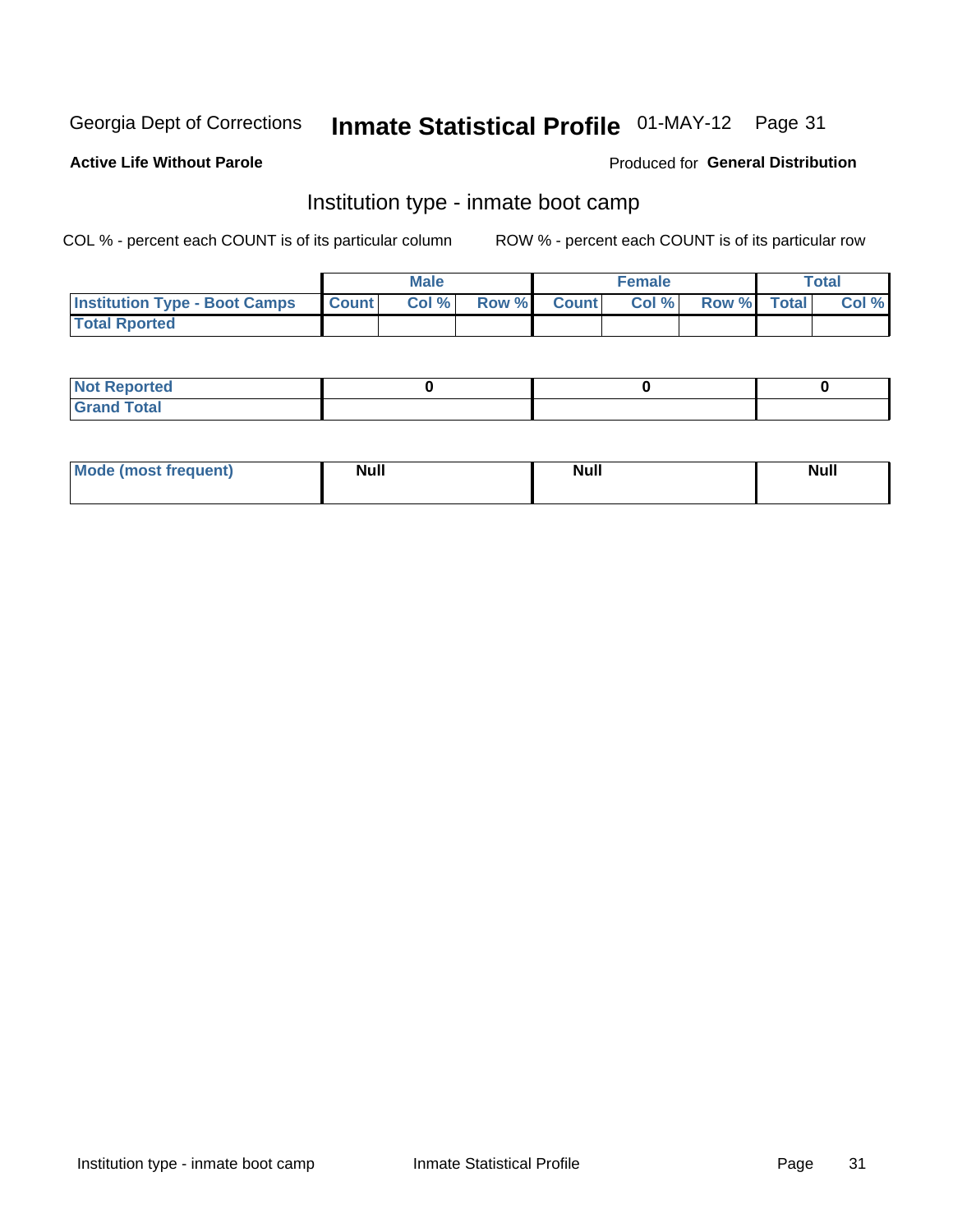# Inmate Statistical Profile 01-MAY-12 Page 32

#### **Active Life Without Parole**

#### **Produced for General Distribution**

### Number of disciplinary reports

COL % - percent each COUNT is of its particular column

|                                       |              | <b>Male</b> |         |              | <b>Female</b> |          |              | <b>Total</b> |
|---------------------------------------|--------------|-------------|---------|--------------|---------------|----------|--------------|--------------|
| <b>Number of Disciplinary Reports</b> | <b>Count</b> | Col %       | Row %   | <b>Count</b> | Col %         | Row %    | <b>Total</b> | Col %        |
|                                       | 198          | 28.05%      | 99.00%  | 2            | 15.38%        | 1.00%    | 200          | 27.82%       |
|                                       | 79           | 11.19%      | 96.34%  | 3            | 23.08%        | 3.66%    | 82           | 11.40%       |
|                                       | 56           | 7.93%       | 96.55%  | 2            | 15.38%        | 3.45%    | 58           | 8.07%        |
| 3                                     | 37           | 5.24%       | 97.37%  |              | 7.69%         | $2.63\%$ | 38           | 5.29%        |
|                                       | 44           | 6.23%       | 97.78%  |              | 7.69%         | 2.22%    | 45           | 6.26%        |
| 5                                     | 28           | 3.97%       | 100.00% |              |               |          | 28           | 3.89%        |
| <b>More Than 5</b>                    | 264          | 37.39%      | 98.51%  | 4            | 30.77%        | 1.49%    | 268          | 37.27%       |
| <b>Total Reported</b>                 | 706          | 100%        | 98.19%  | 13           | 100%          | 1.81%    | 719          | 100%         |

| NO<br>τeο |     |        |       |
|-----------|-----|--------|-------|
| Total     | 706 | $\sim$ | 7 I J |

| Mean (average)         | 0.21<br>0.31 | 7.62 | 8.29 |
|------------------------|--------------|------|------|
| <b>Median (middle)</b> |              |      |      |
| Mode (most frequent)   |              |      |      |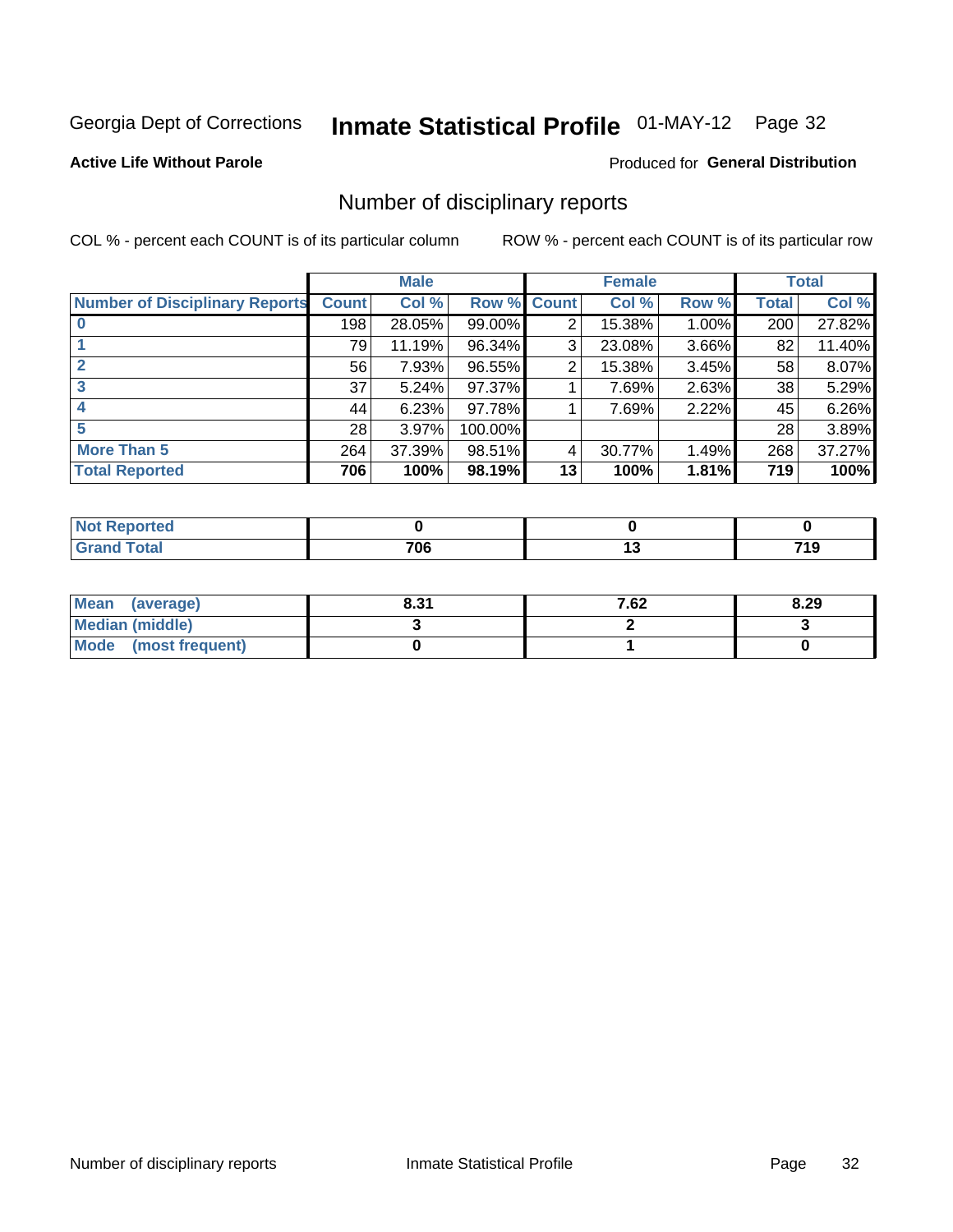# Inmate Statistical Profile 01-MAY-12 Page 33

#### **Active Life Without Parole**

#### **Produced for General Distribution**

### Number of transfers

COL % - percent each COUNT is of its particular column

|                            |              | <b>Male</b> |             |    | <b>Female</b> |           |              | <b>Total</b> |
|----------------------------|--------------|-------------|-------------|----|---------------|-----------|--------------|--------------|
| <b>Number of Transfers</b> | <b>Count</b> | Col %       | Row % Count |    | Col %         | Row %     | <b>Total</b> | Col %        |
|                            | 17           | 2.41%       | 89.47%      | 2  | 15.38%        | $10.53\%$ | 19           | 2.64%        |
|                            | 21           | 2.97%       | 100.00%     |    |               |           | 21           | 2.92%        |
| $\mathbf{2}$               | 111          | 15.72%      | 95.69%      | 5  | 38.46%        | 4.31%     | 116          | 16.13%       |
| 3                          | 69           | 9.77%       | 100.00%     |    |               |           | 69           | 9.60%        |
|                            | 67           | 9.49%       | 100.00%     |    |               |           | 67           | 9.32%        |
| 5                          | 55           | 7.79%       | 98.21%      |    | 7.69%         | 1.79%     | 56           | 7.79%        |
| <b>More Than 5</b>         | 366          | 51.84%      | 98.65%      | 5  | 38.46%        | 1.35%     | 371          | 51.60%       |
| <b>Total Reported</b>      | 706          | 100%        | 98.19%      | 13 | 100%          | 1.81%     | 719          | 100%         |

| prted<br>NOT F |     |  |
|----------------|-----|--|
| Total          | 706 |  |

| Mean (average)       | 7.75 | 4.15 | 7.68 |
|----------------------|------|------|------|
| Median (middle)      |      |      |      |
| Mode (most frequent) |      |      |      |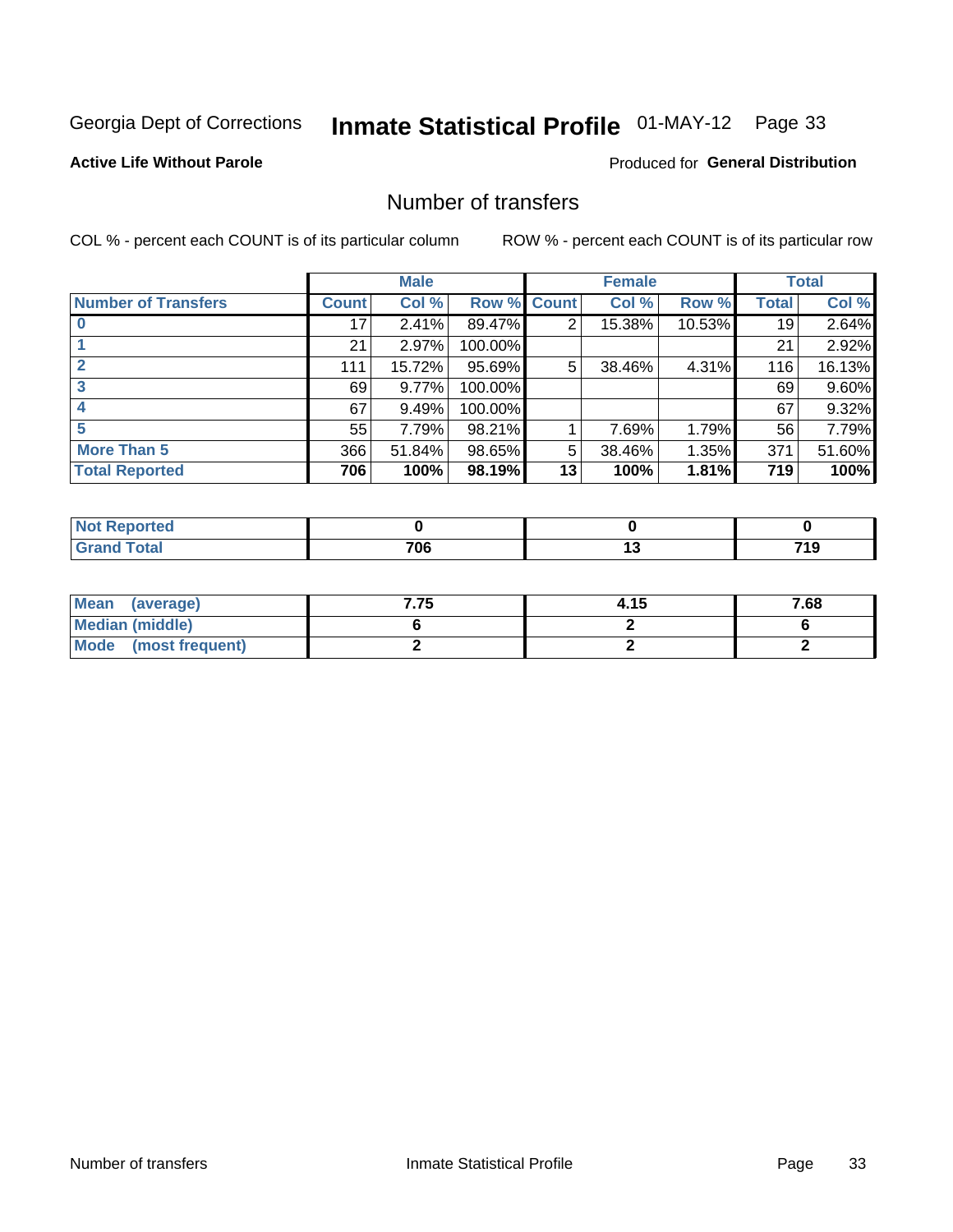# Inmate Statistical Profile 01-MAY-12 Page 34

**Active Life Without Parole** 

**Produced for General Distribution** 

### Number of escapes

COL % - percent each COUNT is of its particular column

|                          |              | <b>Male</b> |                    |    | <b>Female</b> |       |       | Total  |
|--------------------------|--------------|-------------|--------------------|----|---------------|-------|-------|--------|
| <b>Number of Escapes</b> | <b>Count</b> | Col %       | <b>Row % Count</b> |    | Col %         | Row % | Total | Col %  |
|                          | 704          | $99.72\%$   | $98.19\%$          | 13 | 100.00%       | 1.81% | 717   | 99.72% |
|                          |              | $0.14\%$    | 100.00%            |    |               |       |       | 0.14%  |
|                          |              | $0.14\%$    | 100.00%            |    |               |       |       | 0.14%  |
| <b>Total Reported</b>    | 706          | 100%        | 98.19%             | 13 | 100%          | 1.81% | 719   | 100%   |

| <b>Not Reported</b> |     |      |
|---------------------|-----|------|
| <b>fotal</b>        | 700 | 74 0 |
| Grand               | ט י | .    |

| Mean (average)       |  |  |
|----------------------|--|--|
| Median (middle)      |  |  |
| Mode (most frequent) |  |  |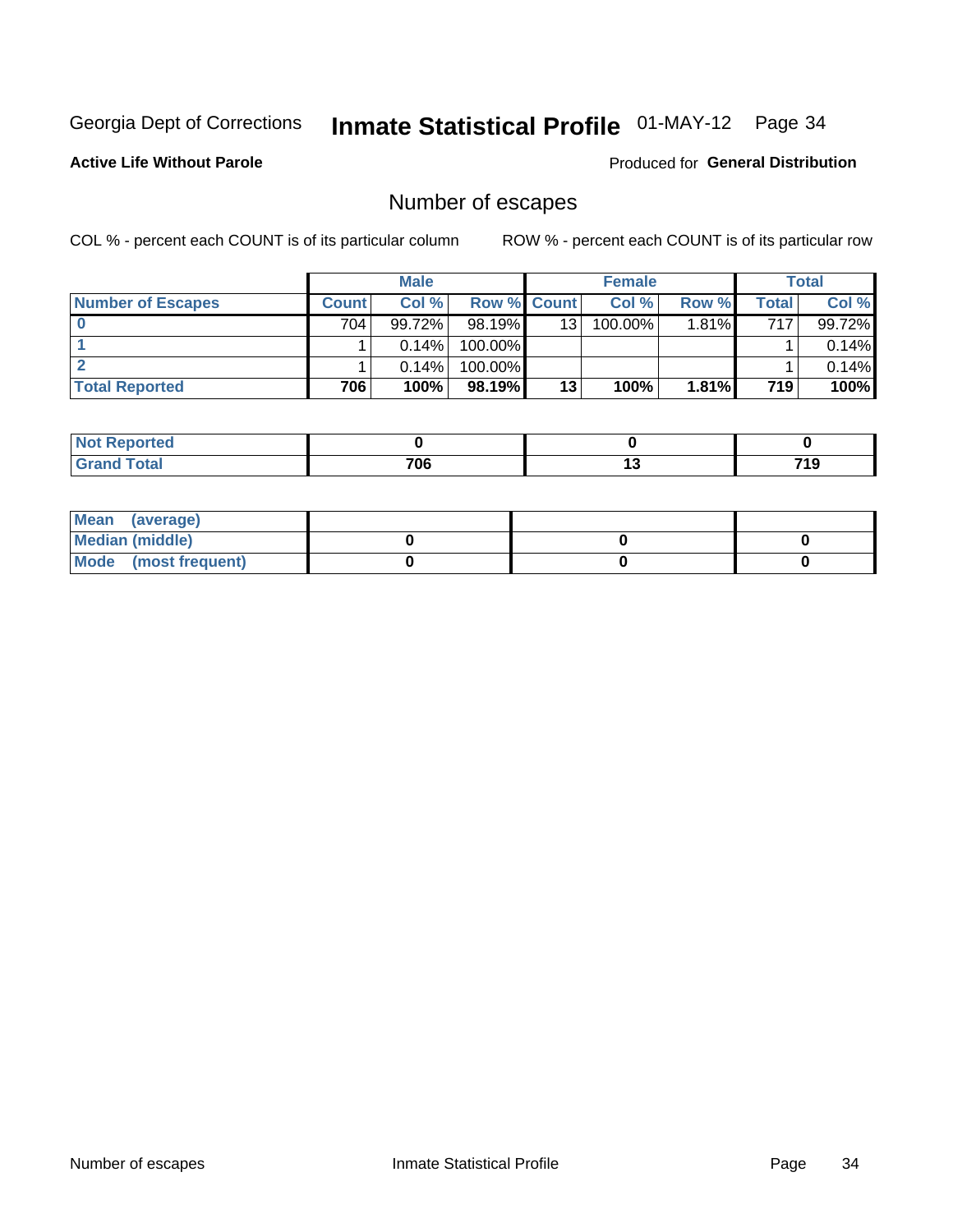# Inmate Statistical Profile 01-MAY-12 Page 35

#### **Active Life Without Parole**

#### **Produced for General Distribution**

### Time served in current (or last) institution

COL % - percent each COUNT is of its particular column

|                            |              | <b>Male</b> |         |                | <b>Female</b> |        |              | <b>Total</b> |
|----------------------------|--------------|-------------|---------|----------------|---------------|--------|--------------|--------------|
| <b>Time In Institution</b> | <b>Count</b> | Col %       | Row %   | <b>Count</b>   | Col %         | Row %  | <b>Total</b> | Col %        |
| 0 to 3 months              | 128          | 18.13%      | 100.00% |                |               |        | 128          | 17.80%       |
| <b>3.01 to 6 months</b>    | 48           | 6.80%       | 100.00% |                |               |        | 48           | 6.68%        |
| 6.01 to 9 months           | 56           | 7.93%       | 98.25%  | 1              | 7.69%         | 1.75%  | 57           | 7.93%        |
| 9.01 to 12 months          | 42           | 5.95%       | 97.67%  | 1              | 7.69%         | 2.33%  | 43           | 5.98%        |
| 12.01 to 18 months         | 69           | 9.77%       | 88.46%  | 9              | 69.23%        | 11.54% | 78           | 10.85%       |
| 18.01 to 24 months         | 70           | 9.92%       | 100.00% |                |               |        | 70           | 9.74%        |
| $2.01$ to 3 years          | 77           | 10.91%      | 100.00% |                |               |        | 77           | 10.71%       |
| 3.01 to 4 years            | 58           | 8.22%       | 100.00% |                |               |        | 58           | 8.07%        |
| 4.01 to 5 years            | 38           | 5.38%       | 100.00% |                |               |        | 38           | 5.29%        |
| 5.01 to 6 years            | 23           | 3.26%       | 100.00% |                |               |        | 23           | 3.20%        |
| 6.01 to 7 years            | 29           | 4.11%       | 100.00% |                |               |        | 29           | 4.03%        |
| 7.01 to 8 years            | 16           | 2.27%       | 88.89%  | $\overline{2}$ | 15.38%        | 11.11% | 18           | 2.50%        |
| 8.01 to 9 years            | 10           | 1.42%       | 100.00% |                |               |        | 10           | 1.39%        |
| 9.01 to 10 years           | 15           | 2.12%       | 100.00% |                |               |        | 15           | 2.09%        |
| Over 10 years              | 27           | 3.82%       | 100.00% |                |               |        | 27           | 3.76%        |
| <b>Total Reported</b>      | 706          | 100%        | 98.19%  | 13             | 100%          | 1.81%  | 719          | 100.0%       |

| Reported<br><b>NOT</b> |     |     |
|------------------------|-----|-----|
| <i>i</i> otal          | 706 | . . |

| <b>Mean</b><br>(average) | 32 months | 24 months | 31 months |  |
|--------------------------|-----------|-----------|-----------|--|
| Median (middle)          | 19 months | 13 months | 19 months |  |
| Mode (most frequent)     | 2 months  | 1 months  | 1 months  |  |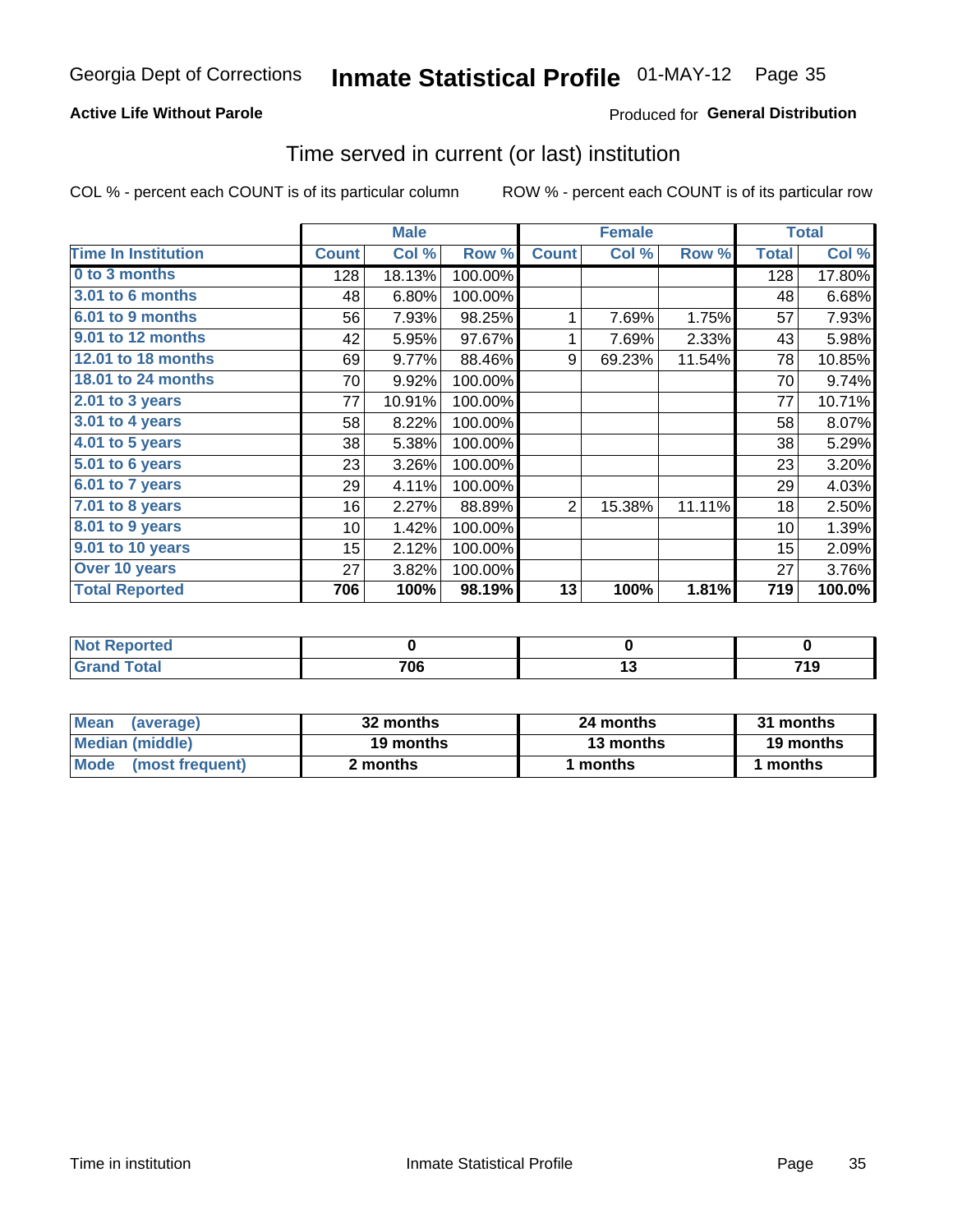# Inmate Statistical Profile 01-MAY-12 Page 36

#### **Active Life Without Parole**

#### Produced for General Distribution

### Highest grade level attained

COL % - percent each COUNT is of its particular column

|                              |                 | <b>Male</b> |         |                 | <b>Female</b> |        |                | <b>Total</b> |
|------------------------------|-----------------|-------------|---------|-----------------|---------------|--------|----------------|--------------|
| <b>Grade Level</b>           | <b>Count</b>    | Col %       | Row %   | <b>Count</b>    | Col %         | Row %  | <b>Total</b>   | Col %        |
| No school at all             | 1               | 0.15%       | 100.00% |                 |               |        | 1              | 0.15%        |
| <b>Grade 1</b>               |                 | 0.15%       | 100.00% |                 |               |        | 1              | 0.15%        |
| <b>Grade 2</b>               | $\overline{2}$  | 0.30%       | 100.00% |                 |               |        | $\overline{c}$ | 0.29%        |
| Grade 4                      | 4               | 0.59%       | 100.00% |                 |               |        | 4              | 0.58%        |
| Grade 5                      | 3               | 0.44%       | 100.00% |                 |               |        | 3              | 0.44%        |
| Grade 6                      | 5               | 0.74%       | 100.00% |                 |               |        | 5              | 0.73%        |
| <b>Grade 7</b>               | 21              | 3.11%       | 100.00% |                 |               |        | 21             | 3.05%        |
| <b>Grade 8</b>               | 50              | 7.40%       | 100.00% |                 |               |        | 50             | 7.26%        |
| <b>Grade 9</b>               | 78              | 11.54%      | 98.73%  | 1               | 7.69%         | 1.27%  | 79             | 11.47%       |
| Grade 10                     | 122             | 18.05%      | 98.39%  | $\overline{c}$  | 15.38%        | 1.61%  | 124            | 18.00%       |
| Grade 11                     | 96              | 14.20%      | 98.97%  | 1               | 7.69%         | 1.03%  | 97             | 14.08%       |
| <b>Grade 12 or GED</b>       | 187             | 27.66%      | 96.39%  | 7               | 53.85%        | 3.61%  | 194            | 28.16%       |
| <b>Some tech school</b>      | 6               | 0.89%       | 85.71%  | 1               | 7.69%         | 14.29% | 7              | 1.02%        |
| <b>Completed tech school</b> | 10 <sup>1</sup> | 1.48%       | 100.00% |                 |               |        | 10             | 1.45%        |
| College, 1 year              | 21              | 3.11%       | 100.00% |                 |               |        | 21             | 3.05%        |
| College, 2 year              | 37              | 5.47%       | 97.37%  | 1               | 7.69%         | 2.63%  | 38             | 5.52%        |
| College, 3 year              | 10              | 1.48%       | 100.00% |                 |               |        | 10             | 1.45%        |
| <b>Bachelor's degree</b>     | 13              | 1.92%       | 100.00% |                 |               |        | 13             | 1.89%        |
| <b>Master's degree</b>       | 6               | 0.89%       | 100.00% |                 |               |        | 6              | 0.87%        |
| Ph.D. degree                 | 1               | 0.15%       | 100.00% |                 |               |        | 1              | 0.15%        |
| Law degree                   | 2               | 0.30%       | 100.00% |                 |               |        | $\overline{2}$ | 0.29%        |
| <b>Total Reported</b>        | 676             | 100%        | 98.11%  | $\overline{13}$ | 100%          | 1.89%  | 689            | 100.1%       |

| Reported | n r<br>u |   | 00<br>ึงบ |
|----------|----------|---|-----------|
| otal     | 706      | ⊶ | .         |

| l Mean<br>(average)            | 10.90           | 11.62           | 10.92                    |
|--------------------------------|-----------------|-----------------|--------------------------|
| Median (middle)                | Grade 11        | Grade 12 or GED | Grade 11                 |
| <b>Mode</b><br>(most frequent) | Grade 12 or GED | Grade 12 or GED | <b>I</b> Grade 12 or GED |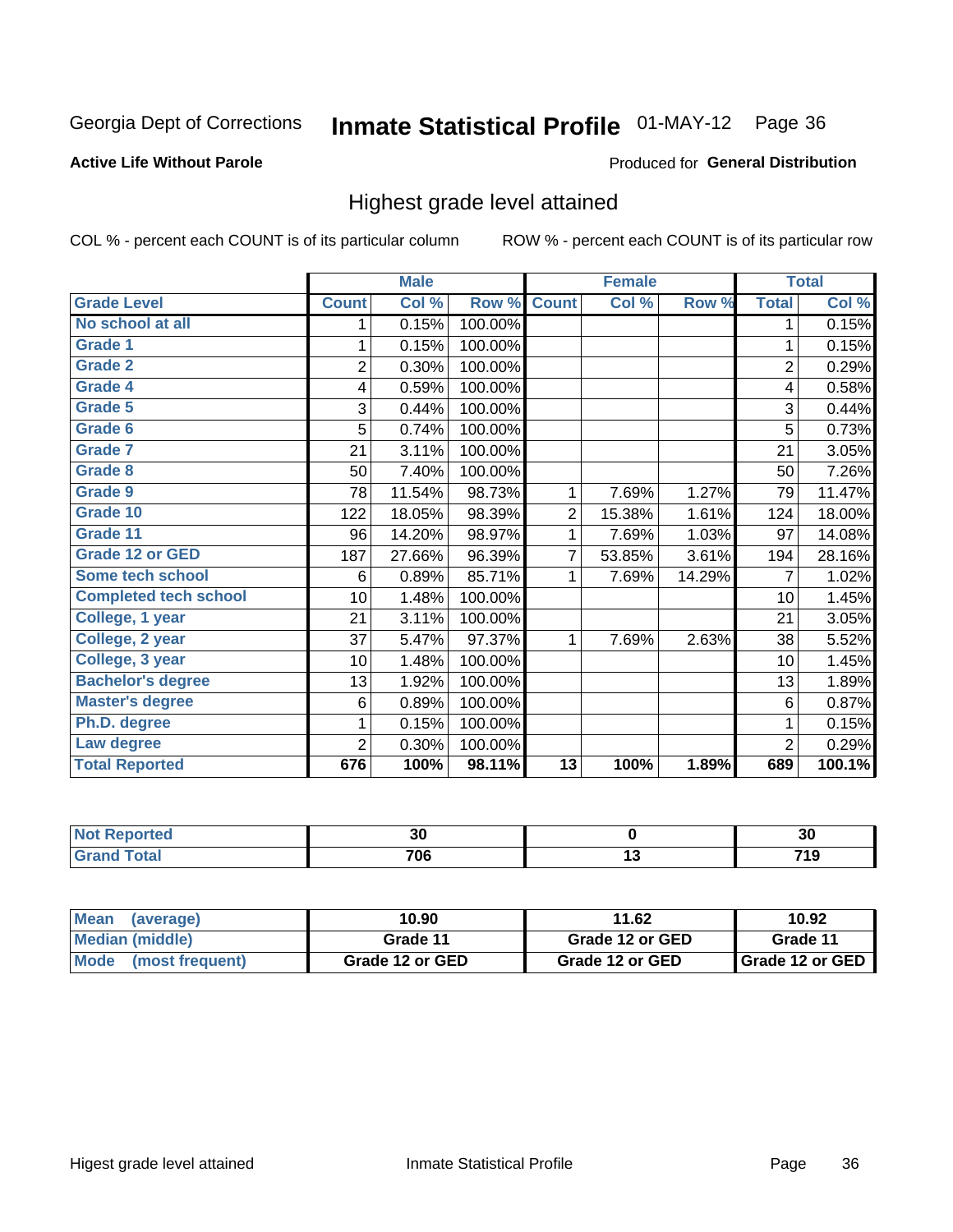# Inmate Statistical Profile 01-MAY-12 Page 37

## **Active Life Without Parole**

# **Produced for General Distribution**

# Culture fair IQ scores

COL % - percent each COUNT is of its particular column

|                       |              | <b>Male</b> |             |                | <b>Female</b> |          |              | <b>Total</b> |
|-----------------------|--------------|-------------|-------------|----------------|---------------|----------|--------------|--------------|
| <b>IQ Scores</b>      | <b>Count</b> | Col %       | Row % Count |                | Col %         | Row %    | <b>Total</b> | Col %        |
| $60 - 69$             | 24           | 4.39%       | 100.00%     |                |               |          | 24           | 4.30%        |
| $70 - 79$             | 42           | 7.68%       | 97.67%      |                | 9.09%         | 2.33%    | 43           | 7.71%        |
| $80 - 89$             | 86           | 15.72%      | 97.73%      | 2              | 18.18%        | 2.27%    | 88           | 15.77%       |
| $90 - 99$             | 98           | 17.92%      | 97.03%      | 3              | 27.27%        | 2.97%    | 101          | 18.10%       |
| $100 - 109$           | 154          | 28.15%      | 98.72%      | $\overline{2}$ | 18.18%        | 1.28%    | 156          | 27.96%       |
| $110 - 119$           | 118          | 21.57%      | 98.33%      | 2              | 18.18%        | 1.67%    | 120          | 21.51%       |
| $120 - 129$           | 25           | 4.57%       | 96.15%      |                | 9.09%         | $3.85\%$ | 26           | 4.66%        |
| <b>Total Reported</b> | 547          | 100%        | 98.03%      | 11             | 100%          | 1.97%    | 558          | 100.0%       |

| <b>Not Reported</b>         | 156 |     | 158 |
|-----------------------------|-----|-----|-----|
| <b>Not Valid (under 60)</b> |     |     |     |
| <b>Grand Total</b>          | 706 | ויי | 719 |

| Mean (average)       | 98  | 100 | 98  |
|----------------------|-----|-----|-----|
| Median (middle)      | 101 | 96  | 101 |
| Mode (most frequent) | 105 | 96  | 105 |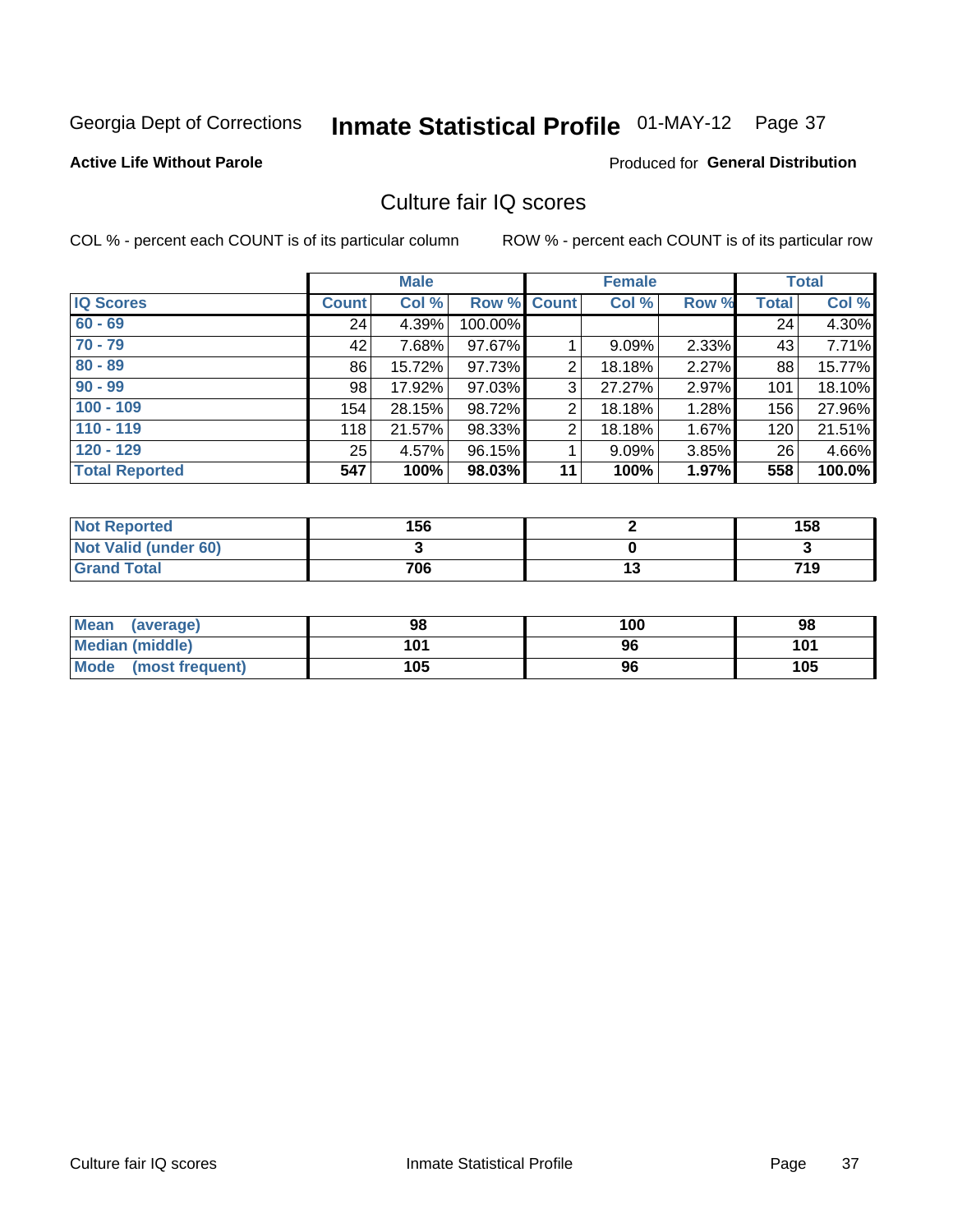#### **Inmate Statistical Profile 01-MAY-12** Page 38

#### **Active Life Without Parole**

# Produced for General Distribution

# Wide Range Achievement Test (WRAT) reading score

COL % - percent each COUNT is of its particular column

|                           |              | <b>Male</b> |         |                | <b>Female</b>   |       |              | <b>Total</b>               |
|---------------------------|--------------|-------------|---------|----------------|-----------------|-------|--------------|----------------------------|
| <b>WRAT Reading Score</b> | <b>Count</b> | Col %       | Row %   | <b>Count</b>   | Col %           | Row % | <b>Total</b> | $\overline{\text{Col }^9}$ |
| 0.1 to 0.9                | 13           | 2.34%       | 100.00% |                |                 |       | 13           | 2.30%                      |
| 1.0 to 1.9                | 16           | 2.88%       | 100.00% |                |                 |       | 16           | 2.83%                      |
| 2.0 to 2.9                | 29           | 5.23%       | 96.67%  | 1              | 9.09%           | 3.33% | 30           | 5.30%                      |
| 3.0 to 3.9                | 32           | 5.77%       | 100.00% |                |                 |       | 32           | 5.65%                      |
| 4.0 to 4.9                | 42           | 7.57%       | 100.00% |                |                 |       | 42           | 7.42%                      |
| 5.0 to 5.9                | 50           | 9.01%       | 96.15%  | $\overline{2}$ | 18.18%          | 3.85% | 52           | 9.19%                      |
| 6.0 to 6.9                | 48           | 8.65%       | 100.00% |                |                 |       | 48           | 8.48%                      |
| 7.0 to 7.9                | 22           | 3.96%       | 100.00% |                |                 |       | 22           | 3.89%                      |
| 8.0 to 8.9                | 40           | 7.21%       | 100.00% |                |                 |       | 40           | 7.07%                      |
| 9.0 to 9.9                | 43           | 7.75%       | 97.73%  | 1              | 9.09%           | 2.27% | 44           | 7.77%                      |
| 10.0 to 10.9              | 13           | 2.34%       | 92.86%  | 1              | 9.09%           | 7.14% | 14           | 2.47%                      |
| 11.0 to $11.9$            | 33           | 5.95%       | 94.29%  | $\overline{2}$ | 18.18%          | 5.71% | 35           | 6.18%                      |
| 12.0 to 12.9              | 117          | 21.08%      | 99.15%  | 1              | 9.09%           | 0.85% | 118          | 20.85%                     |
| 13                        | 57           | 10.27%      | 95.00%  | 3              | 27.27%          | 5.00% | 60           | 10.60%                     |
| <b>Total Reported</b>     | 555          | 100%        | 98.06%  | 11             | 100%            | 1.94% | 566          | 100%                       |
|                           |              |             |         |                |                 |       |              |                            |
| <b>Not Reported</b>       |              | 151         |         |                | $\mathbf{2}$    |       |              | 153                        |
| <b>Grand Total</b>        |              | 706         |         |                | $\overline{13}$ |       |              | 719                        |

| <b>Mean</b><br>(average)       | 8.36 | 9.76                | 8.39 |
|--------------------------------|------|---------------------|------|
| Median (middle)                | 0.J  | 112<br>. . <u>.</u> | Ծ.J  |
| <b>Mode</b><br>(most frequent) |      | . J                 | יי   |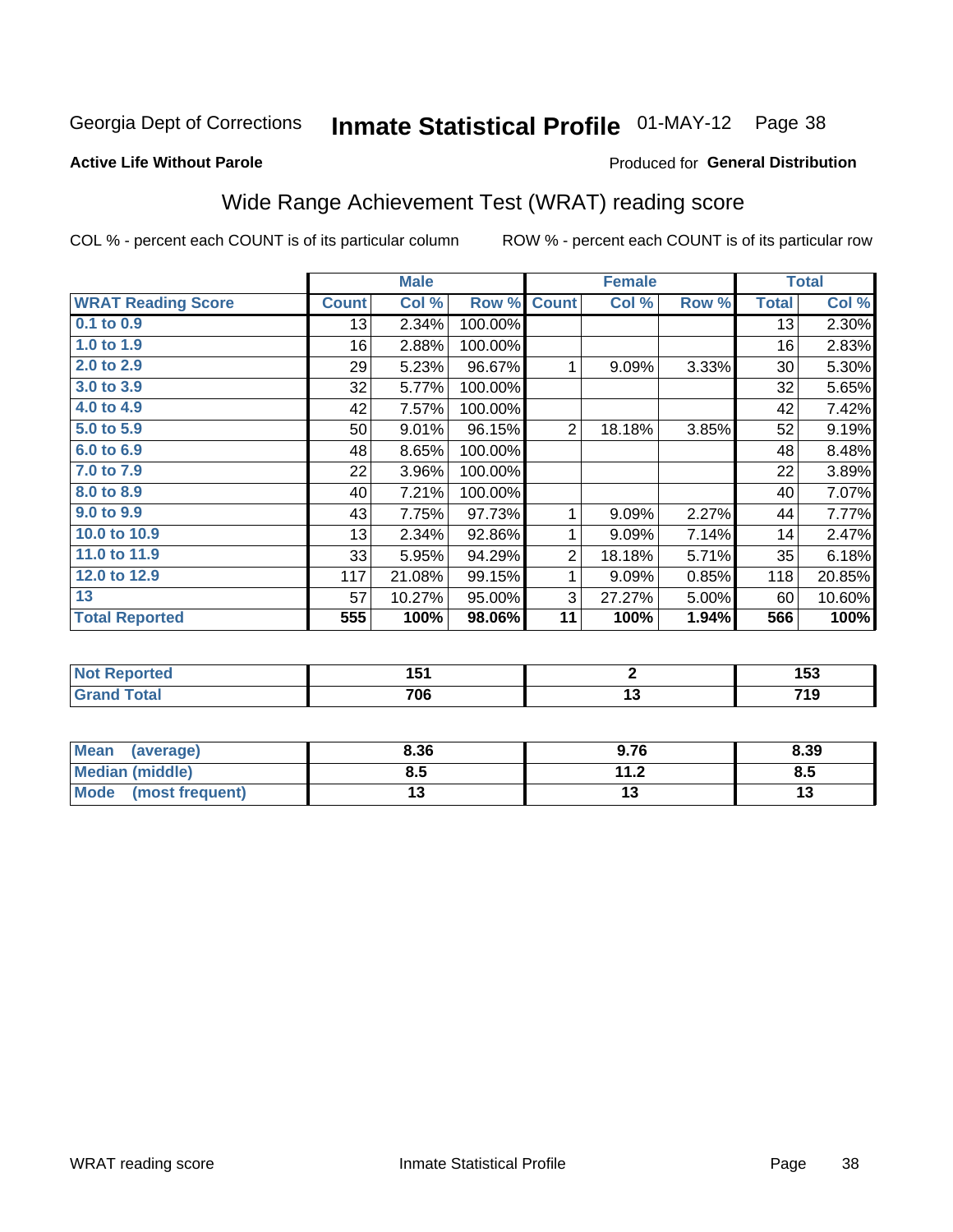# Inmate Statistical Profile 01-MAY-12 Page 39

#### **Active Life Without Parole**

# **Produced for General Distribution**

# Wide Range Achievement Test (WRAT) math score

COL % - percent each COUNT is of its particular column

|                              |              | <b>Male</b> |         |                | <b>Female</b>   |       |              | <b>Total</b> |
|------------------------------|--------------|-------------|---------|----------------|-----------------|-------|--------------|--------------|
| <b>WRAT Mathematic Score</b> | <b>Count</b> | Col %       | Row %   | <b>Count</b>   | Col %           | Row % | <b>Total</b> | Col %        |
| $0.1$ to $0.9$               | 1            | 0.18%       | 100.00% |                |                 |       | 1            | 0.18%        |
| 1.0 to 1.9                   | 4            | 0.72%       | 100.00% |                |                 |       | 4            | 0.71%        |
| 2.0 to 2.9                   | 16           | 2.88%       | 100.00% |                |                 |       | 16           | 2.83%        |
| 3.0 to 3.9                   | 38           | 6.85%       | 100.00% |                |                 |       | 38           | 6.71%        |
| 4.0 to 4.9                   | 58           | 10.45%      | 96.67%  | $\overline{2}$ | 18.18%          | 3.33% | 60           | 10.60%       |
| 5.0 to 5.9                   | 72           | 12.97%      | 98.63%  | 1              | 9.09%           | 1.37% | 73           | 12.90%       |
| 6.0 to 6.9                   | 110          | 19.82%      | 99.10%  | 1              | 9.09%           | 0.90% | 111          | 19.61%       |
| 7.0 to 7.9                   | 69           | 12.43%      | 98.57%  | 1              | 9.09%           | 1.43% | 70           | 12.37%       |
| 8.0 to 8.9                   | 43           | 7.75%       | 95.56%  | $\mathbf 2$    | 18.18%          | 4.44% | 45           | 7.95%        |
| 9.0 to 9.9                   | 57           | 10.27%      | 96.61%  | $\overline{2}$ | 18.18%          | 3.39% | 59           | 10.42%       |
| 10.0 to 10.9                 | 26           | 4.68%       | 100.00% |                |                 |       | 26           | 4.59%        |
| 11.0 to $11.9$               | 15           | 2.70%       | 100.00% |                |                 |       | 15           | 2.65%        |
| 12.0 to 12.9                 | 36           | 6.49%       | 97.30%  | 1              | 9.09%           | 2.70% | 37           | 6.54%        |
| 13                           | 10           | 1.80%       | 90.91%  | 1              | 9.09%           | 9.09% | 11           | 1.94%        |
| <b>Total Reported</b>        | 555          | 100%        | 98.06%  | 11             | 100%            | 1.94% | 566          | 100%         |
|                              |              |             |         |                |                 |       |              |              |
| <b>Not Reported</b>          |              | 151         |         |                | $\mathbf{2}$    |       |              | 153          |
| <b>Grand Total</b>           |              | 706         |         |                | $\overline{13}$ |       |              | 719          |
|                              |              |             |         |                |                 |       |              |              |

| <b>Mean</b><br>(average)       | 7.24 | י ה<br>0.Z | 7.26 |
|--------------------------------|------|------------|------|
| <b>Median (middle)</b>         | 6.9  | o.z        | 6.9  |
| <b>Mode</b><br>(most frequent) | 6.9  | 7. a       | 6.9  |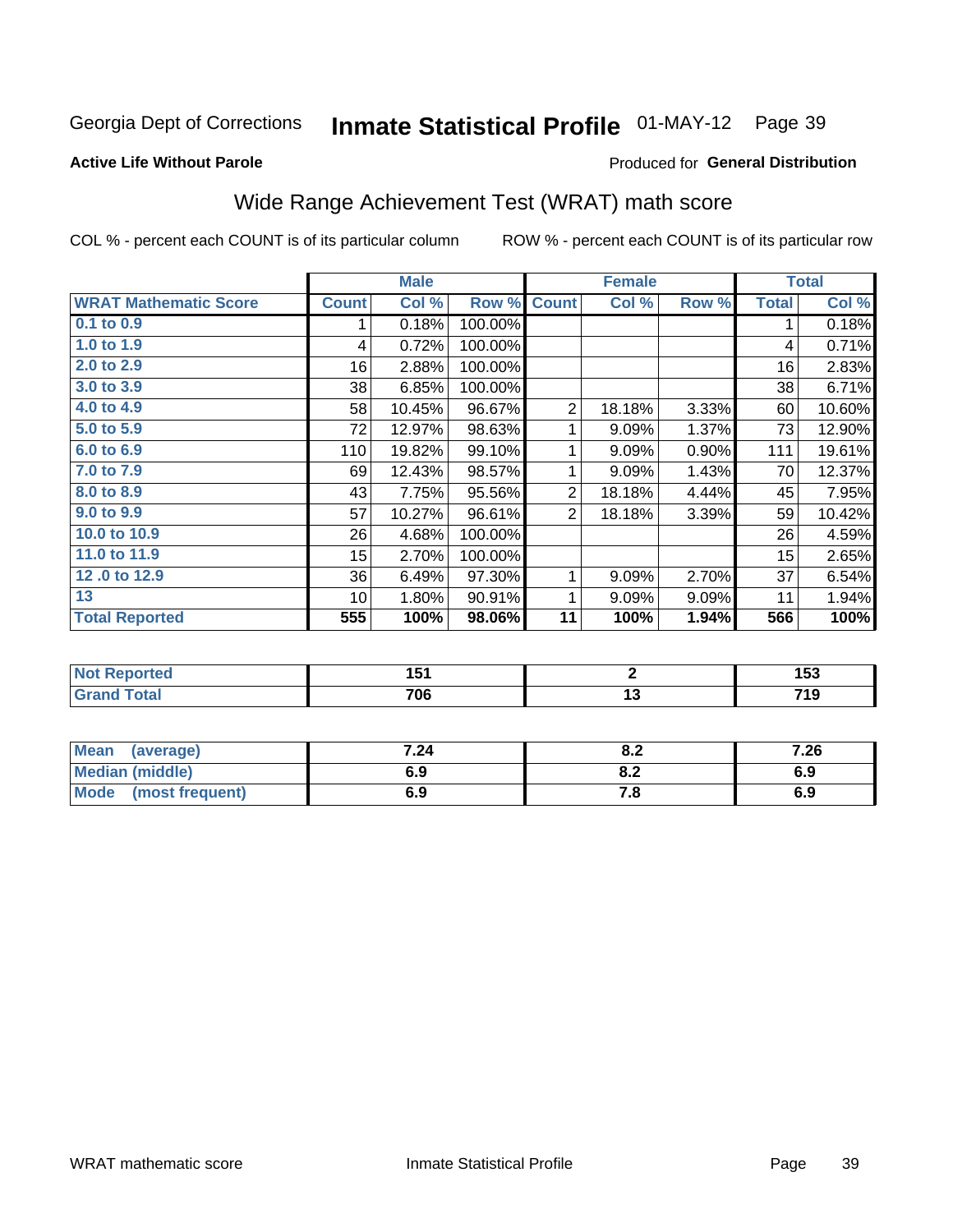#### Inmate Statistical Profile 01-MAY-12 Page 40

#### **Active Life Without Parole**

#### Produced for General Distribution

# Wide Range Achievement Test (WRAT) spelling score

COL % - percent each COUNT is of its particular column

| <b>WRAT Spelling Score</b><br><b>Count</b><br>Col %<br>Row %<br>Col %<br><b>Total</b><br>Row %<br><b>Count</b><br>0.1 to 0.9<br>1.08%<br>100.00%<br>6<br>6<br>1.0 to 1.9<br>24<br>4.33%<br>24<br>100.00%<br>2.0 to 2.9<br>7.22%<br>100.00%<br>40<br>40<br>3.0 to 3.9<br>31<br>5.60%<br>100.00%<br>31<br>4.0 to 4.9<br>7.94%<br>2.22%<br>97.78%<br>9.09%<br>45<br>44<br>1<br>5.0 to 5.9<br>56<br>10.11%<br>100.00%<br>56<br>6.0 to 6.9<br>11.73%<br>9.09%<br>1.52%<br>65<br>98.48%<br>1<br>66<br>7.0 to 7.9<br>8.30%<br>97.87%<br>2.13%<br>47<br>46<br>1<br>9.09%<br>8.0 to 8.9<br>7.58%<br>97.67%<br>2.33%<br>42<br>1<br>9.09%<br>43<br>9.0 to 9.9<br>39<br>7.04%<br>100.00%<br>39<br>10.0 to 10.9<br>35<br>6.32%<br>100.00%<br>35<br>11.0 to 11.9<br>37<br>3<br>7.50%<br>6.68%<br>92.50%<br>27.27%<br>40<br>12.0 to 12.9<br>3<br>11.19%<br>62<br>95.38%<br>27.27%<br>4.62%<br>65<br>13<br>27<br>4.87%<br>9.09%<br>3.57%<br>1<br>28 | <b>Total</b>       |  | <b>Female</b> |        | <b>Male</b> |  |
|-------------------------------------------------------------------------------------------------------------------------------------------------------------------------------------------------------------------------------------------------------------------------------------------------------------------------------------------------------------------------------------------------------------------------------------------------------------------------------------------------------------------------------------------------------------------------------------------------------------------------------------------------------------------------------------------------------------------------------------------------------------------------------------------------------------------------------------------------------------------------------------------------------------------------------------|--------------------|--|---------------|--------|-------------|--|
|                                                                                                                                                                                                                                                                                                                                                                                                                                                                                                                                                                                                                                                                                                                                                                                                                                                                                                                                     | Col %              |  |               |        |             |  |
|                                                                                                                                                                                                                                                                                                                                                                                                                                                                                                                                                                                                                                                                                                                                                                                                                                                                                                                                     | 1.06%              |  |               |        |             |  |
|                                                                                                                                                                                                                                                                                                                                                                                                                                                                                                                                                                                                                                                                                                                                                                                                                                                                                                                                     | 4.25%              |  |               |        |             |  |
|                                                                                                                                                                                                                                                                                                                                                                                                                                                                                                                                                                                                                                                                                                                                                                                                                                                                                                                                     | 7.08%              |  |               |        |             |  |
|                                                                                                                                                                                                                                                                                                                                                                                                                                                                                                                                                                                                                                                                                                                                                                                                                                                                                                                                     | 5.49%              |  |               |        |             |  |
|                                                                                                                                                                                                                                                                                                                                                                                                                                                                                                                                                                                                                                                                                                                                                                                                                                                                                                                                     | 7.96%              |  |               |        |             |  |
|                                                                                                                                                                                                                                                                                                                                                                                                                                                                                                                                                                                                                                                                                                                                                                                                                                                                                                                                     | 9.91%              |  |               |        |             |  |
|                                                                                                                                                                                                                                                                                                                                                                                                                                                                                                                                                                                                                                                                                                                                                                                                                                                                                                                                     | 11.68%             |  |               |        |             |  |
|                                                                                                                                                                                                                                                                                                                                                                                                                                                                                                                                                                                                                                                                                                                                                                                                                                                                                                                                     | 8.32%              |  |               |        |             |  |
|                                                                                                                                                                                                                                                                                                                                                                                                                                                                                                                                                                                                                                                                                                                                                                                                                                                                                                                                     | 7.61%              |  |               |        |             |  |
|                                                                                                                                                                                                                                                                                                                                                                                                                                                                                                                                                                                                                                                                                                                                                                                                                                                                                                                                     | 6.90%              |  |               |        |             |  |
|                                                                                                                                                                                                                                                                                                                                                                                                                                                                                                                                                                                                                                                                                                                                                                                                                                                                                                                                     | 6.19%              |  |               |        |             |  |
|                                                                                                                                                                                                                                                                                                                                                                                                                                                                                                                                                                                                                                                                                                                                                                                                                                                                                                                                     | 7.08%              |  |               |        |             |  |
|                                                                                                                                                                                                                                                                                                                                                                                                                                                                                                                                                                                                                                                                                                                                                                                                                                                                                                                                     | 11.50%             |  |               |        |             |  |
|                                                                                                                                                                                                                                                                                                                                                                                                                                                                                                                                                                                                                                                                                                                                                                                                                                                                                                                                     | 4.96%              |  |               | 96.43% |             |  |
| <b>Total Reported</b><br>11<br>100%<br>565<br>100%<br>98.05%<br>1.95%<br>554                                                                                                                                                                                                                                                                                                                                                                                                                                                                                                                                                                                                                                                                                                                                                                                                                                                        | $\overline{100\%}$ |  |               |        |             |  |
|                                                                                                                                                                                                                                                                                                                                                                                                                                                                                                                                                                                                                                                                                                                                                                                                                                                                                                                                     |                    |  |               |        |             |  |
| <b>Not Reported</b><br>152<br>$\mathbf{2}$                                                                                                                                                                                                                                                                                                                                                                                                                                                                                                                                                                                                                                                                                                                                                                                                                                                                                          | 154                |  |               |        |             |  |
| <b>Grand Total</b><br>706<br>13                                                                                                                                                                                                                                                                                                                                                                                                                                                                                                                                                                                                                                                                                                                                                                                                                                                                                                     | 719                |  |               |        |             |  |

| Mean (average)       | 7.52 | 10.12 | 7.57 |
|----------------------|------|-------|------|
| Median (middle)      | ں ،  | 11.3  | ن. ا |
| Mode (most frequent) | ช.ว  | 12.3  | 8.5  |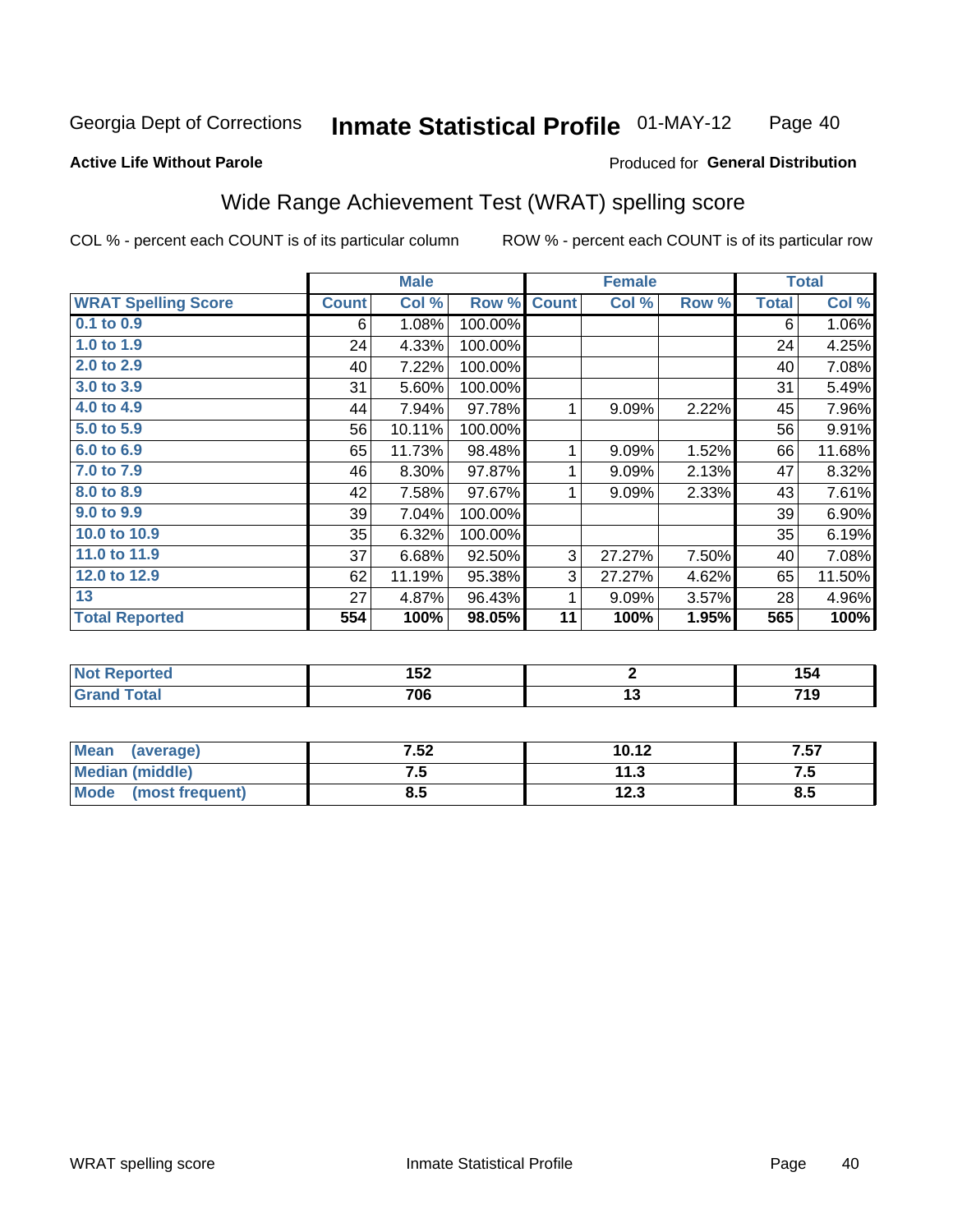# **Active Life Without Parole**

# **Produced for General Distribution**

# Scope of substance abuse - summary

COL % - percent each COUNT is of its particular column

|                        |                 | <b>Male</b> |           |              | <b>Female</b> |          |              | Total    |
|------------------------|-----------------|-------------|-----------|--------------|---------------|----------|--------------|----------|
| <b>Substance Abuse</b> | <b>Count</b>    | Col %       | Row %     | <b>Count</b> | Col %         | Row %    | <b>Total</b> | Col %    |
| <b>None</b>            | 339             | 48.02%      | 97.98%    |              | 53.85%        | $2.02\%$ | 346          | 48.12%   |
| <b>Drugs only</b>      | 210             | 29.75%      | $98.59\%$ | 3            | 23.08%        | 1.41%    | 213          | 29.62%   |
| <b>Alcohol only</b>    | 36 <sup>1</sup> | 5.10%       | 100.00%   |              |               |          | 36           | $5.01\%$ |
| Drugs and alcohol      | 121             | 17.14%      | 97.58%    | 3            | 23.08%        | 2.42%    | 124          | 17.25%   |
| <b>Total Reported</b>  | 706             | 100%        | 98.19%    | 13           | 100%          | 1.81%    | 719          | 100%     |

| <b>Reported</b>         |     |          |
|-------------------------|-----|----------|
| <b>c</b> otal<br>$\sim$ | 706 | 74C<br>. |

|  | Mode | None | <b>None</b> | None |
|--|------|------|-------------|------|
|--|------|------|-------------|------|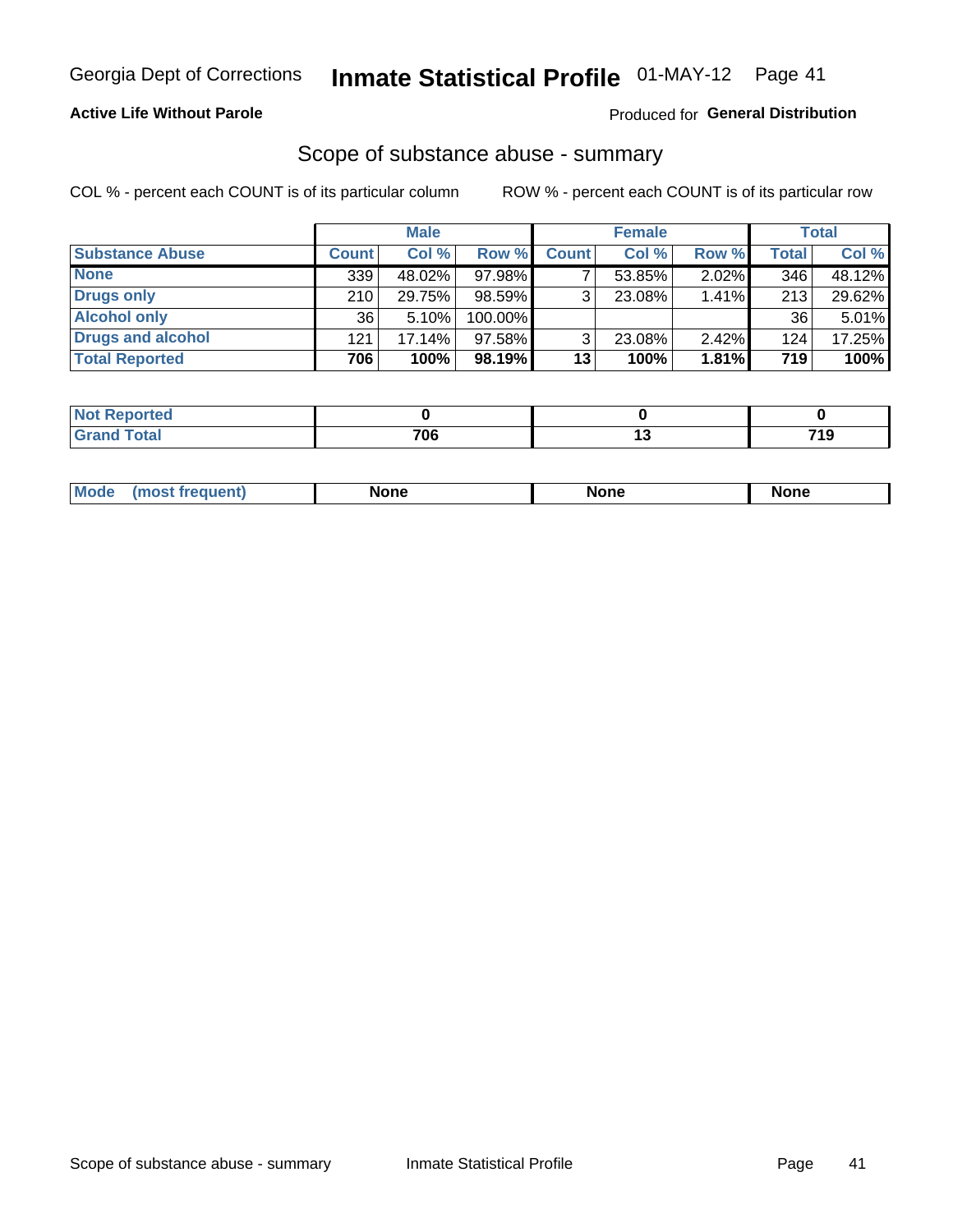## **Active Life Without Parole**

# **Produced for General Distribution**

# Scope of substance abuse - detail

COL % - percent each COUNT is of its particular column

|                                         |              | <b>Male</b> |         |              | <b>Female</b> |        |                | <b>Total</b> |
|-----------------------------------------|--------------|-------------|---------|--------------|---------------|--------|----------------|--------------|
| <b>Substance Abuse</b>                  | <b>Count</b> | Col %       | Row %   | <b>Count</b> | Col %         | Row %  | <b>Total</b>   | Col %        |
| No drug or alcohol problems             | 339          | 48.02%      | 97.98%  |              | 53.85%        | 2.02%  | 346            | 48.12%       |
| Drug addiction but no alcohol           | 3            | 0.42%       | 100.00% |              |               |        | 3              | 0.42%        |
| <b>Drug addiction and alcohol</b>       | 3            | 0.42%       | 100.00% |              |               |        | 3              | 0.42%        |
| <b>labuse</b>                           |              |             |         |              |               |        |                |              |
| <b>Drug addiction and alcoholism</b>    | 2            | 0.28%       | 100.00% |              |               |        | $\overline{2}$ | 0.28%        |
| No drug problem but alcohol             | 30           | 4.25%       | 100.00% |              |               |        | 30             | 4.17%        |
| abuse                                   |              |             |         |              |               |        |                |              |
| No drug problem but alcoholism          | 6            | 0.85%       | 100.00% |              |               |        | 6              | 0.83%        |
| Drug experiment but no alcohol          | 120          | 17.00%      | 99.17%  |              | 7.69%         | 0.83%  | 121            | 16.83%       |
| <b>Drug experiment &amp; alcohol</b>    | 13           | 1.84%       | 100.00% |              |               |        | 13             | 1.81%        |
| abuse                                   |              |             |         |              |               |        |                |              |
| <b>Drug experiment &amp; alcoholism</b> | 10           | 1.42%       | 100.00% |              |               |        | 10             | 1.39%        |
| Drug abuse but no alcohol               | 87           | 12.32%      | 97.75%  | 2            | 15.38%        | 2.25%  | 89             | 12.38%       |
| Drug abuse and alcohol abuse            | 78           | 11.05%      | 98.73%  |              | 7.69%         | 1.27%  | 79             | 10.99%       |
| <b>Drug abuse and alcoholism</b>        | 15           | 2.12%       | 88.24%  | 2            | 15.38%        | 11.76% | 17             | 2.36%        |
| <b>Total Reported</b>                   | 706          | 100%        | 98.19%  | 13           | 100%          | 1.81%  | 719            | 100%         |

| ported<br><b>NOT</b>   |     |    |                      |
|------------------------|-----|----|----------------------|
| $\sim$ $\sim$<br>_____ | 706 | יי | 71 O<br><i>1</i> 1 J |

| Mode (most frequent) | No drug or alcohol problems No drug or alcohol problems No drug or alcohol |          |
|----------------------|----------------------------------------------------------------------------|----------|
|                      |                                                                            | problems |
|                      |                                                                            |          |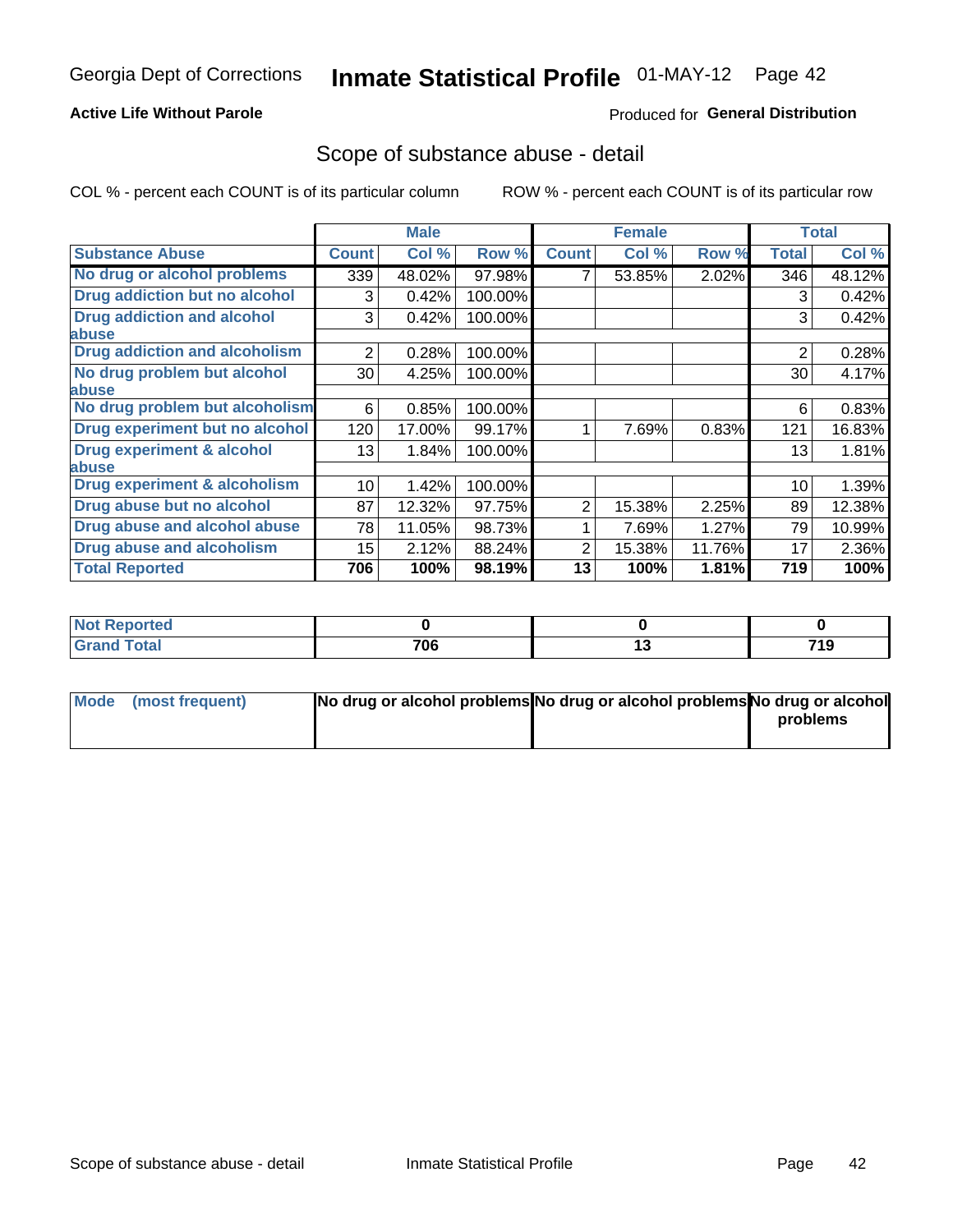# Inmate Statistical Profile 01-MAY-12 Page 43

#### **Active Life Without Parole**

## **Produced for General Distribution**

# Current / last mental health treatment level

COL % - percent each COUNT is of its particular column

|                                    |              | <b>Male</b> |            |              | <b>Female</b> |       |              | <b>Total</b> |
|------------------------------------|--------------|-------------|------------|--------------|---------------|-------|--------------|--------------|
| <b>Mental Health Treatment Lev</b> | <b>Count</b> | Col %       | Row %      | <b>Count</b> | Col %         | Row % | <b>Total</b> | Col %        |
| 1 No problem at current time       | 131          | 43.96%      | 97.04%     | 4            | 36.36%        | 2.96% | 135          | 43.69%       |
| 2 Receiving outpatient             | 112          | 37.58%      | 94.12%     | 7            | 63.64%        | 5.88% | 119          | 38.51%       |
| <b>Treatment</b>                   |              |             |            |              |               |       |              |              |
| 3 Inpatient, moderate              | 48           | 16.11%      | $100.00\%$ |              |               |       | 48           | 15.53%       |
| <b>Treatment</b>                   |              |             |            |              |               |       |              |              |
| 4 Inpatient, intensive             | 7            | 2.35%       | 100.00%    |              |               |       |              | 2.27%        |
| <b>Treatment</b>                   |              |             |            |              |               |       |              |              |
| <b>Total Evaluated</b>             | 298          | 100%        | 96.44%     | 11           | 100%          | 3.56% | 309          | 100%         |

| Never had MH evaluation | 408 |     |
|-------------------------|-----|-----|
| $T \cap f \cap$         | 706 | 740 |

| <b>Median (middle)</b> | <b>Receiving outpatient</b><br>treatment | <b>Receiving outpatient</b><br>treatment | <b>Receiving</b><br>outpatient<br>treatment |
|------------------------|------------------------------------------|------------------------------------------|---------------------------------------------|
| <b>Mode</b>            | No problem at current time               | <b>Receiving outpatient</b>              | No problem at                               |
| (most frequent)        |                                          | treatment                                | current time                                |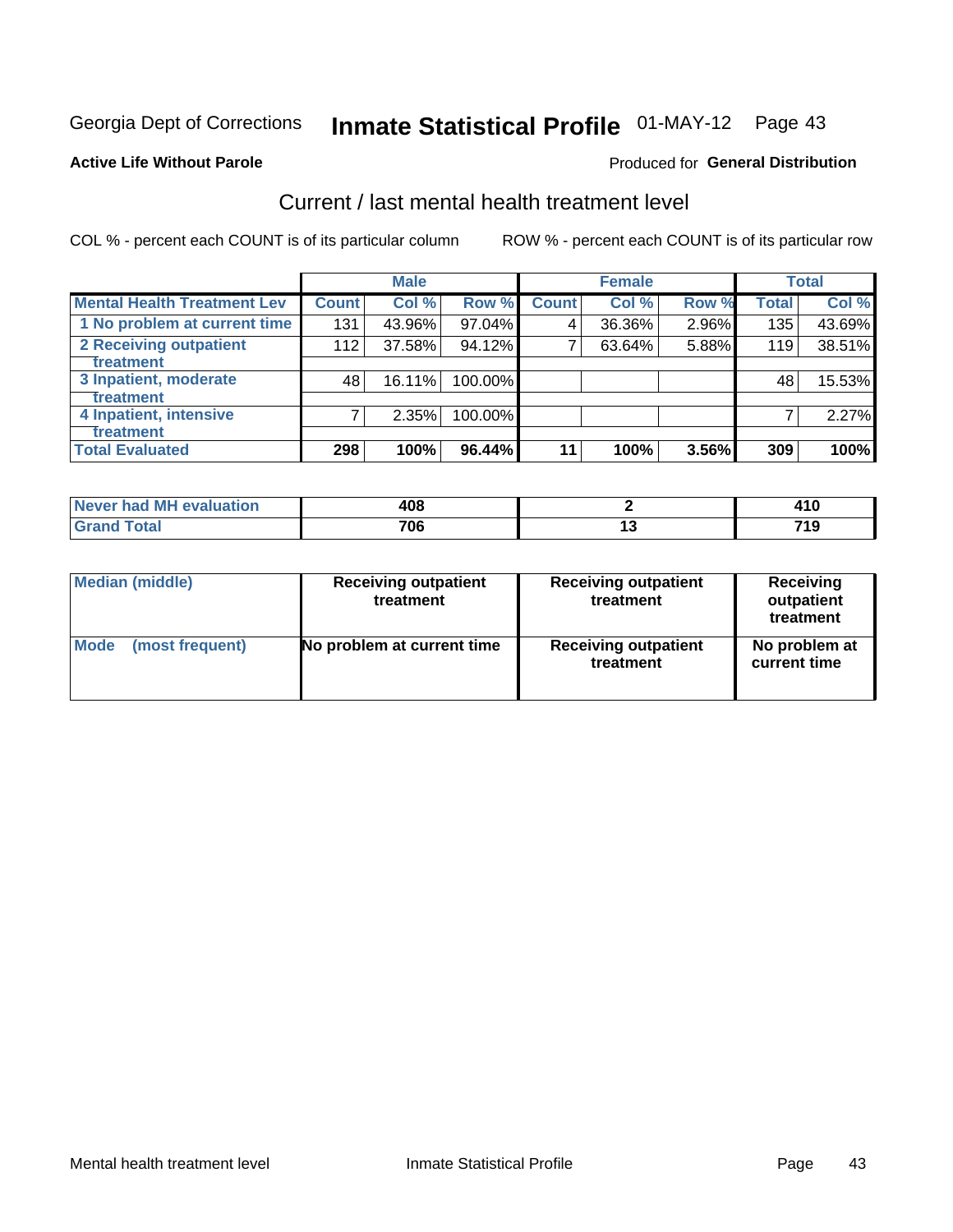#### Inmate Statistical Profile 01-MAY-12 Page 44

# **Active Life Without Parole**

## Produced for General Distribution

# PULHESDWIT medical scale - 'P' overall condition ('P'hysical)

COL % - percent each COUNT is of its particular column

|                                  |                 | <b>Male</b> |         |             | <b>Female</b> |       |              | <b>Total</b> |
|----------------------------------|-----------------|-------------|---------|-------------|---------------|-------|--------------|--------------|
| 'P' Overall Condition            | <b>Count</b>    | Col %       |         | Row % Count | Col %         | Row % | <b>Total</b> | Col %        |
| 1 No medical illness             | 472             | 71.73%      | 99.16%  |             | 30.77%        | 0.84% | 476          | 70.94%       |
| 2 Well-controlled chronic        | 157             | 23.86%      | 94.58%  | 9           | 69.23%        | 5.42% | 166          | 24.74%       |
| <b>illness</b>                   |                 |             |         |             |               |       |              |              |
| 3 Poorly-controlled chronic      | 27 <sub>1</sub> | 4.10%       | 100.00% |             |               |       | 27           | 4.02%        |
| <b>illness</b>                   |                 |             |         |             |               |       |              |              |
| 4 Significant problems requiring | 2 <sub>1</sub>  | $0.30\%$    | 100.00% |             |               |       | 2            | $0.30\%$     |
| special housing                  |                 |             |         |             |               |       |              |              |
| <b>Total Reported</b>            | 658             | 100%        | 98.06%  | 13          | 100%          | 1.94% | 671          | 100%         |

| rero          | --               | - 74              |
|---------------|------------------|-------------------|
| <u>i vtar</u> | <b>70C</b><br>'u | <b>710</b><br>1 O |

| <b>Mode</b> | (most frequent) | 1 No medical illness | 2 Well-controlled chronic<br>illness | 1 No medical<br>illness |
|-------------|-----------------|----------------------|--------------------------------------|-------------------------|
|-------------|-----------------|----------------------|--------------------------------------|-------------------------|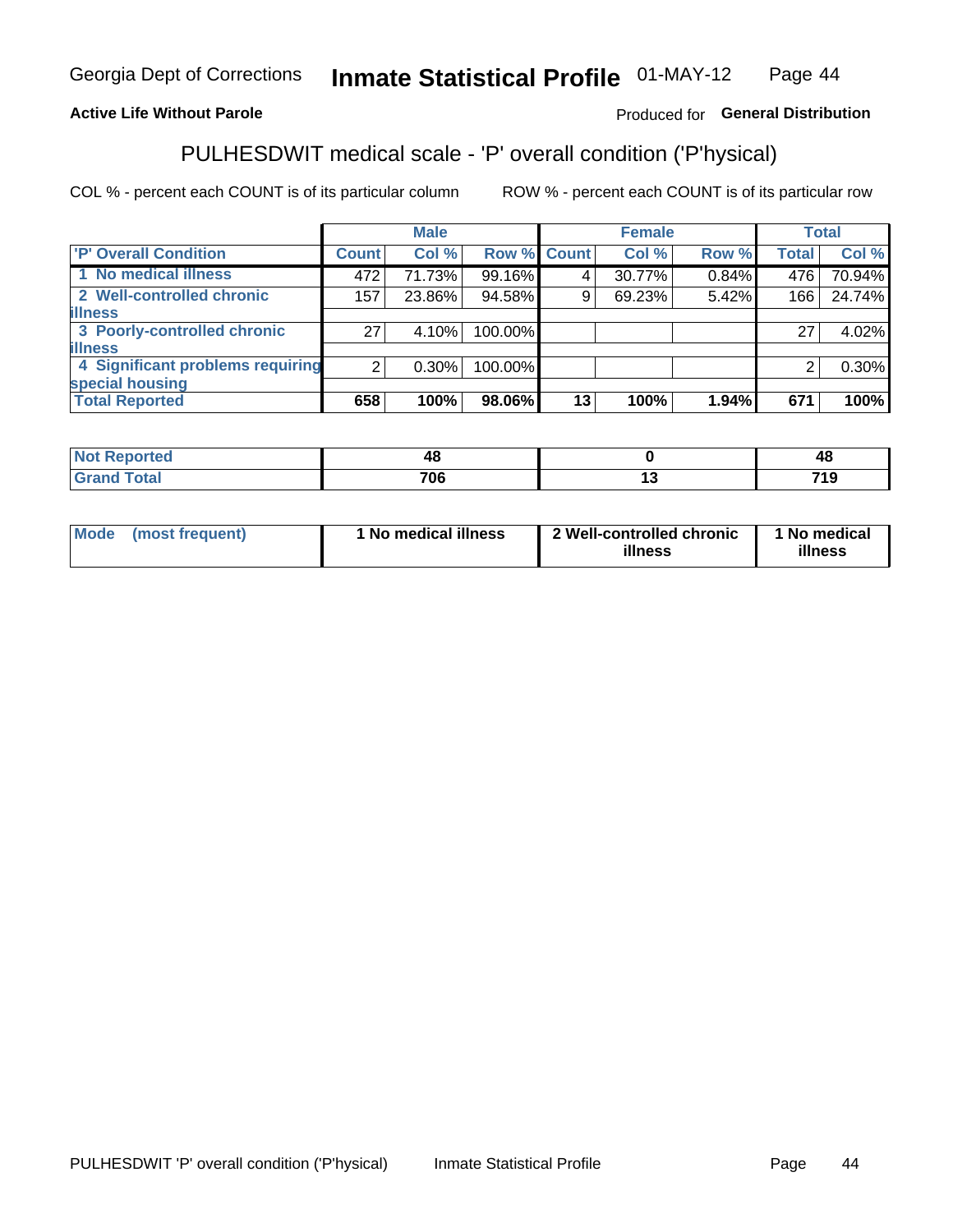### **Active Life Without Parole**

## Produced for General Distribution

# PULHESDWIT medical scale - 'U' upper body

COL % - percent each COUNT is of its particular column

|                              |               | <b>Male</b> |         |              | <b>Female</b> |       |              | <b>Total</b> |
|------------------------------|---------------|-------------|---------|--------------|---------------|-------|--------------|--------------|
| <b>U' Upper Body</b>         | <b>Count!</b> | Col %       | Row %   | <b>Count</b> | Col %         | Row % | <b>Total</b> | Col %        |
| 1 Upper bones, joints,       | 616           | 94.05%      | 98.25%  | 11           | 84.62%        | 1.75% | 627          | 93.86%       |
| muscles all OK               |               |             |         |              |               |       |              |              |
| 2 One or both arms minimally | 32            | 4.89%       | 94.12%  | 2            | 15.38%        | 5.88% | 34           | 5.09%        |
| limited                      |               |             |         |              |               |       |              |              |
| 3 One or both arms           | 6             | 0.92%       | 100.00% |              |               |       | 6            | 0.90%        |
| <b>moderately limited</b>    |               |             |         |              |               |       |              |              |
| 5 Both arms disabled,        |               | 0.15%       | 100.00% |              |               |       |              | 0.15%        |
| paralyzed, or amputated      |               |             |         |              |               |       |              |              |
| <b>Total Reported</b>        | 655           | 100%        | 98.05%  | 13           | 100%          | 1.95% | 668          | 100%         |

| <b>Not Reported</b> |     | . .         |
|---------------------|-----|-------------|
| <b>Grand Total</b>  | 706 | 74 0<br>. . |

| Mode | (most frequent) | 1 Upper bones, joints,<br>muscles all OK | 1 Upper bones, joints,<br>muscles all OK | 1 Upper bones,<br>ljoints, muscles all<br>ΟK |
|------|-----------------|------------------------------------------|------------------------------------------|----------------------------------------------|
|------|-----------------|------------------------------------------|------------------------------------------|----------------------------------------------|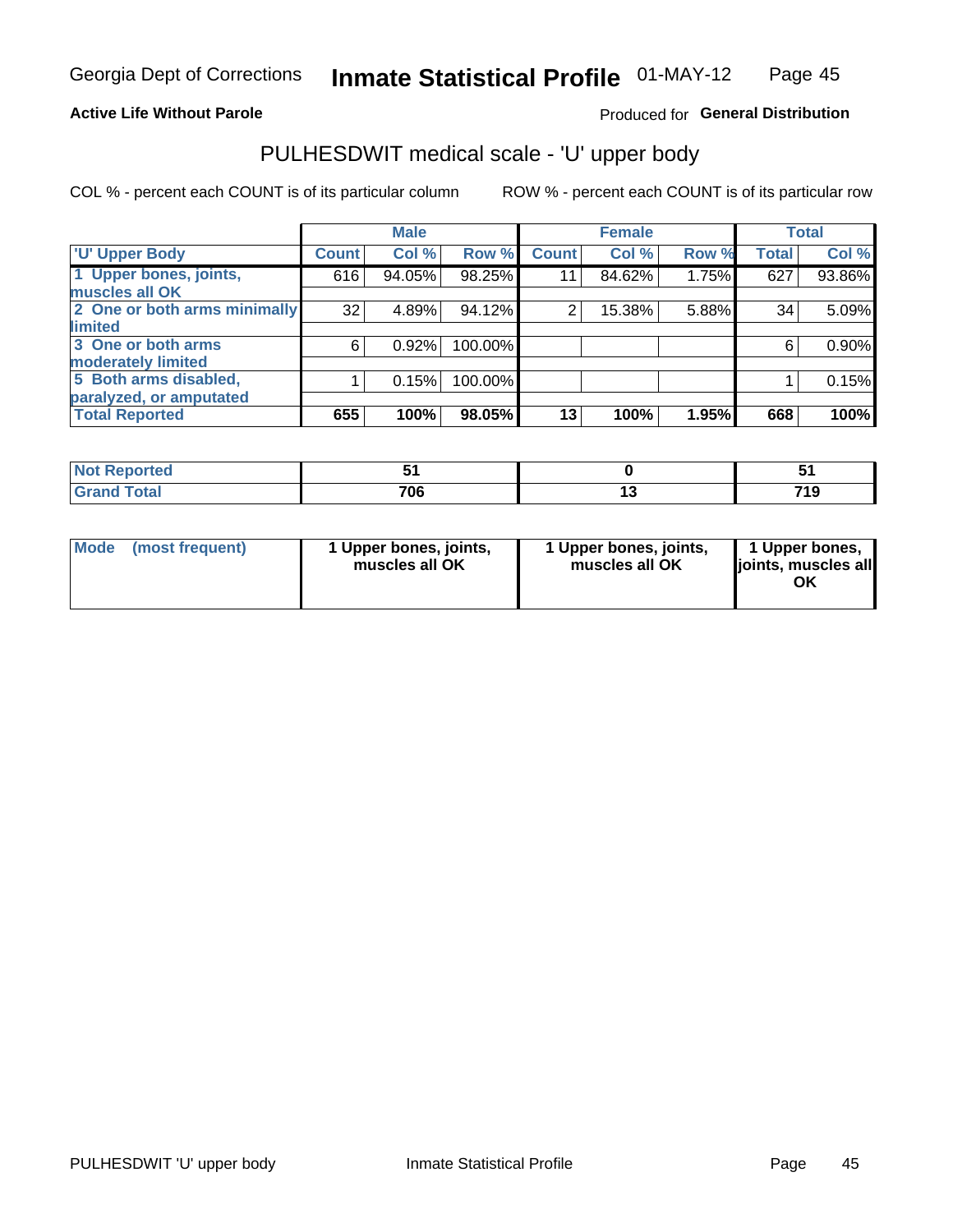### **Active Life Without Parole**

# Produced for General Distribution

# PULHESDWIT medical scale - 'L' lower body

COL % - percent each COUNT is of its particular column

|                                |                 | <b>Male</b> |           |              | <b>Female</b> |       |                 | <b>Total</b> |
|--------------------------------|-----------------|-------------|-----------|--------------|---------------|-------|-----------------|--------------|
| 'L' Lower Body                 | <b>Count</b>    | Col %       | Row %     | <b>Count</b> | Col %         | Row % | <b>Total</b>    | Col %        |
| 1 Lower bones, joints,         | 560             | 85.24%      | $98.42\%$ | 9            | 69.23%        | 1.58% | 569             | 84.93%       |
| muscles all OK                 |                 |             |           |              |               |       |                 |              |
| 2 One or both legs minimally   | 81              | 12.33%      | 95.29%    | 4            | 30.77%        | 4.71% | 85              | 12.69%       |
| limited                        |                 |             |           |              |               |       |                 |              |
| 3 One or both legs             | 15 <sub>2</sub> | 2.28%       | 100.00%   |              |               |       | 15 <sub>1</sub> | 2.24%        |
| moderately limited             |                 |             |           |              |               |       |                 |              |
| 4 One leg disabled, paralyzed, |                 | 0.15%       | 100.00%   |              |               |       |                 | 0.15%        |
| or amputated                   |                 |             |           |              |               |       |                 |              |
| <b>Total Reported</b>          | 657             | 100%        | 98.06%    | 13           | 100%          | 1.94% | 670             | 100.0%       |

| <b>Not Reported</b>        |     | 49          |
|----------------------------|-----|-------------|
| <b>Grand Total</b><br>Grar | 706 | 74 0<br>. . |

| Mode | (most frequent) | 1 Lower bones, joints,<br>muscles all OK | 1 Lower bones, joints,<br>muscles all OK | 1 Lower bones,<br>ljoints, muscles all<br>ΟK |
|------|-----------------|------------------------------------------|------------------------------------------|----------------------------------------------|
|------|-----------------|------------------------------------------|------------------------------------------|----------------------------------------------|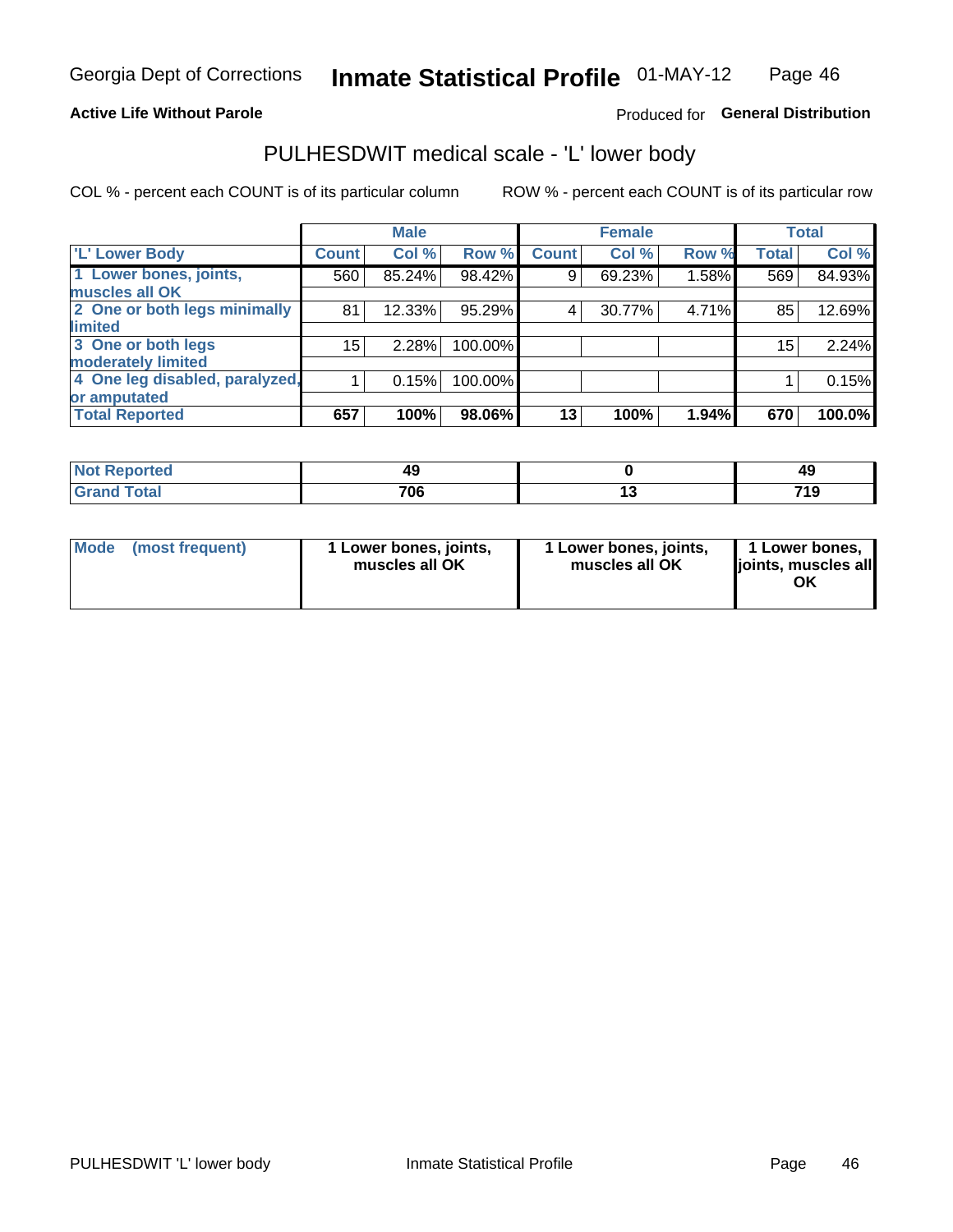#### **Active Life Without Parole**

## Produced for General Distribution

# PULHESDWIT medical scale - 'H' hearing

COL % - percent each COUNT is of its particular column

|                                                               |              | <b>Male</b> |                    |    | <b>Female</b> |          | <b>Total</b> |        |
|---------------------------------------------------------------|--------------|-------------|--------------------|----|---------------|----------|--------------|--------|
| <b>H' Hearing</b>                                             | <b>Count</b> | Col%        | <b>Row % Count</b> |    | Col %         | Row %    | <b>Total</b> | Col %  |
| 1 Normal hearing both ears                                    | 646          | 98.48%      | 98.03%             | 13 | 100.00%       | $1.97\%$ | 659          | 98.51% |
| 2 Some loss in one ear with<br>other OK, or mild loss in both | 9            | $1.37\%$    | 100.00%            |    |               |          | 9            | 1.35%  |
| 3 Total loss in one ear with<br>mild loss in other            |              | 0.15%       | 100.00%            |    |               |          |              | 0.15%  |
| <b>Total Reported</b>                                         | 656          | 100%        | 98.06%             | 13 | 100%          | 1.94%    | 669          | 100.0% |

| ported<br><b>NOT</b> | วบ  | --<br>ູບບ   |
|----------------------|-----|-------------|
| <b>otal</b>          | 706 | 710<br>- 19 |

| Mode (most frequent) | 1 Normal hearing both ears 1 Normal hearing both ears 1 Normal hearing | both ears |
|----------------------|------------------------------------------------------------------------|-----------|
|                      |                                                                        |           |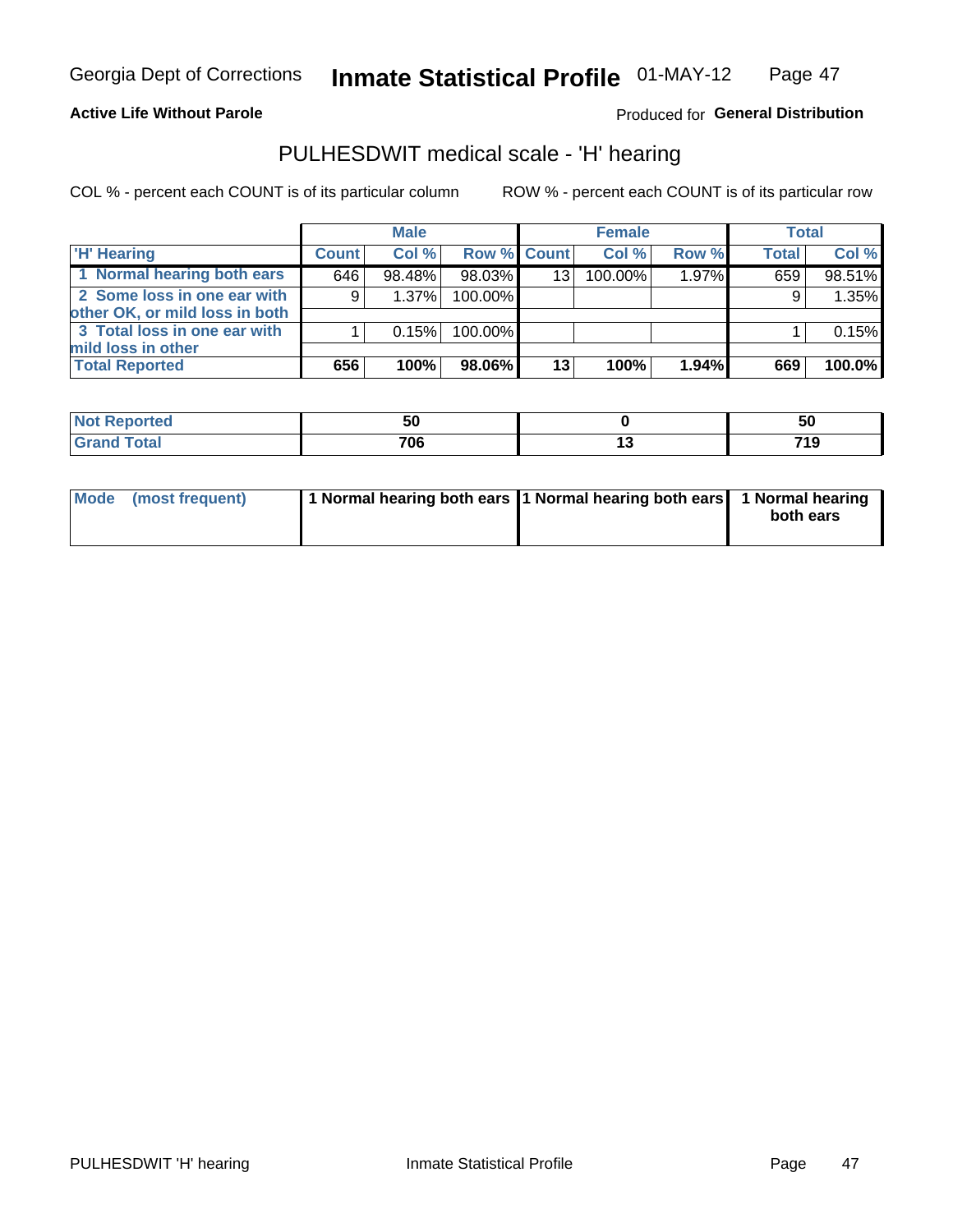### **Active Life Without Parole**

### Produced for General Distribution

# PULHESDWIT medical scale - 'E' vision

COL % - percent each COUNT is of its particular column

|                                |              | <b>Male</b> |             |    | <b>Female</b> |       |              | <b>Total</b> |
|--------------------------------|--------------|-------------|-------------|----|---------------|-------|--------------|--------------|
| <b>E' Vision</b>               | <b>Count</b> | Col %       | Row % Count |    | Col %         | Row % | <b>Total</b> | Col %        |
| 1 Correctable to 20/40 in both | 487          | 79.58%      | 98.38%      | 8  | 61.54%        | 1.62% | 495          | 79.20%       |
| eyes                           |              |             |             |    |               |       |              |              |
| 2 Correctable to 20/70 in one  | 112          | 18.30%      | 95.73%      | 5  | 38.46%        | 4.27% | 117          | 18.72%       |
| eye, may be blind in other     |              |             |             |    |               |       |              |              |
| 3 Correctable to 20/200 in one | 11           | $1.80\%$    | 100.00%     |    |               |       | 11           | 1.76%        |
| eye, may be blind in other     |              |             |             |    |               |       |              |              |
| 4 One eye not correctable to   | 2            | 0.33%       | 100.00%     |    |               |       | 2            | 0.32%        |
| 20/200, other may be blind     |              |             |             |    |               |       |              |              |
| <b>Total Reported</b>          | 612          | 100%        | 97.92%      | 13 | 100%          | 2.08% | 625          | 100%         |

| <b>Not Reported</b> |                  | -94        |
|---------------------|------------------|------------|
| <b>Total</b>        | <b>706</b><br>wo | 710<br>719 |

| Mode (most frequent) | 1 Correctable to 20/40 in both<br>eves | 1 Correctable to 20/40 in   1 Correctable to<br>both eyes | 20/40 in both eyes |  |
|----------------------|----------------------------------------|-----------------------------------------------------------|--------------------|--|
|                      |                                        |                                                           |                    |  |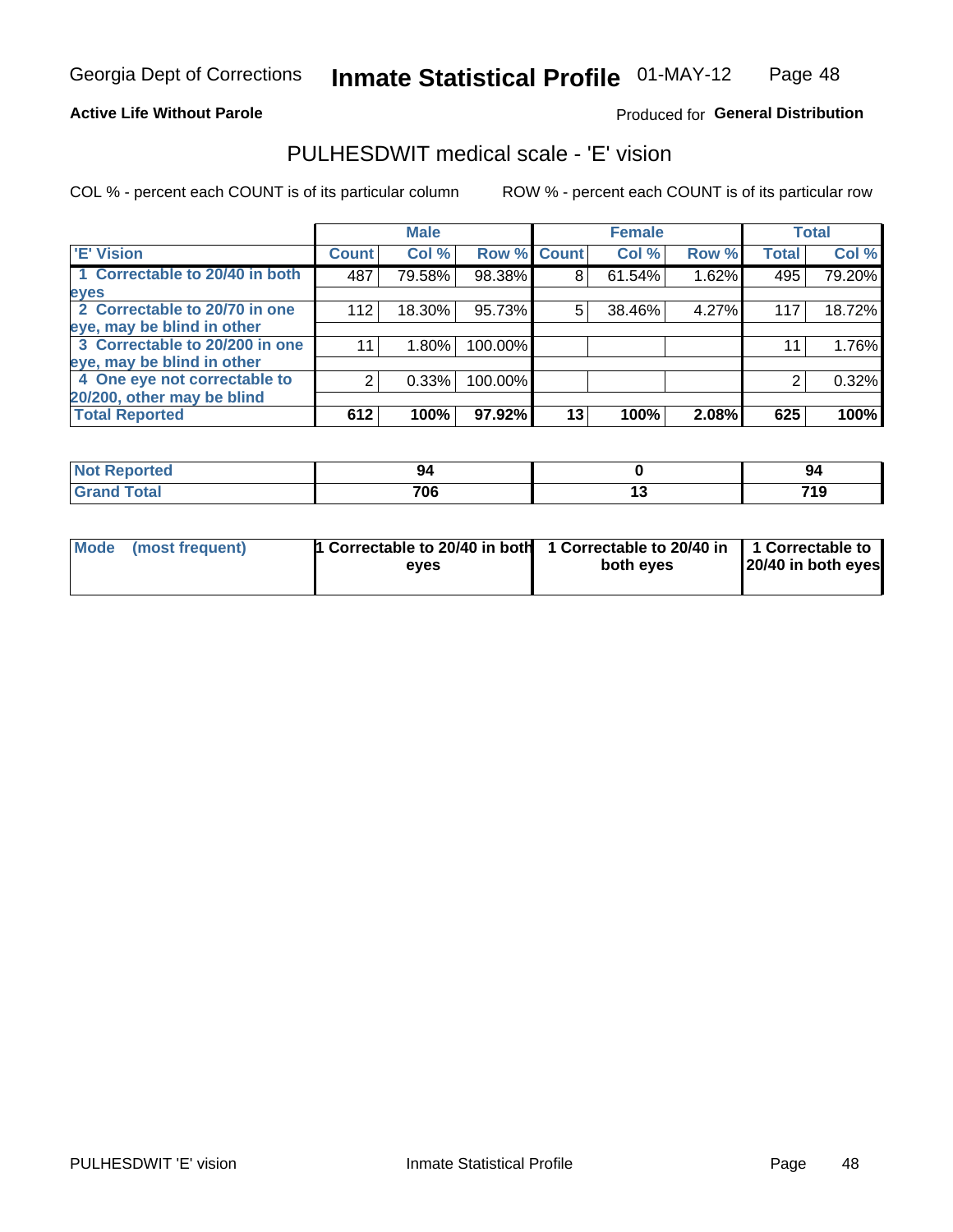#### **Active Life Without Parole**

# Produced for General Distribution

# PULHESDWIT medical scale - 'S' pSychiatric

COL % - percent each COUNT is of its particular column

|                                |              | <b>Male</b> |                    |    | <b>Female</b> |       |              | Total  |
|--------------------------------|--------------|-------------|--------------------|----|---------------|-------|--------------|--------|
| 'S' pSychiatric                | <b>Count</b> | Col %       | <b>Row % Count</b> |    | Col %         | Row % | <b>Total</b> | Col %  |
| 1 No impairment or disorders   | 524          | 81.88%      | 99.05%             | 5  | 45.45%        | 0.95% | 529          | 81.26% |
| 2 Stable, or in remission, or  | 75           | 11.72%      | 92.59%             | 6  | 54.55%        | 7.41% | 81           | 12.44% |
| mild impairment or retardation |              |             |                    |    |               |       |              |        |
| 3 Requires moderate inpatient  | 35           | 5.47%       | 100.00%            |    |               |       | 35           | 5.38%  |
| treatment                      |              |             |                    |    |               |       |              |        |
| 4 Requires intensive inpatient | 6            | 0.94%       | 100.00%            |    |               |       | 6            | 0.92%  |
| treatment                      |              |             |                    |    |               |       |              |        |
| <b>Total Reported</b>          | 640          | 100%        | 98.31%             | 11 | 100%          | 1.69% | 651          | 100%   |

| w teu - | 66        | oc                  |
|---------|-----------|---------------------|
|         | 706<br>__ | 710<br>៲៵<br>$\sim$ |

| Mode (most frequent) | <sup>1</sup> No impairment or disorders 2 Stable, or in remission, <sup>1</sup> No impairment or |                       |           |
|----------------------|--------------------------------------------------------------------------------------------------|-----------------------|-----------|
|                      |                                                                                                  | or mild impairment or | disorders |
|                      |                                                                                                  | retardation           |           |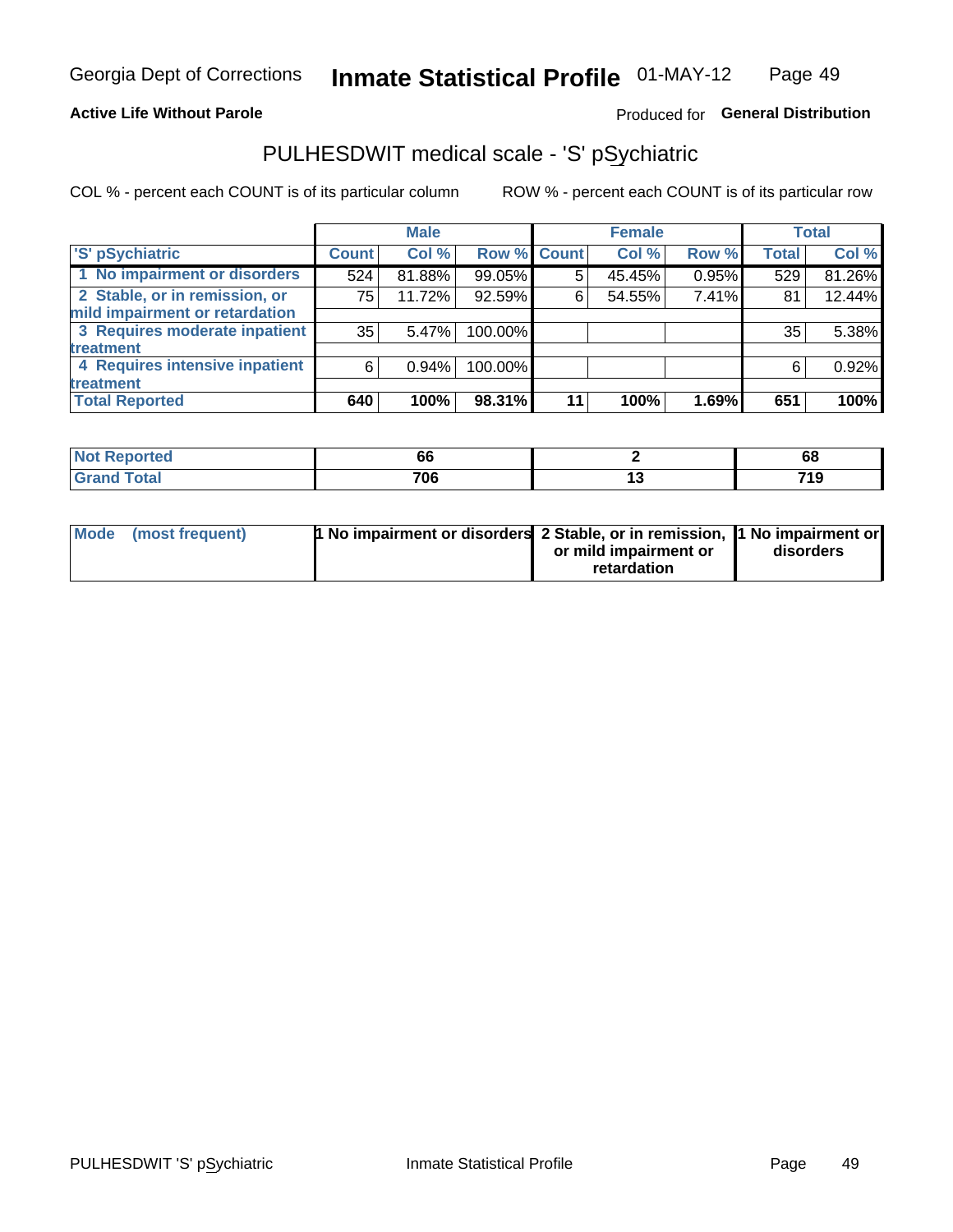### **Active Life Without Parole**

## Produced for General Distribution

# PULHESDWIT medical scale - 'D' dental

COL % - percent each COUNT is of its particular column

|                                 |                 | <b>Male</b> |           |             | <b>Female</b> |       |              | <b>Total</b> |
|---------------------------------|-----------------|-------------|-----------|-------------|---------------|-------|--------------|--------------|
| <b>D'</b> Dental                | <b>Count</b>    | Col %       |           | Row % Count | Col %         | Row % | <b>Total</b> | Col %        |
| 1 Minimal routine dental health | 458             | 73.99%      | 98.49%    |             | 58.33%        | 1.51% | 465          | 73.69%       |
| <b>needs</b>                    |                 |             |           |             |               |       |              |              |
| 2 Moderate cavities and/or gum  | 131             | 21.16%      | 96.32%    | 5.          | 41.67%        | 3.68% | 136          | 21.55%       |
| disease                         |                 |             |           |             |               |       |              |              |
| 3 Extensive gum disease         | 29 <sub>1</sub> | 4.68%       | 100.00%   |             |               |       | 29           | 4.60%        |
| and/or widespread decay         |                 |             |           |             |               |       |              |              |
| 4 Urgent need for dental        |                 | 0.16%       | 100.00%   |             |               |       |              | 0.16%        |
| <b>services</b>                 |                 |             |           |             |               |       |              |              |
| <b>Total Reported</b>           | 619             | 100%        | $98.10\%$ | $12 \,$     | 100%          | 1.90% | 631          | 100%         |

| <b>Not Reported</b> | $\sim$ | 88       |
|---------------------|--------|----------|
| <b>Total</b>        | 706    | 710<br>. |

| <b>Mode</b> | (most frequent) | <b>Minimal routine dental</b><br>health needs | 1 Minimal routine dental<br>health needs | <b>11 Minimal routine I</b><br>dental health<br>needs |
|-------------|-----------------|-----------------------------------------------|------------------------------------------|-------------------------------------------------------|
|-------------|-----------------|-----------------------------------------------|------------------------------------------|-------------------------------------------------------|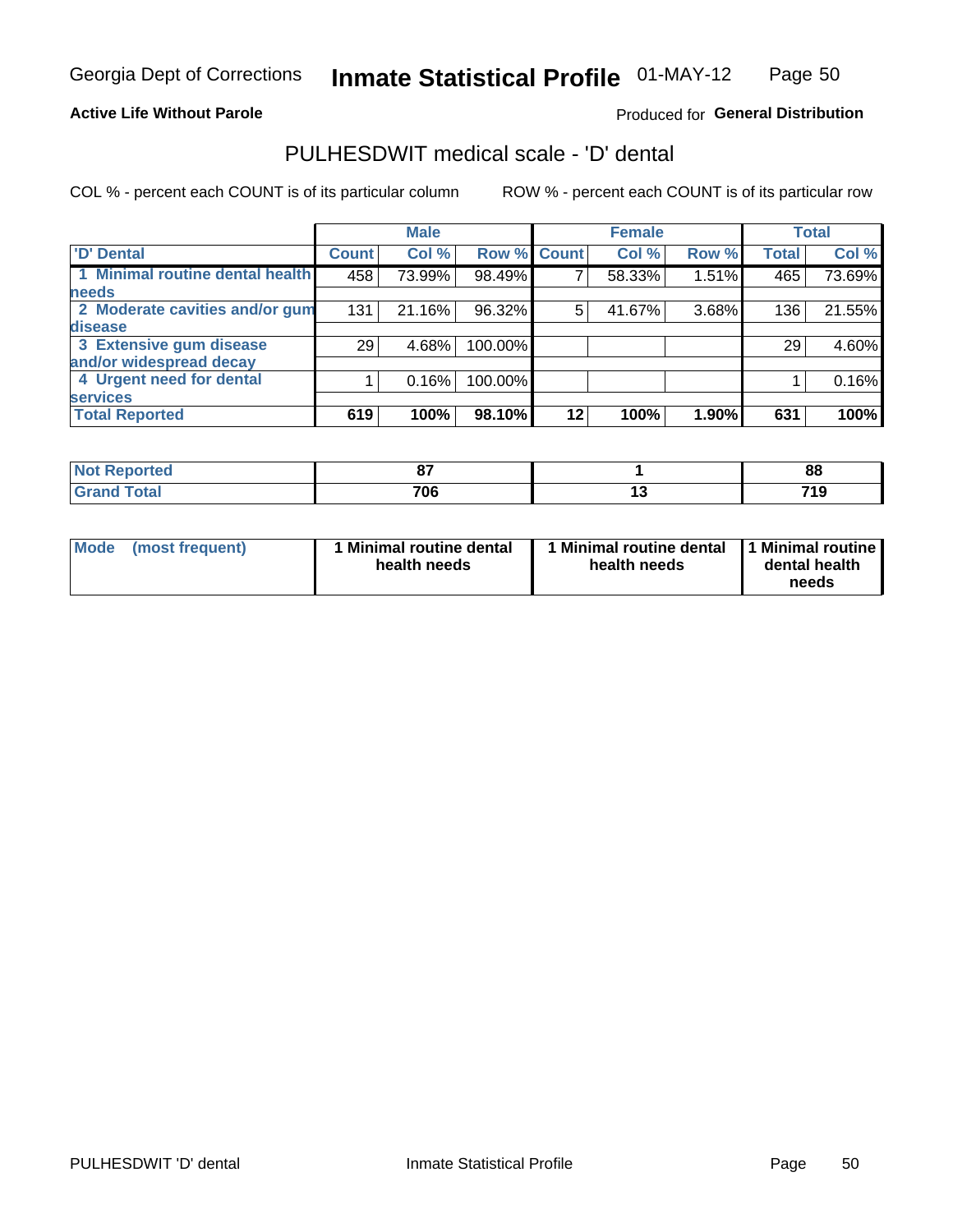### **Active Life Without Parole**

# Produced for General Distribution

# PULHESDWIT medical scale - 'W' work ability

COL % - percent each COUNT is of its particular column

|                                 |              | <b>Male</b> |         |             | <b>Female</b> |       |              | <b>Total</b> |
|---------------------------------|--------------|-------------|---------|-------------|---------------|-------|--------------|--------------|
| <b>W' work ability</b>          | <b>Count</b> | Col %       |         | Row % Count | Col %         | Row % | <b>Total</b> | Col %        |
| 1 Unrestricted work or activity | 513          | 78.08%      | 98.09%  | 10          | 76.92%        | 1.91% | 523          | 78.06%       |
| 2 Minor restrictions on type of | 111          | 16.89%      | 97.37%  | 3           | 23.08%        | 2.63% | 114          | 17.01%       |
| <b>work</b>                     |              |             |         |             |               |       |              |              |
| 3 Moderate restrictions on type | 22           | 3.35%       | 100.00% |             |               |       | 22           | 3.28%        |
| of work                         |              |             |         |             |               |       |              |              |
| 4 Major restrictions on type of | 8            | 1.22%       | 100.00% |             |               |       | 8            | 1.19%        |
| <b>work</b>                     |              |             |         |             |               |       |              |              |
| 5 Cannot work under any         | 3            | 0.46%       | 100.00% |             |               |       | 3            | 0.45%        |
| <b>circumstances</b>            |              |             |         |             |               |       |              |              |
| <b>Total Reported</b>           | 657          | 100%        | 98.06%  | 13          | 100%          | 1.94% | 670          | 100%         |

| <b>Not Reported</b> | 49                | ЛC<br>᠇៶ |
|---------------------|-------------------|----------|
| <b>Grand Total</b>  | <b>706</b><br>'uu | 740<br>. |

| <b>Mode</b>     | 1 Unrestricted work or | 1 Unrestricted work or | 1 Unrestricted   |
|-----------------|------------------------|------------------------|------------------|
| (most frequent) | activity               | activity               | work or activity |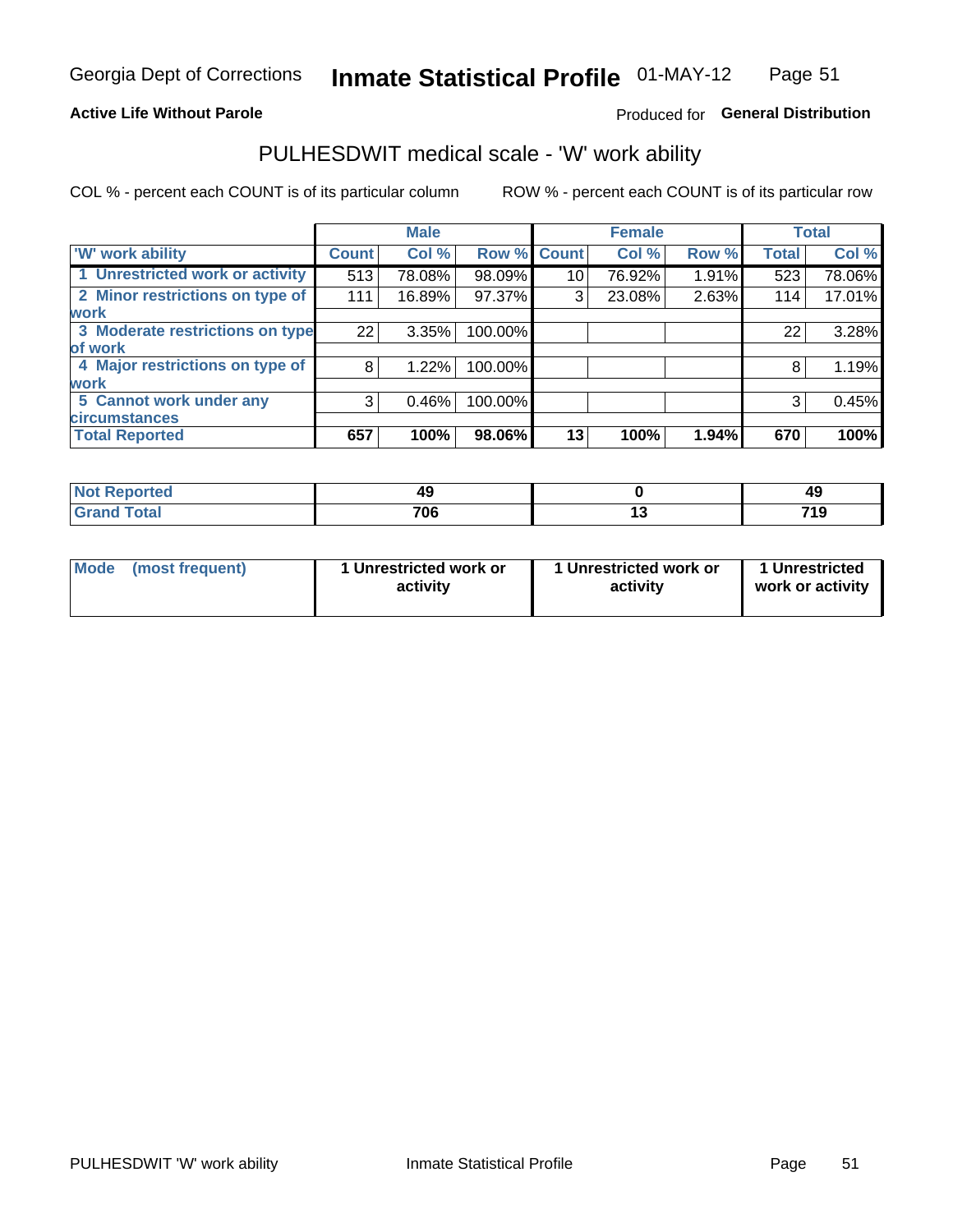**Active Life Without Parole** 

Produced for General Distribution

# PULHESDWIT medical scale - 'I' impairment

COL % - percent each COUNT is of its particular column

|                        |              | <b>Male</b> |                    |    | <b>Female</b> |          |              | Total  |
|------------------------|--------------|-------------|--------------------|----|---------------|----------|--------------|--------|
| <b>T' Impairment</b>   | <b>Count</b> | Col%        | <b>Row % Count</b> |    | Col%          | Row %    | <b>Total</b> | Col %  |
| 1 No impairments or    | 649          | 98.78%      | 98.04%             | 13 | 100.00%       | $1.96\%$ | 662          | 98.81% |
| <b>disabilities</b>    |              |             |                    |    |               |          |              |        |
| 2 Wheelchair-bound but |              | 1.22%       | 100.00%            |    |               |          |              | 1.19%  |
| otherwise OK           |              |             |                    |    |               |          |              |        |
| <b>Total Reported</b>  | 657          | 100%        | 98.06%             | 13 | 100%          | $1.94\%$ | 670          | 100%   |

| Reported     | 49  | 49         |
|--------------|-----|------------|
| <b>Total</b> | 706 | <b>740</b> |

| Mode | (most frequent) | 1 No impairments or<br>disabilities | 1 No impairments or<br>disabilities | 1 No impairments<br>or disabilities |
|------|-----------------|-------------------------------------|-------------------------------------|-------------------------------------|
|------|-----------------|-------------------------------------|-------------------------------------|-------------------------------------|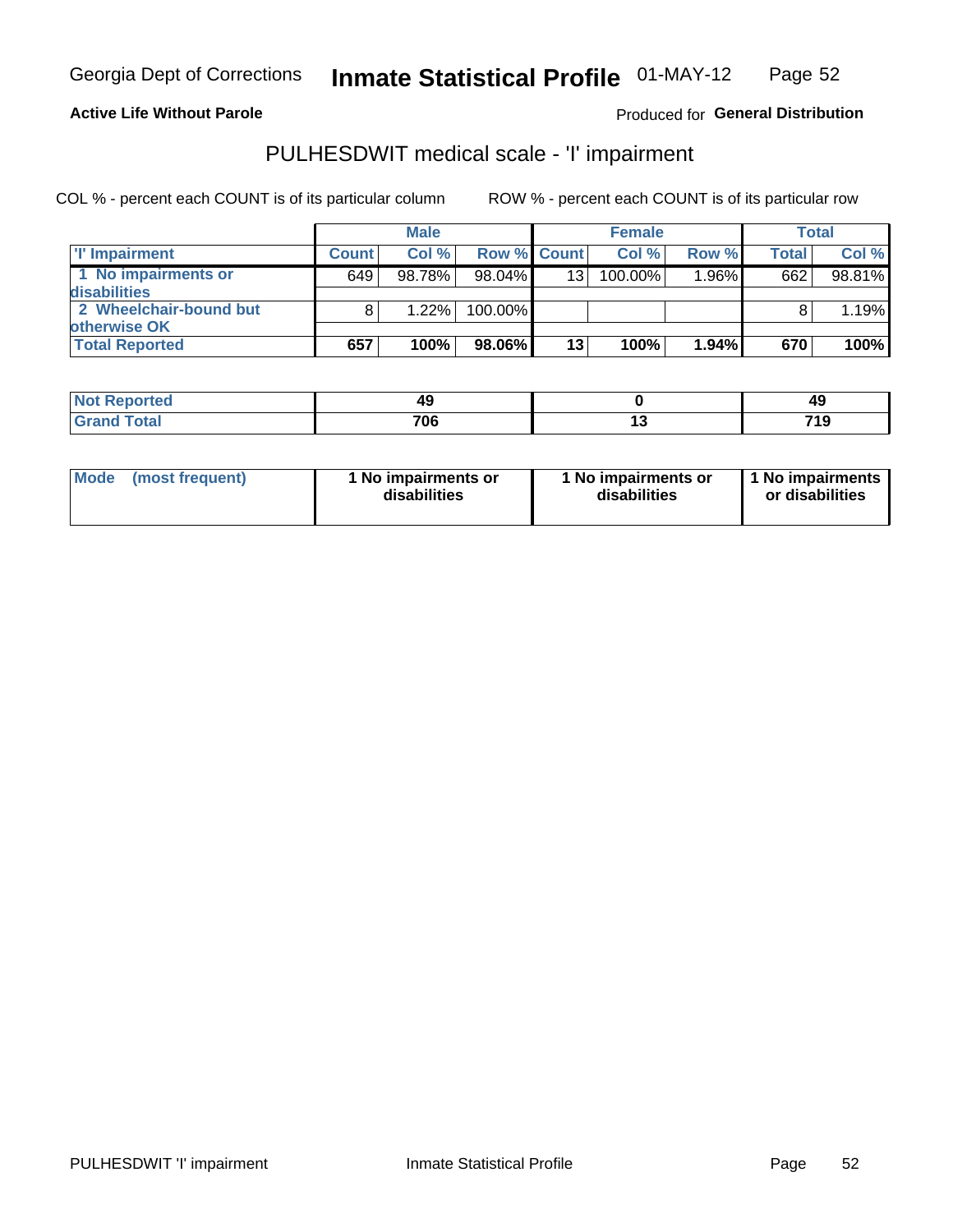### **Active Life Without Parole**

## Produced fo General Distribution

# PULHESDWIT medical scale - 'T' transportability

COL % - percent each COUNT is of its particular column

|                                                          |              | <b>Male</b> |         |             | <b>Female</b> |       |              | <b>Total</b> |
|----------------------------------------------------------|--------------|-------------|---------|-------------|---------------|-------|--------------|--------------|
| <b>T' Transportability</b>                               | <b>Count</b> | Col %       |         | Row % Count | Col %         | Row % | <b>Total</b> | Col %        |
| 1 Can be transported in any<br>ordinary approved vehicle | 655          | 99.39%      | 98.05%  | 13          | 100.00%       | 1.95% | 668          | 99.40%       |
| 2 Wheelchair-bound, not                                  | 2            | 0.30%       | 100.00% |             |               |       |              | $0.30\%$     |
| needing special vehicle                                  |              |             |         |             |               |       |              |              |
| 3 Wheelchair-bound, requires                             |              | 0.15%       | 100.00% |             |               |       |              | 0.15%        |
| special vehicle                                          |              |             |         |             |               |       |              |              |
| 5 Requires ambulance                                     |              | 0.15%       | 100.00% |             |               |       |              | 0.15%        |
| transport                                                |              |             |         |             |               |       |              |              |
| <b>Total Reported</b>                                    | 659          | 100%        | 98.07%  | 13          | 100%          | 1.93% | 672          | 100%         |

| orted       | .,  |     |
|-------------|-----|-----|
| <b>otal</b> | 706 | 74C |

| <b>Mode</b> | (most frequent) | 1 Can be transported in any 1 Can be transported in any | ordinary approved vehicle   ordinary approved vehicle   transported in any | 1 Can be<br>  ordinary approved  <br>vehicle |
|-------------|-----------------|---------------------------------------------------------|----------------------------------------------------------------------------|----------------------------------------------|
|-------------|-----------------|---------------------------------------------------------|----------------------------------------------------------------------------|----------------------------------------------|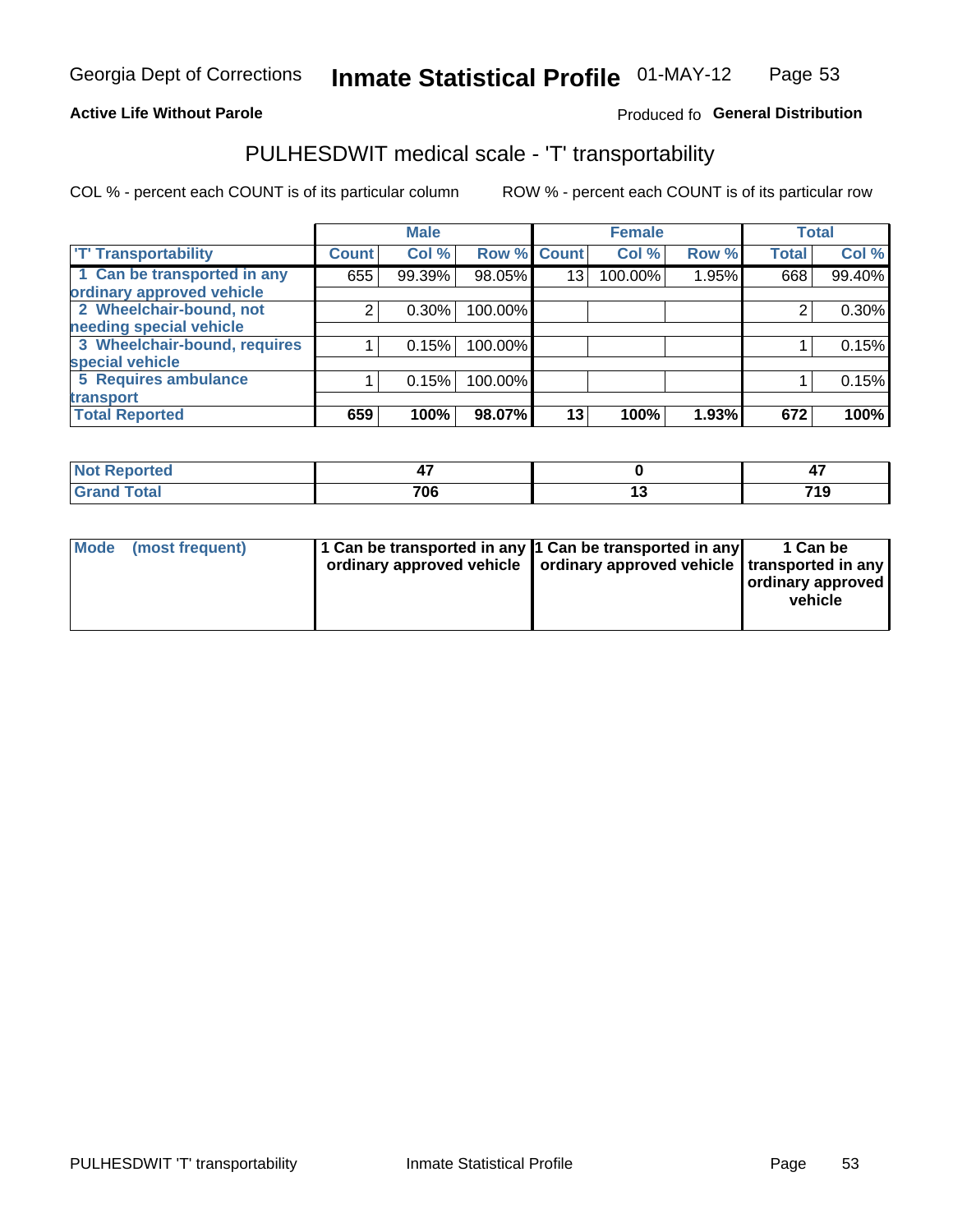## **Active Life Without Parole**

## Produced for General Distribution

# Criminality in family, self-reported

COL % - percent each COUNT is of its particular column

|                              |              | <b>Male</b> |        |                 | <b>Female</b> |          |       | Total  |
|------------------------------|--------------|-------------|--------|-----------------|---------------|----------|-------|--------|
| <b>Criminality In Family</b> | <b>Count</b> | Col%        | Row %  | <b>Count</b>    | Col %         | Row %    | Total | Col %  |
| Yes, criminality in family   | 160          | 28.52%      | 96.97% | 5               | $50.00\%$     | $3.03\%$ | 165   | 28.90% |
| No criminality in family     | 401          | 71.48%      | 98.77% | 5               | 50.00%        | 1.23%    | 406   | 71.10% |
| <b>Total Reported</b>        | 561          | 100%        | 98.25% | 10 <sup>1</sup> | 100%          | 1.75%    | 571   | 100%   |

| Reported<br>NOT | A E<br>47 | 148       |
|-----------------|-----------|-----------|
| <b>otal</b>     | 706       | 71 0<br>. |

|  | Mode (most frequent) | No criminality in family | Yes, criminality in family | No criminality in<br>family |
|--|----------------------|--------------------------|----------------------------|-----------------------------|
|--|----------------------|--------------------------|----------------------------|-----------------------------|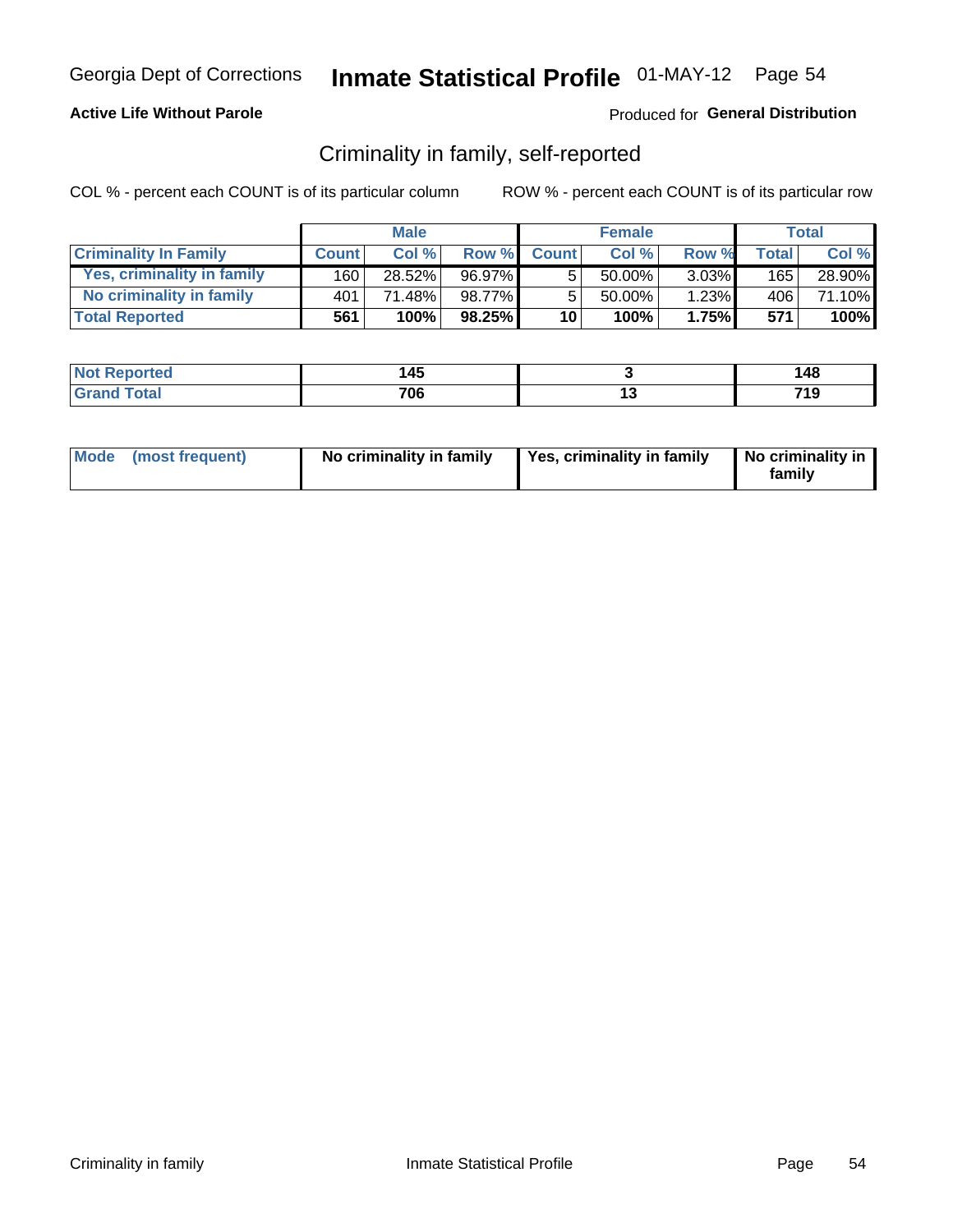# **Active Life Without Parole**

## Produced for General Distribution

# Alcoholism in family, self-reported

COL % - percent each COUNT is of its particular column

|                             |              | <b>Male</b> |        |                 | <b>Female</b> |          |              | Total     |
|-----------------------------|--------------|-------------|--------|-----------------|---------------|----------|--------------|-----------|
| <b>Alcoholism In Family</b> | <b>Count</b> | Col%        | Row %  | <b>Count</b>    | Col %         | Row %    | <b>Total</b> | Col %     |
| Yes, alcoholism in family   | 108          | $19.25\%$   | 97.30% | 2               | 30.00%        | $2.70\%$ | 1111         | $19.44\%$ |
| No alcoholism in family     | 453          | 80.75%      | 98.48% |                 | 70.00%        | $1.52\%$ | 460          | 80.56%    |
| <b>Total Reported</b>       | 561          | 100%        | 98.25% | 10 <sup>1</sup> | 100%          | 1.75%    | 571          | 100%      |

| <b>Not Reported</b> | . .<br><b>43</b> |     | . A S |
|---------------------|------------------|-----|-------|
| `otal<br>l Gran     | 706              | . . |       |

|  | Mode (most frequent) | No alcoholism in family | No alcoholism in family | No alcoholism in<br>family |
|--|----------------------|-------------------------|-------------------------|----------------------------|
|--|----------------------|-------------------------|-------------------------|----------------------------|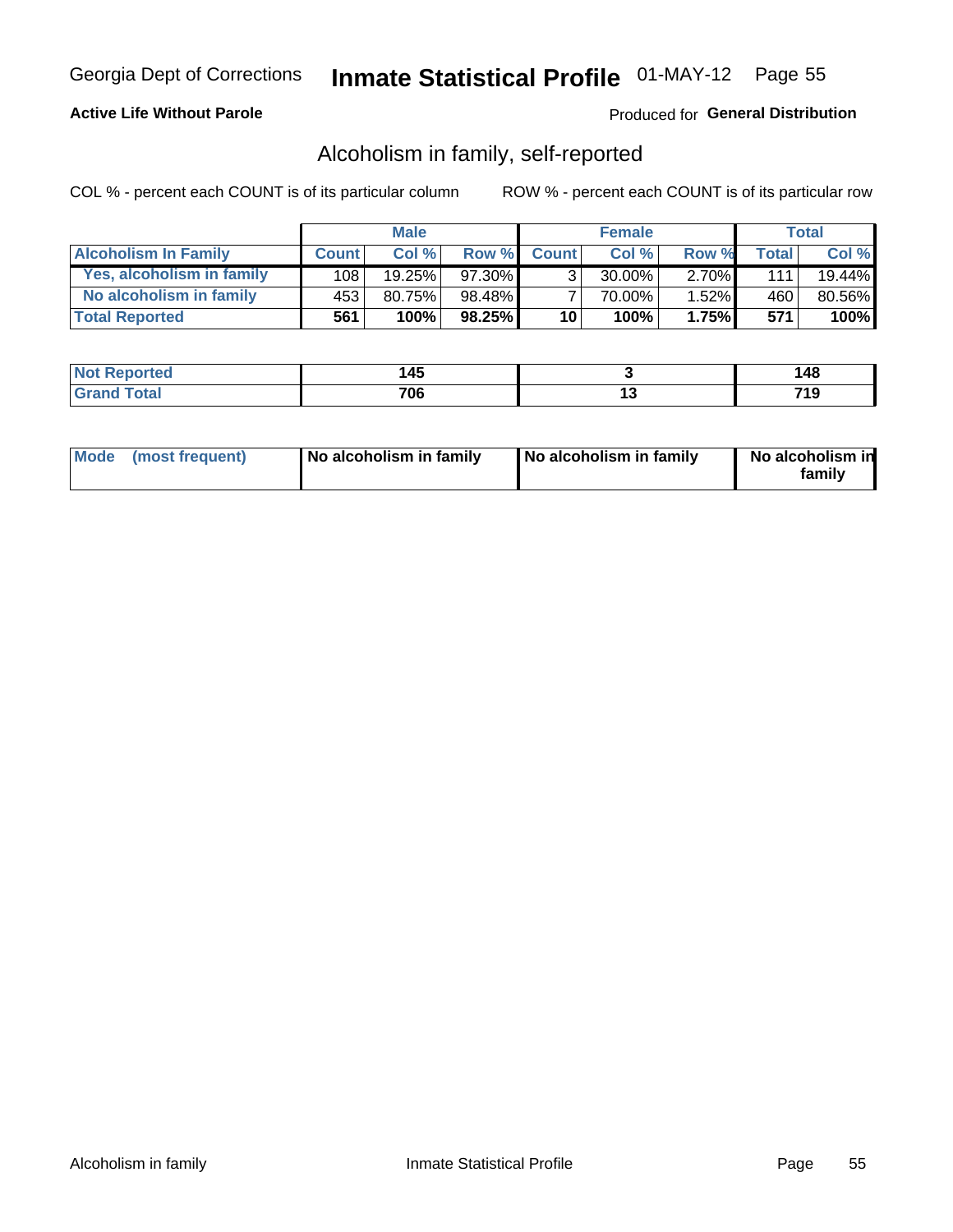## **Active Life Without Parole**

## Produced for General Distribution

# Drug abuse in family, self-reported

COL % - percent each COUNT is of its particular column

|                           |              | <b>Male</b> |           |                 | <b>Female</b> |          |       | Total   |
|---------------------------|--------------|-------------|-----------|-----------------|---------------|----------|-------|---------|
| Drug Abuse In Family      | <b>Count</b> | Col%        | Row %     | <b>Count</b>    | Col%          | Row %    | Total | Col %   |
| Yes, drug abuse in family | 62           | 11.05%      | 95.38%    | 3 <sub>1</sub>  | $30.00\%$     | $4.62\%$ | 65 I  | 11.38%  |
| No drug abuse in family   | 499          | 88.95%      | 98.62%    |                 | 70.00%        | 1.38%    | 506   | 88.62%  |
| <b>Total Reported</b>     | 561          | 100%        | $98.25\%$ | 10 <sub>1</sub> | 100%          | 1.75%    | 571   | $100\%$ |

| <b>Not Reported</b> | . .<br><b>43</b> |     | . A S |
|---------------------|------------------|-----|-------|
| `otal<br>l Gran     | 706              | . . |       |

|  | Mode (most frequent) | No drug abuse in family | No drug abuse in family | No drug abuse in<br>family |
|--|----------------------|-------------------------|-------------------------|----------------------------|
|--|----------------------|-------------------------|-------------------------|----------------------------|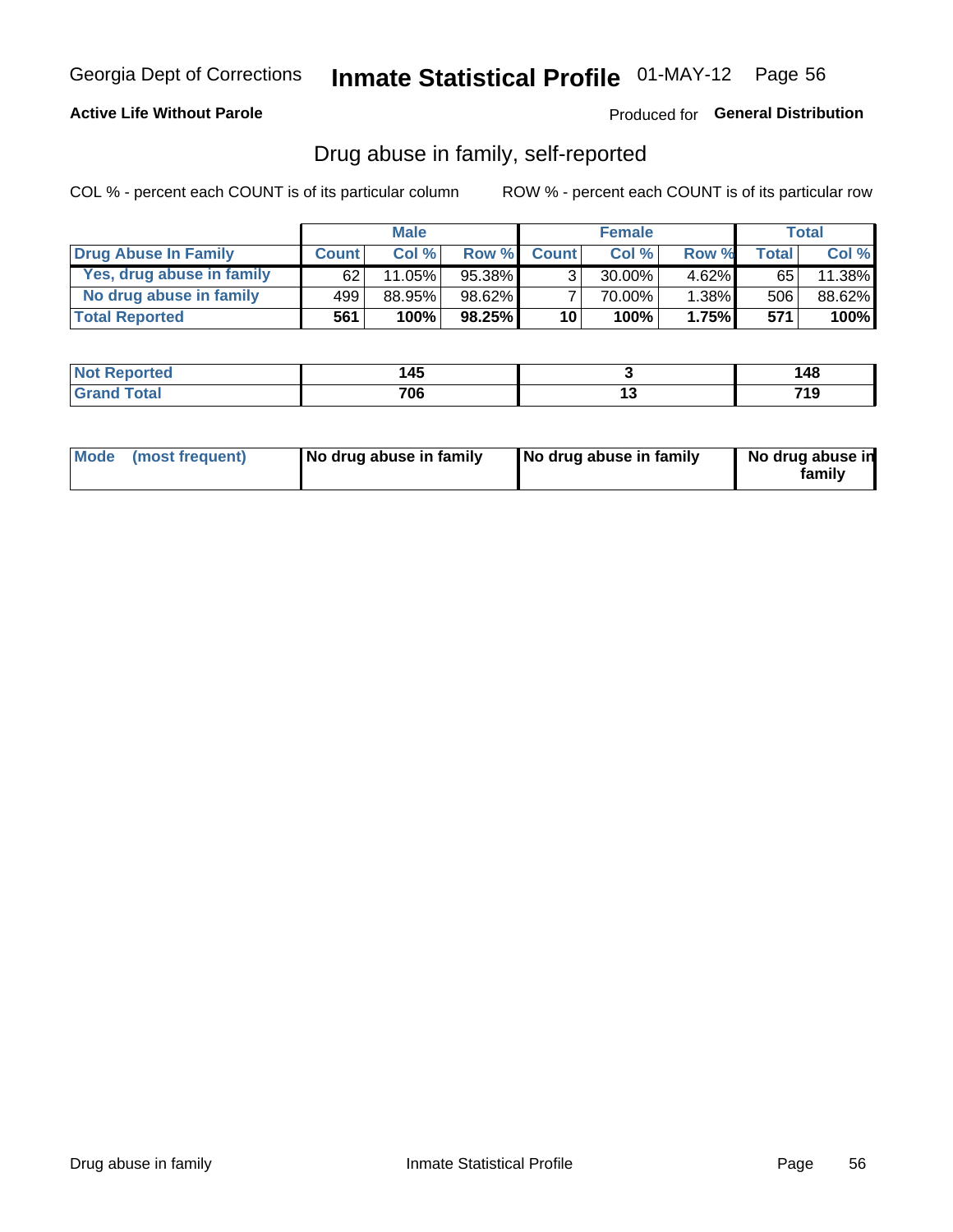## **Active Life Without Parole**

## Produced for General Distribution

# Subjected to frequent beatings, self-reported

COL % - percent each COUNT is of its particular column

|                            |              | <b>Male</b> |           |              | <b>Female</b> |       |       | Total  |
|----------------------------|--------------|-------------|-----------|--------------|---------------|-------|-------|--------|
| <b>Frequent beatings</b>   | <b>Count</b> | Col %       | Row %     | <b>Count</b> | Col %         | Row % | Total | Col %  |
| Yes, subjected to frequent | 34           | $6.06\%$    | 97.14%    |              | 10.00%        | 2.86% | 35    | 6.13%  |
| <b>beatings</b>            |              |             |           |              |               |       |       |        |
| Not subjected to frequent  | 527          | 93.94%      | 98.32%    | 9            | 90.00%        | 1.68% | 536   | 93.87% |
| <b>beatings</b>            |              |             |           |              |               |       |       |        |
| <b>Total Reported</b>      | 561          | 100%        | $98.25\%$ | 10           | 100%          | 1.75% | 571   | 100%   |

| <b>Not Reported</b>   | 145 |     | 148 |
|-----------------------|-----|-----|-----|
| <b>Total</b><br>Grand | 706 | . v | 719 |

| Mode (most frequent) | Not subjected to frequent<br>beatings | Not subjected to frequent<br>beatings | Not subjected to<br><b>frequent beatings</b> |
|----------------------|---------------------------------------|---------------------------------------|----------------------------------------------|
|                      |                                       |                                       |                                              |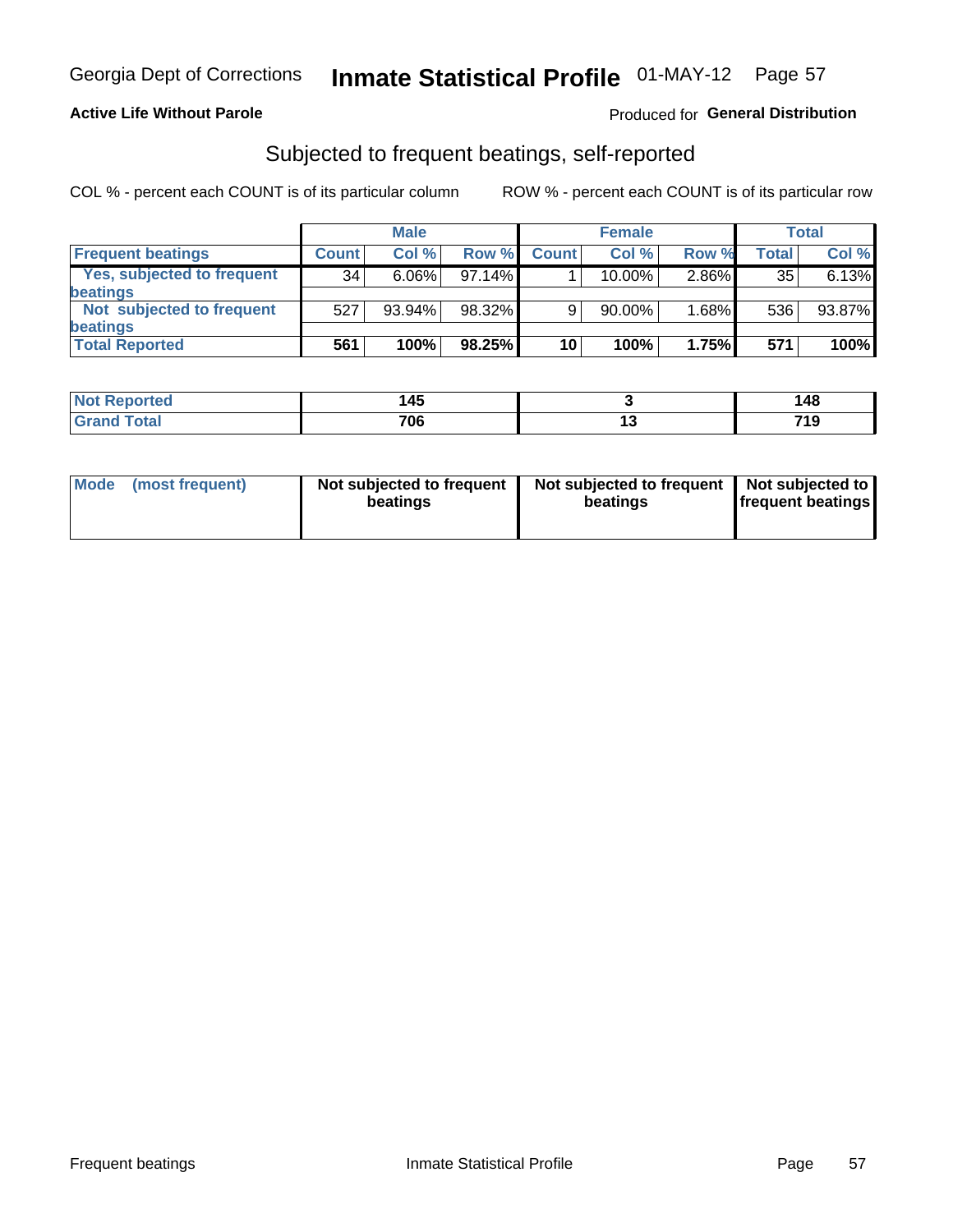# **Active Life Without Parole**

# **Produced for General Distribution**

# Father absent during inmate's childhood

COL % - percent each COUNT is of its particular column

|                           | <b>Male</b>  |           | <b>Female</b> |                |           | <b>Total</b> |              |        |
|---------------------------|--------------|-----------|---------------|----------------|-----------|--------------|--------------|--------|
| <b>Father Absent</b>      | <b>Count</b> | Col%      | Row %         | <b>Count</b>   | Col%      | Row %        | <b>Total</b> | Col %  |
| Yes, father was absent    | 278          | 49.55%    | 98.93%        | 3 <sub>1</sub> | $30.00\%$ | $1.07\%$     | 281          | 49.21% |
| No, father was not absent | 283          | $50.45\%$ | $97.59\%$     |                | 70.00%    | $2.41\%$     | 290          | 50.79% |
| <b>Total Reported</b>     | 561          | 100%      | $98.25\%$     | 10             | 100%      | 1.75%        | 571          | 100%   |

| Reported<br>NOT | A E<br>47 | 148       |
|-----------------|-----------|-----------|
| <b>otal</b>     | 706       | 71 0<br>. |

|  | Mode (most frequent) | No, father was not absent No, father was not absent |  | No, father was not<br>absent |
|--|----------------------|-----------------------------------------------------|--|------------------------------|
|--|----------------------|-----------------------------------------------------|--|------------------------------|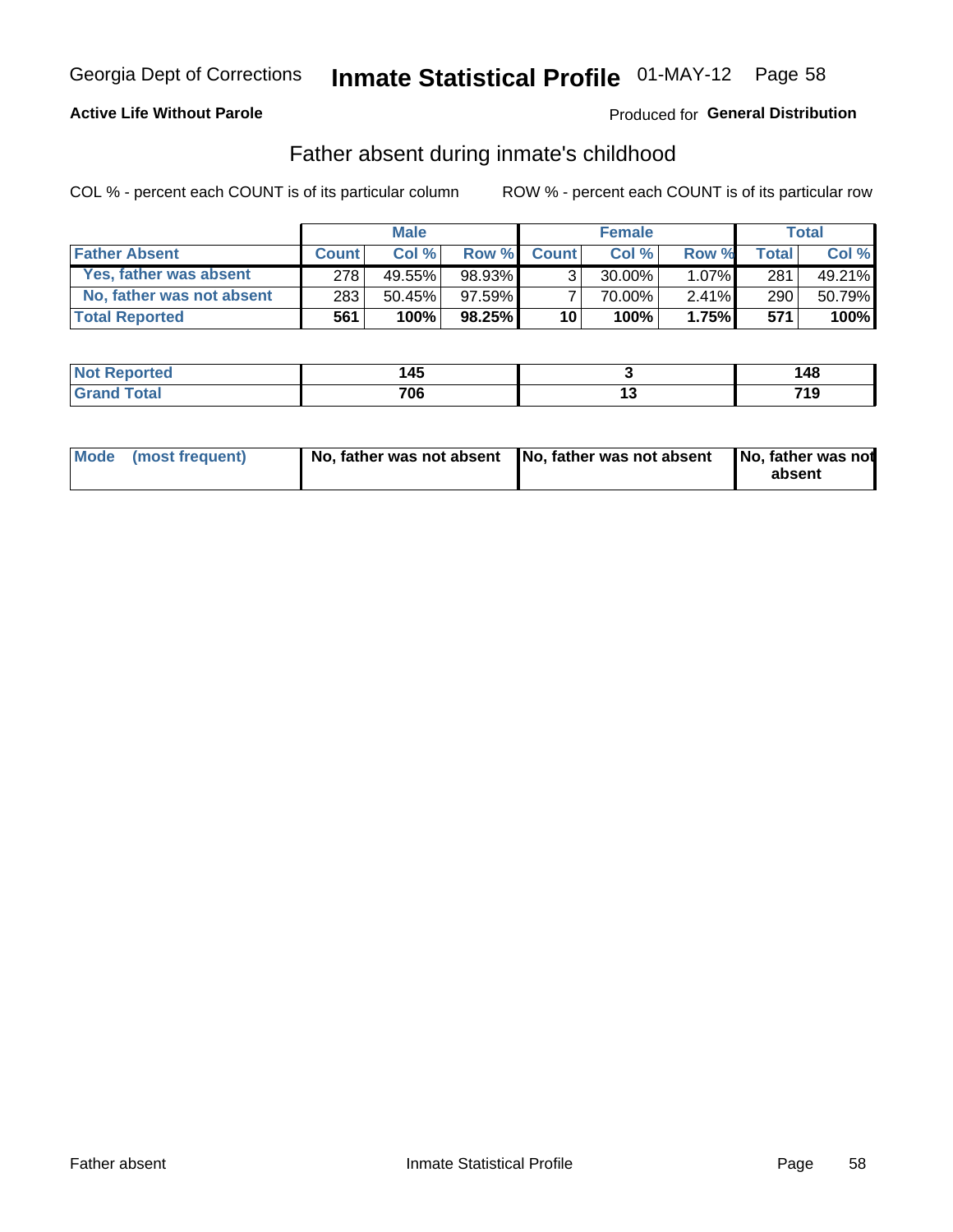# **Active Life Without Parole**

# **Produced for General Distribution**

# Mother absent during inmate's childhood

COL % - percent each COUNT is of its particular column

|                           |              | <b>Male</b> |           |                 | <b>Female</b> |          |       | Total  |
|---------------------------|--------------|-------------|-----------|-----------------|---------------|----------|-------|--------|
| <b>Mother Absent</b>      | <b>Count</b> | Col%        | Row %     | <b>Count</b>    | Col%          | Row %    | Total | Col %  |
| Yes, mother was absent    | 81           | 14.44%      | $97.59\%$ | 2               | $20.00\%$     | $2.41\%$ | 83    | 14.54% |
| No, mother was not absent | 480          | 85.56%      | 98.36%    | 8               | 80.00%        | 1.64%    | 488   | 85.46% |
| <b>Total Reported</b>     | 561          | 100%        | $98.25\%$ | 10 <sup>1</sup> | 100%          | 1.75%    | 571   | 100%   |

| <b>Not Reported</b>      | . .<br>14. |               | ٦۶.<br>.40    |
|--------------------------|------------|---------------|---------------|
| `otal<br>l Gran<br>_____ | 706        | . .<br>$\sim$ | 74 O<br>, , , |

| Mode (most frequent) | No, mother was not absent   No, mother was not absent   No, mother was | not absent |
|----------------------|------------------------------------------------------------------------|------------|
|----------------------|------------------------------------------------------------------------|------------|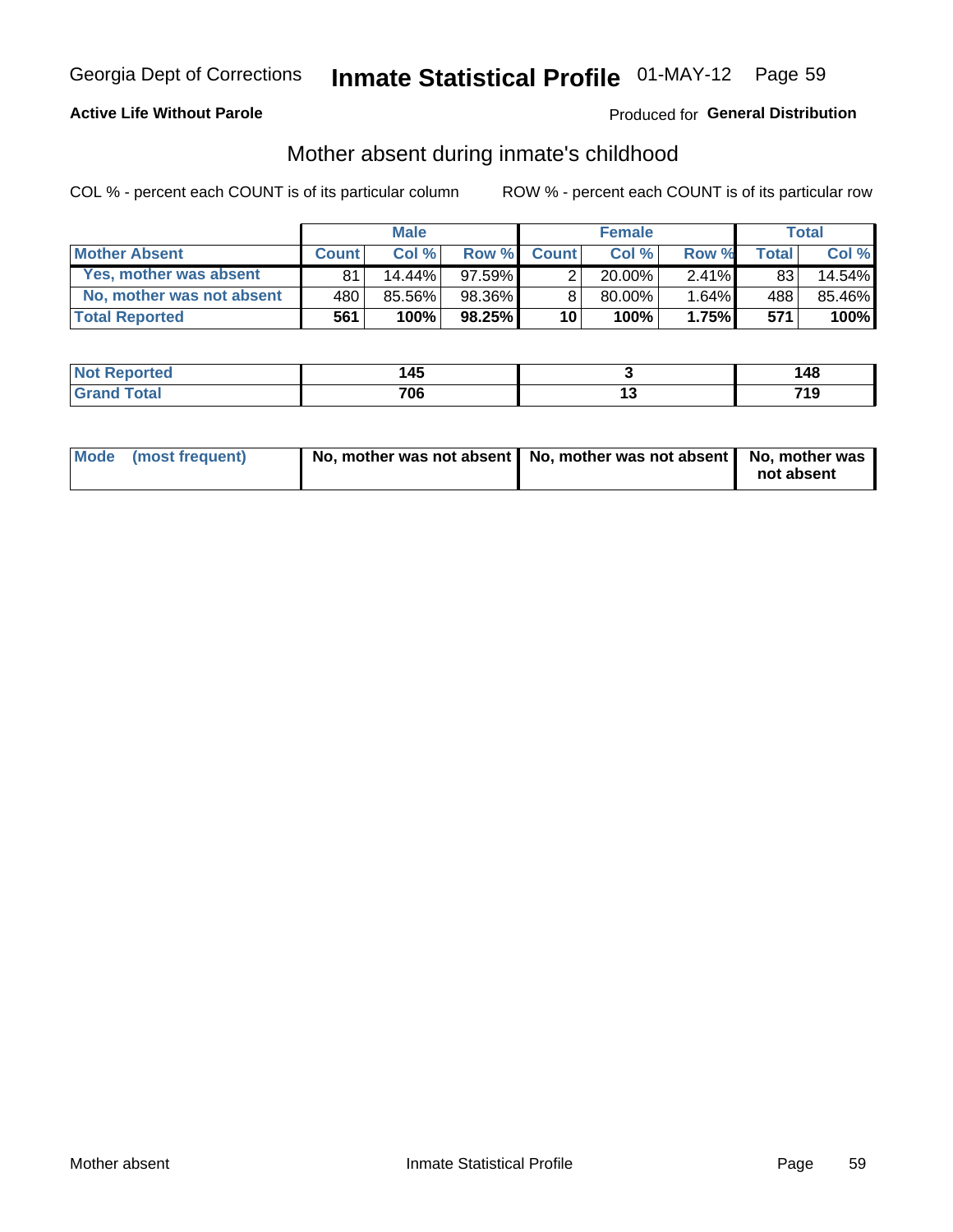## **Active Life Without Parole**

## Produced for General Distribution

# Inmate diagnosed as manipulative

COL % - percent each COUNT is of its particular column

|                          | <b>Male</b>  |        | <b>Female</b> |              |             | Total    |              |        |
|--------------------------|--------------|--------|---------------|--------------|-------------|----------|--------------|--------|
| <b>Manipulative</b>      | <b>Count</b> | Col %  | Row %         | <b>Count</b> | Col %       | Row %    | <b>Total</b> | Col %  |
| <b>Yes, manipulative</b> | 130 l        | 23.38% | $99.24\%$     |              | $10.00\%$ . | $0.76\%$ | 131          | 23.14% |
| No, not manipulative     | 426 l        | 76.62% | 97.93%        | 9            | 90.00%      | 2.07%    | 435          | 76.86% |
| <b>Total Reported</b>    | 556          | 100%   | 98.23%        | 10           | 100%        | 1.77%    | 566          | 100%   |

| <b>Not Reported</b>      | 150 |     | $\bullet$<br>נטו |
|--------------------------|-----|-----|------------------|
| <b>c</b> otal<br>' Grano | 706 | . . | 74 O<br>.        |

| Mode | (most frequent) | No, not manipulative | ∣ No. not manipulative | not<br>No.<br><b>I</b> manipulative |
|------|-----------------|----------------------|------------------------|-------------------------------------|
|------|-----------------|----------------------|------------------------|-------------------------------------|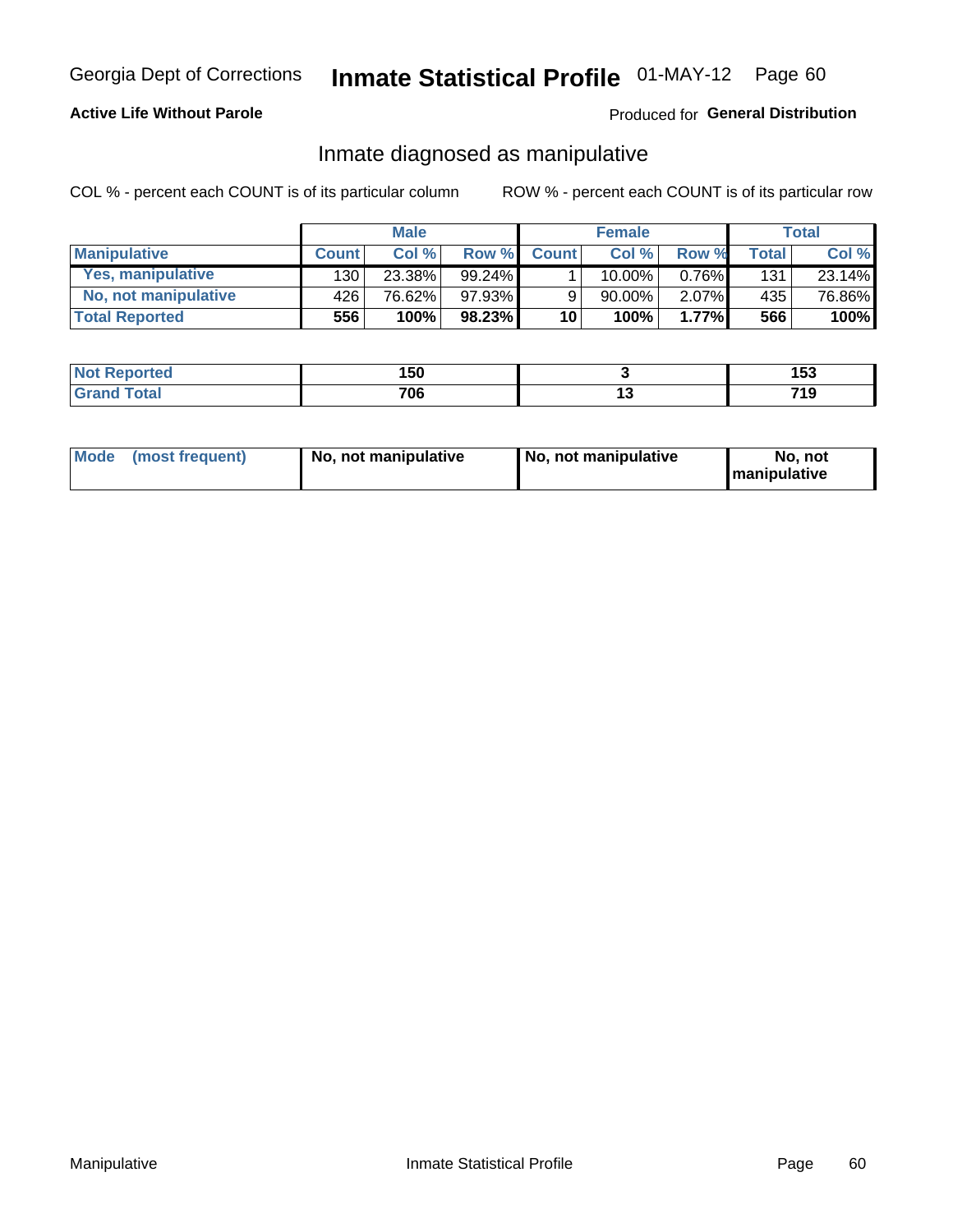# Inmate Statistical Profile 01-MAY-12 Page 61

# **Active Life Without Parole**

Produced for General Distribution

# Inmate diagnosed as assaultive

COL % - percent each COUNT is of its particular column

|                       | <b>Male</b>  |        | <b>Female</b> |                 |             | Total |              |        |
|-----------------------|--------------|--------|---------------|-----------------|-------------|-------|--------------|--------|
| <b>Assaultive</b>     | <b>Count</b> | Col%   | Row %         | <b>Count</b>    | Col %       | Row % | <b>Total</b> | Col %  |
| Yes, assaultive       | 437          | 78.60% | 97.98%        | 9               | $90.00\%$ , | 2.02% | 446          | 78.80% |
| No, not assaultive    | 119          | 21.40% | 99.17%        |                 | $10.00\%$ . | 0.83% | 120          | 21.20% |
| <b>Total Reported</b> | 556          | 100%   | $98.23\%$     | 10 <sup>1</sup> | 100%        | 1.77% | 566          | 100%   |

| <b>Not</b><br><b>Reported</b> | 150 |    | ניט |
|-------------------------------|-----|----|-----|
| <b>otal</b>                   | 706 | ıJ | ាទ  |

| Mode (most frequent)<br>Yes, assaultive | Yes, assaultive | <b>Yes, assaultive</b> |
|-----------------------------------------|-----------------|------------------------|
|-----------------------------------------|-----------------|------------------------|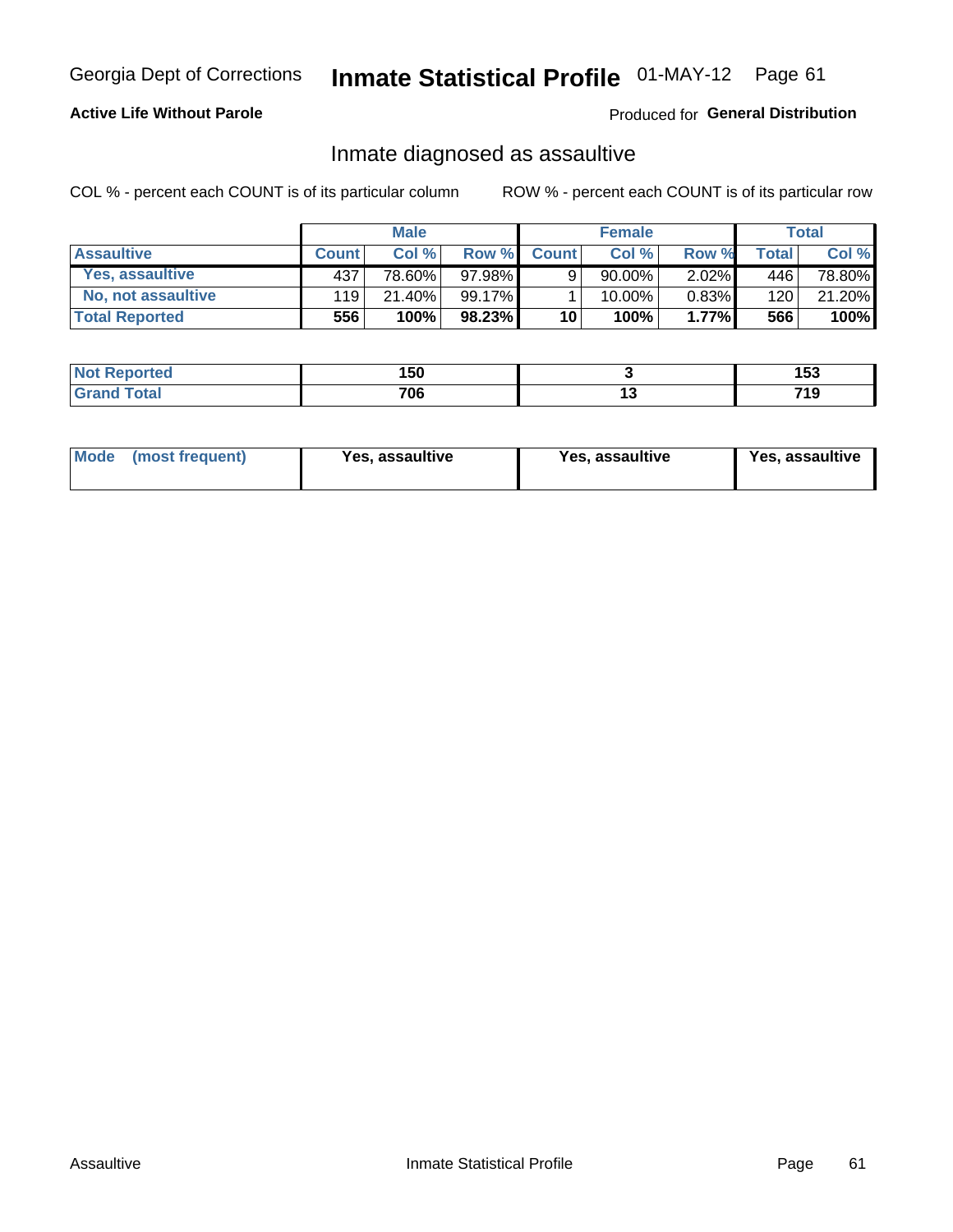# Inmate Statistical Profile 01-MAY-12 Page 62

#### **Active Life Without Parole**

#### Produced for General Distribution

# Number of prior Georgia incarcerations

COL % - percent each COUNT is of its particular column

|                                       |              | <b>Male</b> |                    |    | <b>Female</b> |          |       | <b>Total</b> |
|---------------------------------------|--------------|-------------|--------------------|----|---------------|----------|-------|--------------|
| <b>Num of Prior GA Incarcerations</b> | <b>Count</b> | Col %       | <b>Row % Count</b> |    | Col %         | Row %    | Total | Col %        |
|                                       | 337          | 47.73%      | 96.84%             |    | 84.62%        | 3.16%    | 348   | 48.40%       |
|                                       | 145          | 20.54%      | 100.00%            |    |               |          | 145   | 20.17%       |
|                                       | 87           | 12.32%      | 100.00%            |    |               |          | 87    | 12.10%       |
| 3                                     | 63           | 8.92%       | 98.44%             |    | 7.69%         | 1.56%    | 64    | 8.90%        |
|                                       | 37           | 5.24%       | 100.00%            |    |               |          | 37    | 5.15%        |
|                                       | 18           | 2.55%       | 100.00%            |    |               |          | 18    | 2.50%        |
| <b>More Than 5</b>                    | 19           | 2.69%       | 95.00%             |    | 7.69%         | $5.00\%$ | 20    | 2.78%        |
| <b>Total Reported</b>                 | 706          | 100%        | 98.19%             | 13 | 100%          | 1.81%    | 719   | 100%         |

| orted                           |     |            |
|---------------------------------|-----|------------|
| <b>otal</b><br>$\mathbf{v}$ and | 700 | 74 0<br>13 |

| Mean (average)       | 1.23 | 1.22 |
|----------------------|------|------|
| Median (middle)      |      |      |
| Mode (most frequent) |      |      |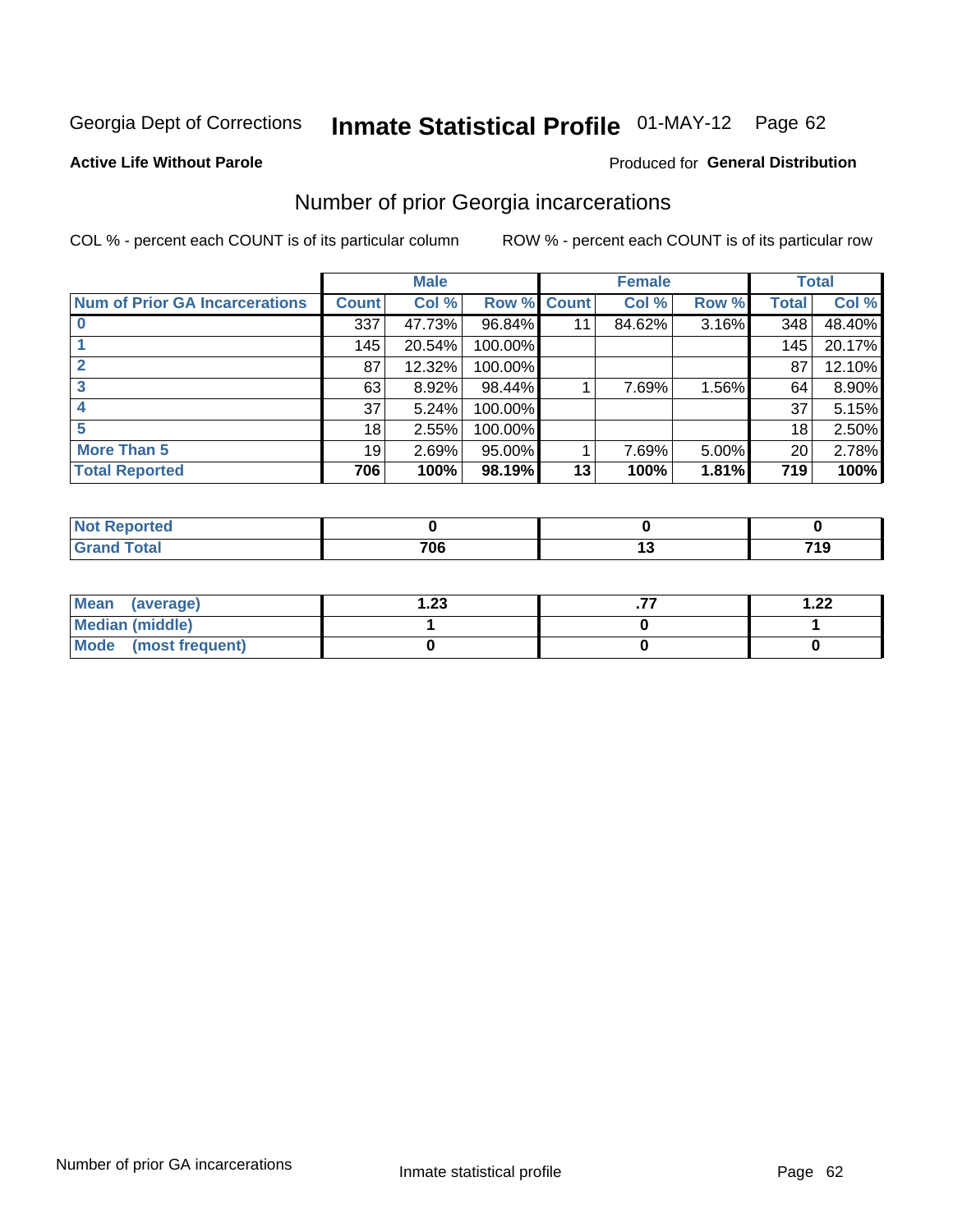# Inmate Statistical Profile 01-MAY-12 Page 63

**Active Life Without Parole** 

Produced for General Distribution

# Prison sentence in years

COL % - percent each COUNT is of its particular column

ROW % - percent each COUNT is of its particular row

|                                 |                  | <b>Male</b> |                    |                 | <b>Female</b> |       |             | Total   |
|---------------------------------|------------------|-------------|--------------------|-----------------|---------------|-------|-------------|---------|
| <b>Prison Sentence In Years</b> | Count l          | Col %       | <b>Row % Count</b> |                 | Col %         | Row % | $\tau$ otal | Col %   |
| <b>Life Without Parole</b>      | 706 <sub>1</sub> | $100.00\%$  | 98.19%             | 13              | $100.00\%$    | 1.81% | 719         | 100.00% |
| <b>Total Reported</b>           | 706              | 100%        | 98.19%             | 13 <sub>1</sub> | 100%          | 1.81% | 719         | 100%    |

| <b>Not Reported</b> |     |      |
|---------------------|-----|------|
| <b>otal</b>         | 706 | 74 C |

#### **Determinate (numeric) sentences only**

| <b>Mean</b><br><i>(average)</i> |  |
|---------------------------------|--|
|---------------------------------|--|

All sentences (including determinate), with life, life without parole, and death sentences figured at 45 years

| Me<br>.<br> | -- | -- |  |
|-------------|----|----|--|
|             |    |    |  |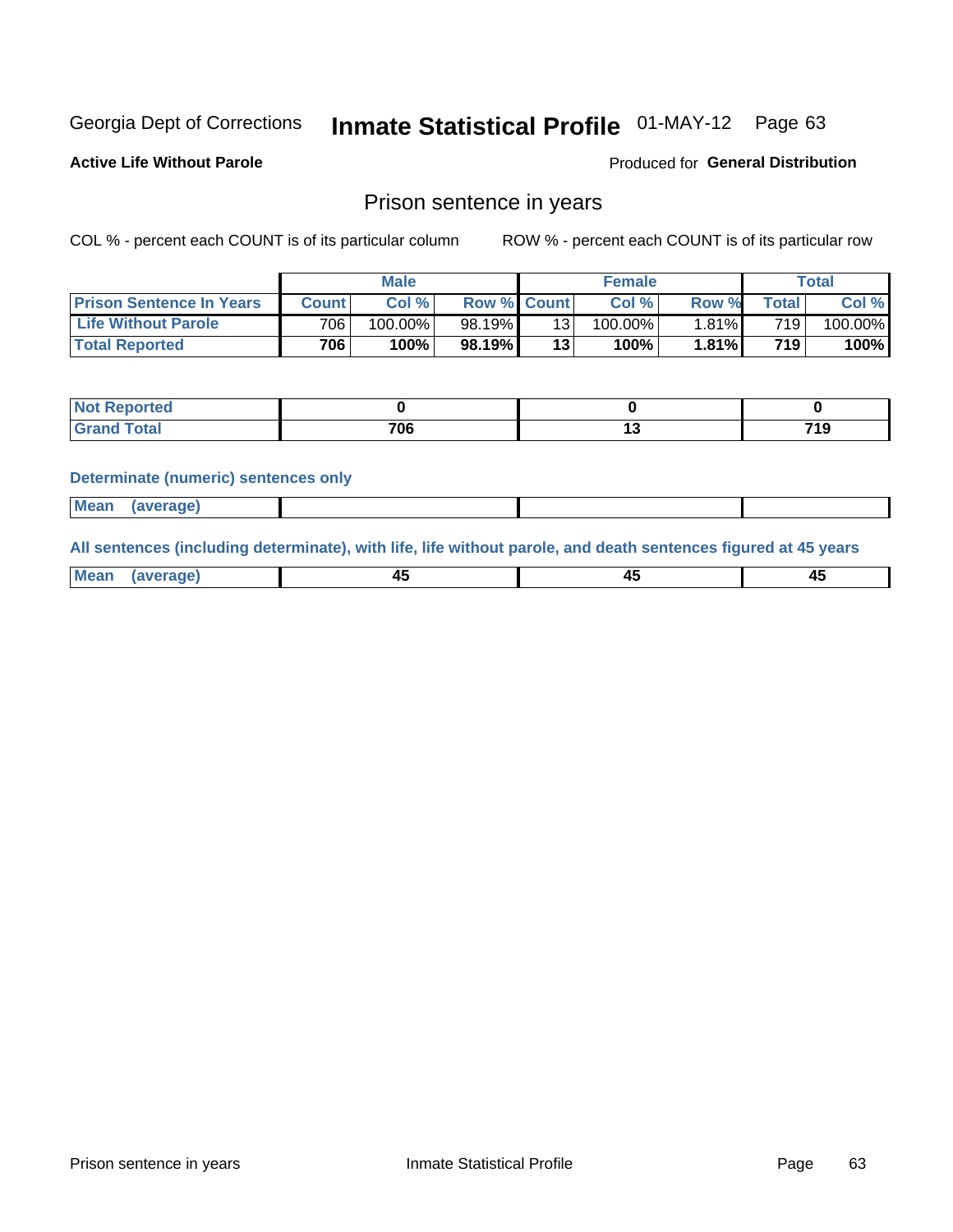#### **Active Life Without Parole**

#### Produced for General Distribution

# Primary offense, broken out into felonies vs misdemeanors

COL % - percent each COUNT is of its particular column

|                                  |              | <b>Male</b> |                    |     | <b>Female</b> |          |              | Total   |
|----------------------------------|--------------|-------------|--------------------|-----|---------------|----------|--------------|---------|
| <b>Felonies and Misdemeanors</b> | <b>Count</b> | Col %       | <b>Row % Count</b> |     | Col%          | Row %    | <b>Total</b> | Col %   |
| <b>Felonies</b>                  | 706          | 100.00%     | 98.19%             | 131 | 100.00%       | $1.81\%$ | 719          | 100.00% |
| <b>Total Reported</b>            | 706          | 100%        | 98.19%1            | 13  | 100%          | 1.81%    | 719          | 100%    |

| <b>Not Reported</b>         |           |     |     |
|-----------------------------|-----------|-----|-----|
| <b>Total</b><br>Gran<br>uuu | 700<br>vo | 706 | 719 |

| $Mc$<br>equent)<br>нез<br>$\sim$<br>. | onies<br>. | <b>onies</b><br>. |
|---------------------------------------|------------|-------------------|
|---------------------------------------|------------|-------------------|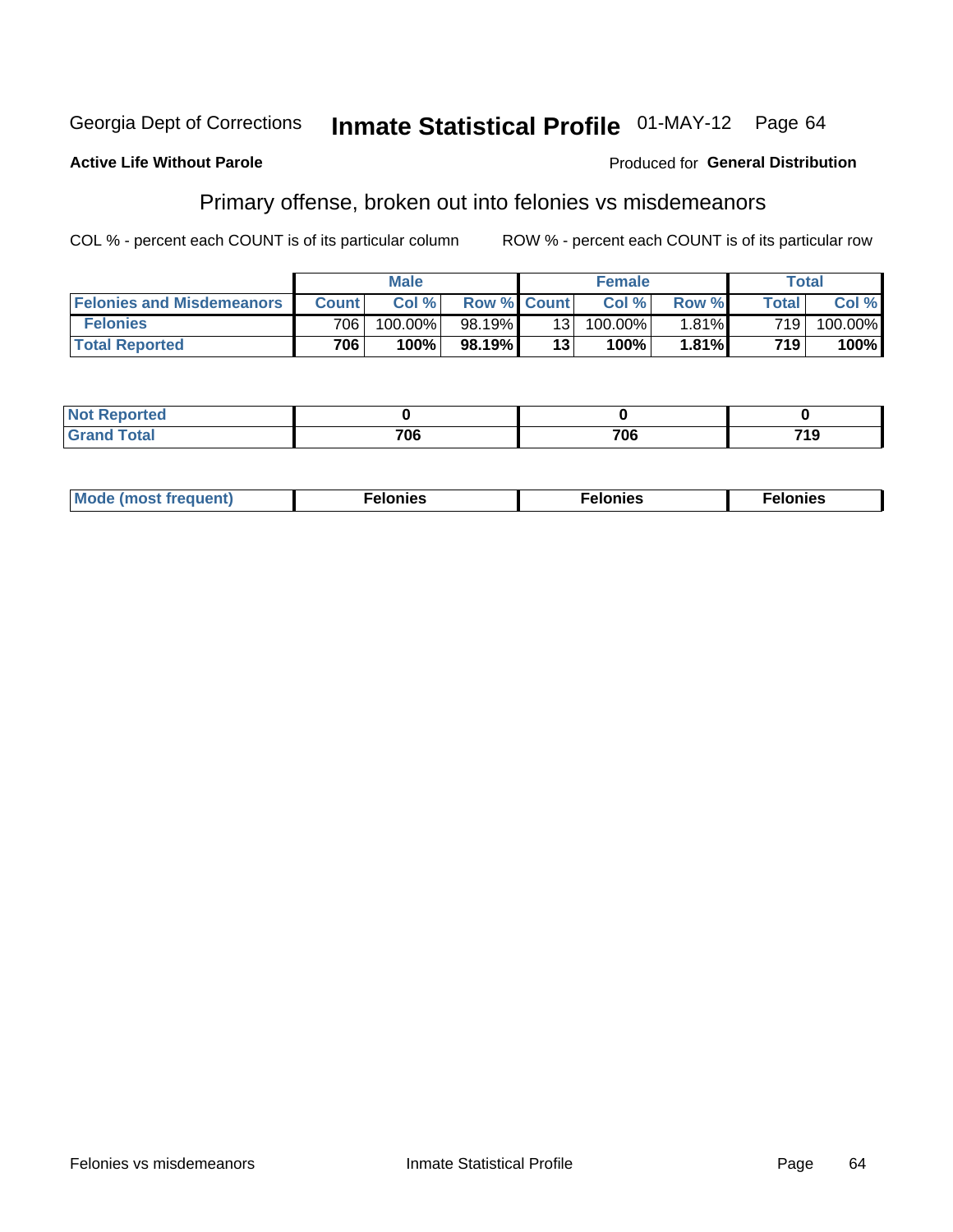# Inmate Statistical Profile 01-MAY-12 Page 65

### **Active Life Without Parole**

#### Produced for General Distribution

# Primary offense, broken out into six broad crime categories

COL % - percent each COUNT is of its particular column

|                         |              | <b>Male</b> |             |                 | <b>Female</b> |       |                 | <b>Total</b> |
|-------------------------|--------------|-------------|-------------|-----------------|---------------|-------|-----------------|--------------|
| <b>Crime Categories</b> | <b>Count</b> | Col %       | Row % Count |                 | Col %         | Row % | <b>Total</b>    | Col %        |
| <b>Violent</b>          | 578          | 81.87%      | 97.80%      | 13              | 100.00%       | 2.20% | 591             | 82.20%       |
| <b>Sex Crime</b>        | 108          | 15.30%      | 100.00%     |                 | .00%          |       | 108             | 15.02%       |
| 3<br><b>Property</b>    | 3            | .42%        | 100.00%     |                 | .00%          |       |                 | .42%         |
| <b>Drug</b><br>4        | 15           | 2.12%       | 100.00%     |                 | .00%          |       | 15 <sub>1</sub> | 2.09%        |
| <b>Other</b><br>6       | 2            | .28%        | 100.00%     |                 | $.00\%$       |       |                 | .28%         |
| <b>Total Reported</b>   | 706          | 100%        | 98.19%      | 13 <sub>1</sub> | 100%          | 1.81% | 719             | 100%         |

| <b>Not Reported</b> |     |     |
|---------------------|-----|-----|
| <b>Total</b>        | 706 | 719 |

| M | <br>. |  |
|---|-------|--|
|   |       |  |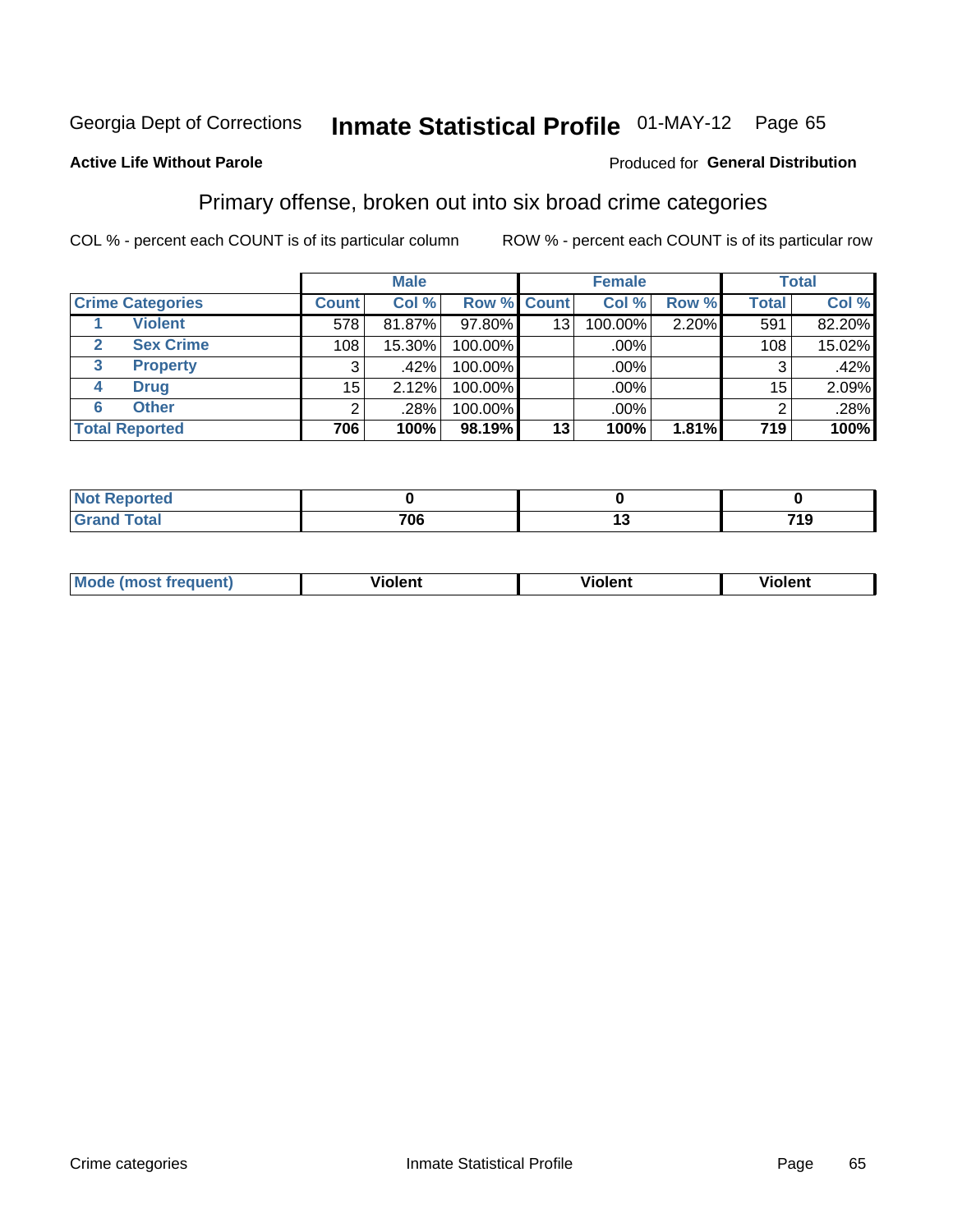# Inmate Statistical Profile 01-MAY-12 Page 66

#### **Active Life Without Parole**

#### Produced for General Distribution

# Primary offense, detailed offense code

COL % - percent each COUNT is of its particular column

|   |                                          |                 | <b>Male</b> |         | <b>Female</b>   |        |       | <b>Total</b>     |        |
|---|------------------------------------------|-----------------|-------------|---------|-----------------|--------|-------|------------------|--------|
|   | <b>Primary Offense</b>                   | <b>Count</b>    | Col %       | Row %   | <b>Count</b>    | Col %  | Row % | <b>Total</b>     | Col %  |
| F | <b>Aggrav Child Molestation</b>          | $\overline{16}$ | 2.27%       | 100.00% |                 |        |       | $\overline{16}$  | 2.23%  |
| F | <b>Aggrav Sexual Battery</b>             | 4               | .57%        | 100.00% |                 |        |       | 4                | .56%   |
| F | <b>Aggrav Sodomy</b>                     | 8               | 1.13%       | 100.00% |                 |        |       | 8                | 1.11%  |
| F | <b>Armed Robbery</b>                     | 114             | 16.15%      | 99.13%  | $\mathbf{1}$    | 7.69%  | .87%  | 115              | 15.99% |
| F | <b>Att/Consprcy Commt</b><br>C/S/Of      | 1.              | .14%        | 100.00% |                 |        |       | 1                | .14%   |
| F | <b>Burglary</b>                          | 3               | .42%        | 100.00% |                 |        |       | 3                | .42%   |
| F | <b>Child Molestation</b>                 | 5               | .71%        | 100.00% |                 |        |       | 5                | .70%   |
| F | <b>Cruelty To Children</b>               | 1               | .14%        | 100.00% |                 |        |       | 1                | .14%   |
| F | <b>Hijacking Motor Vehicle</b>           | 1               | .14%        | 100.00% |                 |        |       | 1                | .14%   |
| F | <b>Kidnapping</b>                        | 61              | 8.64%       | 100.00% |                 |        |       | 61               | 8.48%  |
| F | <b>Murder</b>                            | 400             | 56.66%      | 97.09%  | 12              | 92.31% | 2.91% | 412              | 57.30% |
| F | <b>Poss Firearm Convct</b>               | 1               | .14%        | 100.00% |                 |        |       | 1                | .14%   |
|   | <b>Felon</b>                             |                 |             |         |                 |        |       |                  |        |
| F | <b>Poss Of Certain</b><br><b>Weapons</b> | 1               | .14%        | 100.00% |                 |        |       | 1                | .14%   |
| F | <b>Poss Of Cocaine</b>                   | 3               | .42%        | 100.00% |                 |        |       | 3                | .42%   |
| F | <b>Poss W Int Dist Cocaine</b>           | 1               | .14%        | 100.00% |                 |        |       | 1                | .14%   |
| F | <b>Rape</b>                              | 75              | 10.62%      | 100.00% |                 |        |       | 75               | 10.43% |
| F | <b>Robbery</b>                           | 1               | .14%        | 100.00% |                 |        |       | 1                | .14%   |
| F | <b>S/D Cocaine</b>                       | 5               | .71%        | 100.00% |                 |        |       | 5                | .70%   |
| F | <b>Traf Cocaine 401+ Gm</b>              | 1               | .14%        | 100.00% |                 |        |       | 1                | .14%   |
| F | <b>Traf Cocaine Less 200</b>             | $\overline{2}$  | .28%        | 100.00% |                 |        |       | $\overline{2}$   | .28%   |
|   | Gm                                       |                 |             |         |                 |        |       |                  |        |
| F | <b>Traf Methamph 28-199</b>              | $\mathbf{1}$    | .14%        | 100.00% |                 |        |       | 1                | .14%   |
|   | Gm                                       |                 |             |         |                 |        |       |                  |        |
| F | <b>Viol Ga Cntrl Sbst Act</b>            | 1               | .14%        | 100.00% |                 |        |       | 1                | .14%   |
|   | <b>Total Rported</b>                     | 706             | 100%        | 98.19%  | $\overline{13}$ | 100%   | 1.81% | $\overline{719}$ | 100%   |

| oortea<br>w |                     |            |                       |
|-------------|---------------------|------------|-----------------------|
|             | <b>706</b><br>7 U O | <br>$\sim$ | 74 C<br>. .<br>$\sim$ |

| Mode (most frequent) | 1101 Murder | 1101 Murder | 1101 Murder |
|----------------------|-------------|-------------|-------------|
|                      |             |             |             |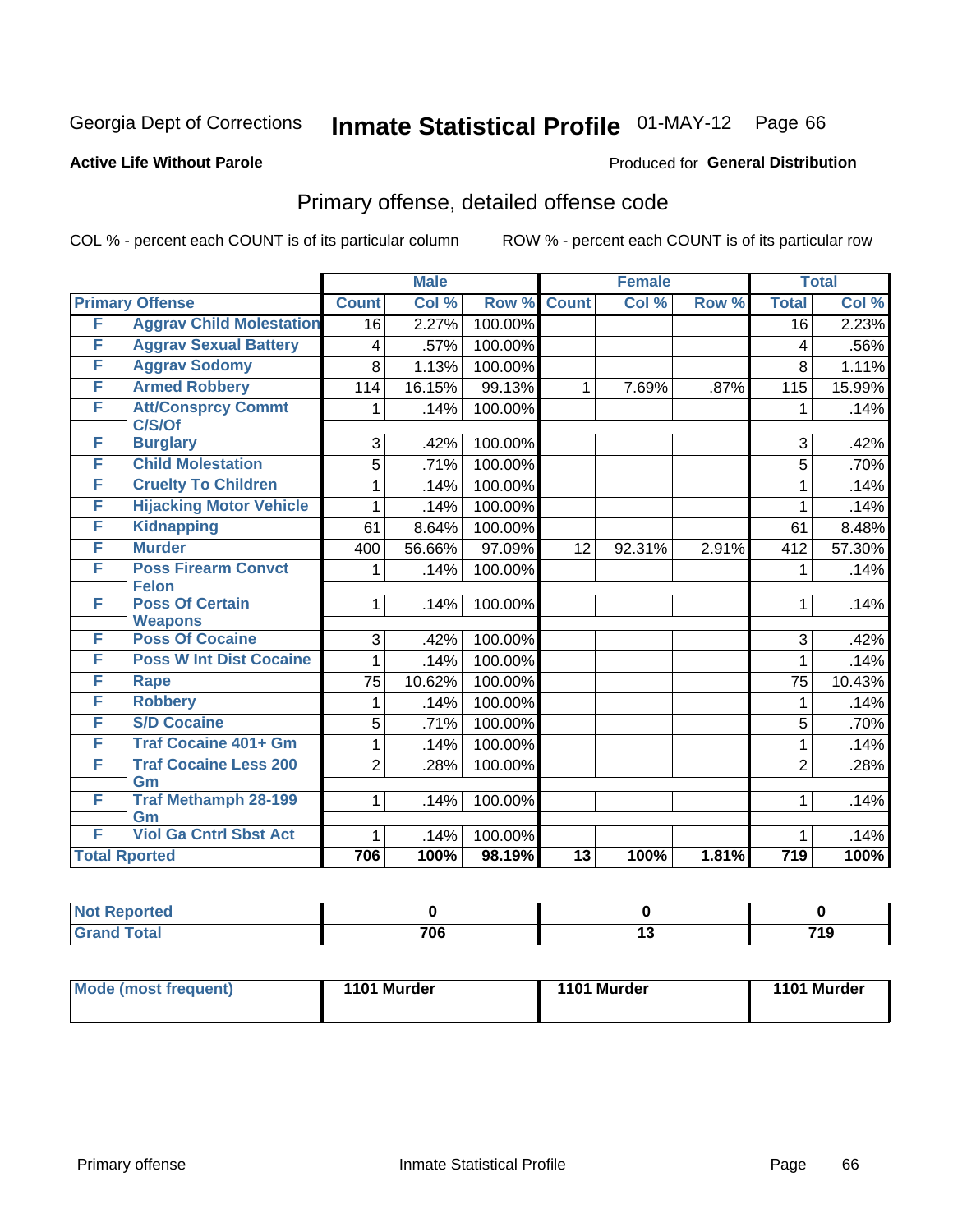### **Active Life Without Parole**

#### Produced for **General Distribution**

# County of conviction of primary offense

|                              |                         |                | <b>Male</b> |                  |              | <b>Female</b> |        |                | <b>Total</b> |
|------------------------------|-------------------------|----------------|-------------|------------------|--------------|---------------|--------|----------------|--------------|
| <b>County of Conviction</b>  |                         | <b>Count</b>   | Col %       | Row <sup>%</sup> | <b>Count</b> | Col %         | Row %  | <b>Total</b>   | Col %        |
| 001                          | <b>Appling County</b>   | 3              | .42%        | 100.00%          |              |               |        | 3              | .42%         |
| 002                          | <b>Atkinson County</b>  | $\overline{2}$ | .28%        | 100.00%          |              |               |        | $\overline{2}$ | .28%         |
| <b>Bacon County</b><br>003   |                         | 1              | .14%        | 100.00%          |              |               |        | $\mathbf{1}$   | .14%         |
| 005                          | <b>Baldwin County</b>   | 5              | .71%        | 100.00%          |              |               |        | 5              | .70%         |
| <b>Banks County</b><br>006   |                         | 1              | .14%        | 100.00%          |              |               |        | 1              | .14%         |
| 007                          | <b>Barrow County</b>    | 4              | .57%        | 100.00%          |              |               |        | 4              | .56%         |
| 008                          | <b>Bartow County</b>    | 5              | .71%        | 100.00%          |              |               |        | 5              | .70%         |
| 009                          | <b>Ben Hill County</b>  | 4              | .57%        | 100.00%          |              |               |        | 4              | .56%         |
| 010                          | <b>Berrien County</b>   | 1              | .14%        | 100.00%          |              |               |        | 1              | .14%         |
| <b>Bibb County</b><br>011    |                         | 21             | 2.97%       | 100.00%          |              |               |        | 21             | 2.92%        |
| 012                          | <b>Bleckley County</b>  | 1              | .14%        | 100.00%          |              |               |        | 1              | .14%         |
| 013                          | <b>Brantley County</b>  | $\overline{2}$ | .28%        | 100.00%          |              |               |        | $\overline{2}$ | .28%         |
| 014                          | <b>Brooks County</b>    | 1              | .14%        | 100.00%          |              |               |        | 1              | .14%         |
| 016                          | <b>Bulloch County</b>   | 4              | .57%        | 80.00%           | 1            | 7.69%         | 20.00% | 5              | .70%         |
| <b>Burke County</b><br>017   |                         | 6              | .85%        | 100.00%          |              |               |        | 6              | .83%         |
| <b>Butts County</b><br>018   |                         | 4              | .57%        | 100.00%          |              |               |        | 4              | .56%         |
| 020                          | <b>Camden County</b>    | 4              | .57%        | 100.00%          |              |               |        | 4              | .56%         |
| 021                          | <b>Candler County</b>   | 1              | .14%        | 100.00%          |              |               |        | 1              | .14%         |
| <b>Carroll County</b><br>022 |                         | 4              | .57%        | 100.00%          |              |               |        | 4              | .56%         |
| 023                          | <b>Catoosa County</b>   | $\overline{2}$ | .28%        | 100.00%          |              |               |        | $\overline{2}$ | .28%         |
| 024                          | <b>Charlton County</b>  | 1              | .14%        | 100.00%          |              |               |        | 1              | .14%         |
| 025                          | <b>Chatham County</b>   | 30             | 4.25%       | 100.00%          |              |               |        | 30             | 4.17%        |
| 027                          | <b>Chattooga County</b> | 1              | .14%        | 100.00%          |              |               |        | 1              | .14%         |
| 028                          | <b>Cherokee County</b>  | $\overline{2}$ | .28%        | 100.00%          |              |               |        | $\overline{2}$ | .28%         |
| <b>Clarke County</b><br>029  |                         | 17             | 2.41%       | 100.00%          |              |               |        | 17             | 2.36%        |
| 031                          | <b>Clayton County</b>   | 31             | 4.39%       | 100.00%          |              |               |        | 31             | 4.31%        |
| <b>Cobb County</b><br>033    |                         | 22             | 3.12%       | 95.65%           | 1            | 7.69%         | 4.35%  | 23             | 3.20%        |
| <b>Coffee County</b><br>034  |                         | 4              | .57%        | 100.00%          |              |               |        | 4              | .56%         |
| 035                          | <b>Colquitt County</b>  | 4              | .57%        | 100.00%          |              |               |        | 4              | .56%         |
| 036                          | <b>Columbia County</b>  | 7              | .99%        | 87.50%           | 1            | 7.69%         | 12.50% | 8              | 1.11%        |
| <b>Cook County</b><br>037    |                         | 4              | .57%        | 100.00%          |              |               |        | 4              | .56%         |
| 038                          | <b>Coweta County</b>    | 5              | .71%        | 100.00%          |              |               |        | 5              | .70%         |
| <b>Crisp County</b><br>040   |                         | $\overline{2}$ | .28%        | 100.00%          |              |               |        | $\overline{2}$ | .28%         |
| <b>Dade County</b><br>041    |                         | 1              | .14%        | 100.00%          |              |               |        | 1              | .14%         |
| 042                          | <b>Dawson County</b>    | 1              | .14%        | 100.00%          |              |               |        | 1              | .14%         |
| 043                          | <b>Decatur County</b>   | $\overline{2}$ | .28%        | 100.00%          |              |               |        | $\overline{2}$ | .28%         |
| 044                          | <b>Dekalb County</b>    | 55             | 7.79%       | 98.21%           | 1            | 7.69%         | 1.79%  | 56             | 7.79%        |
| <b>Dodge County</b><br>045   |                         | 1              | .14%        | 100.00%          |              |               |        | $\mathbf{1}$   | .14%         |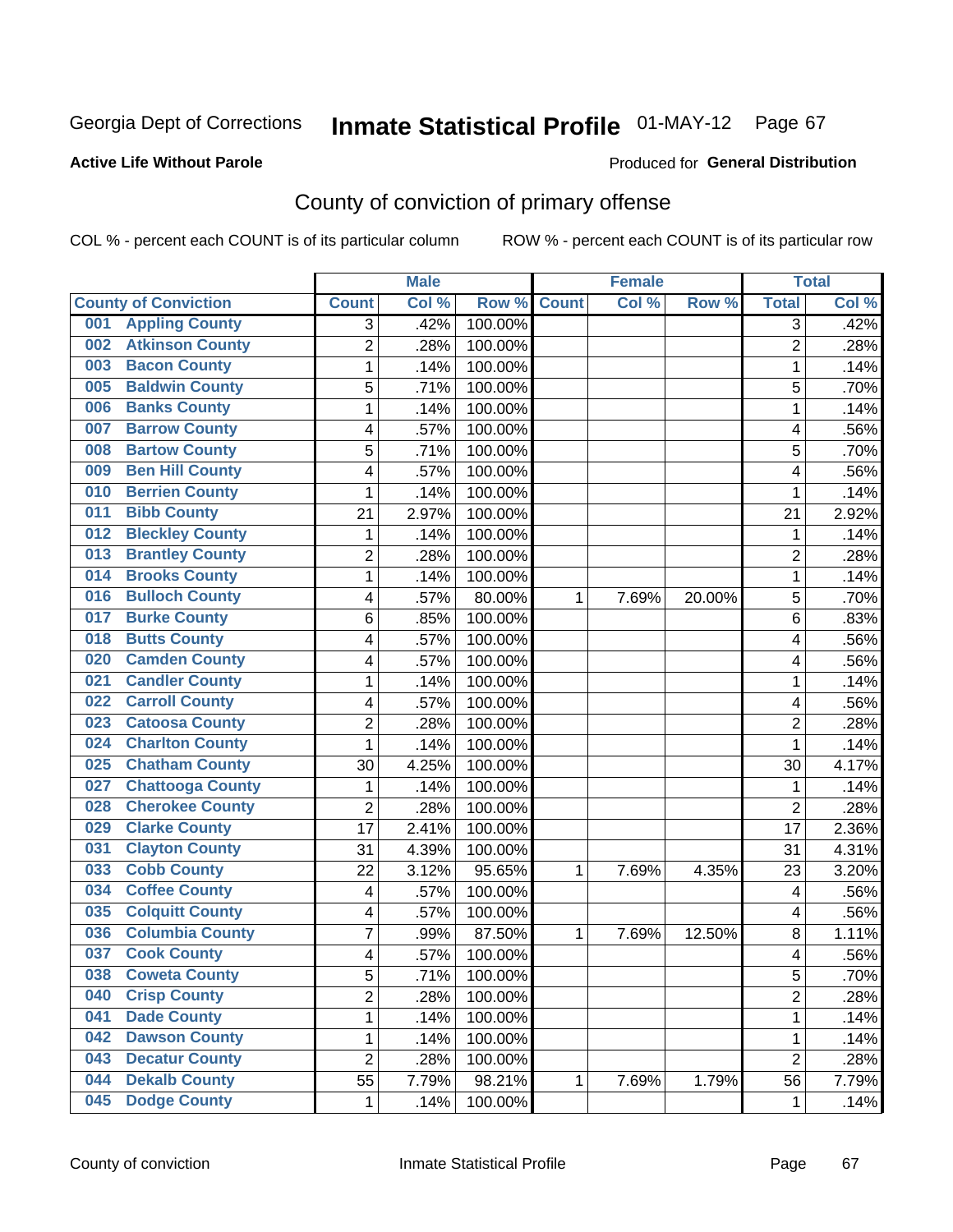## **Active Life Without Parole**

#### Produced for **General Distribution**

# County of conviction of primary offense

|                                 |                | <b>Male</b> |         |              | <b>Female</b> |        |                | <b>Total</b> |
|---------------------------------|----------------|-------------|---------|--------------|---------------|--------|----------------|--------------|
| <b>County of Conviction</b>     | <b>Count</b>   | Col %       | Row %   | <b>Count</b> | Col %         | Row %  | <b>Total</b>   | Col %        |
| <b>Dooly County</b><br>046      | 2              | .28%        | 100.00% |              |               |        | 2              | .28%         |
| <b>Dougherty County</b><br>047  | 24             | 3.40%       | 96.00%  | 1            | 7.69%         | 4.00%  | 25             | 3.48%        |
| <b>Douglas County</b><br>048    | 22             | 3.12%       | 95.65%  | 1            | 7.69%         | 4.35%  | 23             | 3.20%        |
| <b>Early County</b><br>049      | 1              | .14%        | 100.00% |              |               |        | $\mathbf 1$    | .14%         |
| <b>Effingham County</b><br>051  | 3              | .42%        | 100.00% |              |               |        | 3              | .42%         |
| <b>Elbert County</b><br>052     | $\overline{2}$ | .28%        | 100.00% |              |               |        | $\overline{2}$ | .28%         |
| <b>Emanuel County</b><br>053    | 5              | .71%        | 100.00% |              |               |        | 5              | .70%         |
| <b>Fayette County</b><br>056    | 4              | .57%        | 100.00% |              |               |        | 4              | .56%         |
| <b>Floyd County</b><br>057      | 9              | 1.27%       | 100.00% |              |               |        | 9              | 1.25%        |
| <b>Forsyth County</b><br>058    | 3              | .42%        | 100.00% |              |               |        | 3              | .42%         |
| <b>Franklin County</b><br>059   | $\overline{2}$ | .28%        | 100.00% |              |               |        | $\overline{2}$ | .28%         |
| <b>Fulton County</b><br>060     | 79             | 11.19%      | 98.75%  | 1            | 7.69%         | 1.25%  | 80             | 11.13%       |
| <b>Gilmer County</b><br>061     | $\mathbf 1$    | .14%        | 100.00% |              |               |        | 1              | .14%         |
| <b>Glynn County</b><br>063      | 15             | 2.12%       | 100.00% |              |               |        | 15             | 2.09%        |
| <b>Gordon County</b><br>064     | 1              | .14%        | 100.00% |              |               |        | 1              | .14%         |
| <b>Greene County</b><br>066     | 1              | .14%        | 100.00% |              |               |        | 1              | .14%         |
| <b>Gwinnett County</b><br>067   | 8              | 1.13%       | 88.89%  | 1            | 7.69%         | 11.11% | 9              | 1.25%        |
| <b>Habersham County</b><br>068  | 4              | .57%        | 100.00% |              |               |        | 4              | .56%         |
| <b>Hall County</b><br>069       | 12             | 1.70%       | 100.00% |              |               |        | 12             | 1.67%        |
| <b>Haralson County</b><br>071   | $\mathbf 2$    | .28%        | 100.00% |              |               |        | $\overline{2}$ | .28%         |
| <b>Harris County</b><br>072     | 2              | .28%        | 100.00% |              |               |        | 2              | .28%         |
| <b>Hart County</b><br>073       | 3              | .42%        | 100.00% |              |               |        | 3              | .42%         |
| <b>Henry County</b><br>075      | 10             | 1.42%       | 100.00% |              |               |        | 10             | 1.39%        |
| <b>Houston County</b><br>076    | 9              | 1.27%       | 100.00% |              |               |        | 9              | 1.25%        |
| <b>Irwin County</b><br>077      | 1              | .14%        | 100.00% |              |               |        | 1              | .14%         |
| <b>Jackson County</b><br>078    | 10             | 1.42%       | 100.00% |              |               |        | 10             | 1.39%        |
| <b>Jasper County</b><br>079     | 1              | .14%        | 100.00% |              |               |        | 1              | .14%         |
| <b>Jeff Davis County</b><br>080 | 1              | .14%        | 100.00% |              |               |        | 1              | .14%         |
| <b>Jefferson County</b><br>081  | $\overline{c}$ | .28%        | 100.00% |              |               |        | $\overline{2}$ | .28%         |
| <b>Johnson County</b><br>083    | 1              | .14%        | 100.00% |              |               |        | $\mathbf{1}$   | .14%         |
| <b>Jones County</b><br>084      | $\overline{2}$ | .28%        | 100.00% |              |               |        | $\overline{2}$ | .28%         |
| 087<br><b>Laurens County</b>    | 3              | .42%        | 100.00% |              |               |        | 3              | .42%         |
| <b>Lee County</b><br>088        | $\overline{2}$ | .28%        | 100.00% |              |               |        | $\overline{2}$ | .28%         |
| <b>Liberty County</b><br>089    | $\overline{7}$ | .99%        | 87.50%  | 1            | 7.69%         | 12.50% | 8              | 1.11%        |
| <b>Long County</b><br>091       | 3              | .42%        | 100.00% |              |               |        | 3              | .42%         |
| <b>Lowndes County</b><br>092    | 5              | .71%        | 100.00% |              |               |        | 5              | .70%         |
| <b>Madison County</b><br>095    | 1              | .14%        | 100.00% |              |               |        | $\mathbf{1}$   | .14%         |
| <b>Marion County</b><br>096     | $\mathbf 1$    | .14%        | 100.00% |              |               |        | $\mathbf 1$    | .14%         |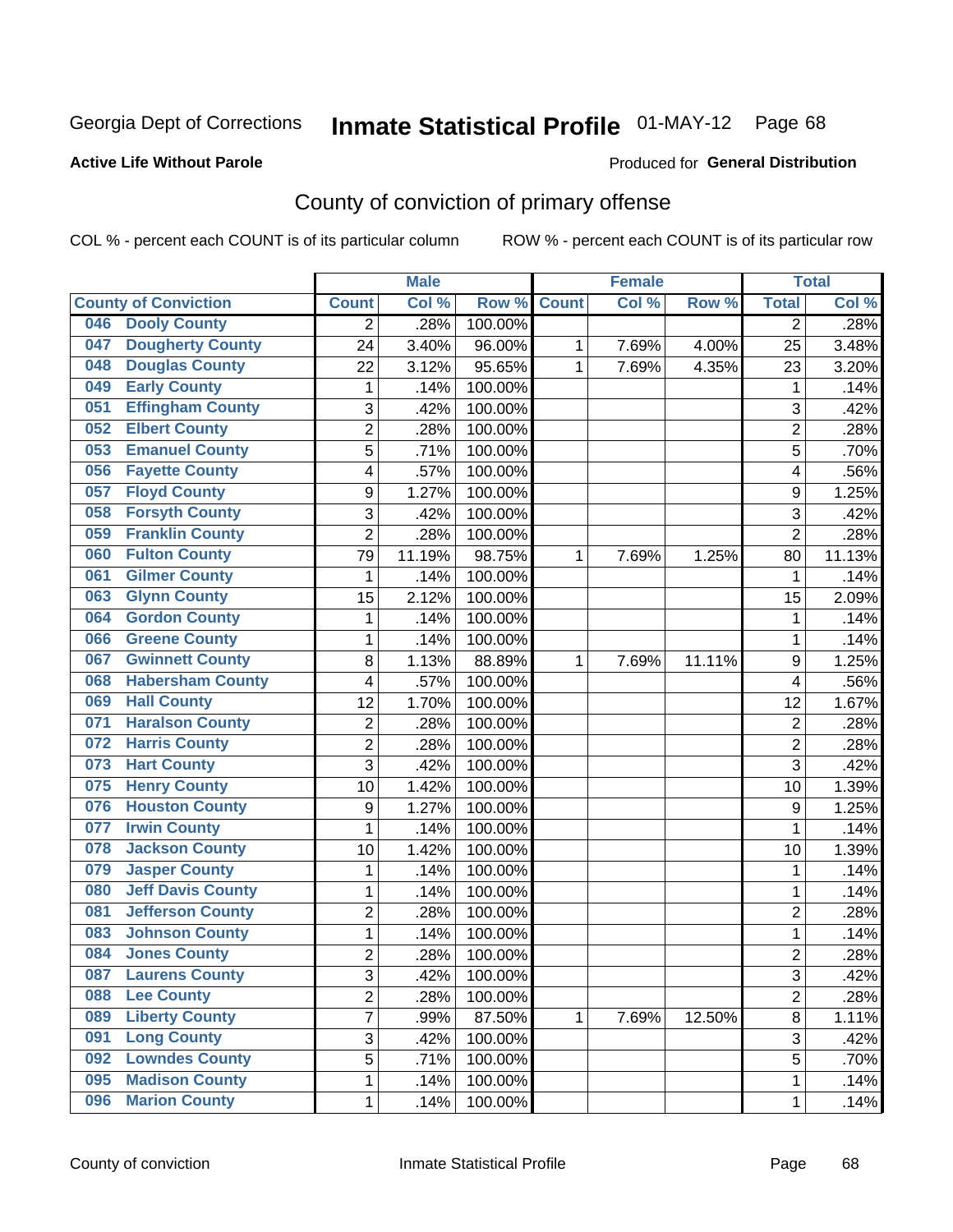#### **Active Life Without Parole**

#### Produced for **General Distribution**

# County of conviction of primary offense

|                  |                             |                         | <b>Male</b> |         |              | <b>Female</b> |        |                | <b>Total</b>        |
|------------------|-----------------------------|-------------------------|-------------|---------|--------------|---------------|--------|----------------|---------------------|
|                  | <b>County of Conviction</b> | <b>Count</b>            | Col %       | Row %   | <b>Count</b> | Col %         | Row %  | <b>Total</b>   | Col %               |
| 097              | <b>Mcduffie County</b>      | 3                       | .42%        | 100.00% |              |               |        | $\overline{3}$ | .42%                |
| 098              | <b>Mcintosh County</b>      | 1                       | .14%        | 100.00% |              |               |        | $\mathbf{1}$   | .14%                |
| 100              | <b>Miller County</b>        | $\mathbf{1}$            | .14%        | 100.00% |              |               |        | 1              | .14%                |
| 102              | <b>Monroe County</b>        | 5                       | .71%        | 100.00% |              |               |        | 5              | .70%                |
| 104              | <b>Morgan County</b>        | 1                       | .14%        | 100.00% |              |               |        | 1              | .14%                |
| 106              | <b>Muscogee County</b>      | 20                      | 2.83%       | 100.00% |              |               |        | 20             | 2.78%               |
| 107              | <b>Newton County</b>        | 5                       | .71%        | 83.33%  | 1            | 7.69%         | 16.67% | 6              | .83%                |
| 109              | <b>Oglethorpe County</b>    | 1                       | .14%        | 100.00% |              |               |        | 1              | .14%                |
| 110              | <b>Paulding County</b>      | 2                       | .28%        | 100.00% |              |               |        | $\overline{2}$ | .28%                |
| $\overline{113}$ | <b>Pierce County</b>        | 1                       | .14%        | 100.00% |              |               |        | 1              | .14%                |
| $\overline{114}$ | <b>Pike County</b>          | 4                       | .57%        | 80.00%  | 1            | 7.69%         | 20.00% | 5              | .70%                |
| $\overline{115}$ | <b>Polk County</b>          | $\overline{2}$          | .28%        | 100.00% |              |               |        | $\overline{2}$ | .28%                |
| 116              | <b>Pulaski County</b>       | 1                       | .14%        | 100.00% |              |               |        | $\mathbf 1$    | .14%                |
| 117              | <b>Putnam County</b>        | 6                       | .85%        | 100.00% |              |               |        | 6              | .83%                |
| 119              | <b>Rabun County</b>         | 1                       | .14%        | 100.00% |              |               |        | $\mathbf 1$    | .14%                |
| 120              | <b>Randolph County</b>      | $\overline{2}$          | .28%        | 100.00% |              |               |        | $\overline{2}$ | .28%                |
| 121              | <b>Richmond County</b>      | 32                      | 4.53%       | 96.97%  | 1            | 7.69%         | 3.03%  | 33             | 4.59%               |
| 122              | <b>Rockdale County</b>      | 8                       | 1.13%       | 100.00% |              |               |        | 8              | 1.11%               |
| 125              | <b>Seminole County</b>      | 1                       | .14%        | 100.00% |              |               |        | 1              | .14%                |
| 126              | <b>Spalding County</b>      | $\overline{7}$          | .99%        | 100.00% |              |               |        | $\overline{7}$ | .97%                |
| 127              | <b>Stephens County</b>      | 3                       | .42%        | 100.00% |              |               |        | 3              | .42%                |
| 129              | <b>Sumter County</b>        | 1                       | .14%        | 100.00% |              |               |        | 1              | .14%                |
| 131              | <b>Taliaferro County</b>    | 1                       | .14%        | 100.00% |              |               |        | 1              | .14%                |
| 135              | <b>Terrell County</b>       | 1                       | .14%        | 100.00% |              |               |        | 1              | .14%                |
| 136              | <b>Thomas County</b>        | 4                       | .57%        | 100.00% |              |               |        | 4              | .56%                |
| 137              | <b>Tift County</b>          | 7                       | .99%        | 100.00% |              |               |        | $\overline{7}$ | .97%                |
| 138              | <b>Toombs County</b>        | 8                       | 1.13%       | 100.00% |              |               |        | 8              | 1.11%               |
| 139              | <b>Towns County</b>         | 1                       | .14%        | 100.00% |              |               |        | 1              | .14%                |
| 140              | <b>Treutlen County</b>      | 1                       | .14%        | 100.00% |              |               |        | $\mathbf 1$    | .14%                |
| 141              | <b>Troup County</b>         | 1                       | .14%        | 100.00% |              |               |        | 1              | .14%                |
| $\overline{142}$ | <b>Turner County</b>        | 1                       | .14%        | 100.00% |              |               |        | 1              | .14%                |
| 143              | Twiggs County               | 1                       | .14%        | 100.00% |              |               |        | 1              | .14%                |
| 144              | <b>Union County</b>         | 1                       | .14%        | 100.00% |              |               |        | $\mathbf{1}$   | .14%                |
| $\overline{145}$ | <b>Upson County</b>         | 3                       | .42%        | 100.00% |              |               |        | 3              | .42%                |
| 146              | <b>Walker County</b>        | 4                       | .57%        | 80.00%  | 1            | 7.69%         | 20.00% | $\overline{5}$ | .70%                |
| 147              | <b>Walton County</b>        | 8                       | 1.13%       | 100.00% |              |               |        | 8              | $\overline{1.11\%}$ |
| 148              | <b>Ware County</b>          | 11                      | 1.56%       | 100.00% |              |               |        | 11             | 1.53%               |
| 150              | <b>Washington County</b>    | $\overline{\mathbf{4}}$ | .57%        | 100.00% |              |               |        | 4              | .56%                |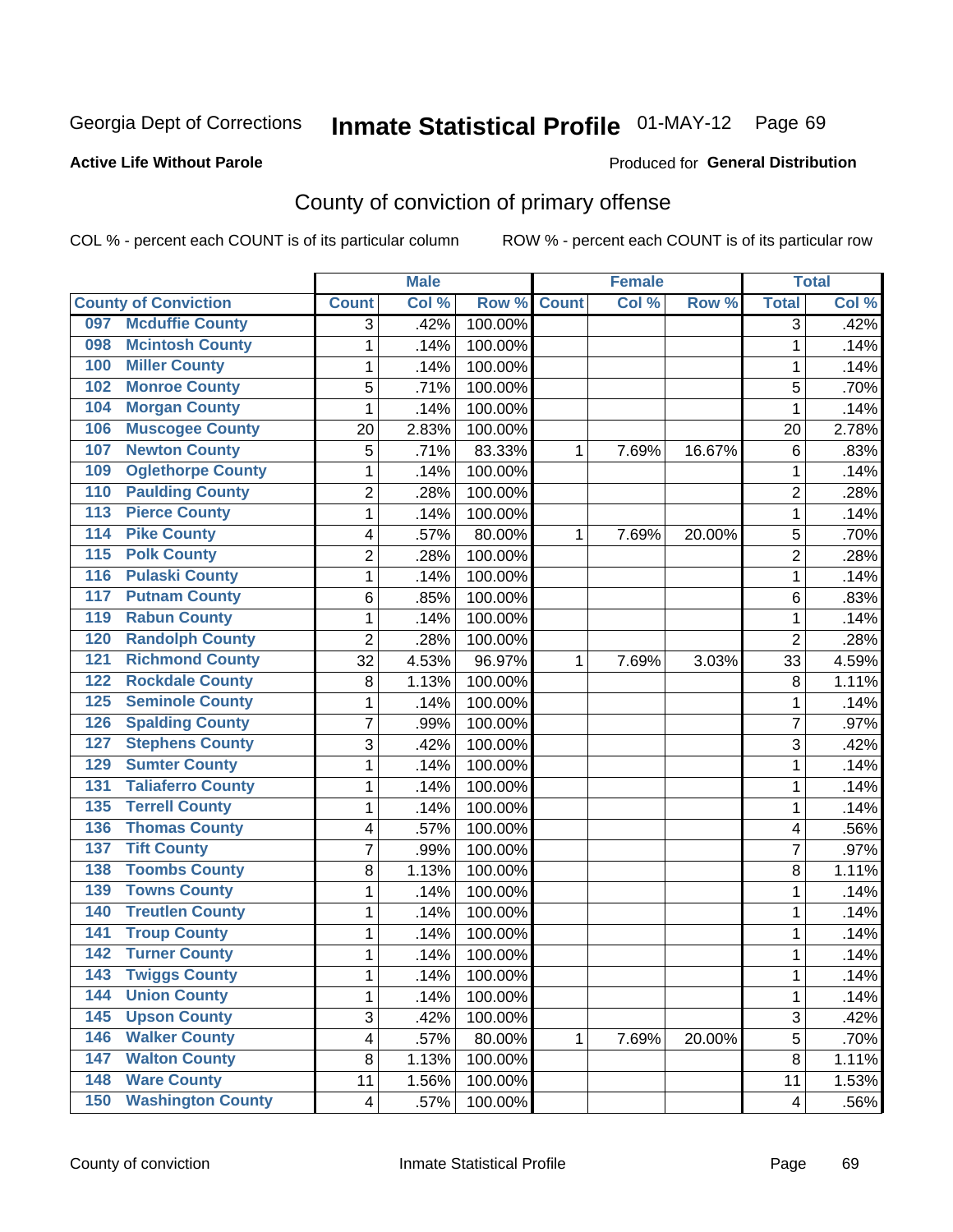Produced for **General Distribution**

# **Active Life Without Parole**

# County of conviction of primary offense

|                             | <b>Male</b>  |         |                    | <b>Female</b> |       |       | <b>Total</b> |         |
|-----------------------------|--------------|---------|--------------------|---------------|-------|-------|--------------|---------|
| <b>County of Conviction</b> | <b>Count</b> | Col %   | <b>Row % Count</b> |               | Col % | Row % | Total .      | Col %   |
| 151<br><b>Wayne County</b>  |              | $.57\%$ | 100.00%            |               |       |       |              | $.56\%$ |
| <b>155 Whitfield County</b> |              | .85%    | 100.00%            |               |       |       |              | $.83\%$ |
| <b>Wilkes County</b><br>157 |              | .14%    | 100.00%            |               |       |       |              | .14%    |
| <b>Total Rported</b>        | 706          | 100%    | 98.19%             | 13            | 100%  | 1.81% | 719          | 100%    |

| ported                  |     |    |             |
|-------------------------|-----|----|-------------|
| <b>c</b> otal<br>$\sim$ | 706 | '' | 74 O<br>. . |

| <b>Mode (most frequent)</b> | Fulton County | <b>Walker County</b> | <b>Eulton County</b> |
|-----------------------------|---------------|----------------------|----------------------|
|                             |               |                      |                      |
|                             |               |                      |                      |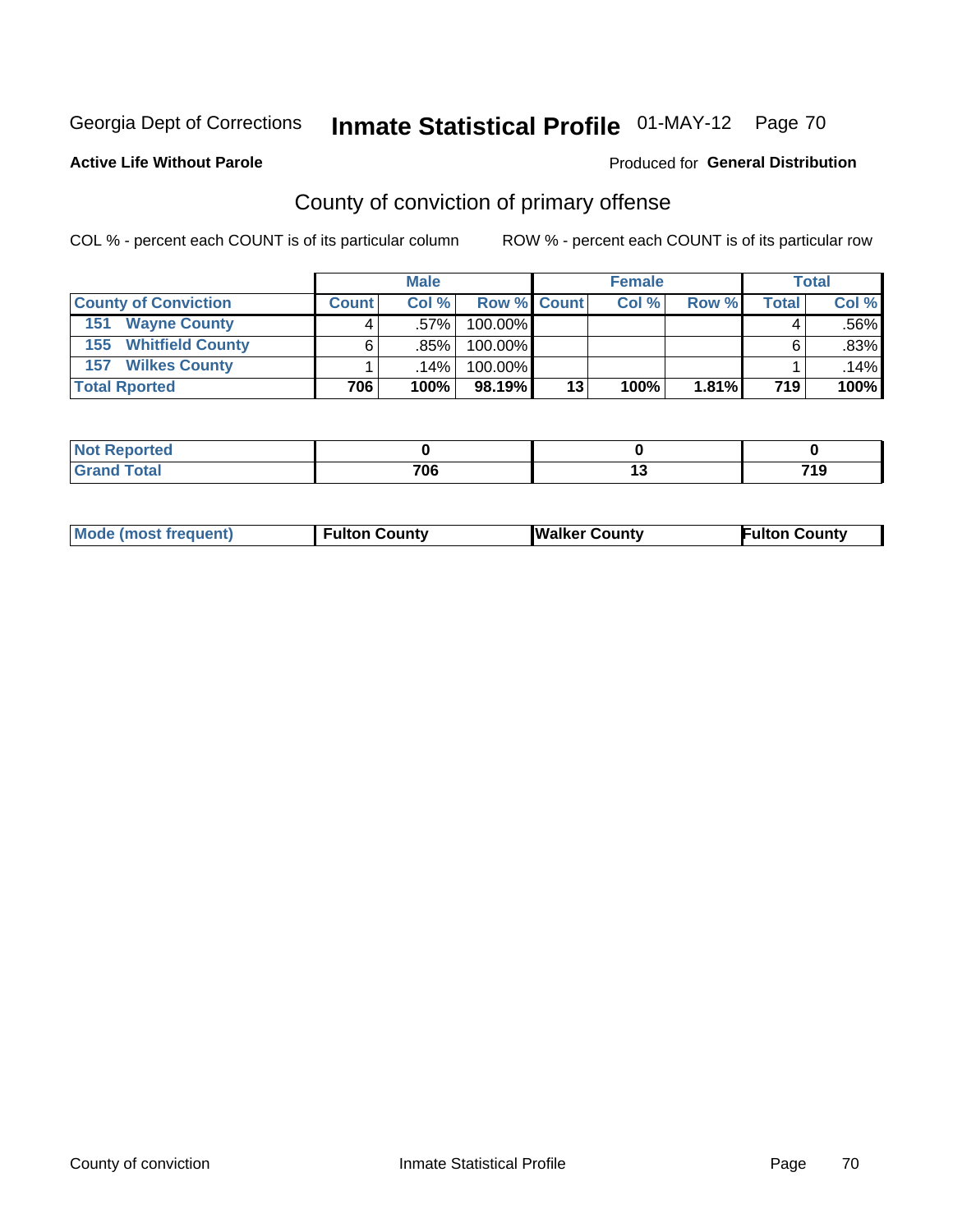## **Active Life Without Parole**

#### Produced for **General Distribution**

# Circuit of conviction of primary offense

|                         |                                 |                | <b>Male</b> |         |                | <b>Female</b> |        |                  | <b>Total</b> |
|-------------------------|---------------------------------|----------------|-------------|---------|----------------|---------------|--------|------------------|--------------|
|                         | <b>Circuit of Conviction</b>    | <b>Count</b>   | Col %       | Row %   | <b>Count</b>   | Col%          | Row %  | <b>Total</b>     | Col %        |
| 1                       | <b>Alapaha Circuit</b>          | 7              | .99%        | 100.00% |                |               |        | 7                | $.97\%$      |
| $\overline{2}$          | <b>Alcovy Circuit</b>           | 13             | 1.84%       | 92.86%  | 1              | 7.69%         | 7.14%  | 14               | 1.95%        |
| $\overline{\mathbf{3}}$ | <b>Atlanta Circuit</b>          | 79             | 11.19%      | 98.75%  | $\mathbf{1}$   | 7.69%         | 1.25%  | 80               | 11.13%       |
| 4                       | <b>Atlantic Circuit</b>         | 11             | 1.56%       | 91.67%  | $\mathbf 1$    | 7.69%         | 8.33%  | 12               | 1.67%        |
| 5                       | <b>Augusta Circuit</b>          | 45             | 6.37%       | 95.74%  | $\overline{2}$ | 15.38%        | 4.26%  | 47               | 6.54%        |
| $\overline{6}$          | <b>Blue Ridge Circuit</b>       | $\overline{c}$ | .28%        | 100.00% |                |               |        | $\overline{2}$   | .28%         |
| $\overline{\mathbf{7}}$ | <b>Brunswick Circuit</b>        | 27             | 3.82%       | 100.00% |                |               |        | 27               | 3.76%        |
| $\overline{\mathbf{8}}$ | <b>Chattahoochee Circuit</b>    | 23             | 3.26%       | 100.00% |                |               |        | 23               | 3.20%        |
| $\overline{9}$          | <b>Cherokee Circuit</b>         | 6              | .85%        | 100.00% |                |               |        | $6\phantom{1}6$  | .83%         |
| 10                      | <b>Clayton Circuit</b>          | 31             | 4.39%       | 100.00% |                |               |        | 31               | 4.31%        |
| $\overline{11}$         | <b>Cobb Circuit</b>             | 22             | 3.12%       | 95.65%  | 1              | 7.69%         | 4.35%  | 23               | 3.20%        |
| $\overline{12}$         | <b>Conasauga Circuit</b>        | 6              | .85%        | 100.00% |                |               |        | $\,6$            | .83%         |
| 13                      | <b>Cordele Circuit</b>          | 8              | 1.13%       | 100.00% |                |               |        | 8                | 1.11%        |
| 14                      | <b>Coweta Circuit</b>           | 10             | 1.42%       | 100.00% |                |               |        | 10               | 1.39%        |
| 15                      | <b>Dougherty Circuit</b>        | 24             | 3.40%       | 96.00%  | $\mathbf 1$    | 7.69%         | 4.00%  | 25               | 3.48%        |
| 16                      | <b>Dublin Circuit</b>           | $\,6$          | .85%        | 100.00% |                |               |        | 6                | .83%         |
| 17                      | <b>Eastern Circuit</b>          | 30             | 4.25%       | 100.00% |                |               |        | 30               | 4.17%        |
| 18                      | <b>Flint Circuit</b>            | 10             | 1.42%       | 100.00% |                |               |        | 10               | 1.39%        |
| 19                      | <b>Griffin Circuit</b>          | 18             | 2.55%       | 94.74%  | 1              | 7.69%         | 5.26%  | 19               | 2.64%        |
| 20                      | <b>Gwinnett Circuit</b>         | 8              | 1.13%       | 88.89%  | 1              | 7.69%         | 11.11% | 9                | 1.25%        |
| $\overline{21}$         | <b>Houston Circuit</b>          | 9              | 1.27%       | 100.00% |                |               |        | $\boldsymbol{9}$ | 1.25%        |
| $\overline{22}$         | <b>Lookout Mountain Circuit</b> | 8              | 1.13%       | 88.89%  | 1              | 7.69%         | 11.11% | $\boldsymbol{9}$ | 1.25%        |
| 23                      | <b>Macon Circuit</b>            | 21             | 2.97%       | 100.00% |                |               |        | 21               | 2.92%        |
| $\overline{24}$         | <b>Middle Circuit</b>           | 20             | 2.83%       | 100.00% |                |               |        | 20               | 2.78%        |
| $\overline{25}$         | <b>Mountain Circuit</b>         | 8              | 1.13%       | 100.00% |                |               |        | 8                | 1.11%        |
| 26                      | <b>Northeastern Circuit</b>     | 13             | 1.84%       | 100.00% |                |               |        | 13               | 1.81%        |
| $\overline{27}$         | <b>Northern Circuit</b>         | 9              | 1.27%       | 100.00% |                |               |        | 9                | 1.25%        |
| 28                      | <b>Ocmulgee Circuit</b>         | 16             | 2.27%       | 100.00% |                |               |        | 16               | 2.23%        |
| 29                      | <b>Oconee Circuit</b>           | 3              | .42%        | 100.00% |                |               |        | 3                | .42%         |
| 30                      | <b>Ogeechee Circuit</b>         | 7              | .99%        | 87.50%  | $\mathbf 1$    | 7.69%         | 12.50% | 8                | 1.11%        |
| $\overline{31}$         | <b>Pataula Circuit</b>          | 6              | .85%        | 100.00% |                |               |        | 6                | .83%         |
| 32                      | <b>Piedmont Circuit</b>         | 15             | 2.12%       | 100.00% |                |               |        | 15               | 2.09%        |
| 33                      | <b>Rome Circuit</b>             | 9              | 1.27%       | 100.00% |                |               |        | 9                | 1.25%        |
| 34                      | <b>South Georgia Circuit</b>    | $\overline{2}$ | .28%        | 100.00% |                |               |        | $\overline{2}$   | .28%         |
| 35                      | <b>Southern Circuit</b>         | 14             | 1.98%       | 100.00% |                |               |        | 14               | 1.95%        |
| 36                      | <b>Southwestern Circuit</b>     | 3              | .42%        | 100.00% |                |               |        | 3                | .42%         |
| 37                      | <b>Stone Mountain Circuit</b>   | 55             | 7.79%       | 98.21%  | 1              | 7.69%         | 1.79%  | 56               | 7.79%        |
| 38                      | <b>Tallapoosa Circuit</b>       | 4              | .57%        | 100.00% |                |               |        | 4                | .56%         |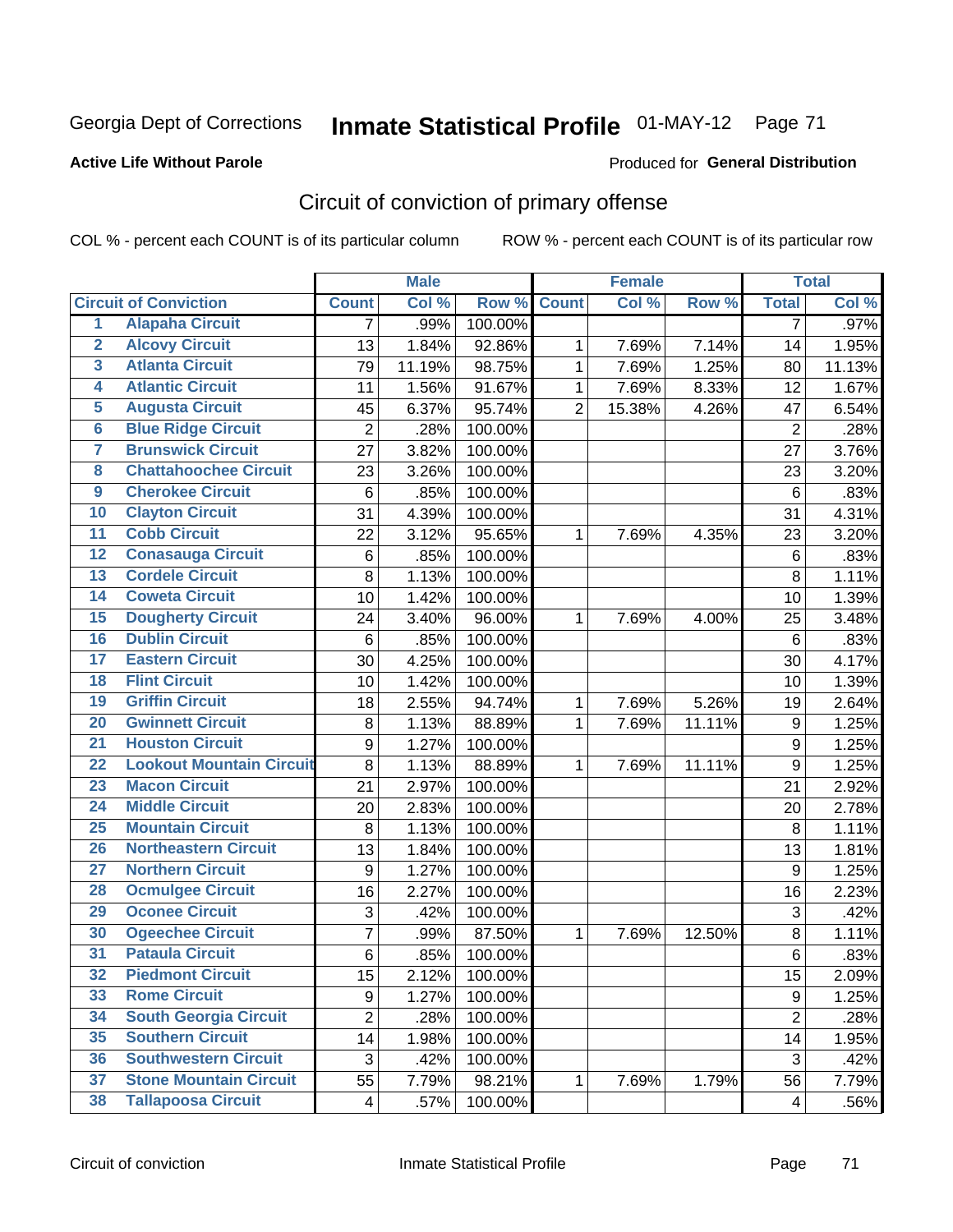#### **Active Life Without Parole**

#### Produced for **General Distribution**

# Circuit of conviction of primary offense

|    |                              | <b>Male</b><br><b>Female</b> |       |         |              | <b>Total</b> |       |              |       |
|----|------------------------------|------------------------------|-------|---------|--------------|--------------|-------|--------------|-------|
|    | <b>Circuit of Conviction</b> | <b>Count</b>                 | Col % | Row %   | <b>Count</b> | Col %        | Row % | <b>Total</b> | Col % |
| 39 | <b>Tifton Circuit</b>        | 9                            | 1.27% | 100.00% |              |              |       | 9            | 1.25% |
| 40 | <b>Toombs Circuit</b>        | 5                            | .71%  | 100.00% |              |              |       | 5            | .70%  |
| 41 | <b>Waycross Circuit</b>      | 20                           | 2.83% | 100.00% |              |              |       | 20           | 2.78% |
| 42 | <b>Western Circuit</b>       | 17                           | 2.41% | 100.00% |              |              |       | 17           | 2.36% |
| 43 | <b>Rockdale Circuit</b>      | 8                            | 1.13% | 100.00% |              |              |       | 8            | 1.11% |
| 44 | <b>Douglas Circuit</b>       | 22                           | 3.12% | 95.65%  |              | 7.69%        | 4.35% | 23           | 3.20% |
| 45 | <b>Appalachian Circuit</b>   |                              | .14%  | 100.00% |              |              |       |              | .14%  |
| 46 | <b>Enotah Circuit</b>        | 2                            | .28%  | 100.00% |              |              |       | 2            | .28%  |
| 47 | <b>Bell-Forsyth Circuit</b>  | 3                            | .42%  | 100.00% |              |              |       | 3            | .42%  |
| 48 | <b>Towaliga Circuit</b>      | 9                            | 1.27% | 100.00% |              |              |       | 9            | 1.25% |
| 49 | <b>Paulding Circuit</b>      | 2                            | .28%  | 100.00% |              |              |       | 2            | .28%  |
|    | <b>Total Rported</b>         | 706                          | 100%  | 98.19%  | 13           | 100%         | 1.81% | 719          | 100%  |

| .<br>rtea             |     |              |
|-----------------------|-----|--------------|
| <b>otal</b><br>$\sim$ | 706 | - - -<br>, , |

| М<br>. Innás<br>.<br>.<br>wanta<br>Πū<br>31.<br>$\sim$ $\sim$ $\sim$ |
|----------------------------------------------------------------------|
|----------------------------------------------------------------------|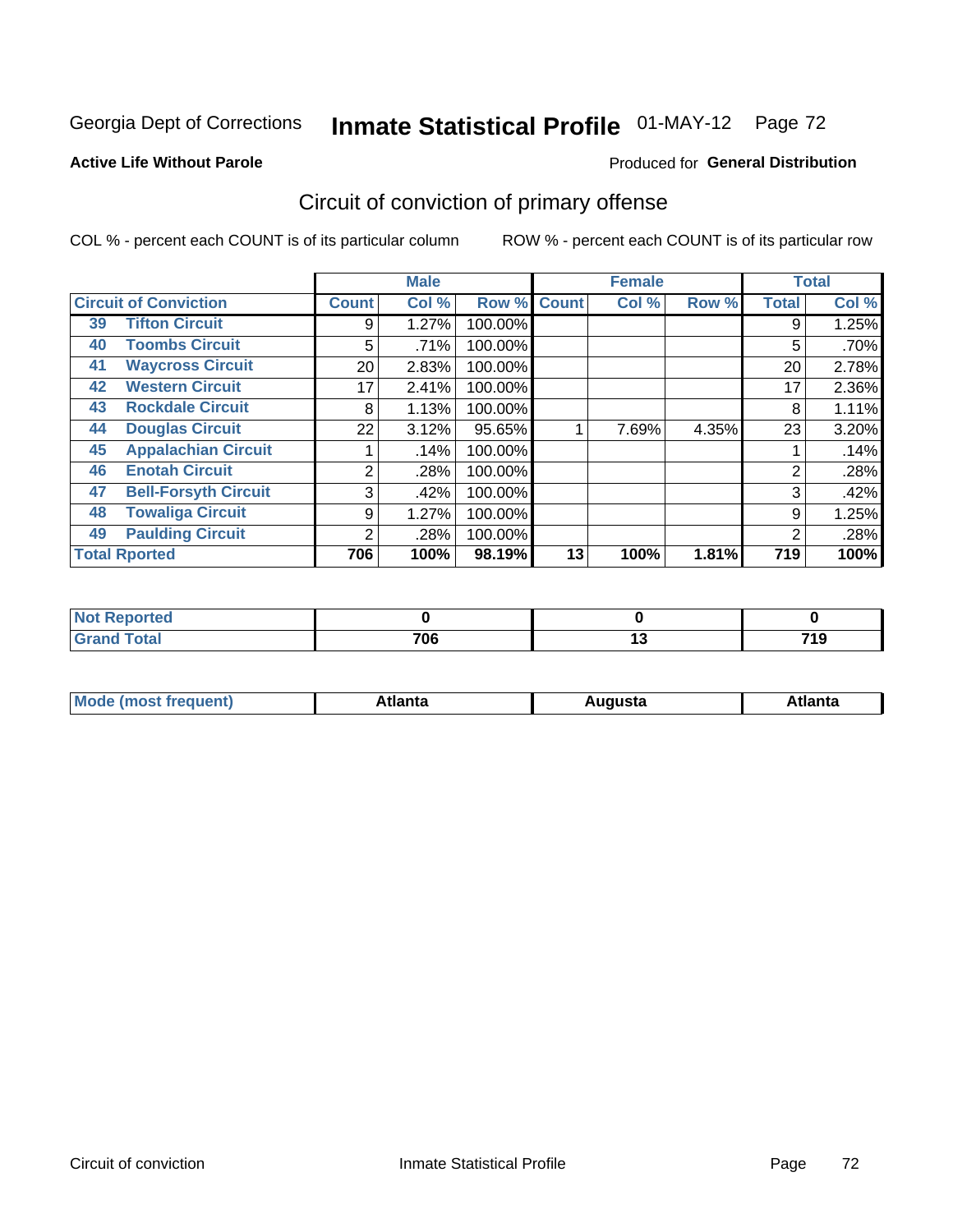### **Active Life Without Parole**

### Produced for **General Distribution**

## Years served (jail + prison) in this incarceration

|                       | <b>Male</b>    |       | Female  |                 |        | <b>Total</b> |                         |        |
|-----------------------|----------------|-------|---------|-----------------|--------|--------------|-------------------------|--------|
| <b>Years Served</b>   | <b>Count</b>   | Col % | Row %   | <b>Count</b>    | Col %  | Row %        | <b>Total</b>            | Col %  |
| Less than one year    | 21             | 2.97% | 100.00% |                 |        |              | $\overline{21}$         | 2.92%  |
| 1 to 1.99 years       | 46             | 6.52% | 97.87%  | 1               | 7.69%  | 2.13%        | 47                      | 6.54%  |
| 2 to 2.99 years       | 37             | 5.24% | 100.00% |                 |        |              | 37                      | 5.15%  |
| 3 to 3.99 years       | 37             | 5.24% | 97.37%  | $\mathbf 1$     | 7.69%  | 2.63%        | 38                      | 5.29%  |
| 4 to 4.99 years       | 45             | 6.37% | 100.00% |                 |        |              | 45                      | 6.26%  |
| 5 to 5.99 years       | 27             | 3.82% | 90.00%  | 3               | 23.08% | 10.00%       | 30                      | 4.17%  |
| 6 to 6.99 years       | 33             | 4.67% | 97.06%  | 1               | 7.69%  | 2.94%        | 34                      | 4.73%  |
| 7 to 7.99 years       | 29             | 4.11% | 100.00% |                 |        |              | 29                      | 4.03%  |
| 8 to 8.99 years       | 30             | 4.25% | 96.77%  | 1               | 7.69%  | 3.23%        | 31                      | 4.31%  |
| 9 to 9.99 years       | 41             | 5.81% | 91.11%  | 4               | 30.77% | 8.89%        | 45                      | 6.26%  |
| 10 to 10.99 years     | 35             | 4.96% | 100.00% |                 |        |              | 35                      | 4.87%  |
| 11 to 11.99 years     | 50             | 7.08% | 100.00% |                 |        |              | 50                      | 6.95%  |
| 12 to 12.99 years     | 39             | 5.52% | 100.00% |                 |        |              | 39                      | 5.42%  |
| 13 to 13.99 years     | 31             | 4.39% | 96.88%  | 1               | 7.69%  | 3.13%        | 32                      | 4.45%  |
| 14 to 14.99 years     | 51             | 7.22% | 98.08%  | 1               | 7.69%  | 1.92%        | 52                      | 7.23%  |
| 15 to 15.99 years     | 44             | 6.23% | 100.00% |                 |        |              | 44                      | 6.12%  |
| 16 to 16.99 years     | 31             | 4.39% | 100.00% |                 |        |              | 31                      | 4.31%  |
| 17 to 17.99 years     | 24             | 3.40% | 100.00% |                 |        |              | 24                      | 3.34%  |
| 18 to 18.99 years     | 23             | 3.26% | 100.00% |                 |        |              | 23                      | 3.20%  |
| 19 to 19.99 years     | 6              | 0.85% | 100.00% |                 |        |              | 6                       | 0.83%  |
| 20 to 20.99 years     | 4              | 0.57% | 100.00% |                 |        |              | $\overline{\mathbf{4}}$ | 0.56%  |
| 21 to 21.99 years     | 3              | 0.42% | 100.00% |                 |        |              | $\mathfrak{B}$          | 0.42%  |
| 22 to 22.99 years     | $\overline{3}$ | 0.42% | 100.00% |                 |        |              | $\overline{3}$          | 0.42%  |
| 23 to 23.99 years     | 5              | 0.71% | 100.00% |                 |        |              | $\overline{5}$          | 0.70%  |
| 24 to 24.99 years     | $\mathbf 1$    | 0.14% | 100.00% |                 |        |              | $\mathbf 1$             | 0.14%  |
| 25 to 25.99 years     | $\overline{c}$ | 0.28% | 100.00% |                 |        |              | $\overline{c}$          | 0.28%  |
| 27 to 27.99 years     | $\overline{c}$ | 0.28% | 100.00% |                 |        |              | $\overline{2}$          | 0.28%  |
| 28 to 28.99 years     | 1              | 0.14% | 100.00% |                 |        |              | 1                       | 0.14%  |
| Thirty + years        | 5              | 0.71% | 100.00% |                 |        |              | 5                       | 0.70%  |
| <b>Total Reported</b> | 706            | 100%  | 98.19%  | $\overline{13}$ | 100%   | 1.81%        | $\overline{719}$        | 100.0% |

| <b>Not Reported</b>      |                 |                 |                 |
|--------------------------|-----------------|-----------------|-----------------|
| <b>Grand Total</b>       | 706             | 13              | 719             |
|                          |                 |                 |                 |
| <b>Mean</b><br>(average) | 10.11           | 7.95            | 10.07           |
| Median (middle)          | 10.19           | 8.94            | 10.08           |
| Mode<br>(most frequent)  | 4 to 4.99 years | 9 to 9.99 years | 4 to 4.99 years |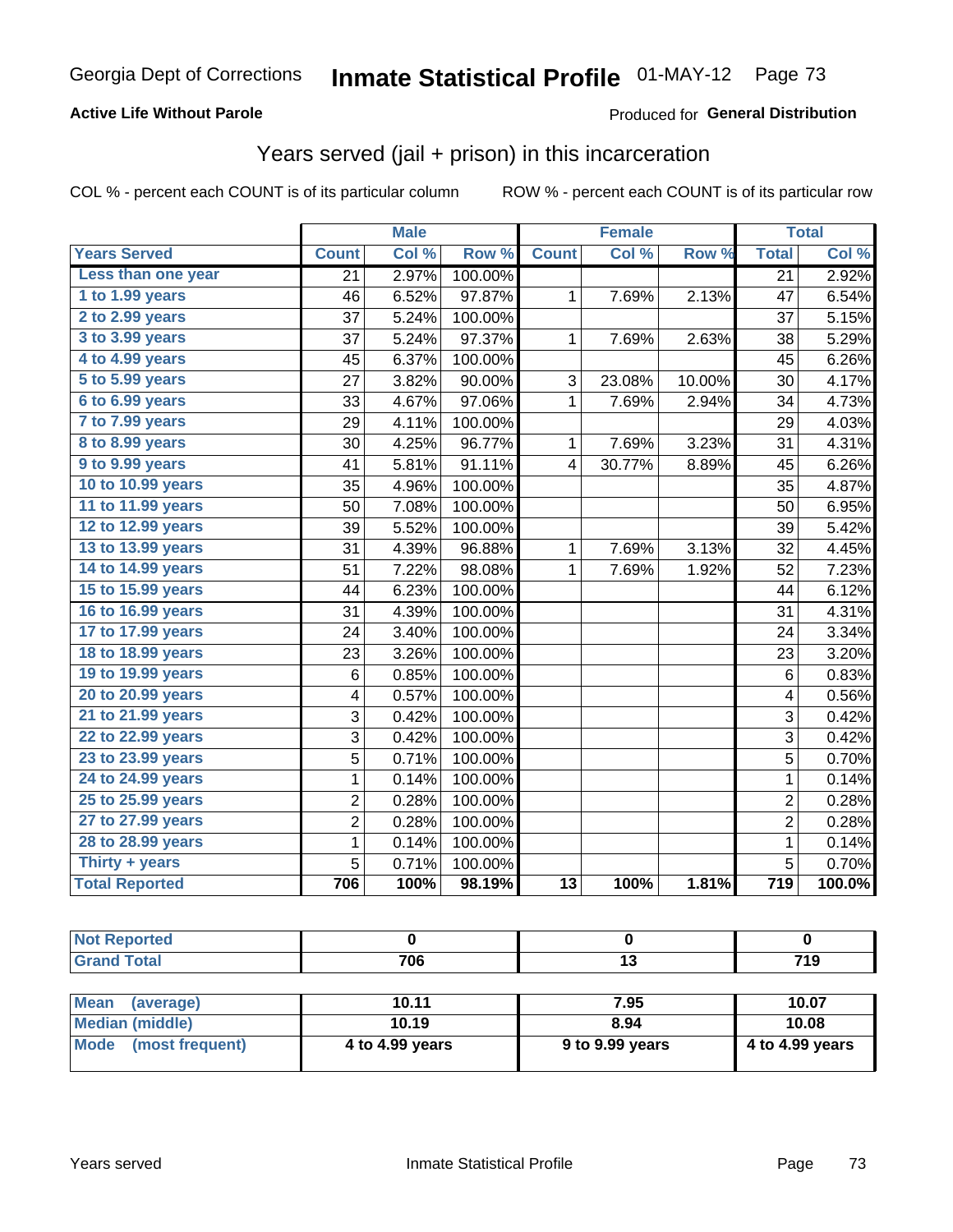### **Active Life Without Parole**

Produced for **General Distribution**

## Results of most recent HIV tests

|                         | <b>Male</b>  |        |        | <b>Female</b> |        |        | Total |           |
|-------------------------|--------------|--------|--------|---------------|--------|--------|-------|-----------|
| <b>HIV Test Results</b> | <b>Count</b> | Col%   | Row %I | <b>Count</b>  | Col%   | Row %  | Total | Col %     |
| <b>Positive</b>         | 5            | 0.72%  | 83.33% |               | 7.69%  | 16.67% |       | $0.85\%$  |
| <b>Negative</b>         | 691          | 99.28% | 98.29% | 12            | 92.31% | 1.71%  | 703   | $99.15\%$ |
| <b>Total Reported</b>   | 696          | 100%   | 98.17% | 13            | 100%   | 1.83%  | 709   | 100%      |

| <b>Not Reported</b> | . . |        |                         |
|---------------------|-----|--------|-------------------------|
| <b>Fotal</b>        | 706 | $\sim$ | 74 C<br>, , ,<br>$\sim$ |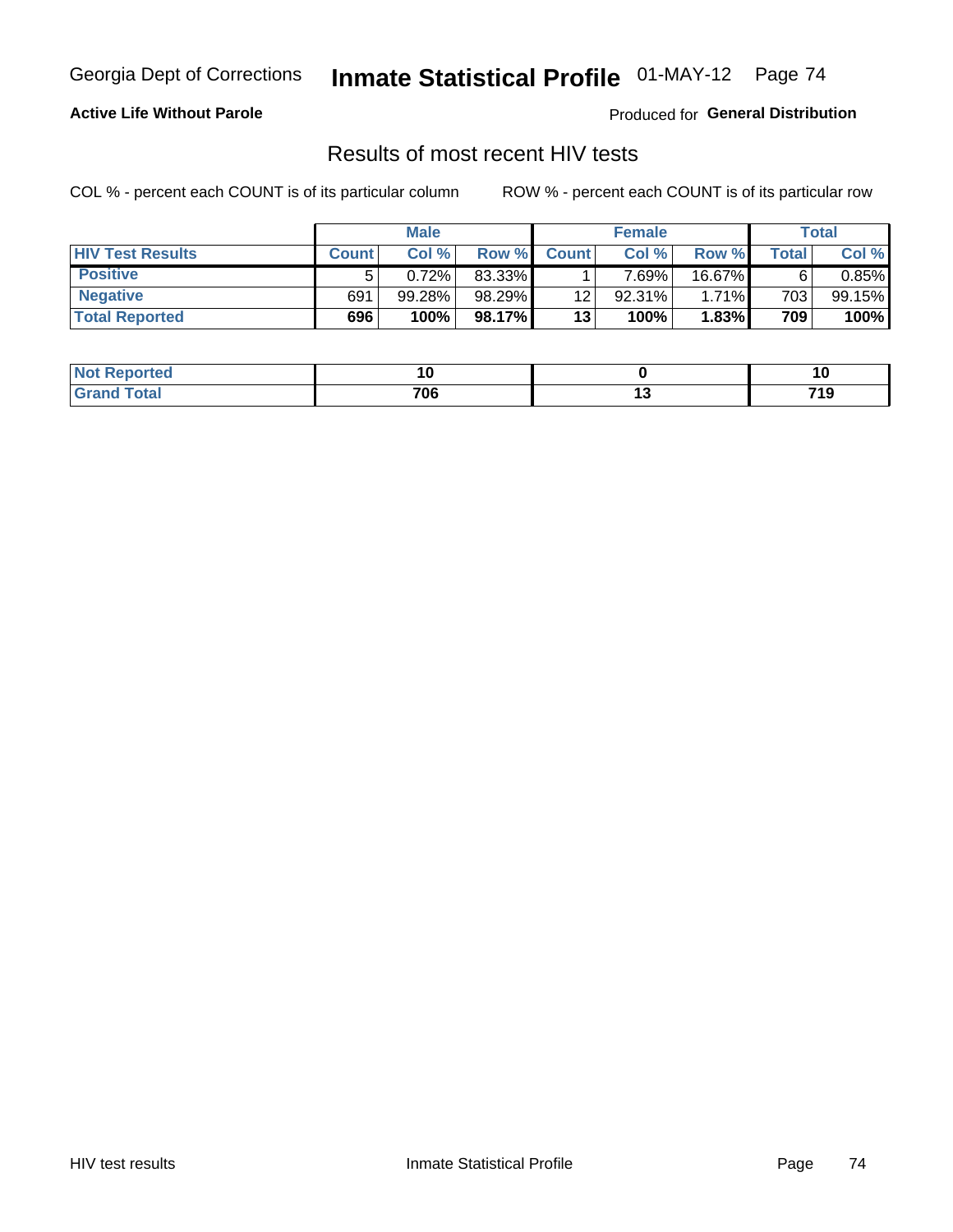### **Active Life Without Parole**

Produced for **General Distribution**

## Results of most recent tuberculosis test

|                                  | <b>Male</b>      |        |           | <b>Female</b> |        |          | Total   |        |
|----------------------------------|------------------|--------|-----------|---------------|--------|----------|---------|--------|
| <b>Tuberculosis Test Results</b> | <b>Count</b>     | Col%   | Row %I    | <b>Count</b>  | Col %  | Row %    | Total I | Col %  |
| <b>Positive on current test</b>  | 186              | 26.72% | $99.47\%$ |               | 7.69%」 | $0.53\%$ | 187     | 26.38% |
| <b>Negative</b>                  | 510 <sup>1</sup> | 73.28% | $97.70\%$ | 12            | 92.31% | $2.30\%$ | 522     | 73.62% |
| <b>Total Reported</b>            | 696              | 100%   | 98.17%    | 13            | 100%   | 1.83%    | 709     | 100%   |

| <b>Not Reported</b> | . v             | 10                     |
|---------------------|-----------------|------------------------|
| <b>Total</b>        | 700<br>w.<br>__ | 74 C<br>- 10<br>$\sim$ |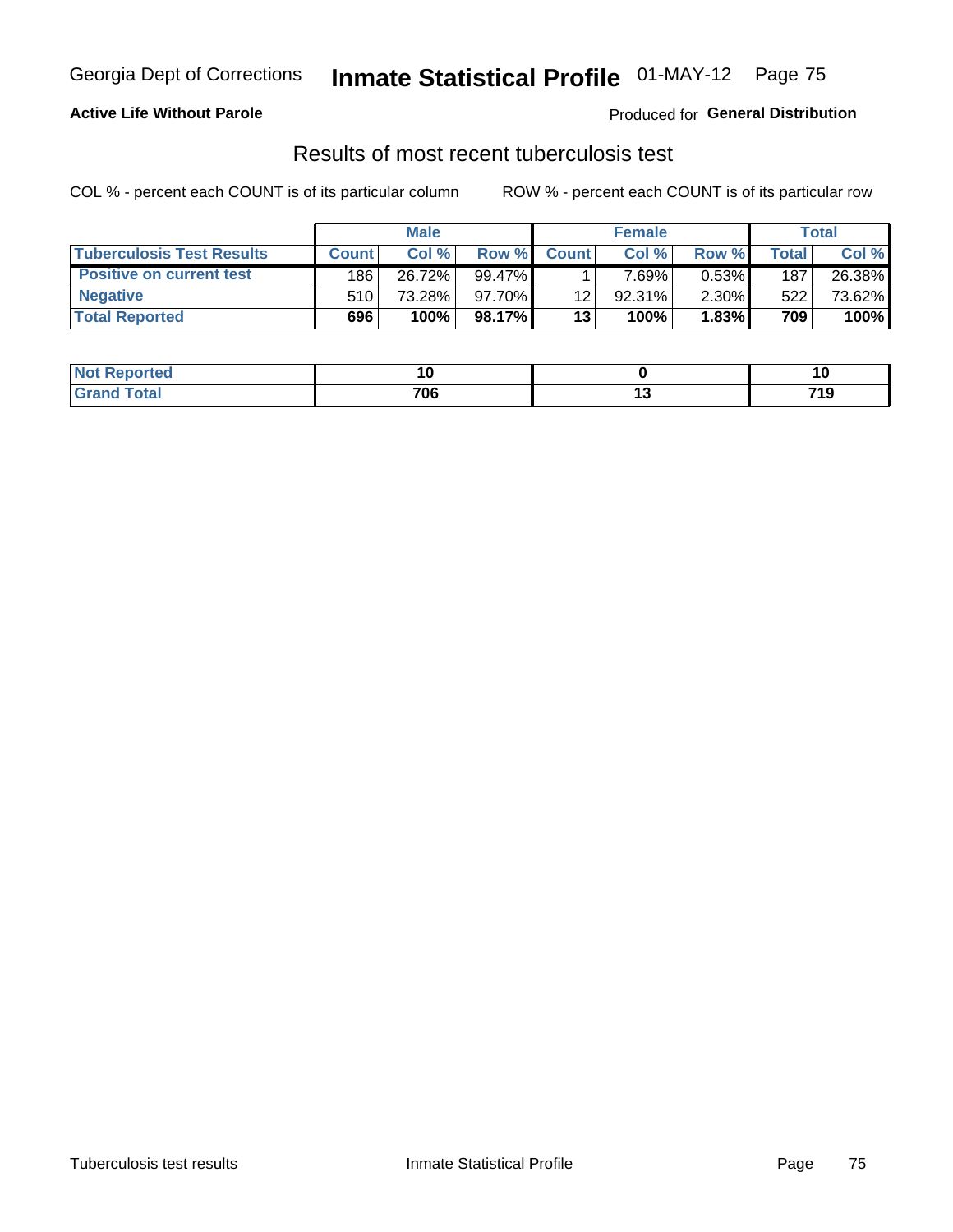### **Active Life Without Parole**

Produced for **General Distribution**

### Results of most recent syphilis test

|                                 | <b>Male</b>  |           |           | <b>Female</b> |           |          | Total |        |
|---------------------------------|--------------|-----------|-----------|---------------|-----------|----------|-------|--------|
| <b>Syphilis Test Results</b>    | <b>Count</b> | Col %     | Row %     | <b>Count</b>  | Col %     | Row %I   | Total | Col %  |
| <b>Positive on current test</b> |              | $2.84\%$  | $94.44\%$ |               | 9.09%     | $5.56\%$ | 18    | 2.95%  |
| <b>Negative</b>                 | 582          | $97.16\%$ | 98.31%    | 10            | $90.91\%$ | $1.69\%$ | 592   | 97.05% |
| <b>Total Reported</b>           | 599          | 100%      | 98.20%    | 11            | 100%      | 1.80%    | 610   | 100%   |

| <b>Not Reported</b> | 107 | 109             |
|---------------------|-----|-----------------|
| Total               | 706 | <br>719<br>____ |